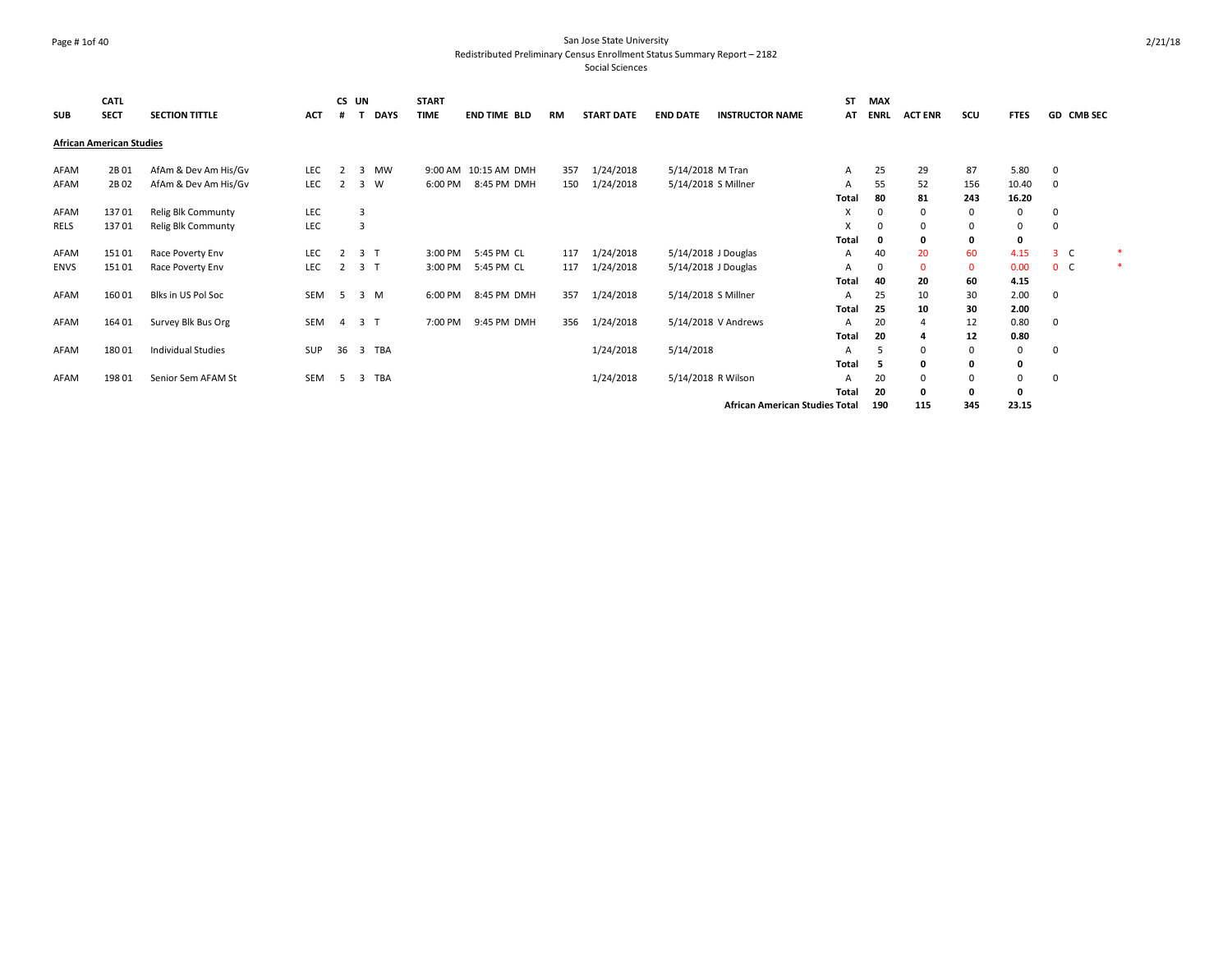#### Page # 2of 40 San Jose State University Redistributed Preliminary Census Enrollment Status Summary Report – 2182

|              | <b>CATL</b> |                          |            | CS UN               |                                      | <b>START</b> |                       |                |                   |                    |                              | <b>ST</b>    | <b>MAX</b>        |                    |              |              |                |         |
|--------------|-------------|--------------------------|------------|---------------------|--------------------------------------|--------------|-----------------------|----------------|-------------------|--------------------|------------------------------|--------------|-------------------|--------------------|--------------|--------------|----------------|---------|
| <b>SUB</b>   | <b>SECT</b> | <b>SECTION TITTLE</b>    | <b>ACT</b> | #                   | T DAYS                               | <b>TIME</b>  | <b>END TIME BLD</b>   | RM             | <b>START DATE</b> | <b>END DATE</b>    | <b>INSTRUCTOR NAME</b>       | AT           |                   | <b>ENRL ACTENR</b> | scu          | <b>FTES</b>  | GD CMB SEC     |         |
| Anthropology |             |                          |            |                     |                                      |              |                       |                |                   |                    |                              |              |                   |                    |              |              |                |         |
|              |             |                          |            |                     |                                      |              |                       |                |                   |                    |                              |              |                   |                    |              |              |                |         |
| ANTH         | 1101        | Cultural Anthro          | LEC        |                     | 3                                    |              |                       |                |                   |                    |                              | X            | 0                 | 0                  | 0            | 0            | $\mathbf 0$    |         |
| ANTH         | 1102        | Cultural Anthro          | LEC        |                     | 3                                    |              |                       |                |                   |                    |                              | X            | $\mathbf 0$       | $\mathbf 0$        | $\mathbf 0$  | $\mathbf 0$  | $\mathbf 0$    |         |
| ANTH         | 1103        | <b>Cultural Anthro</b>   | LEC        | $\overline{2}$      | $\overline{\mathbf{3}}$<br><b>MW</b> |              | 10:30 AM 11:45 AM CL  | 204            | 1/24/2018         |                    | 5/14/2018 G Bousquet         | Α            | 40                | 40                 | 120          | 8.00         | $\mathbf 0$    |         |
| ANTH         | 1104        | <b>Cultural Anthro</b>   | LEC        | $2^{\circ}$         | 3<br><b>MW</b>                       | 4:30 PM      | 5:45 PM CL            | 204            | 1/24/2018         |                    | 5/14/2018 G Bousquet         | Α            | 40                | 20                 | 60           | 4.00         | $\mathbf{0}$   |         |
| ANTH         | 1105        | <b>Cultural Anthro</b>   | <b>LEC</b> | $\overline{2}$      | $\overline{\mathbf{3}}$<br>TR        |              | 4:30 PM 5:45 PM CL    | 202            | 1/24/2018         | 5/14/2018 A Faas   |                              | A            | 40                | 19                 | 57           | 3.80         | $\mathbf 0$    |         |
| <b>ANTH</b>  | 1106        | Cultural Anthro          | LEC        |                     | $\overline{3}$                       |              |                       |                |                   |                    |                              | x            | $\mathbf 0$       | $\mathbf 0$        | $\mathbf 0$  | $\mathbf 0$  | $\Omega$       |         |
| ANTH         | 1180        | Cultural Anthro          | <b>LEC</b> | $\overline{2}$      | $\overline{\mathbf{3}}$<br>TBA       |              |                       |                | 1/24/2018         |                    | 5/14/2018 J Anderson         | A            | 35                | 30                 | 90           | 6.00         | $\mathbf{0}$   |         |
|              |             |                          |            |                     |                                      |              |                       |                |                   |                    |                              | Total        | 155               | 109                | 327          | 21.80        |                |         |
| <b>ANTH</b>  | 1201        | Intro to Human Evol      | <b>LEC</b> | $\overline{2}$      | $\overline{\mathbf{3}}$<br><b>MW</b> | 12:00 PM     | 1:15 PM WSQ           | 4              | 1/24/2018         |                    | 5/14/2018 V Sanchez-Chopitea | Α            | 40                | 42                 | 126          | 8.40         | $\mathbf 0$    |         |
| <b>ANTH</b>  | 1202        | Intro to Human Evol      | LEC        | $\overline{2}$      | $\overline{\mathbf{3}}$<br><b>TR</b> | 4:30 PM      | 5:45 PM WSQ           | $\overline{4}$ | 1/24/2018         |                    | 5/14/2018 V Sanchez-Chopitea | Α            | 40                | 37                 | 111          | 7.40         | $\mathbf 0$    |         |
| ANTH         | 1203        | Intro to Human Evol      | <b>LEC</b> | 2                   | $\overline{\mathbf{3}}$<br><b>TR</b> |              | 9:00 AM 10:15 AM CL   | 204            | 1/24/2018         |                    | 5/14/2018 G Bousquet         | A            | 40                | 39                 | 117          | 7.80         | $\Omega$       |         |
| <b>ANTH</b>  | 1204        | Intro to Human Evol      | <b>LEC</b> | $\overline{2}$      | $\overline{\mathbf{3}}$<br>MW        | 4:30 PM      | 5:45 PM CL            | 202            | 1/24/2018         |                    | 5/14/2018 A Feldman          | Α            | 40                | 33                 | 99           | 6.60         | $\mathbf 0$    |         |
|              |             |                          |            |                     |                                      |              |                       |                |                   |                    |                              | <b>Total</b> | 160               | 151                | 453          | 30.20        |                |         |
| <b>ANTH</b>  | 25 01       | Human Life Context       | <b>LEC</b> | $\overline{2}$      | $\overline{\mathbf{3}}$<br>MW        |              | 10:30 AM 11:45 AM WSQ |                | 4 1/24/2018       | 5/14/2018 C Darrah |                              | Α            | 40                | 31                 | 93           | 6.20         | $\mathbf 0$    |         |
| ANTH         | 25 02       | Human Life Context       | LEC        |                     | $\overline{3}$                       |              |                       |                |                   |                    |                              | х            | $\mathbf 0$       | $\mathsf 0$        | 0            | $\mathbf 0$  | $\mathbf 0$    |         |
|              |             |                          |            |                     |                                      |              |                       |                |                   |                    |                              | Total        | 40                | 31                 | 93           | 6.2          |                |         |
| ANTH         |             | 100W 01 Writing Workshop | SEM        | - 5                 | 3 MW                                 |              | 12:00 PM 1:15 PM CL   |                | 202 1/24/2018     |                    | 5/14/2018 J Anderson         | Α            | 25                | 24                 | 72           | 4.80         | $\mathbf 0$    |         |
|              |             |                          |            |                     |                                      |              |                       |                |                   |                    |                              | Total        | 25                | 24                 | 72           | 4.80         |                |         |
| ANTH         | 105 01      | Applied Anthro           | LEC        | 3                   | 3 MW                                 |              | 9:00 AM 10:15 AM WSQ  | 4              | 1/24/2018         | 5/14/2018 C Darrah |                              | Α            | 25                | 18                 | 54           | 3.70         | $\overline{2}$ |         |
|              |             |                          |            |                     |                                      |              |                       |                |                   |                    |                              | Total        | 25                | 18                 | 54           | 3.70         |                |         |
| ANTH         | 10701       | Anth Food                | <b>LEC</b> | $\overline{2}$      | $\overline{\mathbf{3}}$<br><b>MW</b> |              | 9:00 AM 10:15 AM CL   | 204            | 1/24/2018         |                    | 5/14/2018 J English-Lueck    | Α            | 30                | 25                 | 75           | 5.05         | 1              |         |
|              |             |                          |            |                     |                                      |              |                       |                |                   |                    |                              | Total        | 30                | 25                 | 75           | 5.05         |                |         |
| ANTH         | 115 01      | Global Culture           | <b>LEC</b> | $\overline{2}$      | 3<br><b>MW</b>                       | 3:00 PM      | 4:15 PM CL            | 202            | 1/24/2018         |                    | 5/14/2018 J Anderson         | Α            | 40                | 25                 | 75           | 5.00         | 0 <sup>o</sup> |         |
| ASIA         | 115 01      | Global Culture           | LEC        | $\overline{2}$      | 3<br><b>MW</b>                       | 3:00 PM      | 4:15 PM CL            | 202            | 1/24/2018         |                    | 5/14/2018 J Anderson         | A            | $\mathbf 0$       | $\mathbf 0$        | $\mathbf{0}$ | 0.00         | 0 <sup>o</sup> |         |
| ANTH         | 115 02      | Global Culture           | LEC        | $\overline{2}$      | $\overline{\mathbf{3}}$<br>TR        |              | 9:00 AM 10:15 AM CL   | 202            | 1/24/2018         |                    | 5/14/2018 J English-Lueck    | Α            | 40                | 20                 | 60           | 4.00         | 0 <sup>o</sup> |         |
| ASIA         | 115 02      | Global Culture           | LEC        | $\overline{2}$      | $\overline{\mathbf{3}}$<br>TR        |              | 9:00 AM 10:15 AM CL   | 202            | 1/24/2018         |                    | 5/14/2018 J English-Lueck    | A            | $\mathbf 0$       | $\mathbf{0}$       | $\mathbf{0}$ | 0.00         | 0 <sup>o</sup> | $\star$ |
| ANTH         | 115 03      | Global Culture           | LEC        | $\overline{2}$      | $\overline{\mathbf{3}}$<br>TR        | 1:30 PM      | 2:45 PM CL            | 204            | 1/24/2018         |                    | 5/14/2018 J English-Lueck    | A            | 40                | 28                 | 84           | 5.60         | 0 <sup>o</sup> |         |
|              | 115 03      |                          | <b>LEC</b> |                     | $2 \quad 3$<br><b>TR</b>             |              | 1:30 PM 2:45 PM CL    | 204            |                   |                    |                              | A            | $\mathbf 0$       | $\mathbf{0}$       | $\mathbf{0}$ | 0.00         | 0 <sup>o</sup> | $\ast$  |
| ASIA         |             | Global Culture           |            |                     |                                      |              |                       |                | 1/24/2018         |                    | 5/14/2018 J English-Lueck    |              |                   |                    |              |              |                | $\ast$  |
| ANTH         | 115 80      | Global Culture           | LEC        | $\overline{2}$<br>2 | 3<br><b>TBA</b><br>3 TBA             |              |                       |                | 1/24/2018         |                    | 5/14/2018 J Anderson         | A            | 35<br>$\mathbf 0$ | 33<br>$\mathbf{0}$ | 99           | 6.60         | 0 <sup>o</sup> |         |
| ASIA         | 115 80      | Global Culture           | LEC        |                     |                                      |              |                       |                | 1/24/2018         |                    | 5/14/2018 J Anderson         | Α            |                   |                    | $\mathbf{0}$ | 0.00         | 0 <sub>c</sub> |         |
|              |             |                          |            |                     |                                      |              |                       |                |                   |                    |                              | Total        | 155               | 106                | 318          | 21.20        |                |         |
| ANTH         | 125 01      | Urban Anth               | LEC        | 2                   | 3<br>TR                              | 4:30 PM      | 5:45 PM CL            | 204            | 1/24/2018         |                    | 5/14/2018 J Marlovits        | A            | 20                | 19                 | 57           | 3.95         | $3-$           |         |
| URBP         | 125 01      | Urban Anth               | <b>LEC</b> | $\overline{2}$      | 3 TR                                 | 4:30 PM      | 5:45 PM CL            | 204            | 1/24/2018         |                    | 5/14/2018 J Marlovits        | Α            | $\mathbf 0$       | $\mathbf{0}$       | $\mathbf{0}$ | 0.00         | 0 <sup>o</sup> |         |
|              |             |                          |            |                     |                                      |              |                       |                |                   |                    |                              | Total        | 20                | 19                 | 57           | 3.95         |                |         |
| ANTH         | 13301       | Org Cultures             | LEC        |                     | $\overline{\mathbf{3}}$              |              |                       |                |                   |                    |                              | X            | $\Omega$          | $\mathbf 0$        | $\Omega$     | $\mathbf 0$  | $\Omega$       |         |
|              |             |                          |            |                     |                                      |              |                       |                |                   |                    |                              | Total        | 0                 | 0                  | $\mathbf{0}$ | $\mathbf{0}$ |                |         |
| ANTH         | 136 01      | <b>Thought Control</b>   | LEC        |                     | $\overline{\mathbf{3}}$              |              |                       |                |                   |                    |                              | X            | $\mathbf 0$       | $\mathbf 0$        | $\Omega$     | $\mathbf 0$  | $\Omega$       |         |
| ANTH         | 136 02      | <b>Thought Control</b>   | LEC        | $\overline{2}$      | 3 TR                                 | 3:00 PM      | 4:15 PM CL            | 204            | 1/24/2018         |                    | 5/14/2018 J Marlovits        | А            | 25                | 23                 | 69           | 4.65         | $\mathbf{1}$   |         |
|              |             |                          |            |                     |                                      |              |                       |                |                   |                    |                              | Total        | 25                | 23                 | 69           | 4.65         |                |         |
| ANTH         | 140 01      | <b>Human Sexuality</b>   | <b>LEC</b> | 1                   | 3 TR                                 |              | 10:30 AM 11:45 AM CL  | 204            | 1/24/2018         |                    | 5/14/2018 J Marlovits        | Α            | 40                | 42                 | 126          | 8.40         | 0 <sub>c</sub> |         |
| <b>BIOL</b>  | 140 01      | <b>Human Sexuality</b>   | LEC        | $\mathbf{1}$        | 3 TR                                 |              | 10:30 AM 11:45 AM CL  | 204            | 1/24/2018         |                    | 5/14/2018 J Marlovits        | Α            | $\mathbf 0$       | $\mathbf 0$        | $\mathbf 0$  | 0.00         | 0 <sub>c</sub> |         |
| нs           | 140 01      | <b>Human Sexuality</b>   | <b>LEC</b> | 1                   | 3 TR                                 |              | 10:30 AM 11:45 AM CL  | 204            | 1/24/2018         |                    | 5/14/2018 J Marlovits        | A            | 0                 | $\mathbf 0$        | $\mathbf 0$  | 0.00         | 0 <sup>o</sup> |         |
| ANTH         | 140 02      | <b>Human Sexuality</b>   | <b>LEC</b> | 1                   | $\overline{\mathbf{3}}$<br>TR        | 12:00 PM     | 1:15 PM CL            | 204            | 1/24/2018         |                    | 5/14/2018 J Marlovits        | Α            | 40                | 42                 | 126          | 8.40         | 0 <sub>c</sub> | $\ast$  |
| <b>BIOL</b>  | 140 02      | Human Sexuality          | <b>LEC</b> | 1                   | $\overline{\mathbf{3}}$<br>TR        | 12:00 PM     | 1:15 PM CL            | 204            | 1/24/2018         |                    | 5/14/2018 J Marlovits        | A            | 0                 | $\mathbf 0$        | $\mathbf{0}$ | 0.00         | 0 <sub>c</sub> |         |
| НS           | 140 02      | <b>Human Sexuality</b>   | LEC        | 1                   | $\overline{\mathbf{3}}$<br><b>TR</b> | 12:00 PM     | 1:15 PM CL            | 204            | 1/24/2018         |                    | 5/14/2018 J Marlovits        | A            | $\mathbf 0$       | $\mathbf{0}$       | $\mathbf{0}$ | 0.00         | 0 <sup>o</sup> |         |
| <b>ANTH</b>  | 140 03      | Human Sexuality          | <b>LEC</b> | 1                   | $\overline{\mathbf{3}}$<br>MW        | 12:00 PM     | 1:15 PM DH            | 250            | 1/24/2018         |                    | 5/14/2018 J McDaniel         | Α            | 60                | $\mathbf 0$        | $\mathbf{0}$ | 0.00         | 0 <sup>o</sup> | $\ast$  |
| нs           | 140 03      | <b>Human Sexuality</b>   | LEC        | 1                   | $\overline{\mathbf{3}}$<br>MW        | 12:00 PM     | 1:15 PM DH            | 250            | 1/24/2018         |                    | 5/14/2018 J McDaniel         | A            | $\Omega$          | 0                  | $\mathbf{0}$ | 0.00         | 0 <sub>c</sub> | $\ast$  |
| ANTH         | 140 04      | <b>Human Sexuality</b>   | LEC        |                     | 3                                    |              |                       |                |                   |                    |                              | x            | $\Omega$          | $\mathbf 0$        | $\Omega$     | $\mathbf 0$  | $\Omega$       |         |
| <b>BIOL</b>  | 140 04      | Human Sexuality          | LEC        |                     | 3                                    |              |                       |                |                   |                    |                              | X            | 0                 | 0                  | $\Omega$     | 0            | $\mathbf 0$    |         |
| <b>HS</b>    | 140 04      | <b>Human Sexuality</b>   | LEC        |                     | $\overline{3}$                       |              |                       |                |                   |                    |                              | X            | $\Omega$          | $\Omega$           | $\Omega$     | $\Omega$     | $\Omega$       |         |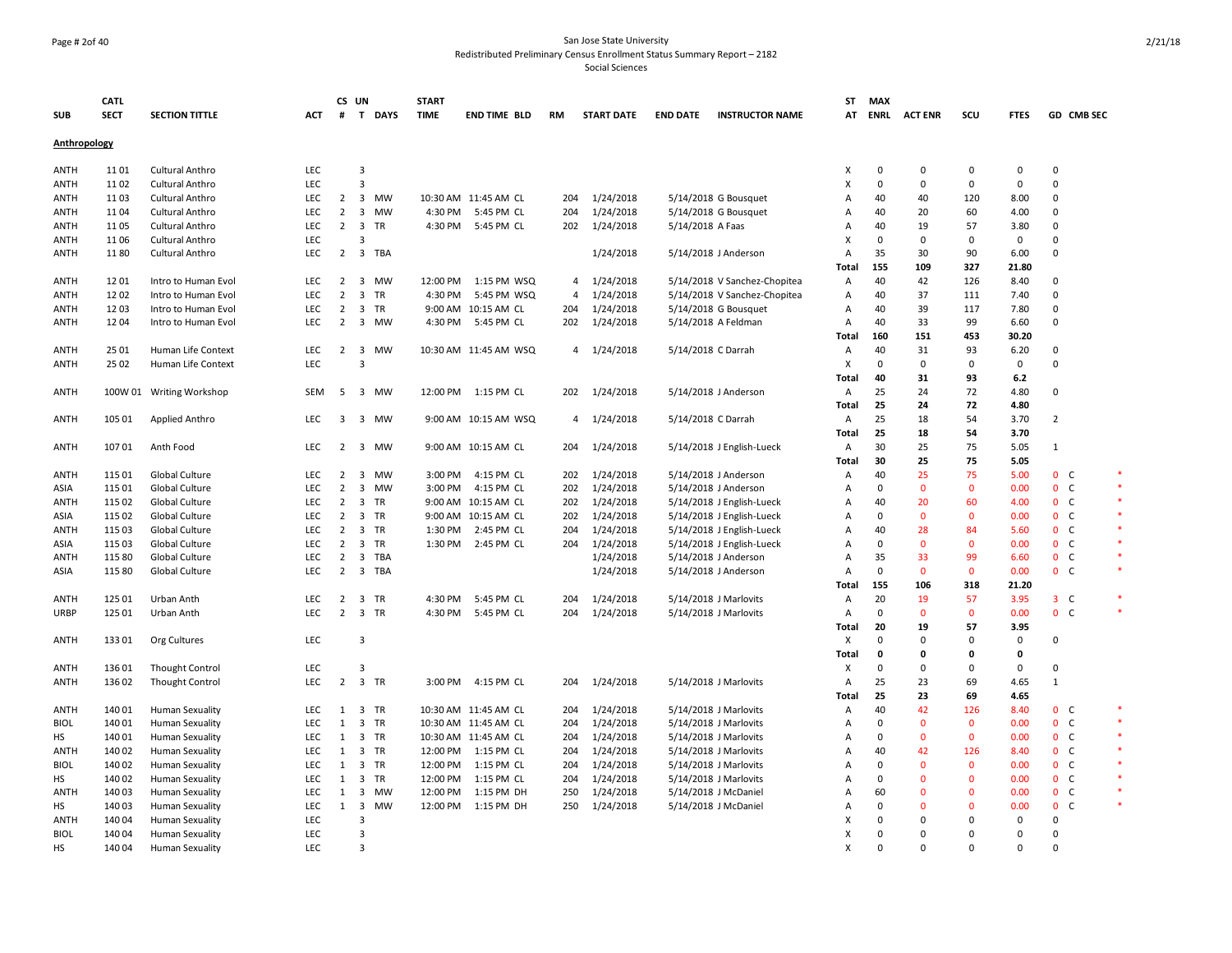#### Page # 3of 40 San Jose State University Redistributed Preliminary Census Enrollment Status Summary Report – 2182

|             | <b>CATL</b> |                                    |            | CS UN           |                         |            | <b>START</b> |                       |                |                   |                    |                                                              | SΤ                | <b>MAX</b>     |                   |              |              |                |  |
|-------------|-------------|------------------------------------|------------|-----------------|-------------------------|------------|--------------|-----------------------|----------------|-------------------|--------------------|--------------------------------------------------------------|-------------------|----------------|-------------------|--------------|--------------|----------------|--|
| <b>SUB</b>  | <b>SECT</b> | <b>SECTION TITTLE</b>              | ACT        | #               |                         | T DAYS     | <b>TIME</b>  | <b>END TIME BLD</b>   | RM             | <b>START DATE</b> | <b>END DATE</b>    | <b>INSTRUCTOR NAME</b>                                       | AT                | <b>ENRL</b>    | <b>ACT ENR</b>    | scu          | <b>FTES</b>  | GD CMB SEC     |  |
|             |             |                                    |            |                 |                         |            |              |                       |                |                   |                    |                                                              |                   |                |                   |              |              |                |  |
|             |             |                                    |            |                 |                         |            |              |                       |                |                   |                    |                                                              | Total             | 140            | 84                | 252          | 16.8         |                |  |
| <b>ANTH</b> | 144 01      | Economic Anthro                    | LEC        |                 | 3                       |            |              |                       |                |                   |                    |                                                              | Χ                 | $\Omega$       | $\Omega$          | $\Omega$     | $\mathbf 0$  | $\Omega$       |  |
| <b>ANTH</b> | 144 02      | Economic Anthro                    | LEC        |                 | 3                       |            |              |                       |                |                   |                    |                                                              | X                 | $\mathbf 0$    | $\mathbf 0$       | $\Omega$     | $\mathbf 0$  | $\mathbf 0$    |  |
|             |             |                                    |            |                 |                         |            |              |                       |                |                   |                    |                                                              | Total             | 0              | 0                 | 0            | 0            |                |  |
| ANTH        | 146 01      | Culture & Conflict                 | <b>LEC</b> |                 | 2 3 W                   |            |              | 6:00 PM 8:45 PM CL    | 204            | 1/24/2018         |                    | 5/14/2018 Q McCrary                                          | A                 | 40             | 21                | 63           | 4.20         | $\mathbf 0$    |  |
| ANTH        | 146 02      | Culture & Conflict                 | LEC        |                 | 3                       |            |              |                       |                |                   |                    |                                                              | Χ                 | 0              | $\mathbf 0$       | $\Omega$     | $\mathbf 0$  | $\mathbf 0$    |  |
|             |             |                                    |            |                 |                         |            |              |                       |                |                   |                    |                                                              | Total             | 40             | 21                | 63           | 4.2          |                |  |
| <b>ANTH</b> | 151 01      | Modernity/Disease                  | <b>LEC</b> |                 | 2 3 TR                  |            | 12:00 PM     | 1:15 PM WSQ           |                | 4 1/24/2018       | 5/14/2018 E Weiss  |                                                              | Α                 | 20             | 16                | 48           | 3.30         | $\overline{2}$ |  |
|             |             |                                    |            |                 |                         |            |              |                       |                |                   |                    |                                                              | <b>Total</b>      | 20<br>25       | 16                | 48           | 3.30         |                |  |
| ANTH        | 15701       | Forensic Anthro                    | <b>LEC</b> | $\overline{2}$  | 3 W                     |            | 3:00 PM      | 5:45 PM WSQ           | 4              | 1/24/2018         | 5/14/2018 L Pierce |                                                              | A                 |                | 23                | 69           | 4.60         | 0              |  |
|             |             |                                    |            |                 |                         |            |              |                       |                |                   |                    |                                                              | Total             | 25             | 23                | 69           | 4.60         |                |  |
| ANTH        | 15901       | Mummies                            | <b>LEC</b> | 3               | $\overline{\mathbf{3}}$ | TR         | 9:00 AM      | 10:15 AM WSQ          | 4              | 1/24/2018         | 5/14/2018 E Weiss  |                                                              | A<br><b>Total</b> | 20<br>20       | 16                | 48<br>48     | 3.20<br>3.20 | 0              |  |
| <b>ANTH</b> | 160 01      | Recon Lost Civs                    | LEC        |                 | $2 \quad 3 \quad T$     |            | 6:00 PM      | 8:45 PM CL            | 204            | 1/24/2018         |                    |                                                              | Α                 | 40             | 16<br>15          | 45           | 3.00         | $\mathbf 0$    |  |
| <b>ANTH</b> | 160 02      |                                    | LEC        | $\overline{2}$  | 3                       | <b>MW</b>  | 1:30 PM      | 2:45 PM WSQ           | $\overline{4}$ | 1/24/2018         | 5/14/2018 J Karpf  |                                                              | A                 | 40             | 40                | 120          | 8.00         | 0              |  |
| <b>ANTH</b> | 160 03      | Recon Lost Civs<br>Recon Lost Civs | LEC        | $\overline{2}$  | 3 TR                    |            | 3:00 PM      | 4:15 PM WSQ           | $\overline{4}$ | 1/24/2018         |                    | 5/14/2018 V Sanchez-Chopitea<br>5/14/2018 V Sanchez-Chopitea | A                 | 40             | 26                | 78           | 5.20         | 0              |  |
|             |             |                                    |            |                 |                         |            |              |                       |                |                   |                    |                                                              | Total             | 120            | 81                | 243          | 16.20        |                |  |
| ANTH        | 164 01      | Prehist North Amer                 | LEC        | $\overline{2}$  | $\overline{\mathbf{3}}$ | TR         |              | 10:30 AM 11:45 AM WSQ | 4              | 1/24/2018         |                    | 5/14/2018 M Meniketti                                        | $\overline{A}$    | 25             | 16                | 48           | 3.20         | $\mathbf 0$    |  |
|             |             |                                    |            |                 |                         |            |              |                       |                |                   |                    |                                                              | <b>Total</b>      | 25             | 16                | 48           | 3.20         |                |  |
| ANTH        | 168 01      | Archaeological Methods             | <b>LEC</b> |                 | 2 3 TR                  |            | 1:30 PM      | 2:45 PM WSQ           | 4              | 1/24/2018         |                    | 5/14/2018 M Meniketti                                        | A                 | 25             | 8                 | 24           | 1.70         | $\overline{2}$ |  |
|             |             |                                    |            |                 |                         |            |              |                       |                |                   |                    |                                                              | <b>Total</b>      | 25             | 8                 | 24           | 1.70         |                |  |
| <b>ANTH</b> | 173 01      | Multimedia Anthro                  | LEC        |                 | 3                       |            |              |                       |                |                   |                    |                                                              | X                 | $\Omega$       | $\Omega$          | $\Omega$     | $\mathsf 0$  | $\mathbf 0$    |  |
|             |             |                                    |            |                 |                         |            |              |                       |                |                   |                    |                                                              | Total             | 0              | 0                 | 0            | $\mathbf 0$  |                |  |
| ANTH        | 18001       | <b>Individual Studies</b>          | SUP        | 36 <sub>3</sub> |                         | <b>TBA</b> |              |                       |                | 1/24/2018         |                    | 5/14/2018 R Gonzalez                                         | Α                 | 5              | 1                 | 3            | 0.25         | 1              |  |
| ANTH        | 180 02      | <b>Individual Studies</b>          | <b>SUP</b> | 36              | $\overline{\mathbf{3}}$ | <b>TBA</b> |              |                       |                | 1/24/2018         | 5/14/2018 C Darrah |                                                              | Α                 | 5              | $\overline{2}$    | 6            | 0.50         | $\overline{2}$ |  |
| ANTH        | 18003       | <b>Individual Studies</b>          | SUP        |                 | 36 1 TBA                |            |              |                       |                | 1/24/2018         |                    | 5/14/2018 J English-Lueck                                    | $\overline{A}$    | $\overline{2}$ | 1                 | 1            | 0.08         | 1              |  |
|             |             |                                    |            |                 |                         |            |              |                       |                |                   |                    |                                                              | Total             | 12             | 4                 | 10           | 0.83         |                |  |
| <b>ANTH</b> | 19101       | Frontiers Anthro                   | SEM        | 5               | 3 MW                    |            | 1:30 PM      | 2:45 PM CL            | 204            | 1/24/2018         | 5/14/2018 C Darrah |                                                              | A                 | 25             | 19                | 57           | 3.80         | 0              |  |
|             |             |                                    |            |                 |                         |            |              |                       |                |                   |                    |                                                              | <b>Total</b>      | 25             | 19                | 57           | 3.80         |                |  |
| ANTH        | 193 01      | Beh Science in Practice            | <b>LEC</b> | $\overline{2}$  | 3                       | MW         | 1:30 PM      | 2:45 PM CL            | 202            | 1/24/2018         |                    | 5/14/2018 J Anderson                                         | A                 | 35             | 25                | 75           | 5.00         | 0 <sup>o</sup> |  |
| <b>PSYC</b> | 193 01      | Beh Science in Practice            | LEC        | $\overline{2}$  | $\overline{\mathbf{3}}$ | <b>MW</b>  | 1:30 PM      | 2:45 PM CL            | 202            | 1/24/2018         |                    | 5/14/2018 J Anderson                                         | $\overline{A}$    | $\Omega$       | $\mathbf{0}$      | $\mathbf{0}$ | 0.00         | 0 <sup>o</sup> |  |
| SOCI        | 193 01      | Beh Science in Practice            | LEC        | $\overline{2}$  | 3                       | <b>MW</b>  | 1:30 PM      | 2:45 PM CL            | 202            | 1/24/2018         |                    | 5/14/2018 J Anderson                                         | A                 | $\mathbf 0$    | $\mathbf{0}$      | $\mathbf{0}$ | 0.00         | 0 <sup>o</sup> |  |
|             |             |                                    |            |                 |                         |            |              |                       |                |                   |                    |                                                              | Total             | 35             | 25                | 75           | 5.00         |                |  |
| <b>ANTH</b> | 195 01      | Anthro Practicum                   | SUP        | 36 <sup>3</sup> |                         | TBA        |              |                       |                | 1/24/2018         |                    | 5/14/2018 A Leventhal                                        | $\overline{A}$    | 5              | 8                 | 24           | 1.75         | 3              |  |
| <b>ANTH</b> | 195 02      | Anthro Practicum                   | SUP        | 36              | $\overline{\mathbf{3}}$ | TBA        |              |                       |                | 1/24/2018         |                    | 5/14/2018 J Marlovits                                        | A                 | 5              | $\overline{2}$    | 6            | 0.50         | $\overline{2}$ |  |
|             |             |                                    |            |                 |                         |            |              |                       |                |                   |                    |                                                              | Total             | 10             | 10                | 30           | 2.25         |                |  |
| ANTH        | 232 01      | <b>Applications Core</b>           | SEM        | 4               | 3 W                     |            | 6:00 PM      | 8:45 PM WSQ           | $\overline{4}$ | 1/24/2018         |                    | 5/14/2018 J English-Lueck                                    | A                 | 16             | 10                | 30           | 2.50         | 10             |  |
|             |             |                                    |            |                 |                         |            |              |                       |                |                   |                    |                                                              | Total             | 16             | 10                | 30           | 2.50         |                |  |
| <b>ANTH</b> | 234 01      | Adv Research Methd                 | SEM        | $\overline{4}$  | 3 R                     |            | 6:00 PM      | 8:45 PM WSQ           | $\overline{4}$ | 1/24/2018         |                    | 5/14/2018 M Meniketti                                        | A                 | 16             | 14                | 42           | 3.50         | 14             |  |
|             |             |                                    |            |                 |                         |            |              |                       |                |                   |                    |                                                              | Total             | 16             | 14                | 42           | 3.50         |                |  |
| ANTH        | 235 01      | <b>Quantitative Meths</b>          | SEM        | $\overline{4}$  | 3 <sub>T</sub>          |            | 6:00 PM      | 8:45 PM WSQ           |                | 4 1/24/2018       | 5/14/2018 E Weiss  |                                                              | A                 | 16             | 13                | 39           | 3.25         | 13             |  |
|             |             |                                    |            |                 |                         |            |              |                       |                |                   |                    |                                                              | <b>Total</b>      | 16             | 13                | 39           | 3.25         |                |  |
| ANTH        | 280 01      | <b>Individual Studies</b>          | <b>SUP</b> |                 | 25 3 TBA                |            |              |                       |                | 1/24/2018         | 5/14/2018 A Faas   |                                                              | A                 | 5              | 1                 | 3            | 0.25         | 1              |  |
| ANTH        | 280 02      | <b>Individual Studies</b>          | SUP        | 25              | $\overline{\mathbf{3}}$ | <b>TBA</b> |              |                       |                | 1/24/2018         | 5/14/2018          |                                                              | $\overline{A}$    | 5              | $\Omega$          | $\Omega$     | $\mathbf 0$  | $\Omega$       |  |
| ANTH        | 28003       | <b>Individual Studies</b>          | SUP        | $25 \quad 3$    |                         | <b>TBA</b> |              |                       |                | 1/24/2018         | 5/14/2018          |                                                              | Α                 | 3              | 0                 | $\Omega$     | $\mathbf 0$  | $\mathbf 0$    |  |
| ANTH        | 280 04      | <b>Individual Studies</b>          | SUP        |                 | 25 3 TBA                |            |              |                       |                | 1/24/2018         | 5/14/2018          |                                                              | $\overline{A}$    | 5              | $\Omega$          | $\Omega$     | $\mathbf 0$  | $\mathbf 0$    |  |
|             |             |                                    |            |                 |                         |            |              |                       |                |                   |                    |                                                              | <b>Total</b>      | 18             | $\mathbf{1}$      | 3            | 0.25         |                |  |
| <b>ANTH</b> | 298 01      | Anth Project                       | SUP        | $25 \quad 3$    |                         | TBA        |              |                       |                | 1/24/2018         |                    | 5/14/2018 J English-Lueck                                    | Α                 | 5              | $\overline{2}$    | 6            | 0.50         | $\overline{2}$ |  |
| ANTH        | 298 02      | Anth Project                       | <b>SUP</b> | 25              | $\overline{\mathbf{3}}$ | TBA        |              |                       |                | 1/24/2018         |                    | 5/14/2018 M Meniketti                                        | Α                 | 5              | 2                 | 6            | 0.50         | $\overline{2}$ |  |
| ANTH        | 298 03      | Anth Project                       | SUP        |                 | 25 3 TBA                |            |              |                       |                | 1/24/2018         | 5/14/2018 A Faas   |                                                              | A                 | 5              | 1                 | 3            | 0.25         | $\mathbf{1}$   |  |
| ANTH        | 299 01      | Master's Thesis                    | SUP        |                 | 25 3 TBA                |            |              |                       |                |                   | 5/14/2018 A Faas   |                                                              | Total             | 15<br>3        | 5<br>$\mathbf{1}$ | 15<br>3      | 1.25<br>0.25 | 1              |  |
|             |             |                                    |            |                 |                         |            |              |                       |                | 1/24/2018         |                    |                                                              | Α                 |                |                   |              |              |                |  |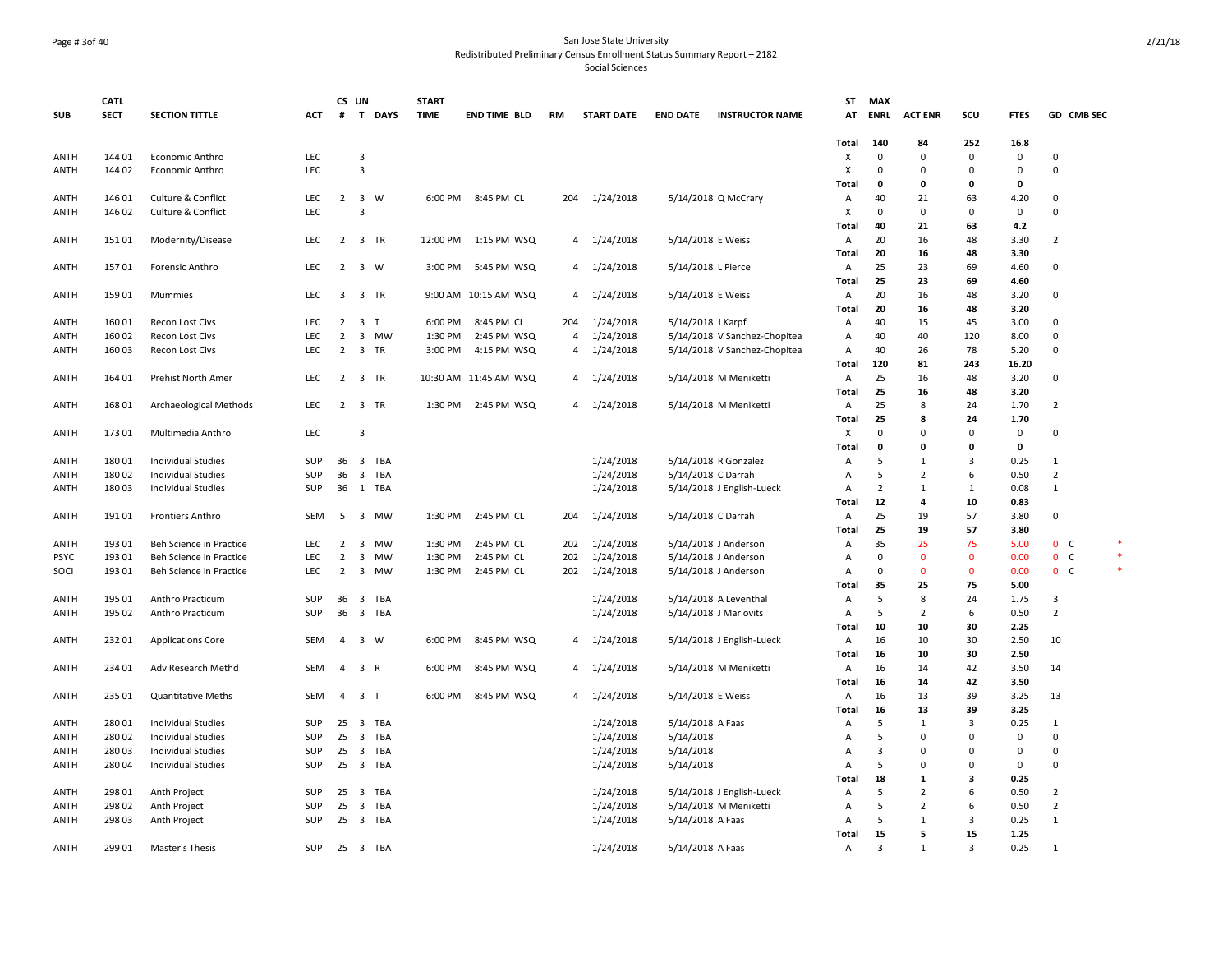#### Page # 4of 40 San Jose State University Redistributed Preliminary Census Enrollment Status Summary Report – 2182 Social Sciences

|             | <b>CATL</b> |                       |            |                         | CS UN       | <b>START</b> |                     |     |                   |                   |                        | ST                        | MAX         |                |      |             |                   |
|-------------|-------------|-----------------------|------------|-------------------------|-------------|--------------|---------------------|-----|-------------------|-------------------|------------------------|---------------------------|-------------|----------------|------|-------------|-------------------|
| <b>SUB</b>  | <b>SECT</b> | <b>SECTION TITTLE</b> | <b>ACT</b> |                         | <b>DAYS</b> | <b>TIME</b>  | <b>END TIME BLD</b> | RM  | <b>START DATE</b> | <b>END DATE</b>   | <b>INSTRUCTOR NAME</b> | AT                        | <b>ENRL</b> | <b>ACT ENR</b> | scu  | <b>FTES</b> | <b>GD CMB SEC</b> |
| <b>ANTH</b> | 299 02      | Master's Thesis       | <b>SUP</b> | 25                      | TBA<br>-3   |              |                     |     | 1/24/2018         |                   | 5/14/2018 M Meniketti  | A                         |             |                |      | 0.25        |                   |
| <b>ANTH</b> | 299 03      | Master's Thesis       | <b>SUP</b> | 25                      | 3 TBA       |              |                     |     | 1/24/2018         | 5/14/2018         |                        | A                         |             | $\Omega$       | 0    | 0           |                   |
|             |             |                       |            |                         |             |              |                     |     |                   |                   |                        | Total                     | 9           |                | 6    | 0.5         |                   |
| ORGS        | 102 01      | Org Inquiry/Analys    | <b>LEC</b> | $\overline{3}$          | 4 TBA       |              |                     |     | 1/24/2018         | 5/14/2018         |                        | A                         | 25          | 21             | 63   | 5.60        | - 0               |
| ORGS        | 102 02      | Org Inquiry/Analys    | ACT        |                         | 0 TBA       |              |                     |     | 1/24/2018         | 5/14/2018 L Gomez |                        | A                         | 25          | 21             | 21   | 0.00        | - 0               |
|             |             |                       |            |                         |             |              |                     |     |                   |                   |                        | Total                     | 50          | 42             | 84   | 5.60        |                   |
| ORGS        | 103 01      | Capstone              | <b>LEC</b> | $\overline{\mathbf{3}}$ | 4 TR        | 1:30 PM      | 2:45 PM CL          | 202 | 1/24/2018         | 5/14/2018 A Faas  |                        | A                         | 15          | 14             | 42   | 3.73        | - 0               |
| ORGS        | 103 02      | Capstone              | ACT        |                         | 0 F         | 1:30 PM      | 2:45 PM CL          | 202 | 1/24/2018         | 5/14/2018 A Faas  |                        | A                         | 15          | 14             | 14   | 0.00        | - 0               |
|             |             |                       |            |                         |             |              |                     |     |                   |                   |                        | Total                     | 30          | 28             | 56   | 3.73        |                   |
|             |             |                       |            |                         |             |              |                     |     |                   |                   |                        | <b>Anthropology Total</b> | 1302        | 944            | 2760 | 187.22      |                   |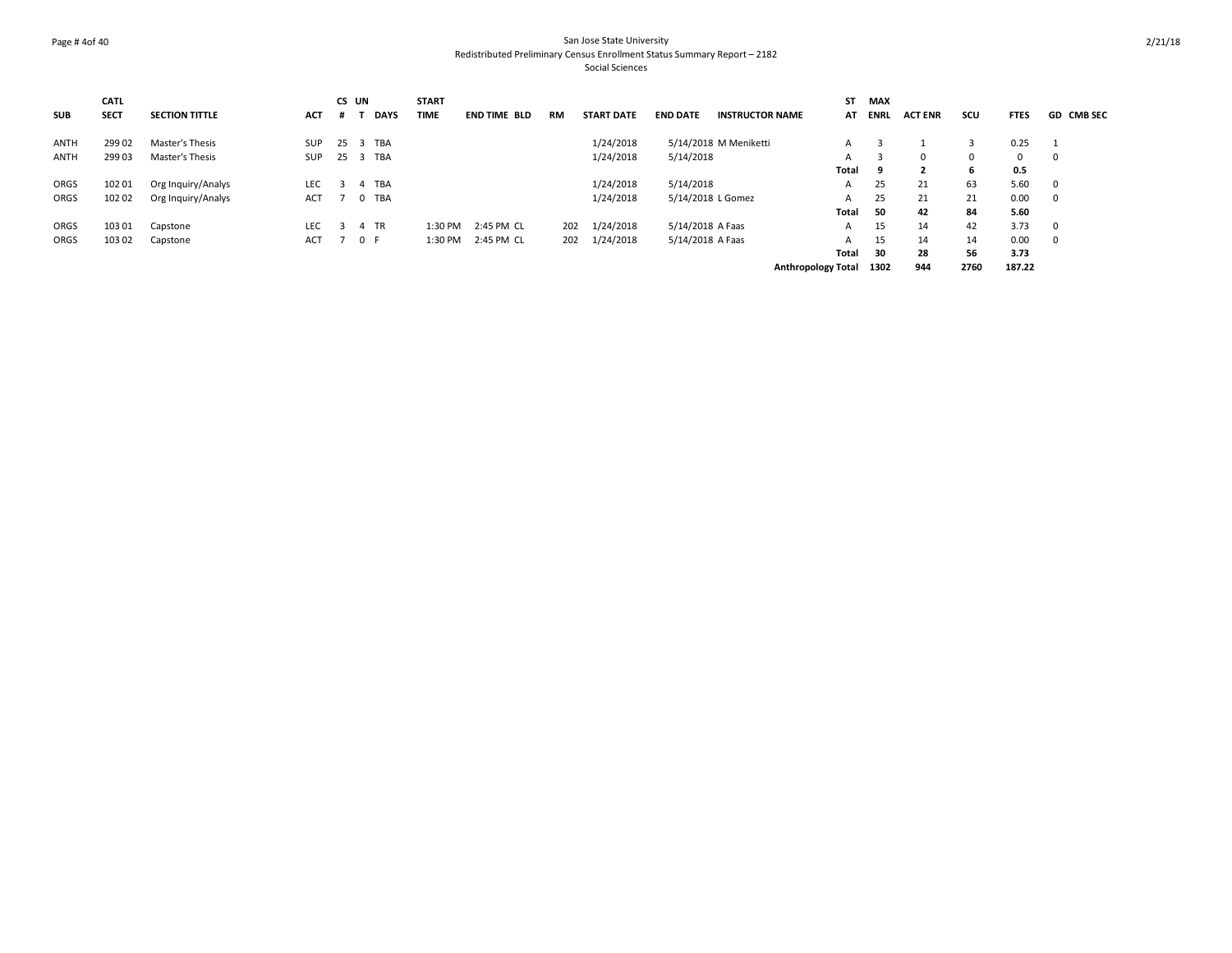#### Page # 5of 40 San Jose State University Redistributed Preliminary Census Enrollment Status Summary Report – 2182

|            | <b>CATL</b>                  |                           |            |                | CS UN                   |              | <b>START</b> |                      |           |                   |                     |                          | ST             | <b>MAX</b> |                |      |             |             |
|------------|------------------------------|---------------------------|------------|----------------|-------------------------|--------------|--------------|----------------------|-----------|-------------------|---------------------|--------------------------|----------------|------------|----------------|------|-------------|-------------|
| <b>SUB</b> | <b>SECT</b>                  | <b>SECTION TITTLE</b>     | ACT        | #              |                         | T DAYS       | <b>TIME</b>  | <b>END TIME BLD</b>  | <b>RM</b> | <b>START DATE</b> | <b>END DATE</b>     | <b>INSTRUCTOR NAME</b>   |                | AT ENRL    | <b>ACT ENR</b> | SCU  | <b>FTES</b> | GD CMB SEC  |
|            | <b>Communication Studies</b> |                           |            |                |                         |              |              |                      |           |                   |                     |                          |                |            |                |      |             |             |
| COMM       | 1001                         | Comm and Relations        | <b>LEC</b> | 1              | $\overline{\mathbf{3}}$ | <b>TBA</b>   |              |                      |           | 1/24/2018         | 5/14/2018           |                          | A              | 27         | 25             | 75   | 5.00        | $\pmb{0}$   |
| COMM       | 1002                         | <b>Comm and Relations</b> | LEC        | $\mathbf{1}$   | $\overline{\mathbf{3}}$ | <b>TBA</b>   |              |                      |           | 1/24/2018         | 5/14/2018           |                          | A              | 26         | 25             | 75   | 5.00        | $\mathbf 0$ |
| COMM       | 1099                         | Comm and Relations        | <b>LEC</b> | $\mathbf{1}$   | $\overline{\mathbf{3}}$ | <b>TBA</b>   |              |                      |           | 1/24/2018         | 5/14/2018 D Pozzi   |                          | A              | 27         | 26             | 78   | 5.20        | $\mathbf 0$ |
|            |                              |                           |            |                |                         |              |              |                      |           |                   |                     |                          | Total          | 80         | 76             | 228  | 15.20       |             |
| COMM       | 2001                         | <b>Public Speaking</b>    | <b>LEC</b> | $\overline{4}$ | $\overline{\mathbf{3}}$ | <b>MW</b>    | 12:00 PM     | 1:15 PM CL           | 204       | 1/24/2018         | 5/14/2018 K Raiff   |                          | A              | 25         | 27             | 81   | 5.40        | $\Omega$    |
| COMM       | 2002                         | <b>Public Speaking</b>    | LEC        | $\overline{4}$ | $\overline{3}$          | <b>TBA</b>   |              |                      |           | 1/24/2018         | 5/14/2018           |                          | A              | 26         | 26             | 78   | 5.20        | $\mathbf 0$ |
| COMM       | 2003                         | <b>Public Speaking</b>    | LEC        | $\overline{4}$ | 3                       | <b>MW</b>    | 3:00 PM      | 4:15 PM HGH          | 219       | 1/24/2018         |                     | 5/14/2018 B Puckett      | A              | 26         | 25             | 75   | 5.00        | $\Omega$    |
| COMM       | 2004                         | <b>Public Speaking</b>    | LEC        | $\overline{4}$ | $\overline{3}$          | <b>TBA</b>   |              |                      |           | 1/24/2018         | 5/14/2018           |                          | A              | 26         | 27             | 81   | 5.40        | $\mathbf 0$ |
| COMM       | 2005                         | <b>Public Speaking</b>    | LEC        | $\overline{4}$ | $\overline{3}$          | TBA          |              |                      |           | 1/24/2018         | 5/14/2018           |                          | A              | 26         | 25             | 75   | 5.00        | $\Omega$    |
| COMM       | 2006                         | <b>Public Speaking</b>    | LEC        | 4              | $\overline{3}$          | <b>TR</b>    | 12:00 PM     | 1:15 PM HGH          | 219       | 1/24/2018         |                     | 5/14/2018 S McGaffey     | A              | 26         | 26             | 78   | 5.20        | $\mathbf 0$ |
| COMM       | 2007                         | <b>Public Speaking</b>    | LEC        | 4              | $\overline{3}$          | <b>TBA</b>   |              |                      |           | 1/24/2018         | 5/14/2018           |                          | A              | 27         | 27             | 81   | 5.40        | $\Omega$    |
| COMM       | 2008                         | <b>Public Speaking</b>    | LEC        | 4              | $\overline{\mathbf{3}}$ | TBA          |              |                      |           | 1/24/2018         | 5/14/2018           |                          | A              | 27         | 27             | 81   | 5.40        | $\mathbf 0$ |
| COMM       | 2009                         | <b>Public Speaking</b>    | LEC        | 4              | $\overline{3}$          | <b>MW</b>    | 7:30 AM      | 8:45 AM HGH          | 223       | 1/24/2018         | 5/14/2018 K Raiff   |                          | $\overline{A}$ | 27         | 28             | 84   | 5.60        | $\mathbf 0$ |
| COMM       | 20 10                        | <b>Public Speaking</b>    | <b>LEC</b> | $\overline{4}$ | $\overline{\mathbf{3}}$ | <b>MW</b>    |              | 9:00 AM 10:15 AM HGH | 223       | 1/24/2018         | 5/14/2018 K Raiff   |                          | A              | 27         | 27             | 81   | 5.40        | $\Omega$    |
| COMM       | 20 11                        | <b>Public Speaking</b>    | LEC        | 4              | $\overline{\mathbf{3}}$ | TBA          |              |                      |           | 1/24/2018         | 5/14/2018           |                          | A              | 27         | 26             | 78   | 5.20        | 0           |
| COMM       | 20 12                        | <b>Public Speaking</b>    | LEC        | $\overline{4}$ | $\overline{\mathbf{3}}$ | T            | 6:00 PM      | 8:45 PM HGH          | 223       | 1/24/2018         |                     | 5/14/2018 M Mathias      | A              | 27         | 27             | 81   | 5.40        | $\Omega$    |
| COMM       | 20 13                        | <b>Public Speaking</b>    | LEC        | 4              | $\overline{\mathbf{3}}$ | TBA          |              |                      |           | 1/24/2018         | 5/14/2018           |                          | A              | 27         | 27             | 81   | 5.40        | $\mathbf 0$ |
| COMM       | 20 14                        | <b>Public Speaking</b>    | LEC        | 4              | 3                       | MW           | 12:00 PM     | 1:15 PM HGH          | 225       | 1/24/2018         | 5/14/2018 A Buxi    |                          | A              | 27         | 26             | 78   | 5.20        | 0           |
| COMM       | 20 15                        | <b>Public Speaking</b>    | LEC        | 4              | 3                       | <b>MW</b>    | 1:30 PM      | 2:45 PM HGH          | 225       | 1/24/2018         | 5/14/2018 A Buxi    |                          | A              | 27         | 27             | 81   | 5.40        | $\Omega$    |
| COMM       | 20 16                        | <b>Public Speaking</b>    | LEC        | 4              | $\overline{\mathbf{3}}$ | MW           | 7:30 AM      | 8:45 AM DMH          | 167       | 1/24/2018         | 5/14/2018 Z Hasan   |                          | A              | 25         | 27             | 81   | 5.40        | $\mathbf 0$ |
| COMM       | 20 17                        | <b>Public Speaking</b>    | LEC        | $\overline{4}$ | 3                       | <b>MW</b>    |              | 10:30 AM 11:45 AM CL | 318       | 1/24/2018         |                     | 5/14/2018 P Daley- Harms | A              | 25         | 24             | 72   | 4.80        | $\Omega$    |
| COMM       | 20 18                        | <b>Public Speaking</b>    | LEC        | 4              | $\overline{\mathbf{3}}$ | TBA          |              |                      |           | 1/24/2018         | 5/14/2018           |                          | A              | 26         | 27             | 81   | 5.40        | 0           |
| COMM       | 20 19                        | <b>Public Speaking</b>    | LEC        | $\overline{4}$ | $\overline{\mathbf{3}}$ | TR           | 1:30 PM      | 2:45 PM CL           | 318       | 1/24/2018         | 5/14/2018 S Laczko  |                          | A              | 25         | 24             | 72   | 4.80        | $\Omega$    |
| COMM       | 20 20                        | <b>Public Speaking</b>    | LEC        | 4              | 3                       | T            | 6:00 PM      | 8:45 PM CL           | 318       | 1/24/2018         |                     | 5/14/2018 E McMurray     | Α              | 25         | 25             | 75   | 5.00        | $\mathbf 0$ |
| COMM       | 2021                         | <b>Public Speaking</b>    | LEC        | 4              | $\overline{\mathbf{3}}$ | $\mathsf{R}$ | 6:00 PM      | 8:45 PM HGH          | 223       | 1/24/2018         | 5/14/2018 S Laczko  |                          | A              | 25         | 26             | 78   | 5.20        | $\Omega$    |
| COMM       | 2022                         | <b>Public Speaking</b>    | LEC        | 4              | $\overline{\mathbf{3}}$ | TR           | 9:00 AM      | 10:15 AM HGH         | 229       | 1/24/2018         |                     | 5/14/2018 R Cnudde       | Α              | 27         | 27             | 81   | 5.40        | 0           |
| COMM       | 2023                         | <b>Public Speaking</b>    | LEC        | 4              | $\overline{3}$          | MW           | 1:30 PM      | 2:45 PM BBC          | 223       | 1/24/2018         | 5/14/2018 K Yee     |                          | Α              | 27         | 28             | 84   | 5.60        | $\mathbf 0$ |
| COMM       | 20 24                        | <b>Public Speaking</b>    | LEC        | $\overline{4}$ | $\overline{\mathbf{3}}$ | MW           | 3:00 PM      | 4:15 PM CL           | 318       | 1/24/2018         | 5/14/2018 R Chelise |                          | A              | 25         | 25             | 75   | 5.00        | $\Omega$    |
| COMM       | 2025                         | <b>Public Speaking</b>    | LEC        | 4              | 3                       | <b>MW</b>    | 4:30 PM      | 5:45 PM CL           | 318       | 1/24/2018         | 5/14/2018 S Gunner  |                          | A              | 25         | 25             | 75   | 5.00        | $\mathbf 0$ |
| COMM       | 20 26                        | <b>Public Speaking</b>    | LEC        | 4              | 3                       | M            | 6:00 PM      | 8:45 PM CL           | 318       | 1/24/2018         |                     | 5/14/2018 J Capurso      | Α              | 25         | 24             | 72   | 4.80        | 0           |
| COMM       | 20 27                        | <b>Public Speaking</b>    | LEC        | 4              | $\overline{\mathbf{3}}$ | TBA          |              |                      |           | 1/24/2018         | 5/14/2018           |                          | A              | 25         | 24             | 72   | 4.80        | $\mathbf 0$ |
| COMM       | 2028                         | <b>Public Speaking</b>    | LEC        | 4              | 3                       | MW           | 4:30 PM      | 5:45 PM BBC          | 223       | 1/24/2018         |                     | 5/14/2018 J Capurso      | A              | 27         | 27             | 81   | 5.40        | 0           |
| COMM       | 2029                         | <b>Public Speaking</b>    | LEC        | 4              | $\overline{\mathbf{3}}$ | <b>TBA</b>   |              |                      |           | 1/24/2018         | 5/14/2018           |                          | Α              | 27         | 27             | 81   | 5.40        | 0           |
| COMM       | 2030                         | <b>Public Speaking</b>    | LEC        | 4              | $\overline{\mathbf{3}}$ | TR           | 4:30 PM      | 5:45 PM HGH          | 229       | 1/24/2018         |                     | 5/14/2018 S McGaffey     | A              | 27         | 27             | 81   | 5.40        | $\mathbf 0$ |
| COMM       | 2031                         | <b>Public Speaking</b>    | LEC        | 4              | $\overline{3}$          | <b>TBA</b>   |              |                      |           | 1/24/2018         | 5/14/2018           |                          | A              | 27         | 27             | 81   | 5.40        | $\Omega$    |
| COMM       | 2032                         | <b>Public Speaking</b>    | LEC        | 4              | $\mathbf{3}$            | TBA          |              |                      |           | 1/24/2018         | 5/14/2018           |                          | A              | 27         | 27             | 81   | 5.40        | $\Omega$    |
| COMM       | 2033                         | <b>Public Speaking</b>    | LEC        | 4              | $\mathbf{3}$            | TBA          |              |                      |           | 1/24/2018         | 5/14/2018           |                          | A              | 27         | 27             | 81   | 5.40        | $\Omega$    |
| COMM       | 2034                         | <b>Public Speaking</b>    | LEC        | $\overline{4}$ | $\overline{\mathbf{3}}$ | $\mathsf{R}$ | 6:00 PM      | 8:45 PM HGH          | 225       | 1/24/2018         |                     | 5/14/2018 M Mathias      | A              | 27         | 26             | 78   | 5.20        | $\mathbf 0$ |
| COMM       | 2035                         | <b>Public Speaking</b>    | LEC        | 4              | $\overline{3}$          | $\mathsf F$  |              | 9:30 AM 12:15 PM HGH | 219       | 1/24/2018         | 5/14/2018 K Ward    |                          | A              | 27         | 27             | 81   | 5.40        | $\Omega$    |
| COMM       | 2036                         | <b>Public Speaking</b>    | LEC        | $\overline{4}$ | $\overline{\mathbf{3}}$ | <b>TBA</b>   |              |                      |           | 1/24/2018         | 5/14/2018           |                          | A              | 26         | 25             | 75   | 5.00        | $\Omega$    |
| COMM       | 2037                         | <b>Public Speaking</b>    | LEC        | $\overline{4}$ | $\overline{3}$          | F            |              | 9:30 AM 12:15 PM HGH | 225       | 1/24/2018         | 5/14/2018 K Piet    |                          | A              | 26         | 26             | 78   | 5.20        | $\mathbf 0$ |
| COMM       | 2038                         | <b>Public Speaking</b>    | LEC        | $\overline{4}$ | $\overline{\mathbf{3}}$ | M            | 6:00 PM      | 8:45 PM HGH          |           | 223 1/24/2018     | 5/14/2018 B Garcia  |                          | $\overline{A}$ | 27         | 28             | 84   | 5.60        | $\Omega$    |
| COMM       | 2040                         | <b>Public Speaking</b>    | LEC        | 4              | $\overline{3}$          | <b>TBA</b>   |              |                      |           | 1/24/2018         | 5/14/2018           |                          | A              | 27         | 27             | 81   | 5.40        | 0           |
| COMM       | 2041                         | <b>Public Speaking</b>    | LEC        | $\overline{4}$ | $\overline{3}$          | <b>TBA</b>   |              |                      |           | 1/24/2018         | 5/14/2018           |                          | A              | 26         | 27             | 81   | 5.40        | $\Omega$    |
| COMM       | 2042                         | <b>Public Speaking</b>    | LEC        | $\overline{4}$ | $\overline{\mathbf{3}}$ | <b>TBA</b>   |              |                      |           | 1/24/2018         | 5/14/2018           |                          | A              | 26         | 26             | 78   | 5.20        | $\mathbf 0$ |
| COMM       | 2043                         | <b>Public Speaking</b>    | LEC        | 4              | 3                       | <b>TBA</b>   |              |                      |           | 1/24/2018         | 5/14/2018           |                          | A              | 26         | 30             | 90   | 6.00        | $\mathbf 0$ |
| COMM       | 2044                         | <b>Public Speaking</b>    | LEC        | $\overline{4}$ | $\overline{\mathbf{3}}$ | <b>TBA</b>   |              |                      |           | 1/24/2018         | 5/14/2018           |                          | A              | 26         | 27             | 81   | 5.40        | $\Omega$    |
| COMM       | 2045                         | <b>Public Speaking</b>    | LEC        | $\overline{4}$ | $\overline{3}$          | TBA          |              |                      |           | 1/24/2018         | 5/14/2018           |                          | A              | 27         | 27             | 81   | 5.40        | $\mathbf 0$ |
| COMM       | 2046                         | <b>Public Speaking</b>    | <b>LEC</b> | $\overline{4}$ | 3 TBA                   |              |              |                      |           | 1/24/2018         | 5/14/2018           |                          | A              | 26         | 25             | 75   | 5.00        | $\Omega$    |
|            |                              |                           |            |                |                         |              |              |                      |           |                   |                     |                          | <b>Total</b>   | 1182       | 1187           | 3561 | 237.40      |             |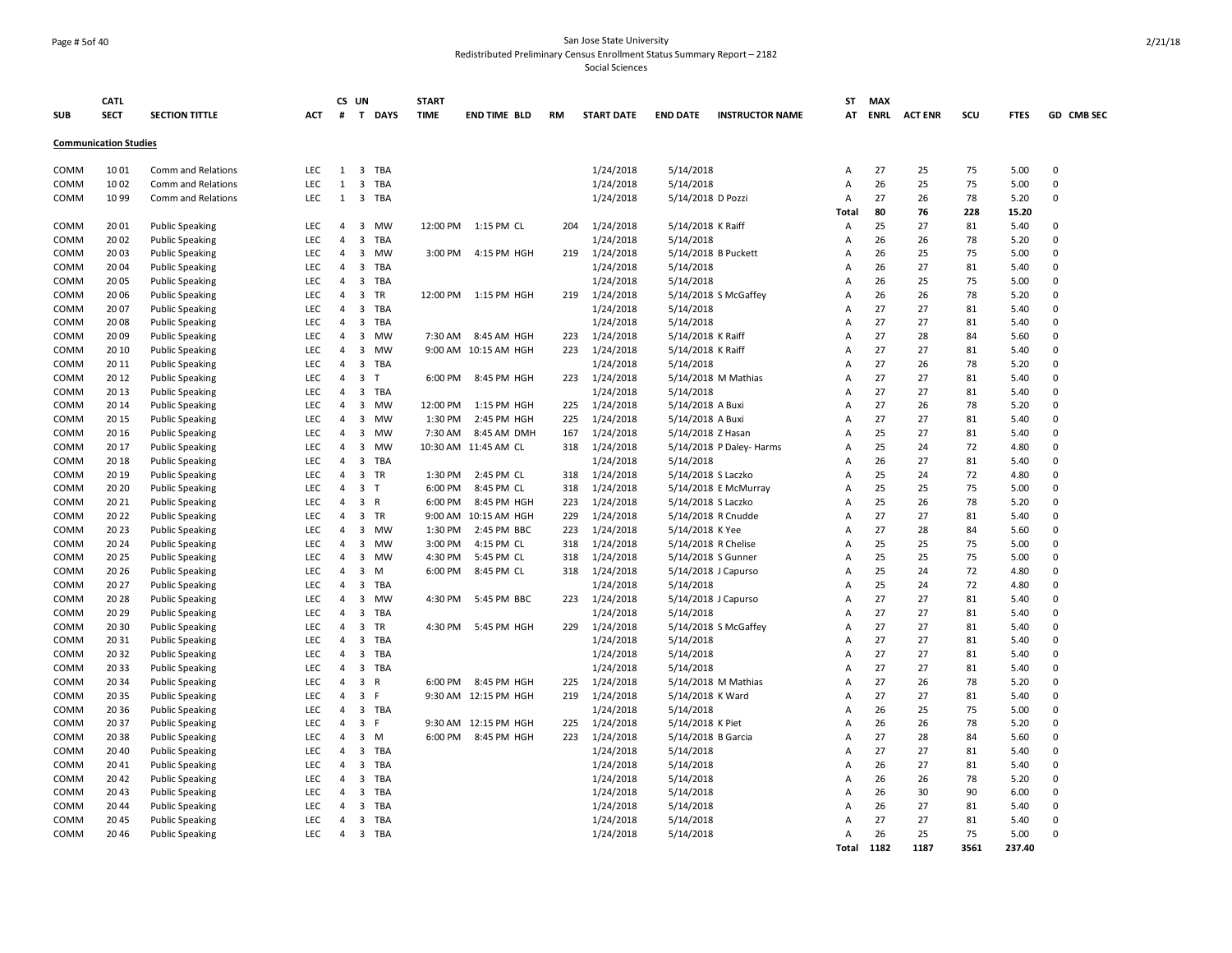#### Page # 6of 40 San Jose State University Redistributed Preliminary Census Enrollment Status Summary Report – 2182 Social Sciences

| <b>SUB</b> | <b>CATL</b><br><b>SECT</b> | <b>SECTION TITTLE</b>          | ACT        | #              | CS UN                   | T DAYS     | <b>START</b><br><b>TIME</b> | <b>END TIME BLD</b>   | RM  | <b>START DATE</b> | <b>END DATE</b>      | <b>INSTRUCTOR NAME</b>      | ST<br>AT     | <b>MAX</b><br><b>ENRL</b> | <b>ACT ENR</b> | scu         | <b>FTES</b> | GD CMB SEC   |
|------------|----------------------------|--------------------------------|------------|----------------|-------------------------|------------|-----------------------------|-----------------------|-----|-------------------|----------------------|-----------------------------|--------------|---------------------------|----------------|-------------|-------------|--------------|
| COMM       | 20N 01                     | Pub Sp Nonn Spks               | <b>SEM</b> | $\overline{4}$ | $\overline{\mathbf{3}}$ | MW         | 1:30 PM                     | 2:45 PM CL            | 318 | 1/24/2018         | 5/14/2018 X Tan      |                             | Α            | 25                        | 23             | 69          | 4.60        | $\mathbf 0$  |
| COMM       | 20N 02                     | Pub Sp Nonn Spks               | <b>SEM</b> | $\overline{4}$ | $\overline{\mathbf{3}}$ | TR         | 7:30 AM                     | 8:45 AM CL            | 318 | 1/24/2018         |                      | 5/14/2018 M Simoes Monteiro | А            | 25                        | 23             | 69          | 4.60        | 0            |
|            |                            |                                |            |                |                         |            |                             |                       |     |                   |                      |                             | Total        | 50                        | 46             | 138         | 9.20        |              |
| COMM       | 2101                       | Performing Culture and Society | LEC        | $\overline{4}$ | 3                       | <b>MW</b>  | 12:00 PM                    | 1:15 PM HGH           | 231 | 1/24/2018         |                      | 5/14/2018 M Simoes Monteiro | A            | 26                        | 19             | 57          | 3.80        | $\Omega$     |
| COMM       | 2102                       | Performing Culture and Society | LEC        | $\overline{4}$ | $\overline{3}$          | TR         |                             | 10:30 AM 11:45 AM HGH | 231 | 1/24/2018         |                      | 5/14/2018 S McGaffey        | А            | 26                        | 17             | 51          | 3.40        | $\mathbf 0$  |
|            |                            |                                |            |                |                         |            |                             |                       |     |                   |                      |                             | Total        | 52                        | 36             | 108         | 7.20        |              |
| COMM       | 40 01                      | Argmnt/Advocacy                | <b>SEM</b> | $\overline{4}$ | $\overline{\mathbf{3}}$ | <b>MW</b>  | 7:30 AM                     | 8:45 AM BBC           | 223 | 1/24/2018         | 5/14/2018 S Sequeira |                             | А            | 27                        | 25             | 75          | 5.00        | $\Omega$     |
| COMM       | 4002                       | Argmnt/Advocacy                | <b>SEM</b> | $\overline{4}$ | $\overline{3}$          | <b>MW</b>  | 12:00 PM                    | 1:15 PM BBC           | 223 | 1/24/2018         |                      | 5/14/2018 S Sequeira        | А            | 27                        | 26             | 78          | 5.20        | $\Omega$     |
| COMM       | 40 03                      | Argmnt/Advocacy                | <b>SEM</b> | $\overline{4}$ | 3                       | <b>TR</b>  |                             | 10:30 AM 11:45 AM BBC | 223 | 1/24/2018         | 5/14/2018 J Hawker   |                             | A            | 27                        | 26             | 78          | 5.20        | $\Omega$     |
| COMM       | 40 04                      | Argmnt/Advocacy                | SEM        | $\overline{4}$ | $\overline{\mathbf{3}}$ | TR         | 12:00 PM                    | 1:15 PM BBC           | 223 | 1/24/2018         | 5/14/2018 J Hawker   |                             | А            | 27                        | 27             | 81          | 5.40        | $\Omega$     |
| COMM       | 40 05                      | Argmnt/Advocacy                | <b>SEM</b> | $\overline{4}$ | $\mathbf{3}$            | TR         | 1:30 PM                     | 2:45 PM BBC           | 223 | 1/24/2018         | 5/14/2018 J Hawker   |                             | А            | 27                        | 26             | 78          | 5.20        | $\Omega$     |
| COMM       | 40 06                      | Argmnt/Advocacy                | SEM        | 4              | $\overline{\mathbf{3}}$ | TR         | 12:00 PM                    | 1:15 PM HGH           | 231 | 1/24/2018         | 5/14/2018 K Johnson  |                             | Α            | 26                        | 29             | 87          | 5.80        | $\Omega$     |
| COMM       | 4007                       | Argmnt/Advocacy                | SEM        | 4              | $\overline{\mathbf{3}}$ | T          | 6:00 PM                     | 8:45 PM HGH           | 231 | 1/24/2018         | 5/14/2018 K Johnson  |                             | Α            | 26                        | 22             | 66          | 4.40        | $\mathbf 0$  |
| COMM       | 4008                       | Argmnt/Advocacy                | SEM        | 4              | 3 F                     |            |                             | 9:30 AM 12:15 PM HGH  | 223 | 1/24/2018         | 5/14/2018 F Gidney   |                             | Α            | 27                        | 23             | 69          | 4.60        | $\mathbf 0$  |
| COMM       | 40 10                      | Argmnt/Advocacy                | SEM        | 4              | $\overline{\mathbf{3}}$ | TR         | 1:30 PM                     | 2:45 PM HGH           | 219 | 1/24/2018         | 5/14/2018 M Sunseri  |                             | Α            | 26                        | 24             | 72          | 4.80        | $\Omega$     |
| COMM       | 40 11                      | Argmnt/Advocacy                | SEM        | 4              | $\overline{\mathbf{3}}$ | TR         | 4:30 PM                     | 5:45 PM DMH           | 166 | 1/24/2018         |                      | 5/14/2018 M Mathias         | Α            | 27                        | 24             | 72          | 4.80        | $\mathbf 0$  |
|            |                            |                                |            |                |                         |            |                             |                       |     |                   |                      |                             | Total        | 267                       | 252            | 756         | 50.40       |              |
| COMM       | 4101                       | <b>Crit Dec Making</b>         | <b>SEM</b> | 4              | 3                       | TR         | 3:00 PM                     | 4:15 PM BBC           | 223 | 1/24/2018         |                      | 5/14/2018 D Mejia Salinas   | Α            | 27                        | 25             | 75          | 5.00        | $\Omega$     |
| COMM       | 4102                       | <b>Crit Dec Making</b>         | SEM        | 4              | $\overline{3}$          | TR         | 4:30 PM                     | 5:45 PM BBC           | 223 | 1/24/2018         |                      | 5/14/2018 D Mejia Salinas   | Α            | 27                        | 23             | 69          | 4.60        | $\Omega$     |
| COMM       | 4103                       | <b>Crit Dec Making</b>         | SEM        | 4              | $\overline{\mathbf{3}}$ | TBA        |                             |                       |     | 1/24/2018         | 5/14/2018            |                             | Α            | 25                        | 23             | 69          | 4.60        | $\mathbf 0$  |
| COMM       | 4180                       | <b>Crit Dec Making</b>         | <b>SEM</b> | $\overline{4}$ | $\overline{3}$          | TBA        |                             |                       |     | 1/24/2018         | 5/14/2018 D Pozzi    |                             | A            | 27                        | 23             | 69          | 4.60        | $\Omega$     |
| COMM       | 4181                       | <b>Crit Dec Making</b>         | SEM        | 4              | $\overline{\mathbf{3}}$ | TBA        |                             |                       |     | 1/24/2018         | 5/14/2018 D Pozzi    |                             | А            | 27                        | 22             | 66          | 4.40        | $\Omega$     |
| COMM       | 4199                       | <b>Crit Dec Making</b>         | <b>SEM</b> | $\overline{4}$ | $\overline{\mathbf{3}}$ | TBA        |                             |                       |     | 1/24/2018         |                      | 5/14/2018 K Werking         | А            | 27                        | 24             | 72          | 4.80        | $\Omega$     |
|            |                            |                                |            |                |                         |            |                             |                       |     |                   |                      |                             | <b>Total</b> | 160                       | 140            | 420         | 28.00       |              |
| COMM       | 4501                       | Media and Culture              | <b>LEC</b> | $\overline{4}$ | $\overline{\mathbf{3}}$ | TR         | 7:30 AM                     | 8:45 AM BBC           | 223 | 1/24/2018         |                      | 5/14/2018 S Sequeira        | А            | 27                        | 14             | 42          | 2.80        | $\Omega$     |
| COMM       | 45 02                      | Media and Culture              | <b>LEC</b> | $\overline{4}$ | 3                       | <b>TR</b>  |                             | 9:00 AM 10:15 AM BBC  | 223 | 1/24/2018         |                      | 5/14/2018 S Sequeira        | Α            | 27                        | 25             | 75          | 5.00        | $\Omega$     |
| COMM       | 45 80                      | Media and Culture              | LEC        | $\overline{4}$ | $\overline{\mathbf{3}}$ | TBA        |                             |                       |     | 1/24/2018         | 5/14/2018 G Firenzi  |                             | А            | 27                        | 27             | 81          | 5.40        | $\Omega$     |
| COMM       | 4581                       | Media and Culture              | LEC        | $\overline{4}$ | $\overline{3}$          | TBA        |                             |                       |     | 1/24/2018         | 5/14/2018 G Firenzi  |                             | А            | 27                        | 27             | 81          | 5.40        | $\Omega$     |
|            |                            |                                |            |                |                         |            |                             |                       |     |                   |                      |                             | <b>Total</b> | 108                       | 93             | 279         | 18.60       |              |
| COMM       | 74 01                      | Fund Intrcult Comm             | LEC        | 4              |                         | 3 MW       | 3:00 PM                     | 4:15 PM BBC           | 223 | 1/24/2018         |                      | 5/14/2018 E McMurray        | А            | 27                        | 16             | 48          | 3.20        | $\mathbf 0$  |
|            |                            |                                |            |                |                         |            |                             |                       |     |                   |                      |                             | Total        | 27                        | 16             | 48          | 3.20        |              |
| COMM       | 8001                       | <b>Communication Workshop</b>  | <b>ACT</b> | 12             | 1                       | <b>TBA</b> |                             |                       |     | 1/24/2018         | 5/14/2018 R Cnudde   |                             | Α            | 45                        | 45             | 45          | 3.00        | $\Omega$     |
| COMM       | 8002                       | <b>Communication Workshop</b>  | <b>ACT</b> | 12             | 1                       | TBA        |                             |                       |     | 1/24/2018         | 5/14/2018 R Cnudde   |                             | Α            | 45                        | 45             | 45          | 3.00        | $\mathbf 0$  |
| COMM       | 8003                       | <b>Communication Workshop</b>  | <b>ACT</b> | 12             | 1                       | TBA        |                             |                       |     | 1/24/2018         |                      | 5/14/2018 S McGaffey        | Α            | 45                        | 45             | 45          | 3.00        | $\mathbf 0$  |
| COMM       | 8004                       | <b>Communication Workshop</b>  | <b>ACT</b> | 12             | $\overline{1}$          | TBA        |                             |                       |     | 1/24/2018         |                      | 5/14/2018 S McGaffey        | Α            | 45                        | 45             | 45          | 3.00        | $\Omega$     |
| COMM       | 8005                       | <b>Communication Workshop</b>  | <b>ACT</b> | 12             | 1                       | <b>TBA</b> |                             |                       |     | 1/24/2018         | 5/14/2018 M Peck     |                             | Α            | 45                        | 45             | 45          | 3.00        | $\Omega$     |
| COMM       | 8006                       | <b>Communication Workshop</b>  | ACT        |                | $\mathbf{1}$            |            |                             |                       |     |                   |                      |                             | X            | $\mathbf 0$               | 0              | $\mathbf 0$ | 0           | $\Omega$     |
| COMM       | 8007                       | <b>Communication Workshop</b>  | <b>ACT</b> | 12             |                         | 1 TBA      |                             |                       |     | 1/24/2018         | 5/14/2018 R Cnudde   |                             | Α            | 45                        | 45             | 45          | 3.02        | $\mathbf{1}$ |
|            |                            |                                |            |                |                         |            |                             |                       |     |                   |                      |                             | <b>Total</b> | 270                       | 270            | 270         | 18.02       |              |
| COMM       | 91A01                      | Foren Act Debate               | SUP        | 36             | 1                       | TBA        |                             |                       |     | 1/24/2018         | 5/14/2018 T Lim      |                             | Α            | 45                        | 9              | 9           | 0.60        | $\mathbf 0$  |
|            |                            |                                |            |                |                         |            |                             |                       |     |                   |                      |                             | <b>Total</b> | 45                        | 9              | 9           | 0.60        |              |
| COMM       | 91J 01                     | <b>Judge Training</b>          | ACT        | 12             |                         | 1 TBA      |                             |                       |     | 1/24/2018         | 5/14/2018 S Laczko   |                             | А            | 45                        | 45             | 45          | 3.00        | $\Omega$     |
| COMM       | 91J 02                     | Judge Training                 | <b>ACT</b> | 12             | 1                       | <b>TBA</b> |                             |                       |     | 1/24/2018         | 5/14/2018 T Lim      |                             | A            | 45                        | 12             | 12          | 0.80        | $\Omega$     |
|            |                            |                                |            |                |                         |            |                             |                       |     |                   |                      |                             | Total        | 90                        | 57             | 57          | 3.80        |              |
| COMM       |                            | 100W 01 Writing Workshop       | SEM        | $\overline{4}$ | $\overline{\mathbf{3}}$ | <b>TBA</b> |                             |                       |     | 1/24/2018         | 5/14/2018            |                             | Α            | 25                        | 25             | 75          | 5.00        | $\Omega$     |
| COMM       |                            | 100W 02 Writing Workshop       | <b>SEM</b> | $\overline{4}$ | $\overline{3}$          | <b>TBA</b> |                             |                       |     | 1/24/2018         | 5/14/2018            |                             | A            | 25                        | 25             | 75          | 5.00        | $\Omega$     |
| COMM       | 100W 03                    | Writing Workshop               | SEM        | 4              | $\overline{\mathbf{3}}$ | <b>MW</b>  | 7:30 AM                     | 8:45 AM CL            | 202 | 1/24/2018         | 5/14/2018 K Sooter   |                             | А            | 25                        | 27             | 81          | 5.40        | $\Omega$     |
| COMM       |                            | 100W 04 Writing Workshop       | SEM        | $\overline{4}$ | $\overline{\mathbf{3}}$ | MW         |                             | 9:00 AM 10:15 AM CL   | 318 | 1/24/2018         | 5/14/2018 K Sooter   |                             | Α            | 25                        | 24             | 72          | 4.80        | $\Omega$     |
| COMM       |                            | 100W 05 Writing Workshop       | SEM        | 4              | $\overline{3}$          | <b>MW</b>  | 4:30 PM                     | 5:45 PM HGH           | 223 | 1/24/2018         |                      | 5/14/2018 M McKnight        | Α            | 25                        | 25             | 75          | 5.00        | $\Omega$     |
| COMM       |                            | 100W 06 Writing Workshop       | SEM        | 4              | 3                       | TBA        |                             |                       |     | 1/24/2018         | 5/14/2018            |                             | A            | 25                        | 26             | 78          | 5.20        | $\mathbf 0$  |
| COMM       |                            | 100W 07 Writing Workshop       | <b>SEM</b> | 4              | $\overline{\mathbf{3}}$ | TBA        |                             |                       |     | 1/24/2018         | 5/14/2018            |                             | Α            | 25                        | 27             | 81          | 5.40        | $\mathbf 0$  |
| COMM       |                            | 100W 08 Writing Workshop       | SEM        | $\overline{4}$ | $\overline{\mathbf{3}}$ | TBA        |                             |                       |     | 1/24/2018         | 5/14/2018            |                             | Α            | 25                        | 26             | 78          | 5.20        | $\Omega$     |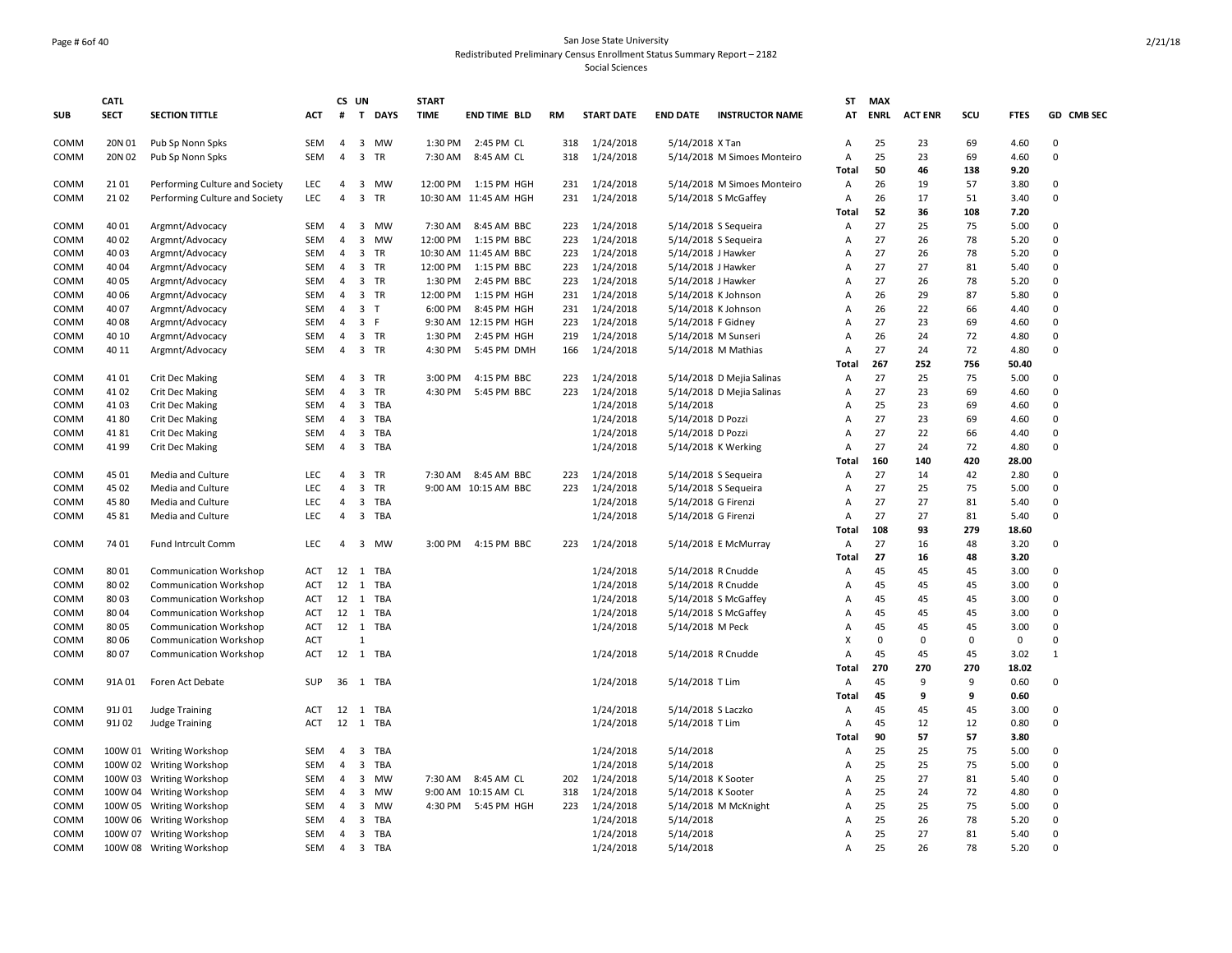#### Page # 7of 40 San Jose State University Redistributed Preliminary Census Enrollment Status Summary Report – 2182 Social Sciences

|            | <b>CATL</b> |                          |            | CS UN          |                         |             | <b>START</b> |                     |     |                   |                     |                        | <b>ST</b>      | <b>MAX</b>   |                |             |              |                |
|------------|-------------|--------------------------|------------|----------------|-------------------------|-------------|--------------|---------------------|-----|-------------------|---------------------|------------------------|----------------|--------------|----------------|-------------|--------------|----------------|
| <b>SUB</b> | <b>SECT</b> | <b>SECTION TITTLE</b>    | ACT        | #              | T                       | <b>DAYS</b> | <b>TIME</b>  | <b>END TIME BLD</b> | RM  | <b>START DATE</b> | <b>END DATE</b>     | <b>INSTRUCTOR NAME</b> | AT             | <b>ENRL</b>  | <b>ACT ENR</b> | SCU         | <b>FTES</b>  | GD CMB SEC     |
| COMM       |             | 100W 09 Writing Workshop | SEM        | 4              | $\overline{\mathbf{3}}$ | <b>TBA</b>  |              |                     |     | 1/24/2018         | 5/14/2018           |                        | A              | 25           | 25             | 75          | 5.00         | $\Omega$       |
| COMM       |             | 100W 10 Writing Workshop | SEM        | 4              | $\overline{3}$          | <b>TBA</b>  |              |                     |     | 1/24/2018         | 5/14/2018           |                        | Α              | 25           | 25             | 75          | 5.00         | $\mathbf 0$    |
| COMM       |             | 100W 11 Writing Workshop | SEM        | 4              | $\overline{\mathbf{3}}$ | <b>TBA</b>  |              |                     |     | 1/24/2018         | 5/14/2018           |                        | A              | 25           | 25             | 75          | 5.00         | $\Omega$       |
| COMM       |             | 100W 12 Writing Workshop | SEM        | 4              | $\overline{\mathbf{3}}$ | TBA         |              |                     |     | 1/24/2018         | 5/14/2018           |                        | A              | 25           | 25             | 75          | 5.00         | $\Omega$       |
| COMM       |             | 100W 13 Writing Workshop | <b>SEM</b> | 4              | $\overline{\mathbf{3}}$ | TBA         |              |                     |     | 1/24/2018         | 5/14/2018           |                        | A              | 25           | 25             | 75          | 5.00         | $\Omega$       |
| COMM       |             | 100W 14 Writing Workshop | SEM        | 4              | $\overline{\mathbf{3}}$ | <b>TBA</b>  |              |                     |     | 1/24/2018         | 5/14/2018           |                        | A              | 25           | 24             | 72          | 4.80         | $\Omega$       |
| COMM       |             | 100W 15 Writing Workshop | SEM        | 4              | $\overline{\mathbf{3}}$ | <b>TBA</b>  |              |                     |     | 1/24/2018         | 5/14/2018           |                        | A              | 25           | 25             | 75          | 5.00         | $\Omega$       |
| COMM       |             | 100W 16 Writing Workshop | <b>SEM</b> | 4              | $\overline{\mathbf{3}}$ | <b>TR</b>   |              | 7:30 AM 8:45 AM HGH | 225 | 1/24/2018         | 5/14/2018 M Dalton  |                        | Α              | 25           | 26             | 78          | 5.20         | $\Omega$       |
| COMM       |             | 100W 17 Writing Workshop | SEM        | $\overline{4}$ | $\overline{\mathbf{3}}$ | TBA         |              |                     |     | 1/24/2018         | 5/14/2018           |                        | A              | 25           | 24             | 72          | 4.80         | $\Omega$       |
| COMM       |             | 100W 18 Writing Workshop | <b>SEM</b> | 4              | $\overline{\mathbf{3}}$ | TBA         |              |                     |     | 1/24/2018         | 5/14/2018           |                        | $\overline{A}$ | 25           | 24             | 72          | 4.80         | $\Omega$       |
| COMM       | 100W 80     | <b>Writing Workshop</b>  | SEM        | 4              | $\overline{\mathbf{3}}$ | <b>TBA</b>  |              |                     |     | 1/24/2018         |                     | 5/14/2018 B Lawhorne   | A              | 25           | 26             | 78          | 5.20         | $\Omega$       |
| COMM       |             | 100W 81 Writing Workshop | SEM        | 4              | $\overline{\mathbf{3}}$ | TBA         |              |                     |     | 1/24/2018         |                     | 5/14/2018 B Lawhorne   | Α              | 25           | 25             | 75          | 5.00         | $\Omega$       |
|            |             |                          |            |                |                         |             |              |                     |     |                   |                     |                        | Total          | 500          | 504            | 1512        | 100.80       |                |
| COMM       | 101C01      | Junior Seminar           | LEC        | 3              | $\overline{4}$          | TBA         |              |                     |     | 1/24/2018         | 5/14/2018           |                        | A              | 25           | 26             | 104         | 6.93         | $\Omega$       |
| COMM       | 101C02      | Junior Seminar           | LEC        | 3              | $\overline{4}$          | <b>TBA</b>  |              |                     |     | 1/24/2018         | 5/14/2018           |                        | $\overline{A}$ | 25           | 26             | 104         | 6.93         | $\Omega$       |
| COMM       | 101C03      | Junior Seminar           | <b>LEC</b> | 3              | $\overline{4}$          | TBA         |              |                     |     | 1/24/2018         | 5/14/2018           |                        | $\overline{A}$ | 25           | 24             | 96          | 6.40         | $\Omega$       |
| COMM       | 101C 80     | Junior Seminar           | LEC        | 3              | $\overline{4}$          | <b>TBA</b>  |              |                     |     | 1/24/2018         |                     | 5/14/2018 M Holopainen | Α              | 25           | 24             | 96          | 6.40         | $\Omega$       |
|            |             |                          |            |                |                         |             |              |                     |     |                   |                     |                        | Total          | 100          | 100            | 400         | 26.67        |                |
| COMM       | 105P01      | Comm Self & Soc          | SEM        | $\overline{3}$ | $\overline{4}$          | TBA         |              |                     |     | 1/24/2018         | 5/14/2018           |                        | Α              | 25           | 28             | 112         | 7.47         | $\Omega$       |
|            |             |                          |            |                |                         |             |              |                     |     |                   |                     |                        | Total          | 25           | 28             | 112         | 7.47         |                |
| COMM       | 110F01      | Interpersonal Comm       | SEM        | 3              | $\overline{a}$          | TBA         |              |                     |     | 1/24/2018         | 5/14/2018           |                        | Α              | 25           | 25             | 100         | 6.67         | $\Omega$       |
| COMM       | 110F80      | Interpersonal Comm       | SEM        | $\overline{3}$ | $\overline{4}$          | <b>TBA</b>  |              |                     |     | 1/24/2018         |                     | 5/14/2018 K Werking    | A              | 25           | 25             | 100         | 6.67         | $\mathbf 0$    |
|            |             |                          |            |                |                         |             |              |                     |     |                   |                     |                        | Total          | 50           | 50             | 200         | 13.33        |                |
| COMM       | 111P01      | Interviewing             | LEC        | 3              | $\overline{4}$          | TBA         |              |                     |     | 1/24/2018         | 5/14/2018           |                        | A              | 25           | 27             | 108         | 7.27         | 1              |
| COMM       | 111P80      | Interviewing             | <b>LEC</b> | 3              | $\overline{4}$          | TBA         |              |                     |     | 1/24/2018         |                     | 5/14/2018 S Coopman    | A              | 25           | 24             | 96          | 6.40         | $\Omega$       |
|            |             |                          |            |                |                         |             |              |                     |     |                   |                     |                        | Total          | 50           | 51             | 204         | 13.67        | $\Omega$       |
| COMM       | 114P01      | Bus & Prof Spking        | LEC        | 3              | $\overline{4}$          | TBA         |              |                     |     | 1/24/2018         | 5/14/2018           |                        | Α              | 25<br>25     | 25<br>25       | 100         | 6.67         |                |
|            | 115P80      | Comm and Conflict        | <b>LEC</b> | 3              | $\overline{4}$          | TBA         |              |                     |     |                   |                     |                        | Total<br>Α     | 25           | 24             | 100         | 6.67<br>6.47 | $\mathbf{1}$   |
| COMM       |             |                          |            |                |                         |             |              |                     |     | 1/24/2018         | 5/14/2018 C Perez   |                        |                | 25           |                | 96          |              |                |
|            |             |                          | LEC        |                |                         | <b>TBA</b>  |              |                     |     |                   |                     |                        | <b>Total</b>   | 25           | 24             | 96<br>100   | 6.47         | $\mathbf 0$    |
| COMM       | 116P01      | Mediation                |            | 3              | $\overline{4}$          |             |              |                     |     | 1/24/2018         | 5/14/2018           |                        | Α              | 25           | 25<br>25       | 100         | 6.67<br>6.67 |                |
| COMM       | 117F 80     | Play & Games             | <b>LEC</b> | 3              | 4                       | TBA         |              |                     |     | 1/24/2018         |                     | 5/14/2018 S Coopman    | Total<br>Α     | 25           | 22             | 88          | 6.00         | $\overline{2}$ |
|            |             |                          |            |                |                         |             |              |                     |     |                   |                     |                        | Total          | 25           | 22             | 88          | 6.00         |                |
| COMM       | 119180      | <b>Researching Games</b> | LEC        | 3              | $\overline{4}$          | TBA         |              |                     |     | 1/24/2018         |                     | 5/14/2018 S Coopman    | Α              | 25           | 22             | 88          | 5.87         | $\mathbf 0$    |
|            |             |                          |            |                |                         |             |              |                     |     |                   |                     |                        | Total          | 25           | 22             | 88          | 5.87         |                |
| COMM       | 120P80      | Pers & Pres Skills       | LEC        | 3              | $\overline{4}$          | TBA         |              |                     |     | 1/24/2018         | 5/14/2018 G Firenzi |                        | Α              | 25           | 25             | 100         | 6.73         | 1              |
|            |             |                          |            |                |                         |             |              |                     |     |                   |                     |                        | Total          | 25           | 25             | 100         | 6.73         |                |
| COMM       | 121P01      | Perf as Practice         | LEC        |                | 4                       |             |              |                     |     |                   |                     |                        | X              | $\mathbf 0$  | $\mathbf 0$    | $\mathbf 0$ | $\mathbf 0$  | $\Omega$       |
|            |             |                          |            |                |                         |             |              |                     |     |                   |                     |                        | Total          | $\mathbf 0$  | $\mathbf 0$    | 0           | $\mathbf 0$  |                |
| COMM       | 122F01      | Perform Studies          | LEC        | 3              |                         | 4 TBA       |              |                     |     | 1/24/2018         | 5/14/2018           |                        | Α              | 25           | 25             | 100         | 6.67         | $\Omega$       |
|            |             |                          |            |                |                         |             |              |                     |     |                   |                     |                        | Total          | 25           | 25             | 100         | 6.67         |                |
| COMM       | 123101      | Performance Ethno        | SEM        |                | $\overline{4}$          |             |              |                     |     |                   |                     |                        | х              | $\mathbf{0}$ | $\Omega$       | 0           | 0            | $\Omega$       |
|            |             |                          |            |                |                         |             |              |                     |     |                   |                     |                        | Total          | $\mathbf 0$  | $\mathbf 0$    | $\mathbf 0$ | $\mathbf{0}$ |                |
| COMM       | 124P01      | Comm Training & Dev      | LEC        | 3              | 4                       | TBA         |              |                     |     | 1/24/2018         | 5/14/2018           |                        | A              | 25           | 24             | 96          | 6.40         | $\mathbf 0$    |
|            |             |                          |            |                |                         |             |              |                     |     |                   |                     |                        | Total          | 25           | 24             | 96          | 6.40         |                |
| COMM       | 131P80      | New/You Media            | LEC        | 4              | $\overline{4}$          | TBA         |              |                     |     | 1/24/2018         | 5/14/2018 C Perez   |                        | A              | 25           | 25             | 100         | 6.67         | $\Omega$       |
|            |             |                          |            |                |                         |             |              |                     |     |                   |                     |                        | Total          | 25           | 25             | 100         | 6.67         |                |
| COMM       | 132F01      | Dis/Ability COMM         | LEC        | 3              | $\overline{4}$          | TBA         |              |                     |     | 1/24/2018         | 5/14/2018           |                        | Α              | 25           | 26             | 104         | 6.93         | $\Omega$       |
|            |             |                          |            |                |                         |             |              |                     |     |                   |                     |                        | <b>Total</b>   | 25           | 26             | 104         | 6.93         |                |
| COMM       | 133F80      | <b>Ethical Prob Comm</b> | <b>LEC</b> | 3              |                         | 4 TBA       |              |                     |     | 1/24/2018         |                     | 5/14/2018 S Hinerman   | A              | 25           | 25             | 100         | 6.67         | $\Omega$       |
|            |             |                          |            |                |                         |             |              |                     |     |                   |                     |                        | Total          | 25           | 25             | 100         | 6.67         |                |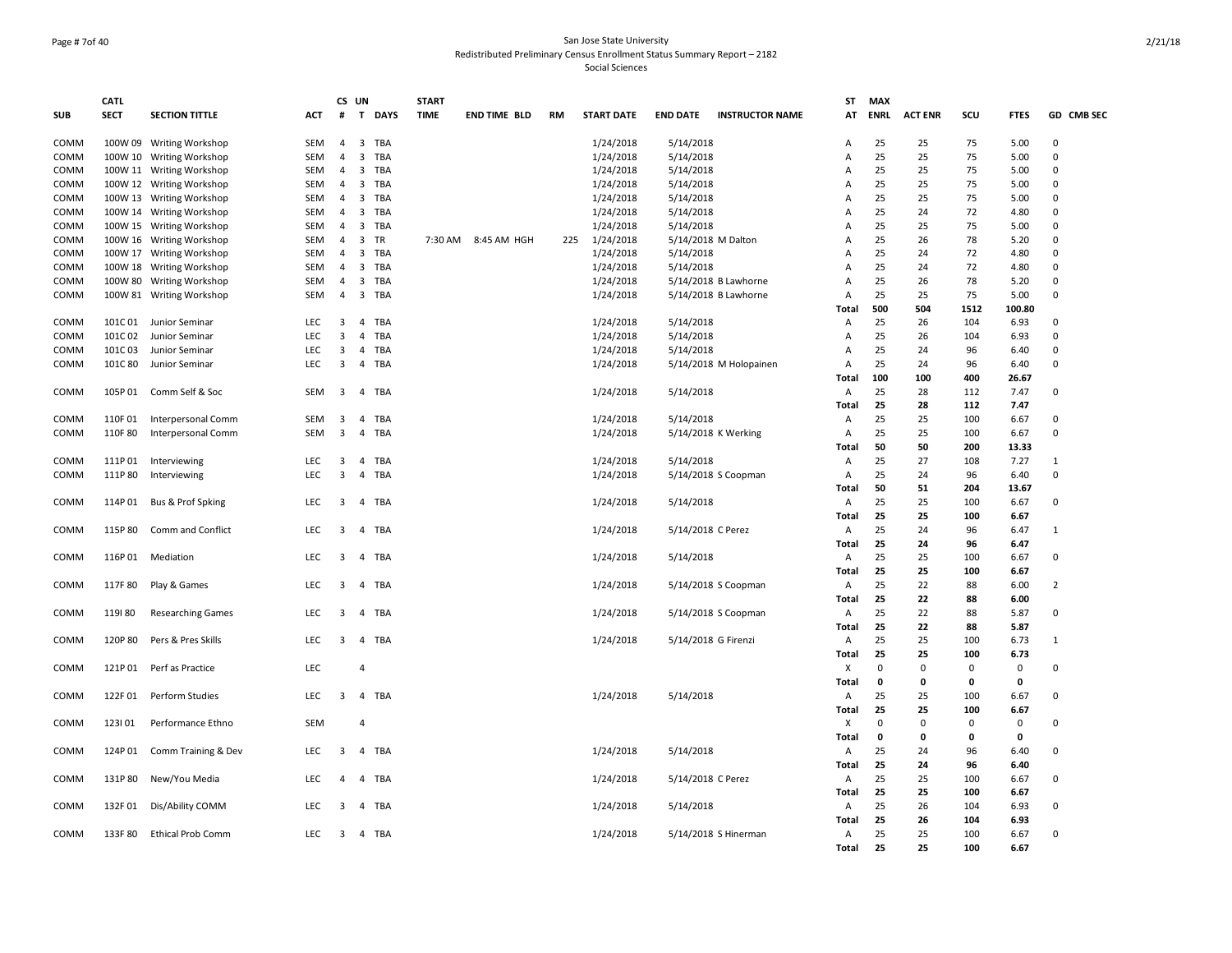#### Page # 8of 40 San Jose State University Redistributed Preliminary Census Enrollment Status Summary Report – 2182 Social Sciences

| <b>SUB</b>  | <b>CATL</b><br><b>SECT</b> | <b>SECTION TITTLE</b>       | ACT               | #                       | CS UN                   | T DAYS     | <b>START</b><br><b>TIME</b> | <b>END TIME BLD</b> | RM  | <b>START DATE</b> | <b>END DATE</b>   | <b>INSTRUCTOR NAME</b> | <b>ST</b><br>AT                | <b>MAX</b><br><b>ENRL</b> | <b>ACT ENR</b> | scu            | <b>FTES</b>   |                   | GD CMB SEC     |         |
|-------------|----------------------------|-----------------------------|-------------------|-------------------------|-------------------------|------------|-----------------------------|---------------------|-----|-------------------|-------------------|------------------------|--------------------------------|---------------------------|----------------|----------------|---------------|-------------------|----------------|---------|
|             |                            |                             |                   |                         |                         |            |                             |                     |     |                   |                   |                        |                                |                           |                |                |               |                   |                |         |
| COMM        | 141P01                     | Small Group Comm            | <b>LEC</b>        | 3                       | $\overline{4}$          | <b>TBA</b> |                             |                     |     | 1/24/2018         | 5/14/2018         |                        | $\overline{A}$                 | 25                        | 26             | 104            | 6.93          | $\mathbf 0$       |                |         |
| COMM        | 141P80                     | Small Group Comm            | LEC               | 3                       | $\overline{4}$          | <b>TBA</b> |                             |                     |     | 1/24/2018         | 5/14/2018 C Perez |                        | $\overline{A}$<br><b>Total</b> | 25<br>50                  | 25<br>51       | 100<br>204     | 6.67          | $\Omega$          |                |         |
|             |                            |                             |                   |                         |                         |            |                             |                     |     |                   |                   |                        |                                | 25                        |                |                | 13.60         |                   |                |         |
| COMM        | 144F01                     | Org Comm                    | LEC<br><b>LEC</b> | 3                       | $\overline{4}$          | TBA        |                             |                     |     | 1/24/2018         | 5/14/2018         |                        | Α                              | 25                        | 25<br>27       | 100            | 6.67          | 0<br>$\mathbf{1}$ |                |         |
| COMM        | 144F02                     | Org Comm                    |                   | 3                       | 4                       | TBA        |                             |                     |     | 1/24/2018         | 5/14/2018         |                        | Α<br>Total                     | 50                        | 52             | 108<br>208     | 7.27<br>13.93 |                   |                |         |
| COMM        | 145180                     | <b>Rhet Criticism</b>       | LEC               | $\overline{\mathbf{3}}$ |                         | 4 TBA      |                             |                     |     |                   |                   |                        | Α                              | 25                        | 25             | 100            | 6.67          | $\mathbf 0$       |                |         |
|             |                            |                             |                   |                         |                         |            |                             |                     |     | 1/24/2018         |                   | 5/14/2018 G Firenzi    |                                | 25                        | 25             | 100            |               |                   |                |         |
| COMM        | 149F01                     | Rhet Public Life            | LEC               |                         | $\overline{4}$          |            |                             |                     |     |                   |                   |                        | Total<br>X                     | $\Omega$                  | $\mathbf 0$    | 0              | 6.67<br>0     | 0                 |                |         |
|             |                            |                             |                   |                         |                         |            |                             |                     |     |                   |                   |                        | Total                          | $\mathbf 0$               | $\mathbf 0$    | $\mathbf 0$    | 0             |                   |                |         |
|             | 150101                     |                             | <b>LEC</b>        |                         |                         | TBA        |                             |                     |     |                   |                   |                        |                                | 25                        | 25             | 100            | 6.67          |                   |                |         |
| COMM        |                            | Org Com Inquiry             |                   | 3                       | $\overline{4}$          |            |                             |                     |     | 1/24/2018         | 5/14/2018         |                        | Α<br><b>Total</b>              | 25                        | 25             | 100            | 6.67          | 0                 |                |         |
|             |                            |                             | <b>LEC</b>        | $\overline{a}$          |                         |            |                             |                     |     |                   |                   |                        |                                |                           |                |                |               | $\Omega$          |                |         |
| COMM        | 151180                     | New Media/Methods           |                   |                         |                         | 4 TBA      |                             |                     |     | 1/24/2018         |                   | 5/14/2018 T Coopman    | A                              | 25                        | 25             | 100            | 6.67          |                   |                |         |
|             |                            |                             |                   |                         |                         |            |                             |                     |     |                   |                   |                        | Total                          | 25                        | 25             | 100            | 6.67          |                   |                |         |
| COMM        | 154101                     | Comm Ethnography            | <b>LEC</b>        | $\overline{2}$          | $\overline{4}$          | TBA        |                             |                     |     | 1/24/2018         | 5/14/2018         |                        | Α                              | 25                        | 25             | 100            | 6.67          | $\Omega$          |                |         |
|             |                            |                             |                   |                         |                         |            |                             |                     |     |                   |                   |                        | Total                          | 25                        | 25             | 100            | 6.67          |                   |                |         |
| COMM        | 155180                     | Quantitative Comm           | <b>LEC</b>        | 3                       | $\overline{4}$          | <b>TBA</b> |                             |                     |     | 1/24/2018         | 5/14/2018 G Gao   |                        | A                              | 25                        | 24             | 96             | 6.40          | $\Omega$          |                |         |
|             |                            |                             |                   |                         |                         |            |                             |                     |     |                   |                   |                        | <b>Total</b>                   | 25                        | 24             | 96             | 6.40          |                   |                |         |
| COMM        | 156180                     | Observe/Interview           | LEC               | 3                       |                         | 4 TBA      |                             |                     |     | 1/24/2018         |                   | 5/14/2018 K Werking    | Α                              | 25                        | 26             | 104            | 6.93          | 0                 |                |         |
|             |                            |                             |                   |                         |                         |            |                             |                     |     |                   |                   |                        | Total                          | 25                        | 26             | 104            | 6.93          |                   |                |         |
| COMM        |                            | 157SL 01 Comm Action & Serv | <b>LEC</b>        | 2                       | 3 T                     |            | 3:00 PM                     | 5:45 PM HGH         | 223 | 1/24/2018         |                   | 5/14/2018 B Brockmann  | A                              | 27                        | 33             | 99             | 6.60          |                   | 0 <sup>o</sup> | $\ast$  |
| <b>EDUC</b> |                            | 157SL 01 Comm Action & Serv | LEC               | 2                       | 3 <sub>7</sub>          |            | 3:00 PM                     | 5:45 PM HGH         | 223 | 1/24/2018         |                   | 5/14/2018 B Brockmann  | A                              | $\Omega$                  | $\mathbf 0$    | $\mathbf 0$    | 0.00          |                   | 0 <sup>o</sup> |         |
| <b>ENGR</b> |                            | 157SL 01 Comm Action & Serv | LEC               | $\overline{2}$          | 3 <sub>1</sub>          |            | 3:00 PM                     | 5:45 PM HGH         | 223 | 1/24/2018         |                   | 5/14/2018 B Brockmann  | A                              | $\Omega$                  | $\mathbf{0}$   | $\mathbf{0}$   | 0.00          |                   | 0 <sup>o</sup> |         |
| HA          |                            | 157SL 01 Comm Action & Serv | LEC               | $\overline{2}$          | 3 <sub>1</sub>          |            | 3:00 PM                     | 5:45 PM HGH         | 223 | 1/24/2018         |                   | 5/14/2018 B Brockmann  | A                              | $\Omega$                  | $\mathbf 0$    | $\mathbf 0$    | 0.00          |                   | 0 <sup>o</sup> |         |
| SCI         |                            | 157SL 01 Comm Action & Serv | <b>LEC</b>        | $\overline{2}$          | 3 <sub>1</sub>          |            | 3:00 PM                     | 5:45 PM HGH         | 223 | 1/24/2018         |                   | 5/14/2018 B Brockmann  | A                              | $\Omega$                  | $\mathbf{0}$   | $\mathbf 0$    | 0.00          |                   | 0 <sup>o</sup> | $\star$ |
| COMM        |                            | 157SL 02 Comm Action & Serv | <b>LEC</b>        | $\overline{2}$          | $3 \quad W$             |            | 3:00 PM                     | 5:45 PM HGH         | 225 | 1/24/2018         |                   | 5/14/2018 M Dalton     | A                              | 27                        | 30             | 90             | 6.00          |                   | 0 <sup>o</sup> |         |
| <b>EDUC</b> |                            | 157SL 02 Comm Action & Serv | <b>LEC</b>        | $\overline{2}$          | 3 W                     |            | 3:00 PM                     | 5:45 PM HGH         | 225 | 1/24/2018         |                   | 5/14/2018 M Dalton     | A                              | $\Omega$                  | $\mathbf{0}$   | $\Omega$       | 0.00          |                   | 0 <sup>o</sup> |         |
| <b>ENGR</b> |                            | 157SL 02 Comm Action & Serv | LEC               | $\overline{2}$          | $\overline{\mathbf{3}}$ | w          | 3:00 PM                     | 5:45 PM HGH         | 225 | 1/24/2018         |                   | 5/14/2018 M Dalton     | A                              | $\Omega$                  | $\Omega$       | $\mathbf{0}$   | 0.00          |                   | 0 <sup>o</sup> | $\ast$  |
| HA          |                            | 157SL 02 Comm Action & Serv | LEC               | $\overline{2}$          | $3 \quad W$             |            | 3:00 PM                     | 5:45 PM HGH         | 225 | 1/24/2018         |                   | 5/14/2018 M Dalton     | A                              | $\Omega$                  | $\mathbf{0}$   | $\mathbf{0}$   | 0.00          |                   | 0 <sup>o</sup> |         |
| SCI         |                            | 157SL 02 Comm Action & Serv | <b>LEC</b>        | $\overline{2}$          | 3 W                     |            | 3:00 PM                     | 5:45 PM HGH         | 225 | 1/24/2018         |                   | 5/14/2018 M Dalton     | $\overline{A}$                 | $\Omega$                  | $\mathbf{0}$   | $\mathbf{0}$   | 0.00          |                   | 0 <sup>o</sup> |         |
|             |                            |                             |                   |                         |                         |            |                             |                     |     |                   |                   |                        | Total                          | 54                        | 63             | 189            | 12.60         |                   |                |         |
| COMM        | 161F80                     | Comm & Culture              | LEC               | 3                       | $\overline{4}$          | <b>TBA</b> |                             |                     |     | 1/24/2018         |                   | 5/14/2018 S Hinerman   | Α                              | 25                        | 25             | 100            | 6.67          | 0                 |                |         |
|             |                            |                             |                   |                         |                         |            |                             |                     |     |                   |                   |                        | Total                          | 25                        | 25             | 100            | 6.67          |                   |                |         |
| COMM        | 168B01                     | Global Climate Change II    | LEC               | 1                       | 3                       | TR         | 1:30 PM                     | 2:45 PM WSQ         | 207 | 1/24/2018         |                   | 5/14/2018 B Brockmann  | A                              | 40                        | 14             | 42             | 2.80          |                   | 0 <sub>c</sub> |         |
| GEOL        | 168B01                     | Global Climate Change II    | LEC               | 1                       | $\overline{\mathbf{3}}$ | TR         | 1:30 PM                     | 2:45 PM WSQ         | 207 | 1/24/2018         |                   | 5/14/2018 B Brockmann  | A                              | $\Omega$                  | $\mathbf{0}$   | $\mathbf 0$    | 0.00          |                   | 0 <sub>c</sub> |         |
| HUM         | 168B01                     | Global Climate Change II    | <b>LEC</b>        | 1                       | $\overline{\mathbf{3}}$ | TR         | 1:30 PM                     | 2:45 PM WSQ         | 207 | 1/24/2018         |                   | 5/14/2018 B Brockmann  | A                              | $\Omega$                  | $\mathbf 0$    | $\mathbf 0$    | 0.00          |                   | 0 <sub>c</sub> |         |
| COMM        | 168B02                     | Global Climate Change II    | <b>LEC</b>        | 1                       | 3                       | TR         | 1:30 PM                     | 2:45 PM WSQ         | 207 | 1/24/2018         | 5/14/2018 T Reddy |                        | $\overline{A}$                 | 40                        | 10             | 30             | 2.00          |                   | 0 <sup>o</sup> |         |
| <b>GEOL</b> | 168B02                     | Global Climate Change II    | LEC               | 1                       | $\overline{\mathbf{3}}$ | TR         | 1:30 PM                     | 2:45 PM WSQ         | 207 | 1/24/2018         | 5/14/2018 T Reddy |                        | A                              | $\Omega$                  | $\mathbf 0$    | $\mathbf 0$    | 0.00          |                   | 0 <sup>o</sup> |         |
| HUM         | 168B02                     | Global Climate Change II    | <b>LEC</b>        | 1                       | $\overline{\mathbf{3}}$ | TR         | 1:30 PM                     | 2:45 PM WSQ         | 207 | 1/24/2018         | 5/14/2018 T Reddy |                        | A                              | $\Omega$                  | $\mathbf{0}$   | $\mathbf{0}$   | 0.00          |                   | 0 <sup>o</sup> |         |
| COMM        | 168B03                     | Global Climate Change II    | <b>LEC</b>        | 1                       | 3                       | TR         | 1:30 PM                     | 2:45 PM WSQ         | 207 | 1/24/2018         |                   | 5/14/2018 C Rampini    | A                              | 40                        | 3              | $\overline{9}$ | 0.60          |                   | 0 <sup>o</sup> |         |
| GEOL        | 168B03                     | Global Climate Change II    | LEC               | 1                       | $\overline{\mathbf{3}}$ | TR         | 1:30 PM                     | 2:45 PM WSQ         | 207 | 1/24/2018         |                   | 5/14/2018 C Rampini    | A                              | $\Omega$                  | $\mathbf{0}$   | $\mathbf{0}$   | 0.00          |                   | 0 <sup>o</sup> |         |
| <b>HUM</b>  | 168B03                     | Global Climate Change II    | <b>LEC</b>        | $\mathbf{1}$            | $\overline{3}$          | TR         | 1:30 PM                     | 2:45 PM WSQ         | 207 | 1/24/2018         |                   | 5/14/2018 C Rampini    | $\overline{A}$                 | $\Omega$                  | $\mathbf{0}$   | $\mathbf{0}$   | 0.00          |                   | 0 <sup>o</sup> | $\ast$  |
|             |                            |                             |                   |                         |                         |            |                             |                     |     |                   |                   |                        | Total                          | 120                       | 27             | 81             | 5.40          |                   |                |         |
| COMM        | 169180                     | Media Respns Crit           | <b>LEC</b>        | $\overline{3}$          |                         | 4 TBA      |                             |                     |     | 1/24/2018         |                   | 5/14/2018 S Hinerman   | $\overline{A}$                 | 25                        | 24             | 96             | 6.40          | $\Omega$          |                |         |
|             |                            |                             |                   |                         |                         |            |                             |                     |     |                   |                   |                        | <b>Total</b>                   | 25                        | 24             | 96             | 6.40          |                   |                |         |
| COMM        | 173F01                     | Comm & Global Understanding | LEC               | 3                       | 4                       | <b>TBA</b> |                             |                     |     | 1/24/2018         | 5/14/2018         |                        | Α                              | 25                        | 25             | 100            | 6.67          | 0                 |                |         |
| COMM        | 173F80                     | Comm & Global Understanding | LEC               | 3                       |                         | 4 TBA      |                             |                     |     | 1/24/2018         | 5/14/2018 G Gao   |                        | A                              | 25                        | 24             | 96             | 6.40          | 0                 |                |         |
|             |                            |                             |                   |                         |                         |            |                             |                     |     |                   |                   |                        | Total                          | 50                        | 49             | 196            | 13.07         |                   |                |         |
| COMM        | 174 80                     | Intercult & Inequal         | LEC               | $\overline{a}$          | 3                       | TBA        |                             |                     |     | 1/24/2018         |                   | 5/14/2018 R Halualani  | A                              | 27                        | 27             | 81             | 5.40          | $\mathbf 0$       |                |         |
| COMM        | 174 81                     | Intercult & Inequal         | LEC               | $\overline{a}$          | 3                       | TBA        |                             |                     |     | 1/24/2018         |                   | 5/14/2018 R Halualani  | $\overline{A}$                 | 27                        | 26             | 78             | 5.20          | 0                 |                |         |
| COMM        | 17482                      | Intercult & Inequal         | <b>LEC</b>        | 4                       |                         | 3 TBA      |                             |                     |     | 1/24/2018         |                   | 5/14/2018 M Holopainen | A                              | 27                        | 26             | 78             | 5.25          | 1                 |                |         |
|             |                            |                             |                   |                         |                         |            |                             |                     |     |                   |                   |                        | <b>Total</b>                   | 81                        | 79             | 237            | 15.85         |                   |                |         |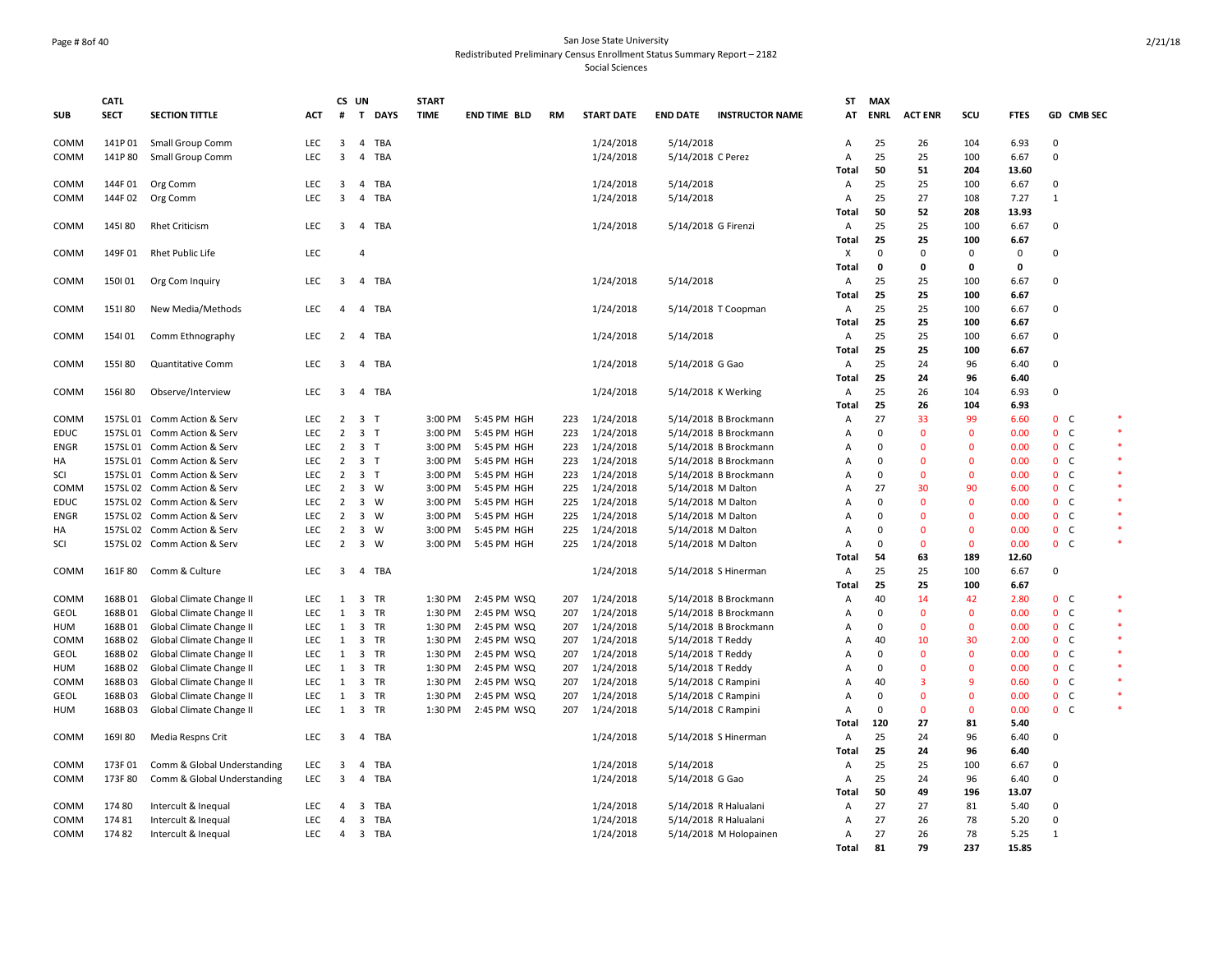#### Page # 9of 40 San Jose State University Redistributed Preliminary Census Enrollment Status Summary Report – 2182 Social Sciences

|              | <b>CATL</b>      |                                          |            |                         | CS UN                 | <b>START</b> |                     |    |                        |                                      |                        | <b>ST</b>      | <b>MAX</b>     |                |                            |                |                      |
|--------------|------------------|------------------------------------------|------------|-------------------------|-----------------------|--------------|---------------------|----|------------------------|--------------------------------------|------------------------|----------------|----------------|----------------|----------------------------|----------------|----------------------|
| <b>SUB</b>   | <b>SECT</b>      | <b>SECTION TITTLE</b>                    | ACT        | #                       | T DAYS                | <b>TIME</b>  | <b>END TIME BLD</b> | RM | <b>START DATE</b>      | <b>END DATE</b>                      | <b>INSTRUCTOR NAME</b> | AT             | <b>ENRL</b>    | <b>ACT ENR</b> | SCU                        | <b>FTES</b>    | GD CMB SEC           |
| COMM         | 175F80           | Nonverbal Comm                           | LEC        | $\overline{3}$          | 4 TBA                 |              |                     |    | 1/24/2018              | 5/14/2018 G Gao                      |                        | Α              | 25             | 23             | 92                         | 6.13           | $\Omega$             |
|              |                  |                                          |            |                         |                       |              |                     |    |                        |                                      |                        | <b>Total</b>   | 25             | 23             | 92                         | 6.13           |                      |
| COMM         | 176P01           | Comm & Gender                            | LEC        | 3                       | 4<br><b>TBA</b>       |              |                     |    | 1/24/2018              | 5/14/2018                            |                        | Α              | 25             | 25             | 100                        | 6.67           | $\mathbf 0$          |
| COMM         | 17980            | Media & Resistance                       | <b>LEC</b> | $\overline{4}$          | 3<br>TBA              |              |                     |    | 1/24/2018              |                                      | 5/14/2018 T Coopman    | Total<br>A     | 25<br>27       | 25<br>27       | 100<br>81                  | 6.67<br>5.40   | $\Omega$             |
| COMM         | 17981            | Media & Resistance                       | LEC        | $\overline{4}$          | 3<br>TBA              |              |                     |    | 1/24/2018              |                                      | 5/14/2018 S Hinerman   | Α              | 27             | 27             | 81                         | 5.40           | $\Omega$             |
| COMM         | 17982            | Media & Resistance                       | <b>LEC</b> | 4                       | 3 TBA                 |              |                     |    | 1/24/2018              | 5/14/2018 C Perez                    |                        | Α              | 27             | 26             | 78                         | 5.20           | $\Omega$             |
|              |                  |                                          |            |                         |                       |              |                     |    |                        |                                      |                        | Total          | 81             | 80             | 240                        | 16.00          |                      |
| COMM         | 18001            | Individual Study                         | SUP        | 36                      | 1 TBA                 |              |                     |    | 1/24/2018              |                                      | 5/14/2018 R Cnudde     | Α              | 5              | $\mathbf{1}$   | 1                          | 0.07           | $\Omega$             |
| COMM         | 18002            | Individual Study                         | SUP        | 36                      | $\overline{2}$<br>TBA |              |                     |    | 1/24/2018              |                                      | 5/14/2018 T Coopman    | A              | $\overline{3}$ | $\overline{2}$ | $\overline{4}$             | 0.27           | $\Omega$             |
| COMM         | 18003            | Individual Study                         | SUP        | 36                      | 3 TBA                 |              |                     |    | 1/24/2018              | 5/14/2018                            |                        | Α              | $\mathbf{1}$   | 0              | $\mathbf 0$                | $\Omega$       | $\Omega$             |
| COMM         | 18004            | Individual Study                         | <b>SUP</b> | 36                      | 2 TBA                 |              |                     |    | 1/24/2018              | 5/14/2018                            |                        | Α              | 1              | 0              | $\Omega$                   | 0              | $\Omega$             |
| COMM         | 18005            | Individual Study                         | SUP        |                         | 36 1 TBA              |              |                     |    | 1/24/2018              |                                      | 5/14/2018 D Fassett    | $\mathsf{A}$   | 1              | 1              | 1                          | 0.07           | $\Omega$             |
| COMM         | 180 06           | Individual Study                         | SUP        | 36                      | 1 TBA                 |              |                     |    | 1/24/2018              | 5/14/2018 O Hatton                   |                        | Α              | 1              | $\mathbf{1}$   | 1                          | 0.07           | 0                    |
|              |                  |                                          |            |                         |                       |              |                     |    |                        |                                      |                        | Total          | 12             | 5              | $\overline{7}$             | 0.47           |                      |
| COMM         | 181F80           | New Media/World                          | LEC        | $\overline{\mathbf{3}}$ | 4 TBA                 |              |                     |    | 1/24/2018              |                                      | 5/14/2018 T Coopman    | Α              | 25             | 23             | 92                         | 6.13           | $\Omega$             |
|              |                  |                                          |            |                         |                       |              |                     |    |                        |                                      |                        | Total          | 25             | 23             | 92                         | 6.13           |                      |
| COMM         | 182P01           | Comm in Class Rm                         | <b>LEC</b> | $\overline{\mathbf{3}}$ | 4 TBA                 |              |                     |    | 1/24/2018              | 5/14/2018                            |                        | Α              | 25             | 25             | 100                        | 6.67           | $\Omega$             |
|              |                  |                                          |            |                         |                       |              |                     |    |                        |                                      |                        | Total          | 25             | 25             | 100                        | 6.67           |                      |
| COMM         | 184 01           | <b>Directed Reading</b>                  | SUP        | 36                      | 1 TBA                 |              |                     |    | 1/24/2018              | 5/14/2018                            |                        | $\overline{A}$ | 5              | $\Omega$       | $\mathbf 0$                | $\Omega$       | $\Omega$             |
| COMM         | 184 02           | <b>Directed Reading</b>                  | SUP        | 36                      | 2 TBA                 |              |                     |    | 1/24/2018              | 5/14/2018                            |                        | Α              | 5              | $\Omega$       | $\mathbf 0$                | $\Omega$       | $\Omega$             |
|              |                  |                                          |            |                         |                       |              |                     |    |                        |                                      |                        | Total          | 10             | 0              | $\Omega$                   | 0              |                      |
| COMM         | 190 01           | Act Proj in Speech                       | SUP        | 36                      | 1 TBA                 |              |                     |    | 1/24/2018              | 5/14/2018 T Hart                     |                        | A              | 5<br>5         | $\Omega$<br>3  | 0<br>6                     | $\Omega$       | $\Omega$<br>$\Omega$ |
| COMM<br>COMM | 190 02<br>190 03 | Act Proj in Speech                       | SUP<br>SUP | 36<br>36                | 2 TBA<br>3 TBA        |              |                     |    | 1/24/2018<br>1/24/2018 | 5/14/2018 T Hart<br>5/14/2018 T Hart |                        | Α<br>A         | 5              | $\mathbf{1}$   | 3                          | 0.40<br>0.20   | $\Omega$             |
| COMM         | 190 04           | Act Proj in Speech<br>Act Proj in Speech | SUP        | 36                      | 4 TBA                 |              |                     |    | 1/24/2018              | 5/14/2018 T Hart                     |                        | Α              | 10             | $\Omega$       | $\mathbf 0$                | $\Omega$       | $\Omega$             |
| COMM         | 190 05           | Act Proj in Speech                       | SUP        | 36                      | 5<br>TBA              |              |                     |    | 1/24/2018              | 5/14/2018 T Hart                     |                        | A              | 5              | 0              | $\mathbf 0$                | $\Omega$       | $\Omega$             |
| COMM         | 190 06           | Act Proj in Speech                       | SUP        | 36                      | 6 TBA                 |              |                     |    | 1/24/2018              | 5/14/2018 T Hart                     |                        | Α              | 5              | $\overline{2}$ | 12                         | 0.80           | $\Omega$             |
|              |                  |                                          |            |                         |                       |              |                     |    |                        |                                      |                        | Total          | 35             | 6              | 21                         | 1.40           |                      |
| COMM         | 191A01           | Foren Act Debate                         | SUP        |                         | 36 1 TBA              |              |                     |    | 1/24/2018              |                                      | 5/14/2018 K Johnson    | Α              | 45             | 45             | 45                         | 3.00           | $\Omega$             |
|              |                  |                                          |            |                         |                       |              |                     |    |                        |                                      |                        | <b>Total</b>   | 45             | 45             | 45                         | 3.00           |                      |
| COMM         | 191B 01          | Ind Evnts Plat Spk                       | SUP        |                         | 36 1 TBA              |              |                     |    | 1/24/2018              |                                      | 5/14/2018 M Sunseri    | Α              | 45             | 36             | 36                         | 2.40           | 0                    |
|              |                  |                                          |            |                         |                       |              |                     |    |                        |                                      |                        | Total          | 45             | 36             | 36                         | 2.40           |                      |
| COMM         | 191C01           | Ind Evnts Oral Int                       | SUP        | 36                      | 1 TBA                 |              |                     |    | 1/24/2018              |                                      | 5/14/2018 M Sunseri    | Α              | 45             | 15             | 15                         | 1.00           | $\mathbf 0$          |
|              |                  |                                          |            |                         |                       |              |                     |    |                        |                                      |                        | Total          | 45             | 15             | 15                         | 1.00           |                      |
| COMM         | 191J 01          | Speech Judging                           | SUP        |                         | 36 1 TBA              |              |                     |    | 1/24/2018              | 5/14/2018 T Lim                      |                        | Α              | 30             | 22             | 22                         | 1.47           | $\Omega$             |
| COMM         | 191J 02          | Speech Judging                           | <b>SUP</b> | 36                      | 1 TBA                 |              |                     |    | 1/24/2018              | 5/14/2018 T Lim                      |                        | Α              | 45             | 4              | $\overline{4}$             | 0.27           | $\Omega$             |
|              |                  |                                          |            |                         |                       |              |                     |    |                        |                                      |                        | <b>Total</b>   | 75             | 26             | 26                         | 1.73           |                      |
| COMM         |                  | 191M 80 Moot Court                       | SUP        |                         | 36 1 TBA              |              |                     |    | 1/24/2018              | 5/14/2018 G Firenzi                  |                        | Α              | 15             | 12             | 12                         | 0.80           | $\Omega$             |
|              |                  |                                          |            |                         |                       |              |                     |    |                        |                                      |                        | <b>Total</b>   | 15             | 12             | 12                         | 0.80           |                      |
| COMM         | 195 80           | <b>Special Topics</b>                    | SEM        |                         | 3                     |              |                     |    |                        |                                      |                        | X              | $\mathbf 0$    | 0<br>0         | $\mathsf 0$<br>$\mathbf 0$ | $\pmb{0}$<br>0 | 0                    |
| COMM         | 198 01           | Comm Applied Activity                    | SUP        | 36                      | 1<br>TBA              |              |                     |    | 1/24/2018              |                                      | 5/14/2018 R Cnudde     | Total<br>Α     | 0<br>30        | 29             | 29                         | 1.93           | $\Omega$             |
| COMM         | 198 02           | Comm Applied Activity                    | SUP        | 36                      | 2 TBA                 |              |                     |    | 1/24/2018              |                                      | 5/14/2018 R Cnudde     | Α              | 15             | $\mathbf{1}$   | $\overline{2}$             | 0.13           | $\Omega$             |
| COMM         | 198 03           | Comm Applied Activity                    | <b>SUP</b> | 36                      | 1 TBA                 |              |                     |    | 1/24/2018              | 5/14/2018 T Hart                     |                        | A              | 30             | 9              | 9                          | 0.60           | $\Omega$             |
| COMM         | 198 04           | Comm Applied Activity                    | SUP        | 36                      | 2 TBA                 |              |                     |    | 1/24/2018              | 5/14/2018 T Hart                     |                        | Α              | 10             | 9              | 18                         | 1.20           | $\Omega$             |
| COMM         | 198 05           | Comm Applied Activity                    | SUP        | 36                      | 1 TBA                 |              |                     |    | 1/24/2018              |                                      | 5/14/2018 T Coopman    | A              | 15             | 18             | 18                         | 1.20           | $\Omega$             |
| COMM         | 198 06           | Comm Applied Activity                    | SUP        | 36                      | 2 TBA                 |              |                     |    | 1/24/2018              |                                      | 5/14/2018 T Coopman    | A              | 5              | $\overline{2}$ | $\overline{4}$             | 0.27           | $\Omega$             |
| COMM         | 198 07           | Comm Applied Activity                    | SUP        | 36                      | 1 TBA                 |              |                     |    | 1/24/2018              | 5/14/2018 T Lim                      |                        | Α              | 5              | $\mathbf{1}$   | $\mathbf{1}$               | 0.07           | $\Omega$             |
| COMM         | 198 08           | Comm Applied Activity                    | <b>SUP</b> |                         | 36 2 TBA              |              |                     |    | 1/24/2018              | 5/14/2018 T Lim                      |                        | Α              | 5              | $\mathbf{1}$   | $\overline{2}$             | 0.13           | $\Omega$             |
|              |                  |                                          |            |                         |                       |              |                     |    |                        |                                      |                        | Total          | 115            | 70             | 83                         | 5.53           |                      |
| COMM         |                  | 199C 01 Senior Seminar                   | LEC        | $\overline{\mathbf{3}}$ | 4 TBA                 |              |                     |    | 1/24/2018              | 5/14/2018                            |                        | Α              | 25             | 25             | 100                        | 6.67           | $\Omega$             |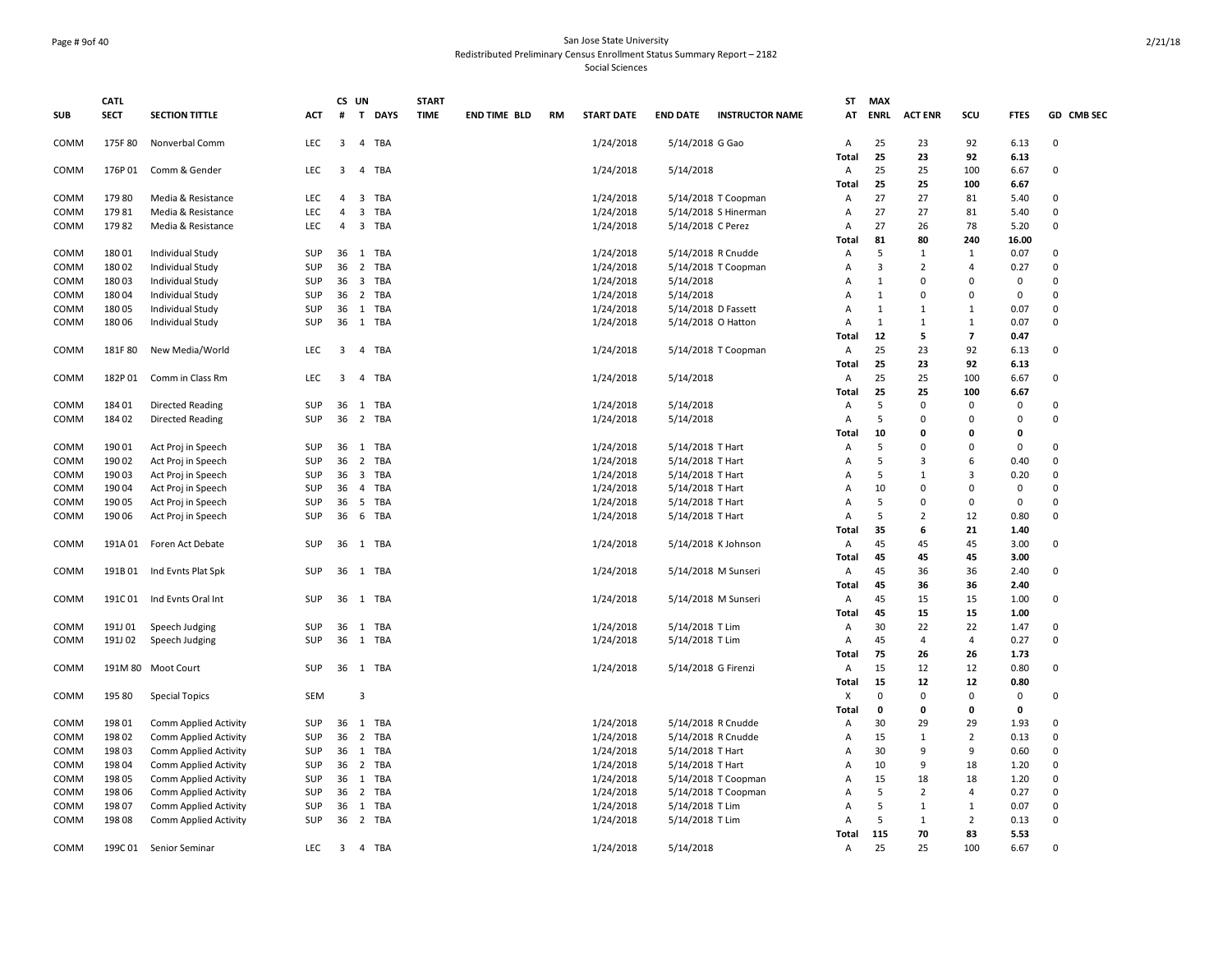#### Page # 10of 40 San Jose State University Redistributed Preliminary Census Enrollment Status Summary Report – 2182 Social Sciences

|            | <b>CATL</b> |                            |            |    | CS UN                          | <b>START</b> |                     |           |                   |                     |                                    | ST           | <b>MAX</b>     |                              |                |               |              |
|------------|-------------|----------------------------|------------|----|--------------------------------|--------------|---------------------|-----------|-------------------|---------------------|------------------------------------|--------------|----------------|------------------------------|----------------|---------------|--------------|
| <b>SUB</b> | <b>SECT</b> | <b>SECTION TITTLE</b>      | <b>ACT</b> | #  | T DAYS                         | <b>TIME</b>  | <b>END TIME BLD</b> | <b>RM</b> | <b>START DATE</b> | <b>END DATE</b>     | <b>INSTRUCTOR NAME</b>             | AT           | <b>ENRL</b>    | <b>ACT ENR</b>               | scu            | <b>FTES</b>   | GD CMB SEC   |
| COMM       | 199C 02     | Senior Seminar             | <b>LEC</b> | 3  | <b>TBA</b><br>$\overline{4}$   |              |                     |           | 1/24/2018         | 5/14/2018           |                                    | A            | 25             | 20                           | 80             | 5.33          | $\Omega$     |
| COMM       | 199C03      | Senior Seminar             | LEC        | 3  | <b>TBA</b><br>4                |              |                     |           | 1/24/2018         | 5/14/2018           |                                    | Α            | 25             | 26                           | 104            | 6.93          | $\mathbf 0$  |
| COMM       | 199C04      | Senior Seminar             | <b>LEC</b> | 3  | $\overline{4}$<br><b>TBA</b>   |              |                     |           | 1/24/2018         | 5/14/2018           |                                    | A            | 25             | 24                           | 96             | 6.40          | $\Omega$     |
| COMM       | 199C 80     | Senior Seminar             | LEC        | 3  | 4<br><b>TBA</b>                |              |                     |           | 1/24/2018         |                     | 5/14/2018 K Werking                | Α            | 25             | 23                           | 92             | 6.13          | $\mathbf 0$  |
| COMM       | 199C 81     | Senior Seminar             | LEC        | 3  | 4<br>TBA                       |              |                     |           | 1/24/2018         |                     | 5/14/2018 J Morrison               | Α            | 25             | 23                           | 92             | 6.13          | $\mathbf 0$  |
| COMM       | 201 01      | Comm Methodologies         | SEM        | 5  | $\overline{\mathbf{3}}$<br>W   |              | 6:00 PM 8:45 PM HGH | 219       | 1/24/2018         | 5/14/2018 L Gomez   |                                    | Total<br>Α   | 150<br>15      | 141<br>18                    | 564<br>54      | 37.60<br>4.50 | 18           |
|            |             |                            |            |    |                                |              |                     |           |                   |                     |                                    | <b>Total</b> | 15             | 18                           | 54             | 4.50          |              |
| COMM       | 232R01      | Sem Perf & Culture         | <b>SEM</b> |    | 4                              |              |                     |           |                   |                     |                                    | X            | $\mathbf 0$    | $\mathbf 0$                  | $\Omega$       | 0             | $\mathbf 0$  |
|            |             |                            |            |    |                                |              |                     |           |                   |                     |                                    | <b>Total</b> | $\mathbf{o}$   | 0                            | $\Omega$       | $\mathbf{0}$  |              |
| COMM       |             | 250R 01 Sem Theory Crt Int | SEM        | 5  | 4 TBA                          |              |                     |           | 1/24/2018         | 5/14/2018           |                                    | A            | 15             | 16                           | 64             | 5.20          | 14           |
|            |             |                            |            |    |                                |              |                     |           |                   |                     |                                    | Total        | 15             | 16                           | 64             | 5.20          |              |
| COMM       | 269R01      | Sem Cont Commun            | SEM        | 5  | 4 TBA                          |              |                     |           | 1/24/2018         | 5/14/2018           |                                    | Α            | 15             | 16                           | 64             | 5.07          | 12           |
|            |             |                            |            |    |                                |              |                     |           |                   |                     |                                    | Total        | 15             | 16                           | 64             | 5.07          |              |
| COMM       | 280 01      | Independent Study          | SUP        | 25 | TBA<br>1                       |              |                     |           | 1/24/2018         |                     | 5/14/2018 R Halualani              | Α            | 10             | $\mathbf{1}$                 | $\mathbf{1}$   | 0.08          | $\mathbf{1}$ |
| COMM       | 280 02      | Independent Study          | SUP        | 25 | $\overline{2}$<br><b>TBA</b>   |              |                     |           | 1/24/2018         | 5/14/2018           |                                    | А            | 5              | $\mathbf 0$                  | $\Omega$       | $\mathbf{0}$  | $\Omega$     |
| COMM       | 28003       | Independent Study          | <b>SUP</b> | 25 | $\overline{3}$<br><b>TBA</b>   |              |                     |           | 1/24/2018         | 5/14/2018           |                                    | A            | $\overline{2}$ | $\Omega$                     | $\Omega$       | 0             | $\Omega$     |
| COMM       | 28004       | Independent Study          | SUP        | 25 | 1<br>TBA                       |              |                     |           | 1/24/2018         | 5/14/2018           |                                    | Α            | $\mathbf{1}$   | $\Omega$                     | $\Omega$       | 0             | $\Omega$     |
| COMM       | 28005       | Independent Study          | SUP        | 25 | 3 TBA                          |              |                     |           | 1/24/2018         | 5/14/2018           |                                    | Α            | $\mathbf{1}$   | $\Omega$                     | $\Omega$       | 0             | $\Omega$     |
| COMM       | 280 06      | Independent Study          | SUP        | 25 | $\overline{\mathbf{3}}$<br>TBA |              |                     |           | 1/24/2018         | 5/14/2018           |                                    | Α            | $\mathbf{1}$   | $\Omega$                     | $\Omega$       | $\mathbf 0$   | $\Omega$     |
| COMM       | 280 07      | Independent Study          | SUP        | 25 | 2 TBA                          |              |                     |           | 1/24/2018         | 5/14/2018           |                                    | А            | $\overline{2}$ | $\mathbf 0$                  | $\mathbf 0$    | $\mathbf 0$   | $\Omega$     |
|            |             |                            |            |    |                                |              |                     |           |                   |                     |                                    | Total        | 22             | 1                            | 1              | 0.083333      |              |
| COMM       | 285B01      | TA Practicum II            | SUP        | 25 | 2 TBA                          |              |                     |           | 1/24/2018         | 5/14/2018 D Fassett |                                    | Α            | 15             | 5                            | 10             | 0.833333      | 5            |
| COMM       | 285B02      | TA Practicum II            | SUP        | 25 | 1 TBA                          |              |                     |           | 1/24/2018         |                     | 5/14/2018 D Fassett                | Α            | $\mathbf{1}$   | $\mathbf 0$                  | $\mathbf 0$    | 0             | $\mathbf 0$  |
|            |             |                            |            |    |                                |              |                     |           |                   |                     |                                    | Total        | 16             | 5                            | 10             | 0.833333      |              |
| COMM       | 291 01      | Grad Internship            | SUP        | 25 | 1 TBA                          |              |                     |           | 1/24/2018         | 5/14/2018 T Hart    |                                    | Α            | 5              | $\mathbf{1}$                 | 1              | 0.08          | 1            |
| COMM       | 29102       | Grad Internship            | SUP        | 25 | $\overline{2}$<br><b>TBA</b>   |              |                     |           | 1/24/2018         | 5/14/2018 T Hart    |                                    | Α            | 5              | $\Omega$                     | $\Omega$       | 0             | $\Omega$     |
| COMM       | 29103       | Grad Internship            | <b>SUP</b> | 25 | $\overline{\mathbf{3}}$<br>TBA |              |                     |           | 1/24/2018         | 5/14/2018 T Hart    |                                    | A            | 5              | $\Omega$                     | $\Omega$       | $\mathbf{0}$  | $\Omega$     |
| COMM       | 291 04      | Grad Internship            | SUP        | 25 | 4 TBA                          |              |                     |           | 1/24/2018         | 5/14/2018 T Hart    |                                    | Α            | 5              | 0                            | 0              | 0             | $\Omega$     |
|            |             |                            |            |    |                                |              |                     |           |                   |                     |                                    | Total        | 20             | 1                            | 1              | 0.083333      |              |
| COMM       | 295R01      | Top in Comm Studie         | LEC        | 3  | 4<br>TBA                       |              |                     |           | 1/24/2018         | 5/14/2018           |                                    | Α            | 15             | 15                           | 60             | 4.93          | 14           |
|            |             |                            |            |    |                                |              |                     |           |                   |                     |                                    | Total        | 15             | 15                           | 60             | 4.93          |              |
| COMM       | 29701       | Adv Writing Workshop       | SEM        |    | 5 2 T                          |              | 6:00 PM 8:45 PM HGH | 219       | 1/24/2018         | 5/14/2018 A Todd    |                                    | Α            | 15             | 13                           | 26             | 2.17          | 13           |
|            |             |                            |            |    |                                |              |                     |           |                   |                     |                                    | Total        | 15             | 13                           | 26             | 2.17          |              |
| COMM       | 298 01      | Master's Project           | SUP        | 25 | 1 TBA                          |              |                     |           | 1/24/2018         | 5/14/2018           |                                    | Α            | 5              | 0                            | 0              | $\mathbf 0$   | $\mathbf 0$  |
| COMM       | 298 02      | Master's Project           | SUP        | 25 | $\overline{2}$<br>TBA          |              |                     |           | 1/24/2018         | 5/14/2018           |                                    | Α            | 25             | $\Omega$                     | $\Omega$       | 0             | $\mathbf 0$  |
| COMM       | 298 03      | Master's Project           | SUP        | 25 | $\overline{4}$<br><b>TBA</b>   |              |                     |           | 1/24/2018         |                     | 5/14/2018 M Spangler               | Α            | $\mathbf{1}$   | $\mathbf{1}$<br>$\mathbf{1}$ | $\overline{a}$ | 0.33          | 1            |
| COMM       | 298 04      | Master's Project           | SUP        | 25 | 4 TBA                          |              |                     |           | 1/24/2018         | 5/14/2018 D Fassett |                                    | A<br>Total   | 1<br>32        | $\overline{2}$               | 4<br>8         | 0.33<br>0.67  | 1            |
| COMM       | 299 01      | Master's Thesis            | SUP        | 25 | TBA<br>1                       |              |                     |           | 1/24/2018         | 5/14/2018           |                                    | Α            | 5              | $\Omega$                     | $\Omega$       | $\mathbf 0$   | $\Omega$     |
| COMM       | 299 02      | Master's Thesis            | SUP        | 25 | $\overline{2}$<br>TBA          |              |                     |           | 1/24/2018         | 5/14/2018           |                                    | Α            | 5              | $\Omega$                     | $\Omega$       | 0             | $\Omega$     |
| COMM       | 299 03      | Master's Thesis            | SUP        | 25 | $\overline{\mathbf{3}}$<br>TBA |              |                     |           | 1/24/2018         | 5/14/2018           |                                    | Α            | 3              | $\Omega$                     | $\Omega$       | 0             | $\Omega$     |
| COMM       | 299 04      | Master's Thesis            | SUP        | 25 | $\overline{4}$<br>TBA          |              |                     |           | 1/24/2018         | 5/14/2018 D Fassett |                                    | А            | 5              | $\Omega$                     | $\Omega$       | $\mathbf{0}$  | $\Omega$     |
| COMM       | 299 05      | Master's Thesis            | <b>SUP</b> | 25 | 6<br>TBA                       |              |                     |           | 1/24/2018         | 5/14/2018           |                                    | A            | $\overline{3}$ | $\Omega$                     | U              | $\Omega$      | $\Omega$     |
|            |             |                            |            |    |                                |              |                     |           |                   |                     |                                    | Total        | 21             | 0                            | O              | 0             |              |
| SPED       | 184Y 01     | Stdt Tchg II               | SUP        | 25 | 6<br>TBA                       |              |                     |           | 1/24/2018         | 5/14/2018           |                                    | Α            | $\Omega$       | $\Omega$                     | $\Omega$       | 0             | $\mathbf 0$  |
|            |             |                            |            |    |                                |              |                     |           |                   |                     |                                    | Total        | $\mathbf{o}$   | 0                            | 0              | 0             |              |
| SPED       | 242C01      | Educ Internship            | SUP        | 25 | 6 TBA                          |              |                     |           | 1/24/2018         | 5/14/2018           |                                    | Α            | $\Omega$       | $\Omega$                     | $\Omega$       | 0             | $\Omega$     |
|            |             |                            |            |    |                                |              |                     |           |                   |                     |                                    | Total        | $\mathbf{o}$   | 0                            | 0              | $\mathbf{0}$  |              |
|            |             |                            |            |    |                                |              |                     |           |                   |                     | <b>Communication Studies Total</b> |              | 4850           | 4322                         | 13006          | 871.8667      |              |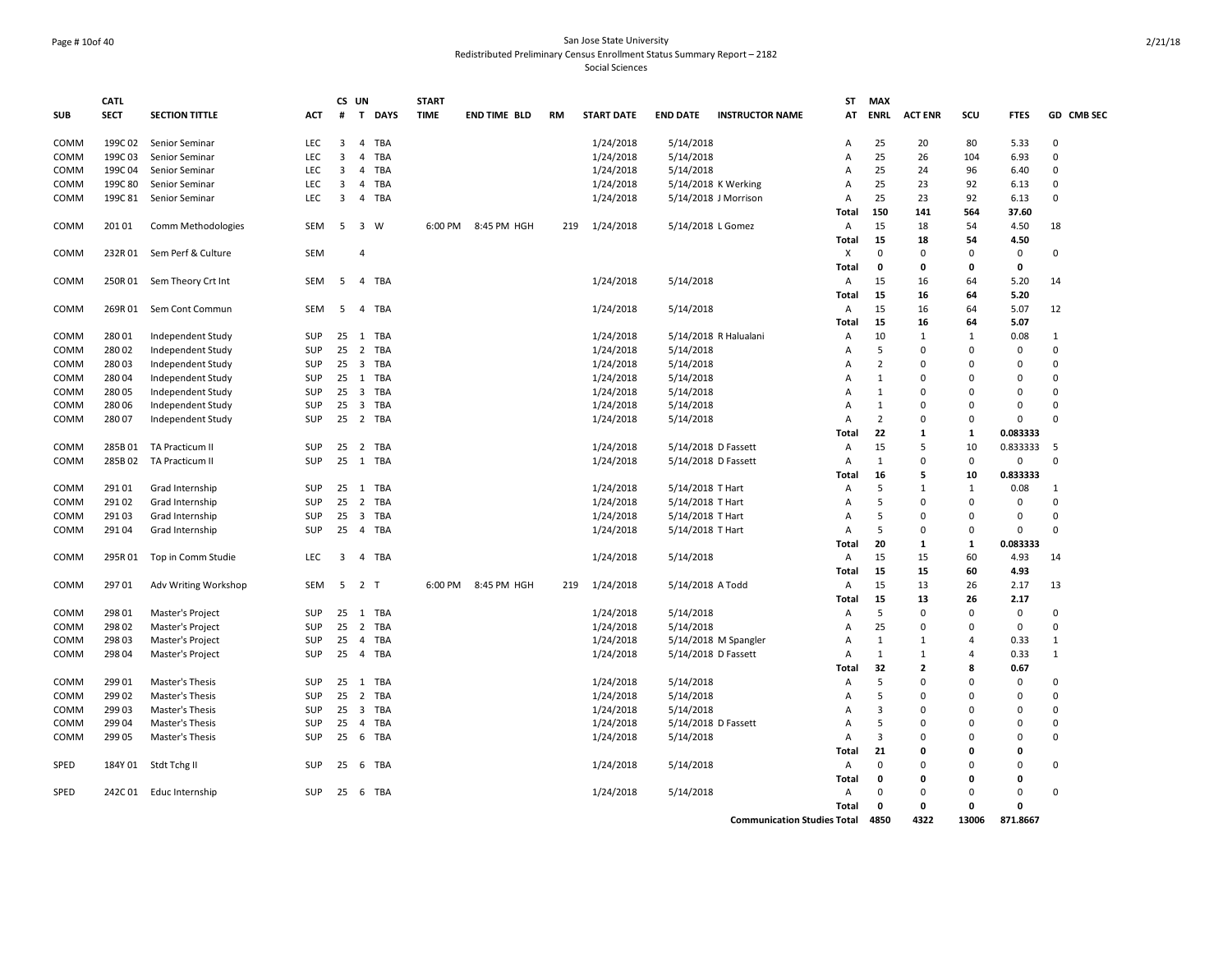### Page # 11of 40 San Jose State University Redistributed Preliminary Census Enrollment Status Summary Report – 2182

|                  | <b>CATL</b>   |                              |                   | CS UN                            |                                   | <b>START</b> |                      |     |                        |                                          |                        | ST                  | <b>MAX</b>  |                |             |             |                            |
|------------------|---------------|------------------------------|-------------------|----------------------------------|-----------------------------------|--------------|----------------------|-----|------------------------|------------------------------------------|------------------------|---------------------|-------------|----------------|-------------|-------------|----------------------------|
| <b>SUB</b>       | <b>SECT</b>   | <b>SECTION TITTLE</b>        | <b>ACT</b>        | #                                | T DAYS                            | <b>TIME</b>  | <b>END TIME BLD</b>  | RM  | <b>START DATE</b>      | <b>END DATE</b>                          | <b>INSTRUCTOR NAME</b> | AT                  | <b>ENRL</b> | <b>ACT ENR</b> | scu         | <b>FTES</b> | GD CMB SEC                 |
| <b>Economics</b> |               |                              |                   |                                  |                                   |              |                      |     |                        |                                          |                        |                     |             |                |             |             |                            |
|                  |               |                              |                   |                                  |                                   |              |                      |     |                        |                                          |                        |                     |             |                |             |             |                            |
| ECON             | 1A01          | Prin of Econ                 | LEC               | $\overline{2}$                   | $\overline{4}$<br>TBA             |              |                      |     | 1/24/2018              | 5/14/2018                                |                        | Α                   | 40          | 50             | 200         | 13.33       | $\mathbf 0$                |
| <b>ECON</b>      | 1A02          | Prin of Econ                 | <b>LEC</b>        | $\overline{2}$                   | 4<br><b>TBA</b>                   |              |                      |     | 1/24/2018              | 5/14/2018                                |                        | $\overline{A}$      | 40          | 53             | 212         | 14.13333    | $\mathbf 0$                |
| <b>ECON</b>      | 1A03          | Prin of Econ                 | LEC               | $\overline{2}$                   | $\overline{4}$<br><b>TBA</b>      |              |                      |     | 1/24/2018              | 5/14/2018                                |                        | Α                   | 40          | 41             | 164         | 10.93       | 0                          |
| ECON             | 1A 04         | Prin of Econ                 | <b>LEC</b>        | $\overline{2}$                   | 4<br>TBA                          |              |                      |     | 1/24/2018              | 5/14/2018                                |                        | A                   | 40          | 45             | 180         | 12.00       | 0                          |
| ECON             | 1A05          | Prin of Econ                 | LEC               | $\overline{2}$                   | <b>TBA</b><br>4                   |              |                      |     | 1/24/2018              | 5/14/2018                                |                        | A                   | 40          | 44             | 176         | 11.73       | 0                          |
| ECON             | 1A 06         | Prin of Econ                 | <b>LEC</b>        | $\overline{2}$                   | 4<br>TBA                          |              |                      |     | 1/24/2018              | 5/14/2018                                |                        | A                   | 40          | 45             | 180         | 12.00       | $\Omega$                   |
| ECON             | 1A 07         | Prin of Econ                 | <b>LEC</b>        | $\overline{2}$                   | TBA<br>4                          |              |                      |     | 1/24/2018              | 5/14/2018                                |                        | A                   | 40          | 43             | 172         | 11.47       | $\mathbf 0$                |
| ECON             | 1A08          | Prin of Econ                 | LEC               | $\overline{2}$                   | TBA<br>4                          |              |                      |     | 1/24/2018              | 5/14/2018                                |                        | Α                   | 40          | 41             | 164         | 10.93       | $\Omega$                   |
| <b>ECON</b>      | 1A09          | Prin of Econ                 | LEC               | $\overline{2}$                   | $\overline{4}$<br><b>TBA</b>      |              |                      |     | 1/24/2018              | 5/14/2018                                |                        | A                   | 40          | 36             | 144         | 9.60        | $\Omega$                   |
| <b>ECON</b>      | 1A 10         | Prin of Econ                 | <b>LEC</b>        | $\overline{2}$                   | 4<br><b>TBA</b>                   |              |                      |     | 1/24/2018              | 5/14/2018                                |                        | A                   | 40          | 35             | 140         | 9.33        | $\Omega$                   |
| <b>ECON</b>      | 1A 11         | Prin of Econ                 | <b>LEC</b>        | $\overline{2}$                   | $\overline{4}$<br><b>TBA</b>      |              |                      |     | 1/24/2018              | 5/14/2018                                |                        | $\overline{A}$      | 40          | 44             | 176         | 11.73       | $\Omega$                   |
| <b>ECON</b>      | 1A43          | Prin of Econ                 | LEC               | $\overline{2}$                   | TBA<br>$\overline{4}$             |              |                      |     | 1/24/2018              | 5/14/2018 R March                        |                        | A                   | 35          | $\mathbf 0$    | $\mathbf 0$ | $\mathsf 0$ | $\Omega$                   |
| <b>ECON</b>      | 1B01          | Prin of Econ                 | <b>LEC</b>        | 2                                | 4<br><b>TBA</b>                   |              |                      |     | 1/24/2018              | 5/14/2018                                |                        | $\overline{A}$      | 35          | 35             | 140         | 9.33        | $\Omega$<br>$\Omega$       |
| <b>ECON</b>      | 1B02          | Prin of Econ                 | LEC               | $\overline{2}$                   | $\overline{4}$<br><b>TBA</b>      |              |                      |     | 1/24/2018              | 5/14/2018                                |                        | $\overline{A}$      | 35          | 37             | 148         | 9.87        |                            |
| <b>ECON</b>      | 1B03          | Prin of Econ                 | LEC               | $\overline{2}$                   | 4<br>TR                           |              | 9:00 AM 10:15 AM DMH | 234 | 1/24/2018              | 5/14/2018 M Brady                        |                        | A                   | 35          | 39             | 156         | 10.40       | $\Omega$                   |
| <b>ECON</b>      | 1B04          | Prin of Econ                 | <b>LEC</b>        | $\overline{2}$<br>$\overline{2}$ | $\overline{4}$<br><b>TBA</b>      |              |                      |     | 1/24/2018              | 5/14/2018                                |                        | $\overline{A}$      | 35          | 38             | 152         | 10.13       | $\mathbf 0$<br>$\mathbf 0$ |
| <b>ECON</b>      | 1B05<br>1B06  | Prin of Econ                 | LEC<br><b>LEC</b> | $\overline{2}$                   | 4<br><b>TBA</b><br>$\overline{4}$ |              |                      |     | 1/24/2018              | 5/14/2018                                |                        | Α                   | 35<br>119   | 34<br>120      | 136<br>480  | 9.07        | $\Omega$                   |
| <b>ECON</b>      |               | Prin of Econ                 | LEC               | $\overline{2}$                   | <b>TBA</b><br>4<br><b>TBA</b>     |              |                      |     | 1/24/2018              | 5/14/2018                                |                        | $\overline{A}$<br>A | 35          |                |             | 32<br>10.93 | 0                          |
| ECON<br>ECON     | 1B 07<br>1B08 | Prin of Econ<br>Prin of Econ | <b>LEC</b>        | $\overline{2}$                   | <b>TBA</b><br>4                   |              |                      |     | 1/24/2018              | 5/14/2018                                |                        | A                   | 35          | 41<br>33       | 164<br>132  | 8.80        | $\Omega$                   |
| ECON             | 1B43          |                              | LEC               | $\overline{2}$                   | TBA<br>4                          |              |                      |     | 1/24/2018<br>1/24/2018 | 5/14/2018                                |                        | A                   | 35          | 0              | $\mathbf 0$ | 0           | $\Omega$                   |
| ECON             | 1B 80         | Prin of Econ<br>Prin of Econ | LEC               | $\overline{2}$                   | <b>TBA</b><br>4                   |              |                      |     | 1/24/2018              | 5/14/2018 R March                        |                        | A                   | 40          | 37             | 148         | 9.87        | $\Omega$                   |
| ECON             | 1B 81         | Prin of Econ                 | LEC               | $\overline{2}$                   | $\overline{4}$<br>TBA             |              |                      |     | 1/24/2018              | 5/14/2018 N Norton<br>5/14/2018 N Norton |                        | A                   | 40          | 38             | 152         | 10.13       | $\Omega$                   |
|                  |               |                              |                   |                                  |                                   |              |                      |     |                        |                                          |                        | Total               | 954         | 929            | 3716        | 247.73      |                            |
| ECON             | 2A 80         | Macro Online Lab             | <b>ACT</b>        | 8                                | 1 TBA                             |              |                      |     | 1/24/2018              | 5/14/2018 J Estill                       |                        | A                   | 50          | 46             | 46          | 3.07        | $\Omega$                   |
|                  |               |                              |                   |                                  |                                   |              |                      |     |                        |                                          |                        | Total               | 50          | 46             | 46          | 3.07        |                            |
| <b>ECON</b>      | 2B 80         | Micro Online Lab             | <b>ACT</b>        | 8                                | TBA<br>1                          |              |                      |     | 1/24/2018              | 5/14/2018 J Estill                       |                        | $\overline{A}$      | 50          | 48             | 48          | 3.20        | $\Omega$                   |
|                  |               |                              |                   |                                  |                                   |              |                      |     |                        |                                          |                        | Total               | 50          | 48             | 48          | 3.20        |                            |
| <b>ECON</b>      | 301           | <b>Econ Statistics</b>       | <b>SEM</b>        | 5                                | 4<br><b>MW</b>                    |              | 3:00 PM 4:15 PM DMH  | 166 | 1/24/2018              | 5/14/2018 T Means                        |                        | A                   | 40          | 42             | 126         | 11.20       | $\Omega$                   |
| ECON             | 302           | <b>Econ Statistics</b>       | LAB               | 15                               | $\mathbf 0$<br><b>TBA</b>         |              |                      |     | 1/24/2018              | 5/14/2018 T Means                        |                        | A                   | 40          | 42             | 42          | 0.00        | $\Omega$                   |
|                  |               |                              |                   |                                  |                                   |              |                      |     |                        |                                          |                        | Total               | 80          | 84             | 168         | 11.20       |                            |
| ECON             |               | 100W 01 Wrtg Wsh/Econ Reps   | SEM               | $\overline{4}$                   | $\overline{4}$<br><b>TBA</b>      |              |                      |     | 1/24/2018              | 5/14/2018                                |                        | A                   | 25          | 25             | 100         | 6.67        | $\Omega$                   |
|                  |               |                              |                   |                                  |                                   |              |                      |     |                        |                                          |                        | Total               | 25          | 25             | 100         | 6.67        |                            |
| <b>ECON</b>      | 101 01        | Micr-Econ Analysis           | SEM               | 5                                | TBA<br>$\overline{4}$             |              |                      |     | 1/24/2018              | 5/14/2018                                |                        | $\overline{A}$      | 40          | 32             | 128         | 8.53        | $\Omega$                   |
| ECON             | 101 02        | Micr-Econ Analysis           | SEM               | 5                                | <b>TBA</b><br>4                   |              |                      |     | 1/24/2018              | 5/14/2018                                |                        | Α                   | 40          | 49             | 196         | 13.20       | $\overline{2}$             |
| ECON             | 101 03        | Micr-Econ Analysis           | SEM               | 5                                | 4<br>M                            |              | 6:30 PM 9:15 PM DMH  | 166 | 1/24/2018              | 5/14/2018 M Holian                       |                        | Α                   | 40          | 43             | 172         | 11.67       | 3                          |
|                  |               |                              |                   |                                  |                                   |              |                      |     |                        |                                          |                        | Total               | 120         | 124            | 496         | 33.40       |                            |
| ECON             | 102 01        | Macr-Econ Analysis           | SEM               | 5                                | $\overline{4}$<br>TBA             |              |                      |     | 1/24/2018              | 5/14/2018                                |                        | Α                   | 40          | 42             | 168         | 11.33       | 2                          |
| ECON             | 102 02        | Macr-Econ Analysis           | SEM               | 5                                | 4<br>TBA                          |              |                      |     | 1/24/2018              | 5/14/2018                                |                        | Α                   | 40          | 49             | 196         | 13.20       | $\overline{2}$             |
|                  |               |                              |                   |                                  |                                   |              |                      |     |                        |                                          |                        | Total               | 80          | 91             | 364         | 24.53       |                            |
| ECON             | 103 01        | Intro Econometrics           | SEM               | 4                                | $\overline{a}$<br><b>MW</b>       | 4:30 PM      | 5:45 PM DMH          | 166 | 1/24/2018              | 5/14/2018 M Holian                       |                        | Α                   | 40          | 51             | 153         | 13.60       | 0                          |
| <b>ECON</b>      | 103 80        | Intro Econometrics           | ACT               | 13                               | $\mathbf 0$<br>TBA                |              |                      |     | 1/24/2018              | 5/14/2018 M Holian                       |                        | Α                   | 40          | 51             | 51          | 0.00        | $\Omega$                   |
|                  |               |                              |                   |                                  |                                   |              |                      |     |                        |                                          |                        | Total               | 80          | 102            | 204         | 13.60       |                            |
| ECON             | 104 01        | Math Meth for Econ           | SEM               | 5                                | <b>TBA</b><br>$\overline{4}$      |              |                      |     | 1/24/2018              | 5/14/2018                                |                        | Α                   | 40          | 42             | 168         | 11.53       | 5                          |
| <b>ECON</b>      | 104 02        | Math Meth for Econ           | <b>SEM</b>        | 5                                | $\overline{4}$<br>TBA             |              |                      |     | 1/24/2018              | 5/14/2018                                |                        | $\overline{A}$      | 40          | 38             | 152         | 10.47       | 5                          |
|                  |               |                              |                   |                                  |                                   |              |                      |     |                        |                                          |                        | Total               | 80          | 80             | 320         | 22.00       |                            |
| <b>ECON</b>      | 106 01        | Managerial Econ              | <b>SEM</b>        | -5                               | 4<br>TBA                          |              |                      |     | 1/24/2018              | 5/14/2018                                |                        | A                   | 40          | 44             | 176         | 11.73       | $\mathbf 0$                |
|                  |               |                              |                   |                                  |                                   |              |                      |     |                        |                                          |                        | Total               | 40          | 44             | 176         | 11.73       |                            |
| ECON             | 109 01        | Econ for Teachers            | LEC               | $\overline{2}$                   | 3 R                               |              | 6:30 PM 9:15 PM DMH  | 358 | 1/24/2018              | 5/14/2018 P Pelkey                       |                        | A                   | 35          | 19             | 57          | 3.80        | $\mathbf 0$                |
|                  |               |                              |                   |                                  |                                   |              |                      |     |                        |                                          |                        | <b>Total</b>        | 35          | 19             | 57          | 3.80        |                            |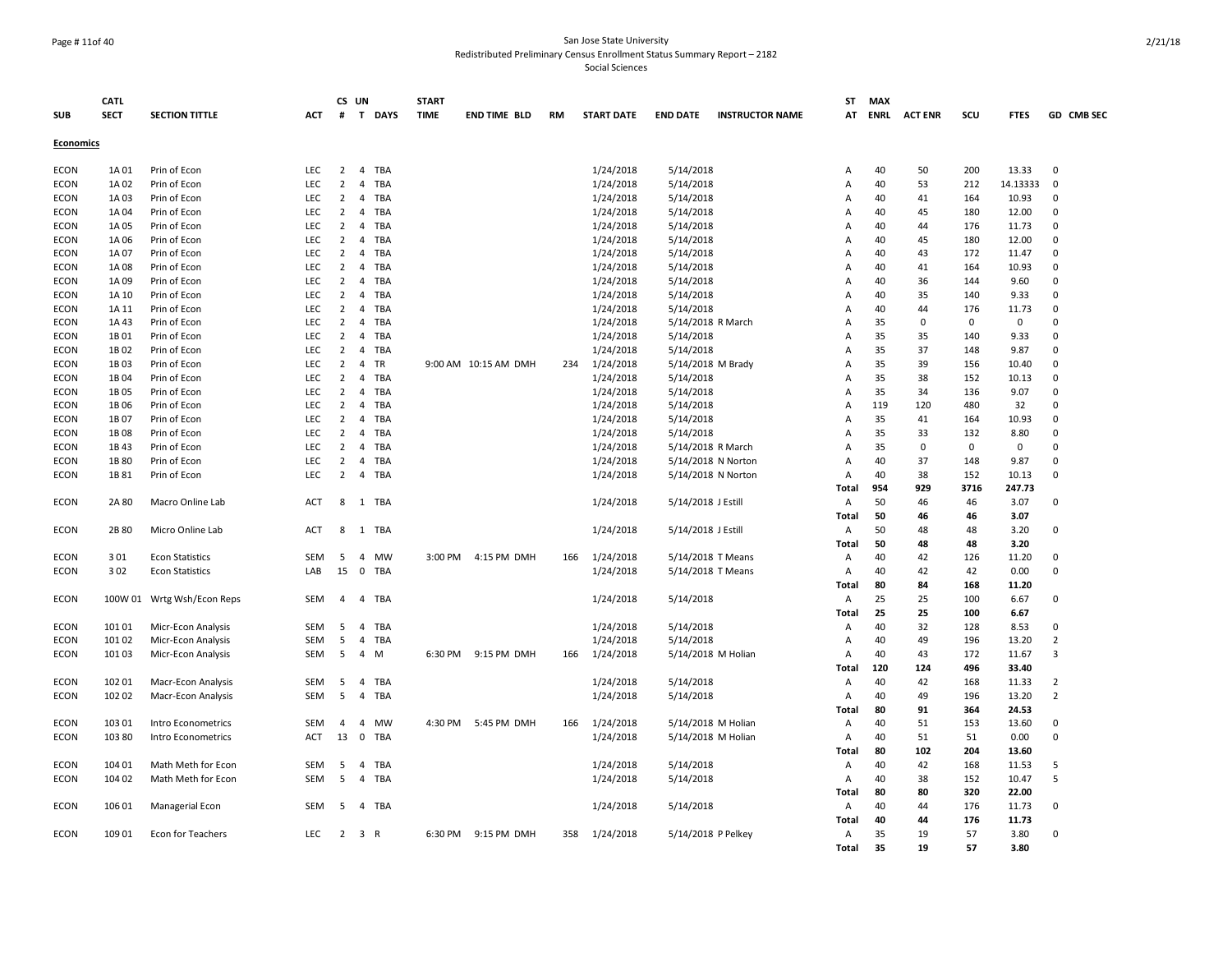#### Page # 12of 40 San Jose State University Redistributed Preliminary Census Enrollment Status Summary Report – 2182 Social Sciences

|             | <b>CATL</b> |                            |            | CS UN          |                                       |             | <b>START</b> |                     |     |                   |                    |                         | <b>ST</b>               | <b>MAX</b>     |                          |                |              |                |                |        |
|-------------|-------------|----------------------------|------------|----------------|---------------------------------------|-------------|--------------|---------------------|-----|-------------------|--------------------|-------------------------|-------------------------|----------------|--------------------------|----------------|--------------|----------------|----------------|--------|
| <b>SUB</b>  | <b>SECT</b> | <b>SECTION TITTLE</b>      | <b>ACT</b> | #              | T<br><b>DAYS</b>                      | <b>TIME</b> |              | <b>END TIME BLD</b> | RM  | <b>START DATE</b> | <b>END DATE</b>    | <b>INSTRUCTOR NAME</b>  | AT                      | <b>ENRL</b>    | <b>ACT ENR</b>           | scu            | <b>FTES</b>  |                | GD CMB SEC     |        |
| <b>ECON</b> | 113B01      | Econ Hist Europe           | SEM        | 5              | <b>TBA</b><br>4                       |             |              |                     |     | 1/24/2018         | 5/14/2018          |                         | Α                       | 40             | 48                       | 192            | 12.80        |                | 0 <sub>c</sub> |        |
| HIST        | 113B01      | Econ Hist Europe           | SEM        | 5              | <b>TBA</b><br>$\overline{4}$          |             |              |                     |     | 1/24/2018         | 5/14/2018          |                         | Α                       | $\mathbf 0$    | $\mathbf{0}$             | $\mathbf{0}$   | 0.00         |                | 0 <sub>c</sub> | $\ast$ |
|             |             |                            |            |                |                                       |             |              |                     |     |                   |                    |                         | Total                   | 40             | 48                       | 192            | 12.80        |                |                |        |
| <b>ECON</b> | 133 01      | <b>Public Choice</b>       | SEM        | 5              | $\overline{4}$<br>TBA                 |             |              |                     |     | 1/24/2018         | 5/14/2018          |                         | Α                       | 40             | 43                       | 172            | 11.47        | 0              |                |        |
|             |             |                            |            |                |                                       |             |              |                     |     |                   |                    |                         | Total                   | 40             | 43                       | 172            | 11.47        |                |                |        |
| <b>ECON</b> | 135 01      | Money & Banking            | SEM        | 5              | 4 TBA                                 |             |              |                     |     | 1/24/2018         | 5/14/2018          |                         | Α                       | 40             | 38                       | 152            | 10.13        | 0              |                |        |
|             |             |                            |            |                |                                       |             |              |                     |     |                   |                    |                         | Total                   | 40             | 38                       | 152            | 10.13        |                |                |        |
| <b>ECON</b> |             | 137B 01 Topic Corp Finance | SEM        | 5              | 4 TBA                                 |             |              |                     |     | 1/24/2018         | 5/14/2018          |                         | Α                       | 40<br>40       | 33<br>33                 | 132<br>132     | 8.87<br>8.87 | $\mathbf{1}$   |                |        |
| <b>ECON</b> | 138 01      | <b>Bus Econ Forecastg</b>  | SEM        | 5              | 4 TBA                                 |             |              |                     |     | 1/24/2018         | 5/14/2018          |                         | Total<br>Α              | 40             | 40                       | 160            | 10.80        | $\overline{2}$ |                |        |
|             |             |                            |            |                |                                       |             |              |                     |     |                   |                    |                         | Total                   | 40             | 40                       | 160            | 10.80        |                |                |        |
| <b>ECON</b> | 139 01      | Prin of Invest             | SEM        | 5              | 4 TBA                                 |             |              |                     |     | 1/24/2018         | 5/14/2018          |                         | Α                       | 40             | 45                       | 180            | 12.00        | 0              |                |        |
|             |             |                            |            |                |                                       |             |              |                     |     |                   |                    |                         | Total                   | 40             | 45                       | 180            | 12.00        |                |                |        |
| <b>ECON</b> | 141 01      | Law and Economics          | SEM        | 5              | <b>TBA</b><br>$\overline{4}$          |             |              |                     |     | 1/24/2018         | 5/14/2018          |                         | Α                       | 40             | 32                       | 128            | 8.53         | 0              |                |        |
|             |             |                            |            |                |                                       |             |              |                     |     |                   |                    |                         | Total                   | 40             | 32                       | 128            | 8.53         |                |                |        |
| <b>ECON</b> | 155 01      | <b>Austrian Economics</b>  | <b>LEC</b> | $\overline{2}$ | <b>TBA</b><br>4                       |             |              |                     |     | 1/24/2018         | 5/14/2018          |                         | Α                       | 40             | 39                       | 156            | 10.47        | $\mathbf{1}$   |                |        |
|             |             |                            |            |                |                                       |             |              |                     |     |                   |                    |                         | Total                   | 40             | 39                       | 156            | 10.47        |                |                |        |
| <b>ECON</b> | 158 01      | Econ of Entrepr            | SEM        | 5              | $\overline{4}$<br><b>TBA</b>          |             |              |                     |     | 1/24/2018         | 5/14/2018          |                         | Α                       | 40             | 30                       | 120            | 8.00         | 0              |                |        |
|             |             |                            |            |                |                                       |             |              |                     |     |                   |                    |                         | Total                   | 40             | 30                       | 120            | 8.00         |                |                |        |
| <b>ECON</b> | 18001       | <b>Indiv Studies</b>       | SUP        | 36             | 1 TBA                                 |             |              |                     |     | 1/24/2018         | 5/14/2018 C Haight |                         | Α                       | $\overline{3}$ | 3                        | $\overline{3}$ | 0.20         | 0              |                |        |
| <b>ECON</b> | 18002       | <b>Indiv Studies</b>       | SUP        | 36             | <b>TBA</b><br>$\overline{4}$          |             |              |                     |     | 1/24/2018         |                    | 5/14/2018 J Pogodzinski | Α                       | $\overline{3}$ | $\overline{2}$           | 8              | 0.53         | $\mathbf 0$    |                |        |
| <b>ECON</b> | 18003       | <b>Indiv Studies</b>       | SUP        | 36             | $\overline{4}$<br><b>TBA</b>          |             |              |                     |     | 1/24/2018         | 5/14/2018 L Ortega |                         | Α                       | $\overline{2}$ | $\mathbf{1}$             | $\overline{4}$ | 0.27         | 0              |                |        |
| ECON        | 18004       | <b>Indiv Studies</b>       | SUP        | 36             | $\overline{2}$<br><b>TBA</b>          |             |              |                     |     | 1/24/2018         | 5/14/2018 C Haight |                         | A                       | 3              | $\mathbf{1}$             | $\overline{2}$ | 0.13         | 0              |                |        |
| ECON        | 18005       | <b>Indiv Studies</b>       | SUP        | 36             | 1<br><b>TBA</b>                       |             |              |                     |     | 1/24/2018         | 5/14/2018 J Rietz  |                         | $\overline{A}$          | $\overline{2}$ | $\mathbf{1}$             | $\mathbf{1}$   | 0.07         | 0              |                |        |
| <b>ECON</b> | 18080       | <b>Indiv Studies</b>       | SUP        | 36             | 1 TBA                                 |             |              |                     |     | 1/24/2018         |                    | 5/14/2018 M Holian      | A                       | 30             | 26                       | 26             | 1.73         | $\mathbf 0$    |                |        |
|             |             |                            |            |                |                                       |             |              |                     |     |                   |                    |                         | Total                   | 43             | 34                       | 44             | 2.93         |                |                |        |
| ECON        | 185 01      | Appld Econ Intrn           | SUP        |                | 36 3 TBA                              |             |              |                     |     | 1/24/2018         | 5/14/2018 D Deyo   |                         | Α                       | 5              | $\mathbf{1}$             | $\overline{3}$ | 0.20         | 0              |                |        |
|             |             |                            |            |                |                                       |             |              |                     |     |                   |                    |                         | <b>Total</b>            | 5              | 1                        | 3              | 0.20         |                |                |        |
| <b>ECON</b> | 202 01      | Macro Analysis             | SEM        |                | 5 3 R                                 |             |              | 6:30 PM 9:15 PM DMH | 166 | 1/24/2018         |                    | 5/14/2018 J Hummel      | Α                       | 20             | 6                        | 18             | 1.50         | 6              |                |        |
|             |             |                            |            |                |                                       |             |              |                     |     |                   |                    |                         | <b>Total</b>            | 20             | 6                        | 18             | 1.50         |                |                |        |
| ECON        | 203B 01     | Sem Econometr Meth         | SEM        | 5              | 3 W                                   |             | 6:30 PM      | 9:15 PM DMH         | 358 | 1/24/2018         | 5/14/2018 T Means  |                         | A                       | 20             | $\overline{7}$           | 21             | 1.75         | $\overline{7}$ |                |        |
|             |             |                            |            |                |                                       |             |              |                     |     |                   |                    |                         | Total                   | 20             | $\overline{\phantom{a}}$ | 21             | 1.75         |                |                |        |
| <b>ECON</b> | 205 01      | Workshop in Policy         | SEM        |                | 5 3 T                                 |             |              | 6:30 PM 9:15 PM DMH | 354 | 1/24/2018         |                    | 5/14/2018 F Foldvary    | Α                       | 20<br>20       | 15<br>15                 | 45<br>45       | 3.75<br>3.75 | 15             |                |        |
| <b>ECON</b> | 22101       | Indus Organization         | SEM        |                | $\overline{3}$                        |             |              |                     |     |                   |                    |                         | Total<br>$\pmb{\times}$ | $\Omega$       | $\mathbf 0$              | $\mathbf 0$    | $\mathsf 0$  | 0              |                |        |
|             |             |                            |            |                |                                       |             |              |                     |     |                   |                    |                         | Total                   | 0              | 0                        | $\mathbf 0$    | 0            |                |                |        |
| <b>ECON</b> | 250 01      | Sem in Labor Econ          | SEM        | - 5            | 3 TR                                  |             |              | 4:30 PM 5:45 PM DMH | 358 | 1/24/2018         | 5/14/2018 D Deyo   |                         | Α                       | 20             | 10                       | 30             | 2.45         | 9              |                |        |
|             |             |                            |            |                |                                       |             |              |                     |     |                   |                    |                         | Total                   | 20             | 10                       | 30             | 2.45         |                |                |        |
| <b>ECON</b> | 285 01      | Applied Econ Intrn         | SUP        | 25             | $\overline{\mathbf{3}}$<br><b>TBA</b> |             |              |                     |     | 1/24/2018         | 5/14/2018 T Means  |                         | Α                       | 5              | $\mathbf 0$              | $\mathbf 0$    | $\mathbf 0$  | 0              |                |        |
|             |             |                            |            |                |                                       |             |              |                     |     |                   |                    |                         | Total                   | 5              | 0                        | $\mathbf 0$    | 0            |                |                |        |
| <b>ECON</b> | 298 01      | Spec Study                 | SUP        | 25             | $\overline{\mathbf{3}}$<br><b>TBA</b> |             |              |                     |     | 1/24/2018         | 5/14/2018 C Haight |                         | Α                       | $\overline{2}$ | $\mathbf{1}$             | 3              | 0.25         | $\mathbf{1}$   |                |        |
| ECON        | 298 02      | Spec Study                 | SUP        |                | 25 3 TBA                              |             |              |                     |     | 1/24/2018         | 5/14/2018 J Rietz  |                         | Α                       | 3              | $\mathbf{1}$             | 3              | 0.25         | $\mathbf{1}$   |                |        |
|             |             |                            |            |                |                                       |             |              |                     |     |                   |                    |                         | Total                   | 5              | $\overline{2}$           | 6              | 0.50         |                |                |        |
| <b>ECON</b> | 298E 01     | Comp Exam                  | SUP        |                | 25 1 TBA                              |             |              |                     |     | 1/24/2018         |                    | 5/14/2018 J Hummel      | Α                       | 25             | 8                        | 8              | 0.67         | 8              |                |        |
|             |             |                            |            |                |                                       |             |              |                     |     |                   |                    |                         | <b>Total</b>            | 25             | 8                        | 8              | 0.67         |                |                |        |
| ECON        | 299 01      | <b>MA Thesis Project</b>   | SUP        | 25             | -6<br>TBA                             |             |              |                     |     | 1/24/2018         | 5/14/2018          |                         | A                       | $\Omega$       | $\Omega$                 | $\mathbf{0}$   | $\mathbf 0$  | 0              |                |        |
| <b>ECON</b> | 299 02      | MA Thesis Project          | SUP        | 25 4           | <b>TBA</b>                            |             |              |                     |     | 1/24/2018         | 5/14/2018          |                         | Α                       | $\mathbf{1}$   | $\Omega$                 | $\mathbf 0$    | $\mathsf 0$  | 0              |                |        |
|             |             |                            |            |                |                                       |             |              |                     |     |                   |                    |                         | Total                   | 1              | 0                        | $\mathbf 0$    | 0            |                |                |        |
|             |             |                            |            |                |                                       |             |              |                     |     |                   |                    |                         | Economics Total 2118    |                | 2023                     | 7262           | 487.75       |                |                |        |

2/21/18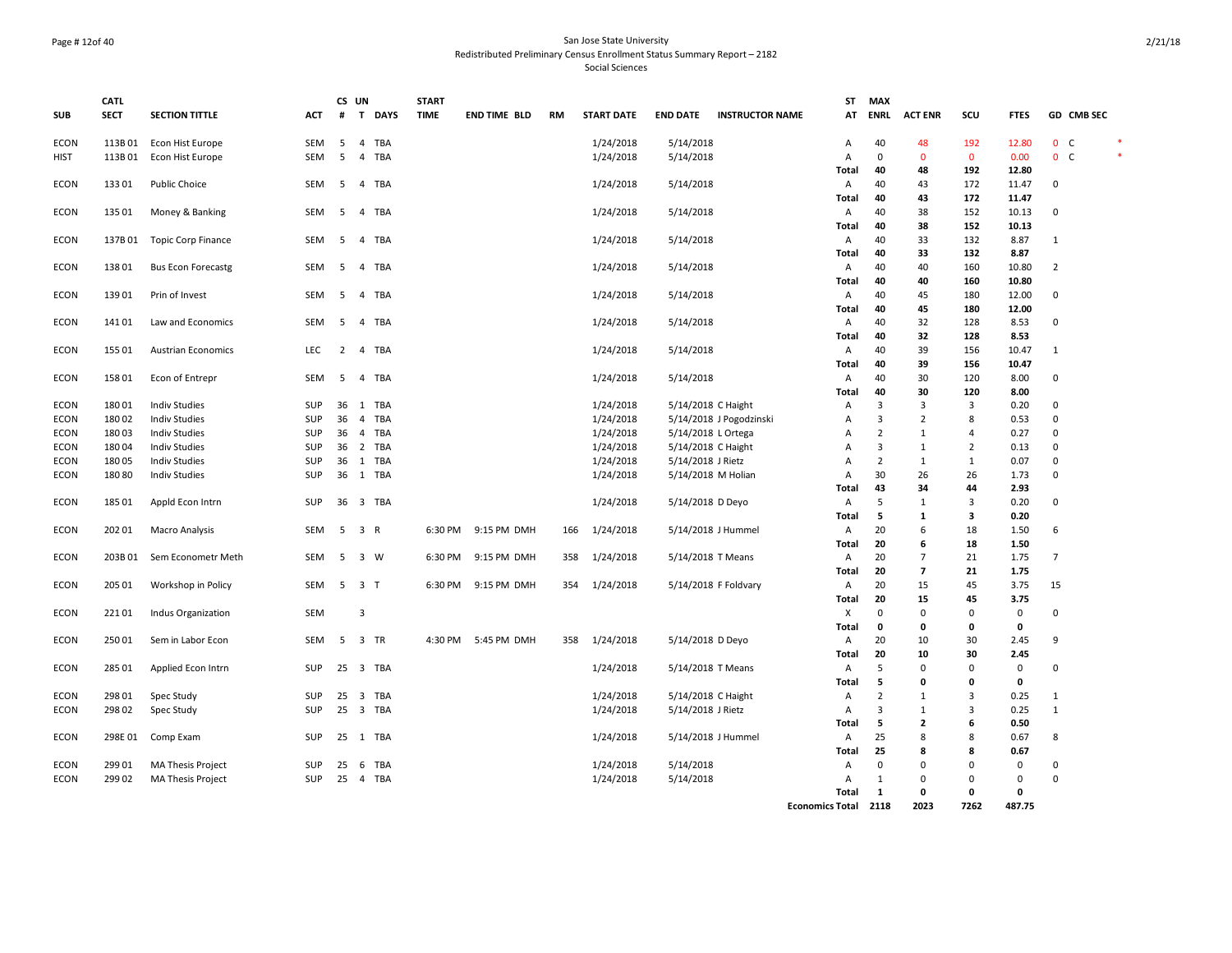#### Page # 13of 40 San Jose State University Redistributed Preliminary Census Enrollment Status Summary Report – 2182

|             | <b>CATL</b>                  |                          |            | CS UN          |                         |           | <b>START</b> |                       |     |                   |                     |                           | ST             | <b>MAX</b>  |                    |              |               |                   |         |
|-------------|------------------------------|--------------------------|------------|----------------|-------------------------|-----------|--------------|-----------------------|-----|-------------------|---------------------|---------------------------|----------------|-------------|--------------------|--------------|---------------|-------------------|---------|
| <b>SUB</b>  | <b>SECT</b>                  | <b>SECTION TITTLE</b>    | <b>ACT</b> |                |                         | # T DAYS  | <b>TIME</b>  | END TIME BLD          | RM  | <b>START DATE</b> | <b>END DATE</b>     | <b>INSTRUCTOR NAME</b>    | AT             |             | <b>ENRL ACTENR</b> | scu          | <b>FTES</b>   | GD CMB SEC        |         |
|             | <b>Environmental Studies</b> |                          |            |                |                         |           |              |                       |     |                   |                     |                           |                |             |                    |              |               |                   |         |
| <b>ENVS</b> | 101                          |                          | <b>LEC</b> |                |                         |           |              | 9:00 AM 10:15 AM WSQ  | 207 | 1/24/2018         |                     |                           |                | 120         |                    | 171          |               | $\mathbf 0$       |         |
|             |                              | Intro Environ Iss        |            | 1              | 3 TR                    |           |              |                       |     |                   | 5/14/2018 S Bane    |                           | Α              |             | 57                 |              | 11.40         | $\Omega$          |         |
| <b>ENVS</b> | 102                          | Intro Environ Iss        | LEC        | 1              |                         | 3 TBA     |              |                       |     | 1/24/2018         | 5/14/2018 J Douglas |                           | Α              | 50          | 0                  | 0            | $\mathbf 0$   | $\Omega$          |         |
| <b>ENVS</b> | 180                          | Intro Environ Iss        | LEC        |                | 1 3 TBA                 |           |              |                       |     | 1/24/2018         |                     | 5/14/2018 B Olszewski     | Α<br>Total     | 35<br>205   | 34<br>91           | 102<br>273   | 6.80<br>18.20 |                   |         |
|             |                              | Life Chang Planet        | <b>LEC</b> | 1              | 3 TR                    |           | 3:00 PM      |                       | 109 | 1/24/2018         |                     |                           |                | 120         | 65                 | 195          | 13.00         | $\Omega$          |         |
| <b>ENVS</b> | 1001                         |                          |            |                | 3 TR                    |           |              | 4:15 PM WSQ           |     |                   |                     | 5/14/2018 G Bacigalupi    | Α              |             | 39                 |              |               | $\Omega$          |         |
| <b>ENVS</b> | 1002                         | Life Chang Planet        | LEC        | 1              |                         |           | 1:30 PM      | 2:45 PM DMH           | 164 | 1/24/2018         |                     | 5/14/2018 R Lazzeri-Aerts | Α              | 35<br>155   | 104                | 117          | 7.80<br>20.80 |                   |         |
|             |                              |                          |            |                |                         |           |              |                       |     | 1/24/2018         |                     |                           | Total          |             |                    | 312          |               | 0                 |         |
| <b>ENVS</b> |                              | 100W 01 Env Res and Writ | SEM        | 4              | 3 TR                    |           | 7:30 AM      | 8:45 AM DMH           | 164 |                   | 5/14/2018 S Bane    |                           | Α              | 24          | 21                 | 63           | 4.20          | $\Omega$          |         |
| <b>ENVS</b> |                              | 100W 02 Env Res and Writ | <b>SEM</b> | $\overline{4}$ |                         | 3 MW      |              | 9:00 AM 10:15 AM DMH  | 164 | 1/24/2018         | 5/14/2018 T Grudin  |                           | Α              | 24          | 27                 | 81           | 5.40          |                   |         |
|             |                              |                          |            |                |                         |           |              |                       |     |                   |                     |                           | Total          | 48          | 48                 | 144          | 9.60          | $\overline{3}$    |         |
| <b>ENVS</b> | 106 01                       | Ocean Environments       | <b>LEC</b> | $\overline{3}$ | 3 TR                    |           |              | 10:30 AM 11:45 AM DMH | 166 | 1/24/2018         | 5/14/2018 M Davis   |                           | Α              | 25          | 22                 | 66           | 4.55          |                   |         |
|             |                              |                          |            |                |                         |           |              |                       |     |                   |                     |                           | Total          | 25          | 22                 | 66           | 4.55          |                   |         |
| <b>ENVS</b> | 107 01                       | Env Econ & Policy        | <b>LEC</b> | 1              | 3 TR                    |           |              | 10:30 AM 11:45 AM ENG | 327 | 1/24/2018         |                     | 5/14/2018 M Gottlieb      | Α              | 30          | 25                 | 75           | 5.05          | $1\quad C$        |         |
| ECON        | 107 01                       | Env Econ & Policy        | <b>LEC</b> | 1              | 3 TR                    |           |              | 10:30 AM 11:45 AM ENG | 327 | 1/24/2018         |                     | 5/14/2018 M Gottlieb      | Α              | 0           | $\mathbf{0}$       | $\mathbf{0}$ | 0.00          | 0 <sub>c</sub>    |         |
| <b>ENVS</b> | 107 02                       | Env Econ & Policy        | LEC        | 1              | 3 TR                    |           |              | 12:00 PM  1:15 PM CL  | 234 | 1/24/2018         |                     | 5/14/2018 M Gottlieb      | Α              | 35          | 34                 | 102          | 6.85          | $1 \quad C$       | $\ast$  |
| ECON        | 107 02                       | Env Econ & Policy        | <b>LEC</b> | 1              | 3 TR                    |           | 12:00 PM     | 1:15 PM CL            | 234 | 1/24/2018         |                     | 5/14/2018 M Gottlieb      | $\overline{A}$ | $\Omega$    | $\mathbf{0}$       | $\mathbf{0}$ | 0.00          | 0 <sup>o</sup>    |         |
|             |                              |                          |            |                |                         |           |              |                       |     |                   |                     |                           | <b>Total</b>   | 65          | 59                 | 177          | 11.90         |                   |         |
| <b>ENVS</b> | 110 01                       | Resource Analysis        | <b>LEC</b> | $\overline{2}$ | 4 TR                    |           | 3:00 PM      | 4:15 PM DMH           | 163 | 1/24/2018         |                     | 5/14/2018 R Lazzeri-Aerts | Α              | 40          | 40                 | 120          | 10.80         | $\overline{2}$    |         |
| <b>ENVS</b> | 110 11                       | <b>Resource Analysis</b> | LAB        | 16             | $0$ TR                  |           |              | 9:00 AM 10:15 AM WSQ  | 113 | 1/24/2018         |                     | 5/14/2018 R Lazzeri-Aerts | A              | 20          | 21                 | 21           | 0.00          | 1                 |         |
| <b>ENVS</b> | 110 12                       | <b>Resource Analysis</b> | LAB        | 16             | 0 TR                    |           |              | 10:30 AM 11:45 AM WSQ | 113 | 1/24/2018         |                     | 5/14/2018 R Lazzeri-Aerts | Α              | 20          | 19                 | 19           | 0.00          | $\mathbf{1}$      |         |
|             |                              |                          |            |                |                         |           |              |                       |     |                   |                     |                           | Total          | 80          | 80                 | 160          | 10.80         |                   |         |
| <b>ENVS</b> | 11701                        | Human Ecology            | <b>SEM</b> | 5              | 3 TR                    |           |              | 9:00 AM 10:15 AM WSQ  | 111 | 1/24/2018         |                     | 5/14/2018 C Rampini       | Α              | 20          | 22                 | 66           | 4.45          | 1                 |         |
| <b>ENVS</b> | 11702                        | Human Ecology            | SEM        | 5              | 3 F                     |           |              | 9:30 AM 12:15 PM WSQ  | 111 | 1/24/2018         | 5/14/2018 G Klee    |                           | Α              | 20          | 16                 | 48           | 3.20          | $\Omega$          |         |
|             |                              |                          |            |                |                         |           |              |                       |     |                   |                     |                           | Total          | 40          | 38                 | 114          | 7.65          |                   |         |
| <b>ENVS</b> | 119 01                       | Energy & Environ         | <b>LEC</b> | $\overline{2}$ | $\overline{\mathbf{3}}$ | MW        | 1:30 PM      | 2:45 PM CL            | 111 | 1/24/2018         |                     | 5/14/2018 D Mulvaney      | Α              | 30          | 28                 | 84           | 5.60          | 0 <sub>c</sub>    |         |
| <b>ENGR</b> | 11901                        | Energy & Environ         | <b>LEC</b> | $\overline{2}$ | 3                       | MW        | 1:30 PM      | 2:45 PM CL            | 111 | 1/24/2018         |                     | 5/14/2018 D Mulvaney      | Α              | $\Omega$    | $\mathbf 0$        | $\Omega$     | 0.00          | $\mathbf{0}$<br>C |         |
| <b>ENVS</b> | 11902                        | Energy & Environ         | <b>LEC</b> |                | $\overline{3}$          |           |              |                       |     |                   |                     |                           | х              | $\Omega$    | $\Omega$           | $\Omega$     | 0             | $\Omega$          |         |
| <b>ENGR</b> | 119 02                       | Energy & Environ         | <b>LEC</b> |                | $\overline{3}$          |           |              |                       |     |                   |                     |                           | х              | $\Omega$    | $\mathbf 0$        | $\mathbf 0$  | $\mathbf 0$   | $\Omega$          |         |
| <b>ENVS</b> | 11903                        | Energy & Environ         | LEC        |                | 2 3 TR                  |           |              | 9:00 AM 10:15 AM DMH  | 164 | 1/24/2018         |                     | 5/14/2018 B Delaveau      | Α              | 35          | 24                 | 72           | 4.80          | 0 <sub>c</sub>    | $\ast$  |
| <b>ENGR</b> | 11903                        | Energy & Environ         | <b>LEC</b> | $\overline{2}$ | 3 TR                    |           |              | 9:00 AM 10:15 AM DMH  | 164 | 1/24/2018         |                     | 5/14/2018 B Delaveau      | Α              | $\mathbf 0$ | $\mathbf 0$        | $\Omega$     | 0.00          | 0 <sub>c</sub>    |         |
| <b>ENVS</b> | 119 04                       | Energy & Environ         | <b>LEC</b> | $\overline{2}$ | 3 TR                    |           |              | 10:30 AM 11:45 AM DMH | 164 | 1/24/2018         |                     | 5/14/2018 B Delaveau      | Α              | 35          | 30                 | 90           | 6.00          | 0 <sub>c</sub>    | $\star$ |
| <b>ENGR</b> | 11904                        | Energy & Environ         | <b>LEC</b> |                | 2 3 TR                  |           |              | 10:30 AM 11:45 AM DMH | 164 | 1/24/2018         |                     | 5/14/2018 B Delaveau      | A              | $\mathbf 0$ | $\mathbf{0}$       | $\mathbf{0}$ | 0.00          | 0 <sup>o</sup>    |         |
| <b>ENVS</b> | 11905                        | Energy & Environ         | <b>LEC</b> | $\overline{2}$ | $\overline{\mathbf{3}}$ | <b>MW</b> | 12:00 PM     | 1:15 PM DMH           | 164 | 1/24/2018         |                     | 5/14/2018 B Delaveau      | Α              | 35          | 21                 | 63           | 4.20          | 0 <sub>c</sub>    | $\ast$  |
| <b>ENGR</b> | 11905                        | Energy & Environ         | LEC        | $\overline{2}$ |                         | 3 MW      | 12:00 PM     | 1:15 PM DMH           | 164 | 1/24/2018         |                     | 5/14/2018 B Delaveau      | Α              | 0           | $\mathbf{0}$       | $\mathbf{0}$ | 0.00          | 0 <sup>o</sup>    |         |
|             |                              |                          |            |                |                         |           |              |                       |     |                   |                     |                           | Total          | 135         | 103                | 309          | 20.60         |                   |         |
| <b>ENVS</b> | 124 01                       | Intro Env Law            | LEC        | 1              | 3                       | MW        | 1:30 PM      | 2:45 PM DMH           | 164 | 1/24/2018         |                     | 5/14/2018 T Trumbull      | Α              | 40          | 32                 | 96           | 6.40          | 0 <sub>c</sub>    |         |
| <b>POLS</b> | 124 01                       | Intro Env Law            | LEC        | $\mathbf{1}$   | 3                       | <b>MW</b> | 1:30 PM      | 2:45 PM DMH           | 164 | 1/24/2018         |                     | 5/14/2018 T Trumbull      | Α              | 0           | $\mathbf 0$        | $\Omega$     | 0.00          | 0 <sub>c</sub>    |         |
| <b>ENVS</b> | 124 02                       | Intro Env Law            | <b>LEC</b> | 1              | $\overline{\mathbf{3}}$ | W         | 3:00 PM      | 5:45 PM DMH           | 164 | 1/24/2018         |                     | 5/14/2018 T Trumbull      | Α              | 40          | 21                 | 63           | 4.25          | $1\quad C$        | $\ast$  |
| <b>POLS</b> | 124 02                       | Intro Env Law            | <b>LEC</b> | 1              | $\overline{\mathbf{3}}$ | W         | 3:00 PM      | 5:45 PM DMH           | 164 | 1/24/2018         |                     | 5/14/2018 T Trumbull      | Α              | $\Omega$    | $\mathbf{0}$       | $\mathbf{0}$ | 0.00          | 0 <sup>o</sup>    |         |
|             |                              |                          |            |                |                         |           |              |                       |     |                   |                     |                           | <b>Total</b>   | 80          | 53                 | 159          | 10.65         |                   |         |
| <b>ENVS</b> | 12701                        | Comm Based Rsrch         | LEC        |                | $\overline{\mathbf{3}}$ |           |              |                       |     |                   |                     |                           | х              | 0           | 37                 | 111          | 7.40          | $\Omega$          |         |
| SOCI        | 12701                        | Comm Based Rsrch         | <b>LEC</b> |                | $\overline{3}$          |           |              |                       |     |                   |                     |                           | X              | $\Omega$    | 0                  | $\mathbf 0$  | $\mathsf 0$   | $\Omega$          |         |
|             |                              |                          |            |                |                         |           |              |                       |     |                   |                     |                           | Total          | 0           | 37                 | 111          | 7.4           |                   |         |
| <b>ENVS</b> | 128 01                       | Water Res Mgt            | <b>LEC</b> |                |                         | 2 3 MW    |              | 12:00 PM 1:15 PM DMH  | 161 | 1/24/2018         | 5/14/2018 P Ferraro |                           | Α              | 25          | 28                 | 84           | 5.65          | 1                 |         |
|             |                              |                          |            |                |                         |           |              |                       |     |                   |                     |                           | <b>Total</b>   | 25          | 28                 | 84           | 5.65          |                   |         |
| <b>ENVS</b> | 129 01                       | Water Policy in the West | <b>LEC</b> | $\overline{2}$ |                         | 3 MW      | 3:00 PM      | 4:15 PM CL            | 243 | 1/24/2018         | 5/14/2018 P Ferraro |                           | Α              | 30          | 20                 | 60           | 4.00          | $\Omega$          |         |
|             |                              |                          |            |                |                         |           |              |                       |     |                   |                     |                           | Total          | 30          | 20                 | 60           | 4.00          |                   |         |
| <b>ENVS</b> | 133 01                       | Sustainable Energy       | LEC        | $\overline{2}$ | 3                       | MW        |              | 10:30 AM 11:45 AM CL  | 238 | 1/24/2018         |                     | 5/14/2018 D Mulvaney      | Α              | 25          | 26                 | 78           | 5.20          | $\Omega$          |         |
|             |                              |                          |            |                |                         |           |              |                       |     |                   |                     |                           | Total          | 25          | 26                 | 78           | 5.20          |                   |         |
| <b>ENVS</b> | 13701                        | Green Build Des Issues   | <b>LEC</b> |                |                         | 2 3 MW    |              | 1:30 PM 2:45 PM CL    | 224 | 1/24/2018         |                     | 5/14/2018 B Delaveau      | Α              | 35          | 26                 | 78           | 5.25          | 1                 |         |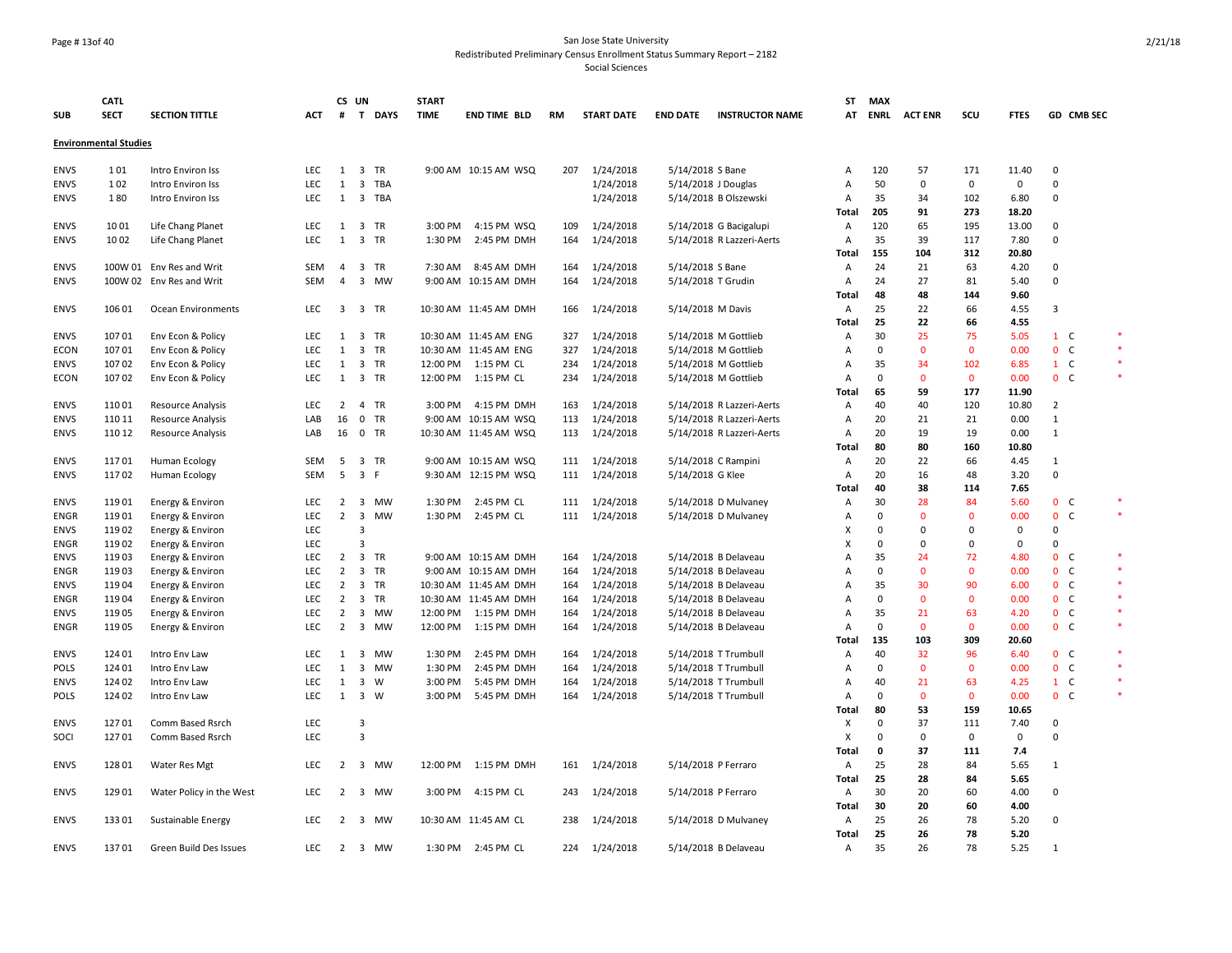#### Page # 14of 40 San Jose State University Redistributed Preliminary Census Enrollment Status Summary Report – 2182

|             | <b>CATL</b> |                                |            | CS UN                   |                         |            | <b>START</b> |                       |     |                   |                     |                           | ST             | <b>MAX</b>     |                |                     |               |                          |        |
|-------------|-------------|--------------------------------|------------|-------------------------|-------------------------|------------|--------------|-----------------------|-----|-------------------|---------------------|---------------------------|----------------|----------------|----------------|---------------------|---------------|--------------------------|--------|
| <b>SUB</b>  | <b>SECT</b> | <b>SECTION TITTLE</b>          | ACT        | #                       |                         | T DAYS     | <b>TIME</b>  | END TIME BLD          | RM  | <b>START DATE</b> | <b>END DATE</b>     | <b>INSTRUCTOR NAME</b>    | АТ             | <b>ENRL</b>    | <b>ACT ENR</b> | scu                 | <b>FTES</b>   | GD CMB SEC               |        |
|             |             |                                |            |                         |                         |            |              |                       |     |                   |                     |                           |                |                |                |                     |               |                          |        |
|             |             |                                |            |                         |                         |            |              |                       |     |                   |                     |                           | Total          | 35             | 26             | 78                  | 5.25          |                          |        |
| <b>ENVS</b> | 140 01      | Poltics and Envir              | <b>LEC</b> | $2 \quad 3 \quad M$     |                         |            | 3:00 PM      | 5:45 PM DMH           | 164 | 1/24/2018         |                     | 5/14/2018 T Trumbull      | Α              | 25             | 6              | 18                  | 1.20          | 0                        |        |
|             |             |                                |            |                         |                         |            |              |                       |     |                   |                     |                           | Total          | 25             | 6              | 18                  | 1.20          |                          |        |
| <b>ENVS</b> | 150 01      | Intro Env Thought              | <b>SEM</b> | 5                       |                         | 3 W        | 4:30 PM      | 7:15 PM DMH           | 357 | 1/24/2018         | 5/14/2018 W Russell |                           | A              | 20             | 19             | 57                  | 3.80          | $\Omega$                 |        |
| <b>ENVS</b> | 150 02      | Intro Env Thought              | SEM        | 5                       |                         | 3 TR       | 6:00 PM      | 7:15 PM WSQ           | 111 | 1/24/2018         | 5/14/2018 M Davis   |                           | Α              | 20             | 17             | 51                  | 3.40          | $\mathbf 0$              |        |
|             |             |                                |            |                         |                         |            |              |                       |     |                   |                     |                           | Total          | 40             | 36             | 108                 | 7.20          |                          |        |
| <b>ENVS</b> | 152 80      | Global Environment             | LEC        | $\overline{2}$          |                         | 3 TBA      |              |                       |     | 1/24/2018         |                     | 5/14/2018 B Olszewski     | A              | 35             | 37             | 111                 | 7.40          | 0 <sub>c</sub>           |        |
| PKG         | 152 80      | Global Environment             | LEC        | $\overline{2}$          | 3                       | <b>TBA</b> |              |                       |     | 1/24/2018         |                     | 5/14/2018 B Olszewski     | Α              | $\mathbf 0$    | $\mathbf{0}$   | $\mathbf 0$         | 0.00          | 0 <sub>c</sub>           | $\ast$ |
| <b>ENVS</b> | 15281       | Global Environment             | <b>LEC</b> | $\overline{2}$          | 3                       | TBA        |              |                       |     | 1/24/2018         |                     | 5/14/2018 B Olszewski     | Α              | 35             | 34             | 102                 | 6.80          | 0 <sub>c</sub>           |        |
| PKG         | 152 81      | Global Environment             | <b>LEC</b> |                         |                         | 2 3 TBA    |              |                       |     | 1/24/2018         |                     | 5/14/2018 B Olszewski     | A              | $\mathbf 0$    | $\mathbf 0$    | $\mathbf 0$         | 0.00          | 0 <sub>c</sub>           | $\ast$ |
|             |             |                                |            |                         |                         |            |              |                       |     |                   |                     |                           | Total          | 70             | 71             | 213                 | 14.20         |                          |        |
| <b>ENVS</b> | 154 01      | Sustainable Agriculture        | <b>LEC</b> | $\overline{\mathbf{3}}$ |                         | 4 TR       | 1:30 PM      | 2:45 PM DMH           | 357 | 1/24/2018         |                     | 5/14/2018 R O'Malley      | A              | 20             | 18             | 54                  | 4.80          | $\Omega$                 |        |
| <b>ENVS</b> | 154 11      | Sustainable Agriculture        | ACT        | $\overline{7}$          | 0 R                     |            | 3:00 PM      | 5:45 PM WSQ           | 115 | 1/24/2018         |                     | 5/14/2018 R O'Malley      | A              | 24             | 18             | 18                  | 0.00          | 0                        |        |
|             |             |                                |            |                         |                         |            |              |                       |     |                   |                     |                           | Total          | 44             | 36             | 72                  | 4.80          |                          |        |
| <b>ENVS</b> | 158 01      | <b>Environmental Education</b> | <b>LEC</b> | $\overline{2}$          |                         | $3 \, M$   | 3:00 PM      | 5:45 PM CCB           | 100 | 1/24/2018         |                     | 5/14/2018 L Hanneman      | Α              | 25             | 25             | 75                  | 5.00          | $\mathbf 0$              |        |
| <b>ENVS</b> | 158 02      | <b>Environmental Education</b> | LEC        | $\overline{2}$          | 3                       | <b>MW</b>  |              | 10:30 AM 11:45 AM DMH | 164 | 1/24/2018         | 5/14/2018 T Grudin  |                           | Α              | 25             | 22             | 66                  | 4.40          | $\mathbf 0$              |        |
| <b>ENVS</b> | 15803       | <b>Environmental Education</b> | LEC        | $\overline{2}$          |                         | 3 TR       | 4:30 PM      | 5:45 PM DMH           | 164 | 1/24/2018         |                     | 5/14/2018 G Bacigalupi    | A              | 25             | 18             | 54                  | 3.60          | $\mathbf 0$              |        |
|             |             |                                |            |                         |                         |            |              |                       |     |                   |                     |                           | Total          | 75             | 65             | 195                 | 13.00         |                          |        |
| <b>ENVS</b> | 16101       | California Wildlands           | SEM        | 5                       | 4 F                     |            | 12:30 PM     | 2:10 PM WSQ           | 111 | 1/24/2018         | 5/14/2018 G Klee    |                           | Α              | 20             | 16             | 48                  | 4.47          | 3                        |        |
| <b>ENVS</b> | 161 11      | California Wildlands           | ACT        | 8                       | 0                       | <b>TBA</b> |              |                       |     | 1/24/2018         | 5/14/2018 G Klee    |                           | Α              | 30             | 16             | 16                  | 0.00          | 3                        |        |
|             |             |                                |            |                         |                         |            |              |                       |     |                   |                     |                           | Total          | 50             | 32             | 64                  | 4.47          |                          |        |
| <b>ENVS</b> | 168B01      | Global Climate Change II       | <b>LEC</b> | 1 3 TR                  |                         |            | 1:30 PM      | 2:45 PM WSQ           | 207 | 1/24/2018         |                     | 5/14/2018 B Brockmann     | $\overline{A}$ | $\mathbf 0$    | 13             | 39                  | 2.60          | 0 <sub>c</sub>           |        |
| <b>ENVS</b> | 168B02      | Global Climate Change II       | LEC        | 1                       | $\overline{\mathbf{3}}$ | TR         | 1:30 PM      | 2:45 PM WSQ           | 207 | 1/24/2018         | 5/14/2018 T Reddy   |                           | Α              | $\mathbf 0$    | 9              | 27                  | 1.80          | $\mathbf{0}$<br>C        | $\ast$ |
| <b>ENVS</b> | 168B03      | Global Climate Change II       | <b>LEC</b> | 1                       |                         | 3 TR       | 1:30 PM      | 2:45 PM WSQ           | 207 | 1/24/2018         |                     | 5/14/2018 C Rampini       | $\overline{A}$ | $\Omega$       | $\overline{3}$ | 9                   | 0.60          | 0 <sub>c</sub>           | *      |
|             |             |                                |            |                         |                         |            |              |                       |     |                   |                     |                           | Total          | $\mathbf{0}$   | 25             | 75                  | 5.00          |                          |        |
| <b>ENVS</b> | 18101       | <b>Envir Res Center</b>        | SUP        | 25                      |                         | 1 TR       | 12:00 PM     | 1:15 PM WSQ           | 111 | 1/24/2018         | 5/14/2018 L Trulio  |                           | Α              | 10             | 6              | 6                   | 0.40          | $\mathbf 0$              |        |
| <b>ENVS</b> | 18102       | <b>Envir Res Center</b>        | SUP        | 25                      |                         | 2 TR       | 12:00 PM     | 1:15 PM WSQ           | 111 | 1/24/2018         | 5/14/2018 L Trulio  |                           | $\overline{A}$ | 10             | $\overline{4}$ | 8                   | 0.53          | $\Omega$                 |        |
| <b>ENVS</b> | 18103       | <b>Envir Res Center</b>        | SUP        | 25 3 TR                 |                         |            | 12:00 PM     | 1:15 PM WSQ           | 111 | 1/24/2018         | 5/14/2018 L Trulio  |                           | Α              | 10             | 4              | 12                  | 0.80          | $\mathsf 0$              |        |
|             |             |                                |            |                         |                         |            |              |                       |     |                   |                     |                           | Total          | 30             | 14             | 26                  | 1.73          |                          |        |
| <b>ENVS</b> | 185 01      | Envir Impact Anal              | LEC        | $\overline{2}$          | $\overline{4}$          | TR         | 12:00 PM     | 1:15 PM DMH           | 164 | 1/24/2018         |                     | 5/14/2018 A Marquez       | Α              | 22             | 22             | 66                  | 5.87          | 0 <sub>c</sub>           | $\ast$ |
| URBP        | 185 01      | <b>Envir Impact Anal</b>       | <b>LEC</b> | $\overline{2}$          |                         | 4 TR       | 12:00 PM     | 1:15 PM DMH           | 164 | 1/24/2018         |                     | 5/14/2018 A Marquez       | Α              | $\mathbf 0$    | $\mathbf{0}$   | $\mathbf{0}$        | 0.00          | 0 <sub>c</sub>           |        |
| <b>ENVS</b> | 185 02      | Envir Impact Anal              | LEC        | 2                       |                         | 4 TR       | 3:00 PM      | 4:15 PM DMH           | 164 | 1/24/2018         |                     | 5/14/2018 A Marquez       | $\overline{A}$ | 22             | 22             | 66                  | 5.87          | 0 <sub>c</sub>           |        |
| URBP        | 185 02      | Envir Impact Anal              | <b>LEC</b> | $\overline{2}$          | $\overline{4}$          | TR         | 3:00 PM      | 4:15 PM DMH           | 164 | 1/24/2018         |                     | 5/14/2018 A Marquez       | Α              | $\mathbf 0$    | $\mathbf 0$    | $\mathbf 0$         | 0.00          | 0 <sub>c</sub>           |        |
| <b>ENVS</b> | 185 11      | Envir Impact Anal              | <b>ACT</b> | 13                      | $\overline{0}$          | TBA        |              |                       |     | 1/24/2018         |                     | 5/14/2018 A Marquez       | $\overline{A}$ | 22             | 22             | 22                  | 0.00          | $\mathbf{0}$<br><b>C</b> |        |
| URBP        | 185 11      | <b>Envir Impact Anal</b>       | ACT        | 13                      | $\mathbf 0$             | <b>TBA</b> |              |                       |     | 1/24/2018         |                     | 5/14/2018 A Marquez       | A              | $\mathbf 0$    | $\mathbf{0}$   | $\mathbf 0$         | 0.00          | 0 <sub>c</sub>           |        |
| <b>ENVS</b> | 185 12      | Envir Impact Anal              | ACT        | 13                      | $\mathbf 0$             | TBA        |              |                       |     | 1/24/2018         |                     | 5/14/2018 A Marquez       | Α              | 22<br>$\Omega$ | 22<br>$\Omega$ | 22                  | 0.00          | 0 <sub>c</sub>           |        |
| <b>URBP</b> | 185 12      | <b>Envir Impact Anal</b>       | <b>ACT</b> | 13                      | $\mathbf 0$             | TBA        |              |                       |     | 1/24/2018         |                     | 5/14/2018 A Marquez       | A<br>Total     | 88             | 88             | $\mathbf{0}$<br>176 | 0.00<br>11.73 | 0 <sub>c</sub>           |        |
| <b>ENVS</b> | 18701       | <b>Environ Restor</b>          | <b>LEC</b> | 2                       |                         | 4 MW       | 1:30 PM      | 2:45 PM DMH           | 163 | 1/24/2018         | 5/14/2018 K Byrd    |                           | $\overline{A}$ | 24             | 25             | 75                  | 6.73          | $\mathbf{1}$             |        |
|             | 187 11      |                                | ACT        | 13                      | $\mathbf 0$             |            | 3:00 PM      |                       | 111 | 1/24/2018         |                     |                           |                | 24             | 25             | 25                  | 0.00          | $\mathbf 1$              |        |
| <b>ENVS</b> |             | <b>Environ Restor</b>          |            |                         |                         | M          |              | 5:45 PM WSQ           |     |                   | 5/14/2018 K Byrd    |                           | A              |                |                | 100                 |               |                          |        |
| <b>ENVS</b> | 18901       | <b>Field Studies</b>           | LEC        | $\overline{\mathbf{3}}$ | 4 F                     |            |              | 9:30 AM 12:15 PM CCB  | 100 | 1/24/2018         |                     | 5/14/2018 R Lazzeri-Aerts | Total<br>A     | 48<br>20       | 50<br>20       | 60                  | 6.73<br>5.40  | 1                        |        |
| <b>ENVS</b> | 189 11      | <b>Field Studies</b>           | ACT        | $7^{\circ}$             | 0 F                     |            | 12:30 PM     | 2:15 PM CCB           | 100 | 1/24/2018         |                     | 5/14/2018 R Lazzeri-Aerts | A              | 20             | 20             | 20                  | 0.00          | $\mathbf{1}$             |        |
|             |             |                                |            |                         |                         |            |              |                       |     |                   |                     |                           | Total          | 40             | 40             | 80                  | 5.40          |                          |        |
| <b>ENVS</b> | 190 01      | Adv EIA                        | LEC        | $\overline{2}$          | 4 F                     |            | 12:30 PM     | 3:15 PM DMH           | 164 | 1/24/2018         |                     | 5/14/2018 A Marquez       | Α              | 15             | 12             | 36                  | 3.20          | 0 <sub>c</sub>           |        |
| URBP        | 190 01      | Adv EIA                        | <b>LEC</b> | $\overline{2}$          | 4                       | -F         | 12:30 PM     | 3:15 PM DMH           | 164 | 1/24/2018         |                     | 5/14/2018 A Marquez       | Α              | $\mathbf{0}$   | $\mathbf{0}$   | $\mathbf 0$         | 0.00          | $\mathbf{0}$<br>C        |        |
| <b>ENVS</b> | 190 11      | Adv EIA                        | ACT        | 13                      |                         | 0 TBA      |              |                       |     | 1/24/2018         |                     | 5/14/2018 A Marquez       | A              | 15             | 12             | 12                  | 0.00          | 0 <sub>c</sub>           |        |
| URBP        | 190 11      | Adv EIA                        | <b>ACT</b> |                         |                         | 13 0 TBA   |              |                       |     | 1/24/2018         |                     | 5/14/2018 A Marquez       | Α              | $\mathbf 0$    | $\mathbf{0}$   | $\mathbf{0}$        | 0.00          | 0 <sub>c</sub>           | $\ast$ |
|             |             |                                |            |                         |                         |            |              |                       |     |                   |                     |                           | <b>Total</b>   | 30             | 24             | 48                  | 3.20          |                          |        |
| <b>ENVS</b> | 19101       | Adv Environ Restor             | LEC        | $\overline{2}$          | $\overline{4}$          | MW         |              | 9:00 AM 10:15 AM CL   | 224 | 1/24/2018         |                     | 5/14/2018 K Tokatlian     | Α              | 15             | 12             | 36                  | 3.20          | 0                        |        |
| <b>ENVS</b> | 191 02      | Adv Environ Restor             | ACT        | 13                      |                         | 0 TBA      |              |                       |     | 1/24/2018         |                     | 5/14/2018 K Tokatlian     | $\overline{A}$ | 15             | 12             | 12                  | 0.00          | $\mathbf 0$              |        |
|             |             |                                |            |                         |                         |            |              |                       |     |                   |                     |                           | <b>Total</b>   | 30             | 24             | 48                  | 3.20          |                          |        |
|             |             |                                |            |                         |                         |            |              |                       |     |                   |                     |                           |                |                |                |                     |               |                          |        |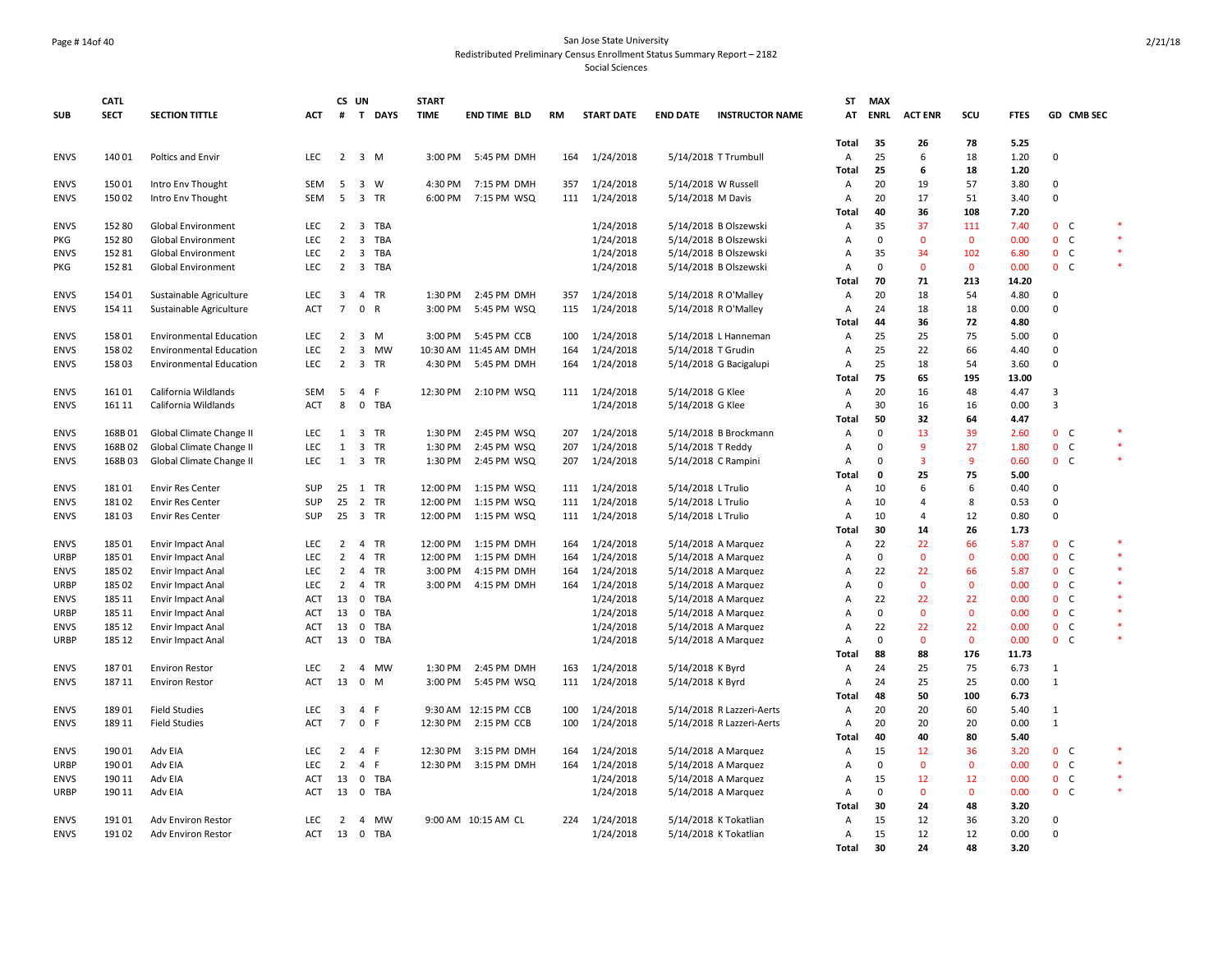#### Page # 15of 40 San Jose State University Redistributed Preliminary Census Enrollment Status Summary Report – 2182 Social Sciences

|             | <b>CATL</b> |                           |            | CS UN |                                       | <b>START</b> |                       |     |                   |                       |                                    | ST             | <b>MAX</b>              |                                  |                         |              |                            |
|-------------|-------------|---------------------------|------------|-------|---------------------------------------|--------------|-----------------------|-----|-------------------|-----------------------|------------------------------------|----------------|-------------------------|----------------------------------|-------------------------|--------------|----------------------------|
| <b>SUB</b>  | <b>SECT</b> | <b>SECTION TITTLE</b>     | <b>ACT</b> | #     | T DAYS                                | <b>TIME</b>  | <b>END TIME BLD</b>   | RM  | <b>START DATE</b> | <b>END DATE</b>       | <b>INSTRUCTOR NAME</b>             | AT             | <b>ENRL</b>             | <b>ACT ENR</b>                   | SCU                     | <b>FTES</b>  | GD CMB SEC                 |
| <b>ENVS</b> | 193 01      | Supr Proj & Res           | SUP        | 36    | 1 W                                   |              | 8:00 AM 10:45 AM WSQ  | 115 | 1/24/2018         |                       | 5/14/2018 B Olszewski              | A              | 6                       | 3                                | 3                       | 0.20         | 0                          |
| <b>ENVS</b> | 193 02      | Supr Proj & Res           | SUP        | 36    | $\overline{2}$<br>W                   |              | 8:00 AM 10:45 AM WSQ  | 115 | 1/24/2018         |                       | 5/14/2018 B Olszewski              | A              | 6                       | $\overline{4}$                   | 8                       | 0.53         | $\mathbf 0$                |
| <b>ENVS</b> | 19303       | Supr Proj & Res           | SUP        | 36    | $\overline{\mathbf{3}}$<br>W          |              | 8:00 AM 10:45 AM WSQ  | 115 | 1/24/2018         |                       | 5/14/2018 B Olszewski              | A              | 6                       | 12                               | 36                      | 2.40         | $\mathbf 0$                |
| ENVS        | 193 04      | Supr Proj & Res           | SUP        | 36    | $\overline{4}$<br>W                   |              | 8:00 AM 10:45 AM WSQ  | 115 | 1/24/2018         |                       | 5/14/2018 B Olszewski              | A              | 6                       | $\overline{2}$                   | 8                       | 0.53         | $\Omega$                   |
| <b>ENVS</b> | 193 05      | Supr Proj & Res           | SUP        | 36    | - 5<br>W                              |              | 8:00 AM 10:45 AM WSQ  | 115 | 1/24/2018         |                       | 5/14/2018 B Olszewski              | A              | 6                       | $\Omega$                         | $\Omega$                | $\mathbf 0$  | $\Omega$                   |
| <b>ENVS</b> | 193 06      | Supr Proj & Res           | SUP        | 36    | 6<br>W                                |              | 8:00 AM 10:45 AM WSQ  | 115 | 1/24/2018         |                       | 5/14/2018 B Olszewski              | A              | 6                       | $\Omega$                         | $\Omega$                | $\mathbf 0$  | $\Omega$                   |
| <b>ENVS</b> | 193 07      | Supr Proj & Res           | SUP        | 36    | $\overline{7}$<br>W                   |              | 8:00 AM 10:45 AM WSQ  | 115 | 1/24/2018         |                       | 5/14/2018 B Olszewski              | A              | 6                       | $\Omega$                         | $\Omega$                | 0            | $\Omega$                   |
| <b>ENVS</b> | 193 08      | Supr Proj & Res           | SUP        | 36    | 8<br>W                                |              | 8:00 AM 10:45 AM WSQ  | 115 | 1/24/2018         |                       | 5/14/2018 B Olszewski              | A              | 6                       | $\mathbf 0$                      | $\Omega$                | 0            | $\Omega$                   |
| <b>ENVS</b> | 193 09      | Supr Proj & Res           | SUP        | 36    | 9<br>W                                |              | 8:00 AM 10:45 AM WSQ  | 115 | 1/24/2018         |                       | 5/14/2018 B Olszewski              | A              | 6                       | $\mathbf 0$                      | $\Omega$                | $\Omega$     | $\Omega$                   |
|             |             |                           |            |       |                                       |              |                       |     |                   |                       |                                    | Total          | 54                      | 21                               | 55                      | 3.666667     |                            |
| <b>ENVS</b> | 194 01      | <b>Environment Intern</b> | SUP        | 36    | 1 F                                   | 8:00 AM      | 9:00 AM WSQ           | 111 | 1/24/2018         | 5/14/2018 G Klee      |                                    | Α              | 3                       | 3                                | 3                       | 0.20         | $\mathbf 0$                |
| <b>ENVS</b> | 194 02      | <b>Environment Intern</b> | SUP        | 36    | 2 F                                   | 8:00 AM      | 9:00 AM WSQ           | 111 | 1/24/2018         | 5/14/2018 G Klee      |                                    | A              | $\overline{3}$          | $\overline{4}$                   | 8                       | 0.53         | $\mathbf 0$                |
| <b>ENVS</b> | 194 03      | Environment Intern        | SUP        | 36    | 3 F                                   | 8:00 AM      | 9:00 AM WSQ           | 111 | 1/24/2018         | 5/14/2018 G Klee      |                                    | A              | 3                       | 3                                | 9                       | 0.60         | $\mathbf 0$                |
| <b>ENVS</b> | 194 04      | <b>Environment Intern</b> | SUP        | 36    | 4 F                                   | 8:00 AM      | 9:00 AM WSQ           | 111 | 1/24/2018         | 5/14/2018 G Klee      |                                    | A              | $\overline{3}$          | $\overline{2}$                   | 8                       | 0.53         | $\mathbf 0$                |
| <b>ENVS</b> | 194 05      | <b>Environment Intern</b> | SUP        | 36    | 5 F                                   | 8:00 AM      | 9:00 AM WSQ           | 111 | 1/24/2018         | 5/14/2018 G Klee      |                                    | A              | $\overline{3}$          | 5                                | 25                      | 1.666667     | $\mathbf 0$                |
| <b>ENVS</b> | 194 06      | <b>Environment Intern</b> | SUP        | 36    | 6<br>M                                | 7:30 AM      | 8:45 AM WSQ           | 111 | 1/24/2018         |                       | 5/14/2018 D Mulvaney               | A              | $\overline{3}$          | $\overline{2}$                   | 12                      | 0.80         | $\mathbf 0$                |
| <b>ENVS</b> | 194 07      | <b>Environment Intern</b> | SUP        | 36    | 7 M                                   | 7:30 AM      | 8:45 AM WSQ           | 111 | 1/24/2018         |                       | 5/14/2018 D Mulvaney               | A              | 3                       | $\mathbf 0$                      | $\mathbf 0$             | 0            | $\Omega$                   |
| <b>ENVS</b> | 194 08      | <b>Environment Intern</b> | SUP        | 36    | 8<br>M                                | 7:30 AM      | 8:45 AM WSQ           | 111 | 1/24/2018         |                       | 5/14/2018 D Mulvaney               | $\overline{A}$ | 3                       | $\overline{2}$                   | 16                      | 1.07         | 0                          |
| <b>ENVS</b> | 194 09      | <b>Environment Intern</b> | <b>SUP</b> | 36    | 9 M                                   | 7:30 AM      | 8:45 AM WSQ           | 111 | 1/24/2018         |                       | 5/14/2018 D Mulvaney               | A              | 3                       | $\overline{2}$                   | 18                      | 1.20         | $\Omega$                   |
|             |             |                           |            |       |                                       |              |                       |     |                   |                       |                                    | Total          | 27                      | 23                               | 99                      | 6.60         |                            |
| <b>ENVS</b> | 198 01      | Sr Sem                    | SEM        | 5     | 3<br><b>MW</b>                        |              | 10:30 AM 11:45 AM WSQ | 113 | 1/24/2018         |                       | 5/14/2018 R O'Malley               | $\overline{A}$ | 20                      | 22                               | 66                      | 4.40         | 0                          |
| <b>ENVS</b> | 198 02      | Sr Sem                    | SEM        | 5     | $\overline{\mathbf{3}}$<br>W          | 5:00 PM      | 7:45 PM SH            | 411 | 1/24/2018         | $5/14/2018$ J Douglas |                                    | A              | 20                      | 23                               | 69                      | 4.60         | 0                          |
|             |             |                           |            |       |                                       |              |                       |     |                   |                       |                                    | Total          | 40                      | 45                               | 135                     | 9.00         |                            |
| <b>ENVS</b> | 200 01      | Sem Env Methods           | SEM        | 5     | $\overline{\mathbf{3}}$<br>W          | 5:00 PM      | 7:45 PM WSQ           | 115 | 1/24/2018         | 5/14/2018 M Davis     |                                    | Α              | 15                      | 6                                | 18                      | 1.50         | 6                          |
|             |             |                           |            |       |                                       |              |                       |     |                   |                       |                                    | Total          | 15                      | 6                                | 18                      | 1.50         |                            |
| <b>ENVS</b> | 21001       |                           | SUP        |       | $\mathbf{1}$                          |              |                       |     |                   |                       |                                    | X              | $\Omega$                | $\mathbf 0$                      | $\Omega$                | $\mathbf 0$  | $\Omega$                   |
| <b>ENVS</b> | 210 02      | <b>Environ Topics</b>     | SUP        |       | $\overline{2}$                        |              |                       |     |                   |                       |                                    | X              | $\Omega$                | $\Omega$                         | $\Omega$                | 0            | $\Omega$                   |
|             | 21003       | <b>Environ Topics</b>     |            |       | $\overline{3}$                        |              |                       |     |                   |                       |                                    |                | $\Omega$                | $\mathbf 0$                      | $\Omega$                | $\mathbf 0$  | $\Omega$                   |
| <b>ENVS</b> | 210 11      | <b>Environ Topics</b>     | SUP        |       | MW                                    | 12:00 PM     | 1:15 PM WSQ           | 111 | 1/24/2018         |                       | 5/14/2018 R O'Malley               | X<br>A         | 10                      | 1                                | $\mathbf{1}$            |              | $\mathbf{1}$               |
| <b>ENVS</b> |             | <b>Environ Topics</b>     | SUP        | 25    | 1                                     |              |                       |     |                   |                       |                                    |                |                         | $\mathbf 0$                      | $\Omega$                | 0.08         | $\Omega$                   |
| <b>ENVS</b> | 210 12      | <b>Environ Topics</b>     | SUP        | 25    | $\overline{2}$<br><b>MW</b>           | 12:00 PM     | 1:15 PM WSQ           | 111 | 1/24/2018         |                       | 5/14/2018 R O'Malley               | $\overline{A}$ | 10                      |                                  |                         | 0            | 4                          |
| <b>ENVS</b> | 210 13      | <b>Environ Topics</b>     | SUP        | 25    | $\overline{\mathbf{3}}$<br><b>MW</b>  | 12:00 PM     | 1:15 PM WSQ           |     | 111 1/24/2018     |                       | 5/14/2018 R O'Malley               | A              | 10                      | 5<br>6                           | 15                      | 1.2          |                            |
|             |             |                           |            |       |                                       |              |                       |     |                   |                       |                                    | Total          | 30                      |                                  | 16                      | 1.283333     |                            |
| <b>ENVS</b> | 285 01      | Grad Internship           | SUP        | 25    | 3 TBA                                 |              |                       |     | 1/24/2018         | 5/14/2018 W Russell   |                                    | Α              | 3                       | $\mathbf{1}$                     | 3                       | 0.25         | $\mathbf{1}$               |
|             |             |                           |            |       |                                       |              |                       |     |                   |                       |                                    | Total          | 3                       | $\mathbf{1}$                     | $\overline{\mathbf{3}}$ | 0.25         |                            |
| <b>ENVS</b> | 295 01      | Grad Teach Asst           | SUP        | 25    | 3 TBA                                 |              |                       |     | 1/24/2018         | 5/14/2018 W Russell   |                                    | Α              | 3                       | $\mathbf 0$                      | $\Omega$                | 0            | $\mathbf 0$                |
|             |             |                           |            |       |                                       |              |                       |     |                   |                       |                                    | Total          | $\overline{\mathbf{3}}$ | $\mathbf 0$                      | 0                       | 0            |                            |
| <b>ENVS</b> | 297 01      | Research & Proposals      | SEM        | 5     | 3 F                                   |              | 9:30 AM 12:15 PM DMH  | 164 | 1/24/2018         | 5/14/2018 W Russell   |                                    | Α<br>Total     | 12<br>12                | $\overline{7}$<br>$\overline{7}$ | 21<br>21                | 1.75<br>1.75 | $\overline{7}$             |
| <b>ENVS</b> | 299 01      | MS Thesis/Project         | <b>SUP</b> | 25    | 1<br>TBA                              |              |                       |     | 1/24/2018         | 5/14/2018 W Russell   |                                    | A              | 5                       | $\Omega$                         | $\Omega$                | 0            | $\Omega$                   |
| <b>ENVS</b> | 299 02      | MS Thesis/Project         | SUP        | 25    | $\overline{2}$<br>TBA                 |              |                       |     | 1/24/2018         | 5/14/2018 W Russell   |                                    | $\overline{A}$ | 5                       | $\mathbf 0$                      | $\mathbf 0$             | 0            | 0                          |
|             |             |                           |            |       |                                       |              |                       |     |                   |                       |                                    |                | 5                       |                                  |                         |              |                            |
| <b>ENVS</b> | 299 03      | MS Thesis/Project         | SUP        | 25    | $\overline{\mathbf{3}}$<br><b>TBA</b> |              |                       |     | 1/24/2018         | 5/14/2018 W Russell   |                                    | A<br>A         | 5                       | $\overline{2}$<br>$\mathbf 0$    | 6<br>$\Omega$           | 0.50         | $\overline{2}$<br>$\Omega$ |
| ENVS        | 299 04      | MS Thesis/Project         | SUP        | 25    | $\overline{4}$<br>TBA                 |              |                       |     | 1/24/2018         | 5/14/2018 W Russell   |                                    |                | 5                       |                                  |                         | 0            |                            |
| <b>ENVS</b> | 299 05      | MS Thesis/Project         | SUP        | 25    | 5<br>TBA                              |              |                       |     | 1/24/2018         | 5/14/2018 W Russell   |                                    | A              | 5                       | 0                                | $\mathbf 0$             | 0            | 0                          |
| <b>ENVS</b> | 299 06      | MS Thesis/Project         | <b>SUP</b> | 25    | 6<br>TBA                              |              |                       |     | 1/24/2018         | 5/14/2018 W Russell   |                                    | A              | 30                      | $\overline{3}$<br>5              | 18<br>24                | 1.50<br>2.00 | $\overline{3}$             |
|             |             |                           |            |       |                                       |              |                       |     |                   |                       |                                    | Total          |                         | 1360                             |                         |              |                            |
|             |             |                           |            |       |                                       |              |                       |     |                   |                       | <b>Environmental Studies Total</b> |                | 1732                    |                                  | 3719                    | 250.17       |                            |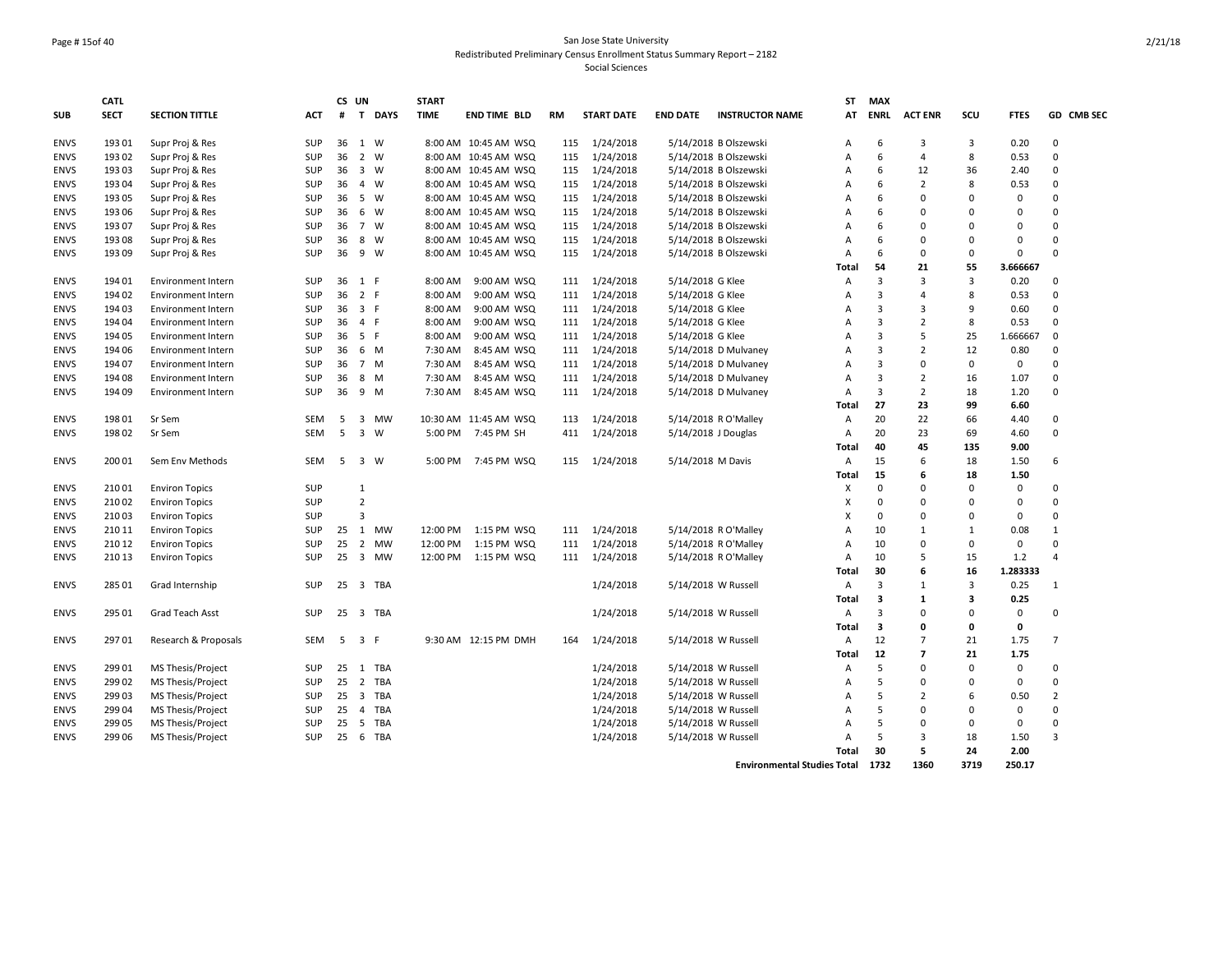#### Page # 16of 40 San Jose State University Redistributed Preliminary Census Enrollment Status Summary Report – 2182

|             | CATL        |                           |            |                 | CS UN                                   | <b>START</b> |                         |     |                   |                    |                        | SΤ             | <b>MAX</b>     |                |                          |              |                |  |
|-------------|-------------|---------------------------|------------|-----------------|-----------------------------------------|--------------|-------------------------|-----|-------------------|--------------------|------------------------|----------------|----------------|----------------|--------------------------|--------------|----------------|--|
| <b>SUB</b>  | <b>SECT</b> | <b>SECTION TITTLE</b>     | ACT        | #               | T DAYS                                  | <b>TIME</b>  | <b>END TIME BLD</b>     | RM  | <b>START DATE</b> | <b>END DATE</b>    | <b>INSTRUCTOR NAME</b> | AT             | <b>ENRL</b>    | <b>ACT ENR</b> | scu                      | <b>FTES</b>  | GD CMB SEC     |  |
| Geography   |             |                           |            |                 |                                         |              |                         |     |                   |                    |                        |                |                |                |                          |              |                |  |
| GEOG        | 101         | Geog Natural Env          | LEC        |                 | 3                                       |              |                         |     |                   |                    |                        | X              | 0              | 0              | 0                        | $\mathbf 0$  | $\mathbf 0$    |  |
| GEOG        | 102         | Geog Natural Env          | LEC        | $\overline{2}$  | $\overline{\mathbf{3}}$<br>TR           |              | 12:00 PM   1:15 PM   CL | 224 | 1/24/2018         | 5/14/2018 J Hasty  |                        | A              | 40             | 21             | 63                       | 4.20         | $\mathbf 0$    |  |
| GEOG        | 180         | Geog Natural Env          | LEC        | $\overline{2}$  | $\overline{\mathbf{3}}$<br><b>TBA</b>   |              |                         |     | 1/24/2018         |                    | 5/14/2018 G Pereira    | Α              | 40             | 43             | 129                      | 8.60         | $\mathbf{0}$   |  |
| GEOG        | 181         | Geog Natural Env          | <b>LEC</b> | $\overline{2}$  | 3<br>TBA                                |              |                         |     | 1/24/2018         |                    | 5/14/2018 G Pereira    | Α              | 40             | 34             | 102                      | 6.80         | $\mathbf 0$    |  |
|             |             |                           |            |                 |                                         |              |                         |     |                   |                    |                        | <b>Total</b>   | 120            | 98             | 294                      | 19.60        |                |  |
| GEOG        | 1001        | <b>Cultural Geography</b> | LEC        | $2^{\circ}$     | $\overline{\mathbf{3}}$<br>TR           |              | 10:30 AM 11:45 AM CL    | 224 | 1/24/2018         | 5/14/2018 J Hasty  |                        | Α              | 40             | 21             | 63                       | 4.20         | $\mathbf 0$    |  |
| GEOG        | 1080        | <b>Cultural Geography</b> | <b>LEC</b> | $\overline{2}$  | 3<br>TBA                                |              |                         |     | 1/24/2018         | 5/14/2018 E Pena   |                        | Α              | 30             | 31             | 93                       | 6.20         | 0              |  |
| GEOG        | 1081        | <b>Cultural Geography</b> | LEC        | $\overline{2}$  | 3 TBA                                   |              |                         |     | 1/24/2018         | 5/14/2018 E Pena   |                        | A              | 40             | 37             | 111                      | 7.40         | $\mathbf 0$    |  |
|             |             |                           |            |                 |                                         |              |                         |     |                   |                    |                        | Total          | 110            | 89             | 267                      | 17.80        |                |  |
| GEOG        | 1201        | Global Geography          | LEC        |                 | 3                                       |              |                         |     |                   |                    |                        | X              | $\mathbf 0$    | $\mathbf 0$    | 0                        | $\mathbf 0$  | $\mathbf 0$    |  |
| GEOG        | 1280        | Global Geography          | LEC        | 1               | $\overline{\mathbf{3}}$<br><b>TBA</b>   |              |                         |     | 1/24/2018         |                    | 5/14/2018 G Pereira    | A              | 40             | 41             | 123                      | 8.20         | $\mathbf 0$    |  |
| GEOG        | 1281        | Global Geography          | LEC        | 1               | $\overline{\mathbf{3}}$<br>TBA          |              |                         |     | 1/24/2018         | 5/14/2018 T Orf    |                        | A              | 40             | 25             | 75                       | 5.00         | 0              |  |
|             |             |                           |            |                 |                                         |              |                         |     |                   |                    |                        | Total          | 80             | 66             | 198                      | 13.20        |                |  |
| GEOG        | 105 01      | Urban Geog                | <b>LEC</b> |                 | 3                                       |              |                         |     |                   |                    |                        | Χ              | $\mathbf 0$    | 0              | 0                        | 0            | 0              |  |
|             |             |                           |            |                 |                                         |              |                         |     |                   |                    |                        | Total          | 0              | 0              | 0                        | $\mathbf 0$  |                |  |
| GEOG        | 11201       | Nat Cult Terr Disp        | <b>LEC</b> | $\overline{2}$  | 3<br>MW                                 | 12:00 PM     | 1:15 PM CL              | 224 | 1/24/2018         |                    | 5/14/2018 M Kelley     | A              | 35             | 39             | 117                      | 7.80         | $\mathbf 0$    |  |
| GEOG        | 11202       | Nat Cult Terr Disp        | <b>LEC</b> | $\overline{2}$  | $\overline{\mathbf{3}}$<br><b>MW</b>    | 3:00 PM      | 4:15 PM CL              | 224 | 1/24/2018         | 5/14/2018 M Kelley |                        | $\overline{A}$ | 35             | 32             | 96                       | 6.40         | $\mathbf 0$    |  |
| GEOG        | 11280       | Nat Cult Terr Disp        | LEC        | $\overline{2}$  | 3<br>TBA                                |              |                         |     | 1/24/2018         |                    | 5/14/2018 K Rohrmeier  | Α              | 35             | 35             | 105                      | 7.00         | $\mathbf 0$    |  |
| GEOG        | 11281       | Nat Cult Terr Disp        | LEC        | $\overline{2}$  | 3 TBA                                   |              |                         |     | 1/24/2018         |                    | 5/14/2018 K Rohrmeier  | A              | 35             | 35             | 105                      | 7.00         | 0              |  |
|             |             |                           |            |                 |                                         |              |                         |     |                   |                    |                        | Total          | 140            | 141            | 423                      | 28.20        |                |  |
| GEOG        | 11301       | <b>Global Cities</b>      | <b>LEC</b> | $\overline{2}$  | $\overline{\mathbf{3}}$<br>R            | 3:00 PM      | 5:45 PM CL              | 224 | 1/24/2018         |                    | 5/14/2018 K Richardson | A              | 25             | 14             | 42                       | 2.90         | $\overline{2}$ |  |
|             |             |                           |            |                 |                                         |              |                         |     |                   |                    |                        | <b>Total</b>   | 25             | 14             | 42                       | 2.90         |                |  |
| GEOG        | 115 01      | Global Development        | <b>LEC</b> | $\overline{2}$  | 3 <sub>1</sub>                          | 3:00 PM      | 5:45 PM CL              | 224 | 1/24/2018         |                    | 5/14/2018 K Richardson | A              | 25             | 18             | 54                       | 3.70         | $\overline{2}$ |  |
|             |             |                           |            |                 |                                         |              |                         |     |                   |                    |                        | <b>Total</b>   | 25             | 18             | 54                       | 3.70         |                |  |
| GEOG        | 12180       | Pop & Global Change       | LEC        | $\overline{2}$  | <b>TBA</b><br>3                         |              |                         |     | 1/24/2018         |                    | 5/14/2018 G Pereira    | A              | 25             | 24             | 72                       | 4.80         | 0 <sub>c</sub> |  |
| <b>ENVS</b> | 12180       | Pop & Global Change       | LEC        | $\overline{2}$  | $\overline{\mathbf{3}}$<br><b>TBA</b>   |              |                         |     | 1/24/2018         |                    | 5/14/2018 G Pereira    | A              | $\mathbf 0$    | $\mathbf{0}$   | $\mathbf{0}$             | 0.00         | 0 <sup>o</sup> |  |
|             |             |                           |            |                 |                                         |              |                         |     |                   |                    |                        | Total          | 25             | 24             | 72                       | 4.80         |                |  |
| GEOG        | 123 01      | Geog K-12 Teachers        | LEC        |                 | 3                                       |              |                         |     |                   |                    |                        | Χ              | $\Omega$       | $\Omega$       | $\mathbf 0$              | 0            | 0              |  |
|             |             |                           |            |                 |                                         |              |                         |     |                   |                    |                        | Total          | 0              | 0              | 0                        | 0            |                |  |
| GEOG        | 145 01      | California                | LEC        |                 | 3                                       |              |                         |     |                   |                    |                        | Χ              | $\Omega$       | $\Omega$       | $\Omega$                 | $\mathbf 0$  | 0              |  |
|             |             |                           |            |                 |                                         |              |                         |     |                   |                    |                        | <b>Total</b>   | 0              | 0              | 0                        | $\mathbf{0}$ |                |  |
| GEOG        | 17101       | Adv GIS                   | LEC        |                 | 3                                       |              |                         |     |                   |                    |                        | X              | $\mathbf 0$    | $\mathbf 0$    | $\Omega$                 | $\mathbf 0$  | $\mathbf 0$    |  |
| GEOG        | 17102       | Adv GIS                   | LAB        |                 | $\mathbf 0$                             |              |                         |     |                   |                    |                        | X              | $\Omega$       | $\Omega$       | $\Omega$                 | $\mathbf 0$  | $\mathbf 0$    |  |
| GEOG        | 17103       | Adv GIS                   | LEC        | $\overline{2}$  | $\overline{\mathbf{3}}$<br>W            | 5:00 PM      | 6:45 PM WSQ             | 113 | 1/24/2018         | 5/14/2018 M Kelley |                        | A              | 18             | 13             | 26                       | 2.60         | $\mathbf 0$    |  |
| GEOG        | 17104       | Adv GIS                   | LAB        | 15              | $\mathbf 0$<br>W                        | 7:00 PM      | 9:45 PM WSQ             | 113 | 1/24/2018         | 5/14/2018 M Kelley |                        | A              | 18             | 13             | 13                       | 0.00         | 0              |  |
|             |             |                           |            |                 |                                         |              |                         |     |                   |                    |                        | <b>Total</b>   | 36             | 26             | 39                       | 2.60         |                |  |
| GEOG        | 18001       | <b>Indiv Studies</b>      | SUP        | 36              | $\overline{\mathbf{3}}$<br>TBA          |              |                         |     | 1/24/2018         |                    | 5/14/2018 K Rohrmeier  | Α              | $\mathbf{1}$   | 1              | 3                        | 0.20         | 0              |  |
| GEOG        | 180 02      | <b>Indiv Studies</b>      | SUP        | 36              | $\overline{4}$<br><b>TBA</b>            |              |                         |     | 1/24/2018         |                    | 5/14/2018 K Rohrmeier  | $\overline{A}$ | 1              | 1              | 4                        | 0.27         | $\mathbf 0$    |  |
|             |             |                           |            |                 |                                         |              |                         |     |                   |                    |                        | Total          | $\overline{2}$ | $\overline{2}$ | $\overline{\phantom{a}}$ | 0.47         |                |  |
| GEOG        | 18101       | Rem Sens Basi Theo        | <b>LEC</b> | $\overline{2}$  | $\overline{\mathbf{3}}$<br>$\mathsf{R}$ | 3:00 PM      | 4:45 PM WSQ             | 111 | 1/24/2018         | 5/14/2018 E Waller |                        | Α              | 18             | 14             | 28                       | 3.00         | $\overline{4}$ |  |
| GEOG        | 18102       | Rem Sens Basi Theo        | LAB        | 15 0            | $\mathsf{R}$                            | 5:00 PM      | 7:45 PM WSQ             | 113 | 1/24/2018         | 5/14/2018 E Waller |                        | A              | 18             | 14             | 14                       | 0.00         | $\overline{4}$ |  |
|             |             |                           |            |                 |                                         |              |                         |     |                   |                    |                        | Total          | 36             | 28             | 42                       | 3.00         |                |  |
| GEOG        | 18701       | Field Human & Hist        | SUP        |                 | 3                                       |              |                         |     |                   |                    |                        | X              | 0              | $\Omega$       | $\Omega$                 | 0            | $\mathbf 0$    |  |
| GEOG        | 18702       | Field Human & Hist        | SUP        |                 | 36 3 T                                  | 12:00 PM     | 2:45 PM WSQ             | 113 | 1/24/2018         |                    | 5/14/2018 K Rohrmeier  | Α              | 20             | 16             | 48                       | 3.20         | $\mathbf 0$    |  |
|             |             |                           |            |                 |                                         |              |                         |     |                   |                    |                        | <b>Total</b>   | 20             | 16             | 48                       | 3.20         |                |  |
| GEOG        | 19701       | Geog Internship           | SUP        | 36              | 1 TBA                                   |              |                         |     | 1/24/2018         |                    | 5/14/2018 K Rohrmeier  | A              | 1              | $\mathbf 0$    | $\mathbf 0$              | $\mathbf 0$  | $\mathbf 0$    |  |
| GEOG        | 19702       | Geog Internship           | <b>SUP</b> | 36 <sub>3</sub> | <b>TBA</b>                              |              |                         |     | 1/24/2018         |                    | 5/14/2018 K Rohrmeier  | A              | $\mathbf{1}$   | $\mathbf{1}$   | 3                        | 0.20         | $\mathbf 0$    |  |
|             |             |                           |            |                 |                                         |              |                         |     |                   |                    |                        | Total          | $\overline{2}$ | 1              | 3                        | 0.20         |                |  |
| GEOG        | 282 01      | Adv Geog Tech             | SEM        |                 | 3                                       |              |                         |     |                   |                    |                        | Χ              | 0              | $\Omega$       | $\Omega$                 | $\mathbf 0$  | $\mathbf 0$    |  |
|             |             |                           |            |                 |                                         |              |                         |     |                   |                    |                        | <b>Total</b>   | $\mathbf{0}$   | O              | O                        | $\Omega$     |                |  |
|             |             |                           |            |                 |                                         |              |                         |     |                   |                    |                        |                |                |                |                          |              |                |  |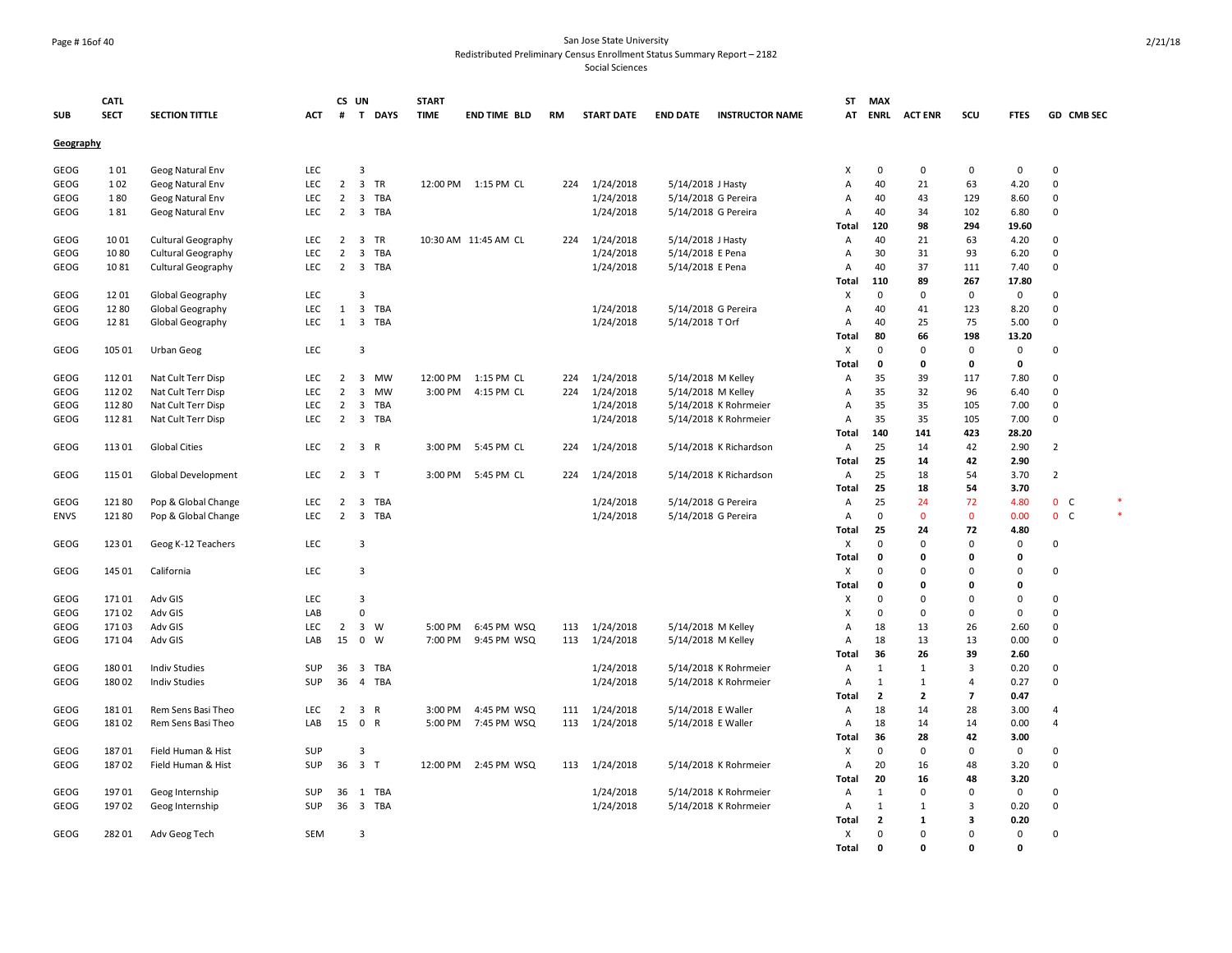#### Page # 17of 40 San Jose State University Redistributed Preliminary Census Enrollment Status Summary Report – 2182 Social Sciences

|            | <b>CATL</b> |                       |            |    | CS UN       | <b>START</b> |                     |    |                   |                 |                        | ST                     | MAX                     |                |      |              |                   |
|------------|-------------|-----------------------|------------|----|-------------|--------------|---------------------|----|-------------------|-----------------|------------------------|------------------------|-------------------------|----------------|------|--------------|-------------------|
| <b>SUB</b> | <b>SECT</b> | <b>SECTION TITTLE</b> | <b>ACT</b> |    | <b>DAYS</b> | <b>TIME</b>  | <b>END TIME BLD</b> | RM | <b>START DATE</b> | <b>END DATE</b> | <b>INSTRUCTOR NAME</b> | AT                     | <b>ENRL</b>             | <b>ACT ENR</b> | scu  | <b>FTES</b>  | <b>GD CMB SEC</b> |
| GEOG       | 298 01      | Special Study         | SUP        | 25 | 3 TBA       |              |                     |    | 1/24/2018         |                 | 5/14/2018 K Richardson | A                      |                         | $\Omega$       | 0    | 0            | $\mathbf{0}$      |
| GEOG       | 298 02      | Special Study         | <b>SUP</b> |    | 25 4 TBA    |              |                     |    | 1/24/2018         |                 | 5/14/2018 K Richardson | A                      |                         |                | 0    | 0            | $\mathbf 0$       |
|            |             |                       |            |    |             |              |                     |    |                   |                 |                        | Total                  | $\overline{\mathbf{2}}$ |                | 0    | $\mathbf{o}$ |                   |
| GEOG       | 299 01      | MA Thesis/Project     | SUP        | 25 | 1 TBA       |              |                     |    | 1/24/2018         |                 | 5/14/2018 K Richardson | A                      |                         |                | 0    | 0            | $\mathbf 0$       |
| GEOG       | 299 02      | MA Thesis/Project     | SUP        | 25 | 3 TBA       |              |                     |    | 1/24/2018         |                 | 5/14/2018 K Richardson | A                      |                         |                | 6    | 0.50         |                   |
| GEOG       | 299 03      | MA Thesis/Project     | SUP        |    | 25 6 TBA    |              |                     |    | 1/24/2018         |                 | 5/14/2018 K Richardson | A                      |                         |                | 12   | 1.00         |                   |
| GEOG       | 299 04      | MA Thesis/Project     | <b>SUP</b> |    | 25  4  TBA  |              |                     |    | 1/24/2018         |                 | 5/14/2018 K Richardson | A                      |                         |                |      | 0.33         |                   |
|            |             |                       |            |    |             |              |                     |    |                   |                 |                        | <b>Total</b>           | 4                       |                | 22   | 1.83         |                   |
|            |             |                       |            |    |             |              |                     |    |                   |                 |                        | <b>Geography Total</b> | 627                     | 528            | 1511 | 101.50       |                   |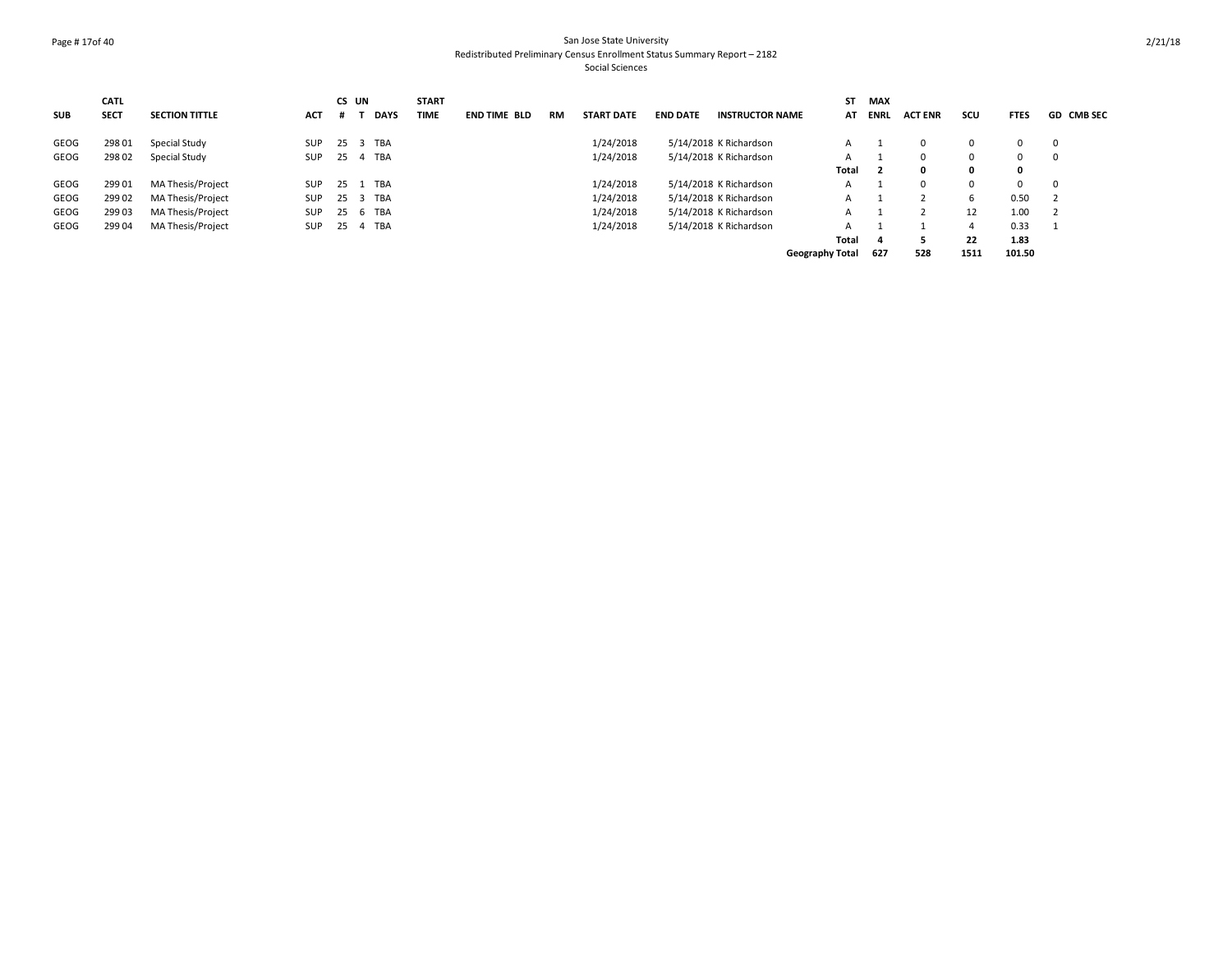#### Page # 18of 40 San Jose State University Redistributed Preliminary Census Enrollment Status Summary Report – 2182

|                | <b>CATL</b> |                                   |            |                | CS UN                   |             | <b>START</b> |                        |                |                   |                    |                         | ST             | <b>MAX</b>  |                |             |              |                |  |
|----------------|-------------|-----------------------------------|------------|----------------|-------------------------|-------------|--------------|------------------------|----------------|-------------------|--------------------|-------------------------|----------------|-------------|----------------|-------------|--------------|----------------|--|
| <b>SUB</b>     | <b>SECT</b> | <b>SECTION TITTLE</b>             | <b>ACT</b> | #              | T                       | <b>DAYS</b> | <b>TIME</b>  | <b>END TIME BLD</b>    | RM             | <b>START DATE</b> | <b>END DATE</b>    | <b>INSTRUCTOR NAME</b>  | AT             | <b>ENRL</b> | <b>ACT ENR</b> | scu         | <b>FTES</b>  | GD CMB SEC     |  |
|                |             |                                   |            |                |                         |             |              |                        |                |                   |                    |                         |                |             |                |             |              |                |  |
| <u>History</u> |             |                                   |            |                |                         |             |              |                        |                |                   |                    |                         |                |             |                |             |              |                |  |
| HIST           | 1A 01       | World History to 1500             | <b>LEC</b> | $\overline{2}$ |                         | 3 MW        |              | 9:00 AM 10:15 AM DMH   | 165            | 1/24/2018         | 5/14/2018 A Katsev |                         | Α              | 25          | 24             | 72          | 4.80         | 0              |  |
|                |             |                                   |            |                |                         |             |              |                        |                |                   |                    |                         | Total          | 25          | 24             | 72          | 4.80         |                |  |
| HIST           | 1B 01       | World History from 1500           | <b>LEC</b> |                |                         | 2 3 MW      |              | 10:30 AM 11:45 AM CL   | 218            | 1/24/2018         |                    | 5/14/2018 M Wilson      | A              | 25          | 10             | 30          | 2.00         | 0              |  |
|                |             |                                   |            |                |                         |             |              |                        |                |                   |                    |                         | Total          | 25          | 10             | 30          | 2.00         |                |  |
| <b>HIST</b>    | 10A 01      | Western Civilizatn                | <b>LEC</b> | $\overline{2}$ | $\overline{\mathbf{3}}$ | MW          |              | 10:30 AM 11:45 AM DMH  | 165            | 1/24/2018         | 5/14/2018 A Katsev |                         | A              | 25          | 26             | 78          | 5.20         | 0              |  |
| <b>HIST</b>    | 10B01       | Western Civilizatn                | LEC        | $\overline{2}$ | 3                       | <b>MW</b>   | 3:00 PM      | 4:15 PM DMH            | 165            | 1/24/2018         | 5/14/2018 A Katsev |                         | Α              | 25          | 27             | 81          | 5.40         | $\mathbf 0$    |  |
| <b>HIST</b>    | 10B02       | Western Civilizatn                | LEC        | $\overline{2}$ | 3                       | TR          | 1:30 PM      | 2:45 PM DMH            | 165            | 1/24/2018         |                    | 5/14/2018 R Cirivilleri | A              | 25          | 25             | 75          | 5.00         | $\mathsf 0$    |  |
|                |             |                                   |            |                |                         |             |              |                        |                |                   |                    |                         | <b>Total</b>   | 75          | 78             | 234         | 15.60        |                |  |
| <b>HIST</b>    | 15A01       | Essen. US History                 | LEC        | 1              |                         | 3 MW        | 3:00 PM      | 4:15 PM WSQ            | 207            | 1/24/2018         |                    | 5/14/2018 M McBane      | Α              | 125         | 126            | 378         | 25.2         | 0              |  |
| HIST           | 15A02       | Essen. US History                 | <b>LEC</b> | 1              | 3                       | <b>TR</b>   | 3:00 PM      | 4:15 PM BBC            | $\overline{4}$ | 1/24/2018         |                    | 5/14/2018 R Cirivilleri | $\overline{A}$ | 110         | 103            | 309         | 20.6         | $\mathbf 0$    |  |
| <b>HIST</b>    | 15A 03      | Essen. US History                 | LEC        | 1              | $\overline{\mathbf{3}}$ | TR          | 7:30 AM      | 8:45 AM DMH            | 150            | 1/24/2018         |                    | 5/14/2018 R Cirivilleri | Α              | 45          | 45             | 135         | 9.00         | $\mathbf 0$    |  |
| <b>HIST</b>    | 15A 04      | Essen. US History                 | <b>LEC</b> | 1              | $\overline{\mathbf{3}}$ | TR          |              | 9:00 AM 10:15 AM DMH   | 150            | 1/24/2018         |                    | 5/14/2018 R Cirivilleri | Α              | 45          | 50             | 150         | 10.00        | $\pmb{0}$      |  |
| <b>HIST</b>    | 15A05       | Essen. US History                 | <b>LEC</b> | 1              | $\overline{3}$          | <b>TR</b>   |              | 10:30 AM 11:45 AM DMH  | 150            | 1/24/2018         | 5/14/2018 R Buyco  |                         | Α              | 45          | 48             | 144         | 9.60         | $\mathbf 0$    |  |
| <b>HIST</b>    | 15A 06      | Essen. US History                 | LEC        | 1              | $\overline{\mathbf{3}}$ | TR          | 12:00 PM     | 1:15 PM DMH            | 150            | 1/24/2018         | 5/14/2018 R Buyco  |                         | Α              | 45          | 52             | 156         | 10.40        | $\mathsf 0$    |  |
| <b>HIST</b>    | 15A 07      | Essen. US History                 | <b>LEC</b> | 1              | $\overline{\mathbf{3}}$ | TR          | 1:30 PM      | 2:45 PM DMH            | 150            | 1/24/2018         | 5/14/2018 R Buyco  |                         | Α              | 45          | 52             | 156         | 10.40        | 0              |  |
| <b>HIST</b>    | 15A08       | Essen. US History                 | LEC        | $\mathbf{1}$   |                         | 3 TR        | 4:30 PM      | 5:45 PM DMH            | 150            | 1/24/2018         | 5/14/2018 R Buyco  |                         | Α              | 45          | 51             | 153         | 10.20        | $\mathbf 0$    |  |
|                |             |                                   |            |                |                         |             |              |                        |                |                   |                    |                         | Total          | 505         | 527            | 1581        | 105.40       |                |  |
| <b>HIST</b>    | 20A 01      | Hist of Amer Peopl                | LEC        | $\overline{2}$ | $\overline{\mathbf{3}}$ | TR          | 12:00 PM     | 1:15 PM DMH            | 163            | 1/24/2018         |                    | 5/14/2018 M Wilson      | Α              | 25          | 27             | 81          | 5.40         | 0              |  |
| <b>HIST</b>    | 20B 99      | Hist of Amer Peopl                | LEC        | $\overline{2}$ | $\overline{3}$          | <b>TBA</b>  |              |                        |                | 1/24/2018         |                    | 5/14/2018 L Guardino    | Α              | 25          | 31             | 93          | 6.20         | $\mathbf 0$    |  |
|                |             |                                   |            |                |                         |             |              |                        |                |                   |                    |                         | <b>Total</b>   | 50          | 58             | 174         | 11.60        |                |  |
| <b>HIST</b>    | 5001        | <b>Historical Process</b>         | SEM        | $\overline{4}$ | $\overline{\mathbf{3}}$ | W           | 6:00 PM      | 8:45 PM DMH            | 167            | 1/24/2018         |                    | 5/14/2018 E Narveson    | A              | 25          | 23             | 69          | 4.60         | 0              |  |
|                |             |                                   |            |                |                         |             |              |                        |                |                   |                    |                         | <b>Total</b>   | 25          | 23             | 69          | 4.60         |                |  |
| <b>HIST</b>    | 9901        | <b>History Fundamentals</b>       | SEM        | 5              |                         | 3 MW        |              | 9:00 AM 10:15 AM DMH   | 163            | 1/24/2018         |                    | 5/14/2018 L Guardino    | Α              | 25          | 28             | 84          | 5.60         | 0              |  |
|                |             |                                   |            |                |                         |             |              |                        |                |                   |                    |                         | Total          | 25          | 28             | 84          | 5.60         |                |  |
| <b>HIST</b>    | 100W 01     | History Writers' Workshop         | SEM        | 4              | 3                       | <b>MW</b>   |              | 12:00 PM 1:15 PM DMH   | 163            | 1/24/2018         |                    | 5/14/2018 M Wilson      | A              | 25          | 22             | 66          | 4.40         | 0              |  |
| <b>HIST</b>    |             | 100W 02 History Writers' Workshop | <b>SEM</b> | $\overline{4}$ | 3                       | <b>TR</b>   |              | 9:00 AM 10:15 AM DMH   | 163            | 1/24/2018         |                    | 5/14/2018 M Wilson      | $\overline{A}$ | 25          | 16             | 48          | 3.20         | $\mathsf 0$    |  |
|                |             |                                   |            |                |                         |             |              |                        |                |                   |                    |                         | <b>Total</b>   | 50          | 38             | 114         | 7.60         |                |  |
| <b>HIST</b>    | 102 01      | Historiography                    | LEC        | 2              | $\overline{4}$          | TBA         |              |                        |                | 1/24/2018         | 5/14/2018          |                         | A              | 30          | 28             | 112         | 7.53         | 1              |  |
|                |             |                                   |            |                |                         |             |              |                        |                |                   |                    |                         | <b>Total</b>   | 30          | 28             | 112         | 7.53         |                |  |
| <b>HIST</b>    | 104 01      | Adv Topics Ancient                | <b>LEC</b> | 2              | $\overline{4}$          | <b>TBA</b>  |              |                        |                | 1/24/2018         | 5/14/2018          |                         | $\overline{A}$ | 25          | 28             | 112         | 7.47         | $\mathbf 0$    |  |
|                |             |                                   |            |                |                         |             |              |                        |                |                   |                    |                         | Total          | 25          | 28             | 112         | 7.47         |                |  |
| <b>HIST</b>    | 109B01      | Hist China Fr 1800                | LEC        |                | $\overline{4}$          |             |              |                        |                |                   |                    |                         | Х              | 0           | $\Omega$       | $\Omega$    | $\mathbf{0}$ | $\Omega$       |  |
| ASIA           | 109B01      | Hist China Fr 1800                | LEC        |                | $\Delta$                |             |              |                        |                |                   |                    |                         | $\pmb{\times}$ | $\Omega$    | $\Omega$       | 0           | $\mathbf{0}$ | $\mathbf 0$    |  |
| <b>HIST</b>    | 109B02      | Hist China Fr 1800                | <b>LEC</b> | $\overline{2}$ | $\overline{4}$          | <b>TR</b>   |              | 10:30 AM 11:45 AM DMH  | 167            | 1/24/2018         | 5/14/2018 X Hou    |                         | A              | 25          | 17             | 68          | 4.60         | $1 \quad C$    |  |
| ASIA           | 109B02      | Hist China Fr 1800                | LEC        | $\overline{2}$ | 4                       | <b>TR</b>   |              | 10:30 AM 11:45 AM DMH  | 167            | 1/24/2018         | 5/14/2018 X Hou    |                         | A              | $\mathsf 0$ | $\mathbf 0$    | $\mathbf 0$ | 0.00         | 0 <sub>c</sub> |  |
|                |             |                                   |            |                |                         |             |              |                        |                |                   |                    |                         | <b>Total</b>   | 25          | 17             | 68          | 4.60         |                |  |
| <b>HIST</b>    | 114 01      | Ancient West                      | LEC        |                |                         | 2 4 TBA     |              |                        |                | 1/24/2018         | 5/14/2018          |                         | Α              | 25          | 30             | 120         | 8.20         | 3              |  |
|                |             |                                   |            |                |                         |             |              |                        |                |                   |                    |                         | <b>Total</b>   | 25          | 30             | 120         | 8.20         |                |  |
| <b>HIST</b>    | 121B 01     | Med. Worlds 11-15c                | LEC        |                | 4                       |             |              |                        |                |                   |                    |                         | X              | $\mathbf 0$ | 0              | $\Omega$    | $\mathbf 0$  | $\mathbf 0$    |  |
|                |             |                                   |            |                |                         |             |              |                        |                |                   |                    |                         | <b>Total</b>   | $\mathbf 0$ | 0              | 0           | 0            |                |  |
| HIST           | 126 01      | Adv Topic Medieval                | <b>LEC</b> | 2              | 4                       | TBA         |              |                        |                | 1/24/2018         | 5/14/2018          |                         | A              | 25          | 23             | 92          | 6.13         | 0              |  |
|                |             |                                   |            |                |                         |             |              |                        |                |                   |                    |                         | Total          | 25          | 23             | 92          | 6.13         |                |  |
| <b>HIST</b>    | 145 01      | Eur & Wld Fr 1945                 | <b>LEC</b> | $\overline{2}$ | $\overline{4}$          | TBA         |              |                        |                | 1/24/2018         | 5/14/2018          |                         | A              | 25          | 25             | 100         | 6.80         | 2              |  |
|                |             |                                   |            |                |                         |             |              |                        |                |                   |                    |                         | Total          | 25          | 25             | 100         | 6.80         |                |  |
| <b>HIST</b>    | 146 01      | Adv Topic Euro Hist               | LEC        |                |                         | 2 4 TBA     |              |                        |                | 1/24/2018         | 5/14/2018          |                         | A              | 25          | 19             | 76          | 5.13         | 1              |  |
|                |             |                                   |            |                |                         |             |              |                        |                |                   |                    |                         | Total          | 25          | 19             | 76          | 5.13         |                |  |
| <b>HIST</b>    | 155 01      | 20th Century World                | LEC        |                | 3                       |             |              |                        |                |                   |                    |                         | X              | $\mathbf 0$ | $\mathbf 0$    | 0           | $\mathbf 0$  | 0              |  |
| HIST           | 155 02      | 20th Century World                | <b>LEC</b> | $\overline{2}$ | 3                       | TR          |              | 9:00 AM 10:15 AM DMH   | 167            | 1/24/2018         |                    | 5/14/2018 E Reynolds    | Α              | 25          | 24             | 72          | 4.80         | $\mathbf 0$    |  |
| <b>HIST</b>    | 155 03      | 20th Century World                | <b>LEC</b> | $\overline{2}$ |                         | 3 MW        |              | 12:00 PM   1:15 PM DMH | 226B           | 1/24/2018         | 5/14/2018 R Speed  |                         | A              | 25          | 25             | 75          | 5.00         | $\mathbf 0$    |  |
|                |             |                                   |            |                |                         |             |              |                        |                |                   |                    |                         | Total          | 50          | 49             | 147         | 9.80         |                |  |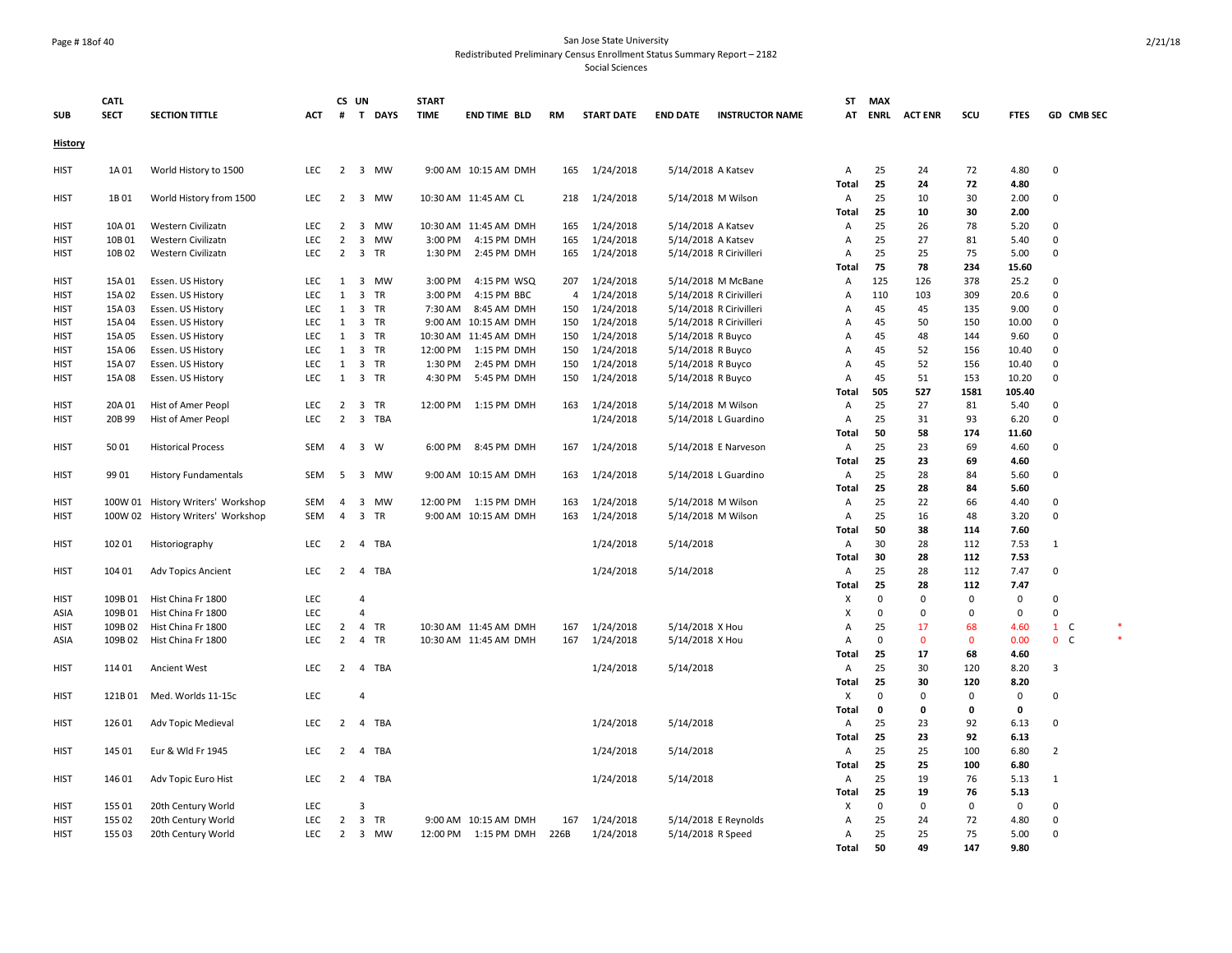#### Page # 19of 40 San Jose State University Redistributed Preliminary Census Enrollment Status Summary Report – 2182 Social Sciences

| <b>SUB</b>  | <b>CATL</b><br><b>SECT</b> | <b>SECTION TITTLE</b>     | <b>ACT</b> | #              | CS UN<br><b>DAYS</b><br>T    | <b>START</b><br><b>TIME</b> | <b>END TIME BLD</b>  | RM   | <b>START DATE</b> | <b>END DATE</b>     | <b>INSTRUCTOR NAME</b> | <b>ST</b><br>AT      | <b>MAX</b><br><b>ENRL</b> | <b>ACT ENR</b> | scu      | <b>FTES</b>  | GD CMB SEC  |
|-------------|----------------------------|---------------------------|------------|----------------|------------------------------|-----------------------------|----------------------|------|-------------------|---------------------|------------------------|----------------------|---------------------------|----------------|----------|--------------|-------------|
| <b>HIST</b> | 17001                      | <b>Topics Amer Hist</b>   | LEC        | 2              | <b>MW</b><br>3               |                             | 12:00 PM 1:15 PM DMH | 166  | 1/24/2018         |                     | 5/14/2018 M McBane     | Α                    | 25                        | 25             | 75       | 5.00         | 0           |
| <b>HIST</b> | 17080                      | <b>Topics Amer Hist</b>   | LEC        | $\overline{2}$ | <b>TBA</b><br>3              |                             |                      |      | 1/24/2018         | 5/14/2018 M Conniff |                        | Α                    | 25                        | 29             | 87       | 5.80         | $\mathbf 0$ |
|             |                            |                           |            |                |                              |                             |                      |      |                   |                     |                        | Total                | 50                        | 54             | 162      | 10.80        |             |
| <b>HIST</b> | 170S01                     | <b>Topics Am History</b>  | LEC        | $\overline{3}$ | MW<br>3                      | 4:30 PM                     | 5:45 PM DMH          | 149A | 1/24/2018         |                     | 5/14/2018 M McBane     | A                    | 25                        | 23             | 69       | 4.60         | $\mathbf 0$ |
| <b>HIST</b> | 170S 80                    | <b>Topics Am History</b>  | LEC        | $\overline{3}$ | TBA<br>3                     |                             |                      |      | 1/24/2018         | 5/14/2018 K Chilton |                        | Α                    | 25                        | 27             | 81       | 5.40         | $\mathbf 0$ |
|             |                            |                           |            |                |                              |                             |                      |      |                   |                     |                        | Total                | 50                        | 50             | 150      | 10.00        |             |
| <b>HIST</b> | 174 80                     | Col & Rev America         | LEC        |                | $\overline{4}$               |                             |                      |      |                   |                     |                        | X                    | 0                         | 0              | 0        | 0            | $\Omega$    |
|             |                            |                           |            |                |                              |                             |                      |      |                   |                     |                        | Total                | 0                         | 0              | 0        | 0            |             |
| <b>HIST</b> | 17701                      | Industrial Am             | LEC        | 2              | 4 TBA                        |                             |                      |      | 1/24/2018         | 5/14/2018           |                        | A                    | 25                        | 25             | 100      | 6.67         | $\mathbf 0$ |
|             |                            |                           |            |                |                              |                             |                      |      |                   |                     |                        | Total                | 25                        | 25             | 100      | 6.67         |             |
| <b>HIST</b> | 18101                      | Adv Topics Am Hist        | <b>LEC</b> | $\overline{2}$ | TBA<br>$\overline{a}$        |                             |                      |      | 1/24/2018         | 5/14/2018           |                        | A                    | 25                        | 24             | 96       | 6.40         | $\mathbf 0$ |
| <b>HIST</b> | 18102                      | Adv Topics Am Hist        | LEC        | $\overline{2}$ | <b>TR</b><br>4               | 1:30 PM                     | 2:45 PM DMH          | 163  | 1/24/2018         |                     | 5/14/2018 G Gendzel    | A                    | 25                        | 22             | 88       | 5.87         | $\mathbf 0$ |
|             |                            |                           |            |                |                              |                             |                      |      |                   |                     |                        | Total                | 50                        | 46             | 184      | 12.27        |             |
| <b>HIST</b> | 210B01                     | Collog 19th C Am          | SEM        | -5             | TBA<br>$\overline{4}$        |                             |                      |      | 1/24/2018         | 5/14/2018           |                        | A                    | 15                        | 13             | 52       | 4.33         | 13          |
|             |                            |                           |            |                |                              |                             |                      |      |                   |                     |                        | Total                | 15                        | 13             | 52       | 4.33         |             |
| <b>HIST</b> | 21101                      | Adv Coll Mod Euro         | SEM        | -5             | <b>TBA</b><br>$\overline{4}$ |                             |                      |      | 1/24/2018         | 5/14/2018           |                        | A                    | 15                        | 14             | 56       | 4.67         | 14          |
|             |                            |                           |            |                |                              |                             |                      |      |                   |                     |                        | Total                | 15                        | 14             | 56       | 4.67         |             |
| <b>HIST</b> | 22101                      | Sem in World Hist         | SEM        | -5             | 4 TBA                        |                             |                      |      | 1/24/2018         | 5/14/2018           |                        | Α                    | 15                        | 14             | 56       | 4.60         | 13          |
|             |                            |                           |            |                |                              |                             |                      |      |                   |                     |                        | Total                | 15                        | 14             | 56       | 4.60         |             |
| <b>HIST</b> | 276 01                     | Sem Early Am Hist         | SEM        | - 5            | TBA<br>4                     |                             |                      |      | 1/24/2018         | 5/14/2018           |                        | A                    | 15                        | 10             | 40       | 3.27         | 9           |
|             |                            |                           |            |                |                              |                             |                      |      |                   |                     |                        | Total                | 15                        | 10             | 40       | 3.27         |             |
| <b>HIST</b> | 298 01                     | <b>Spec Studies</b>       | SUP        | 25             | TBA<br>$\overline{a}$        |                             |                      |      | 1/24/2018         | 5/14/2018 K Olson   |                        | Α                    | 1                         | 1              | 4        | 0.33         |             |
| <b>HIST</b> | 298 02                     | <b>Spec Studies</b>       | SUP        | 25             | 2 TBA                        |                             |                      |      | 1/24/2018         |                     | 5/14/2018 G Gendzel    | A                    | -1                        | 0              | $\Omega$ | $\mathbf 0$  | $\Omega$    |
|             |                            |                           |            |                |                              |                             |                      |      |                   |                     |                        | Total                | $\overline{\mathbf{2}}$   | 1              | 4        | 0.333333     |             |
| <b>JWSS</b> | 18001                      | <b>Individual Studies</b> | SUP        | 36             | 3 TBA                        |                             |                      |      | 1/24/2018         | 5/14/2018           |                        | Α                    | 5                         | 0              | $\Omega$ | 0            | $\Omega$    |
|             |                            |                           |            |                |                              |                             |                      |      |                   |                     |                        | Total                | 5                         | 0              | 0        | $\mathbf{0}$ |             |
|             |                            |                           |            |                |                              |                             |                      |      |                   |                     |                        | <b>History Total</b> | 1252                      | 1232           | 3989     | 269.8        |             |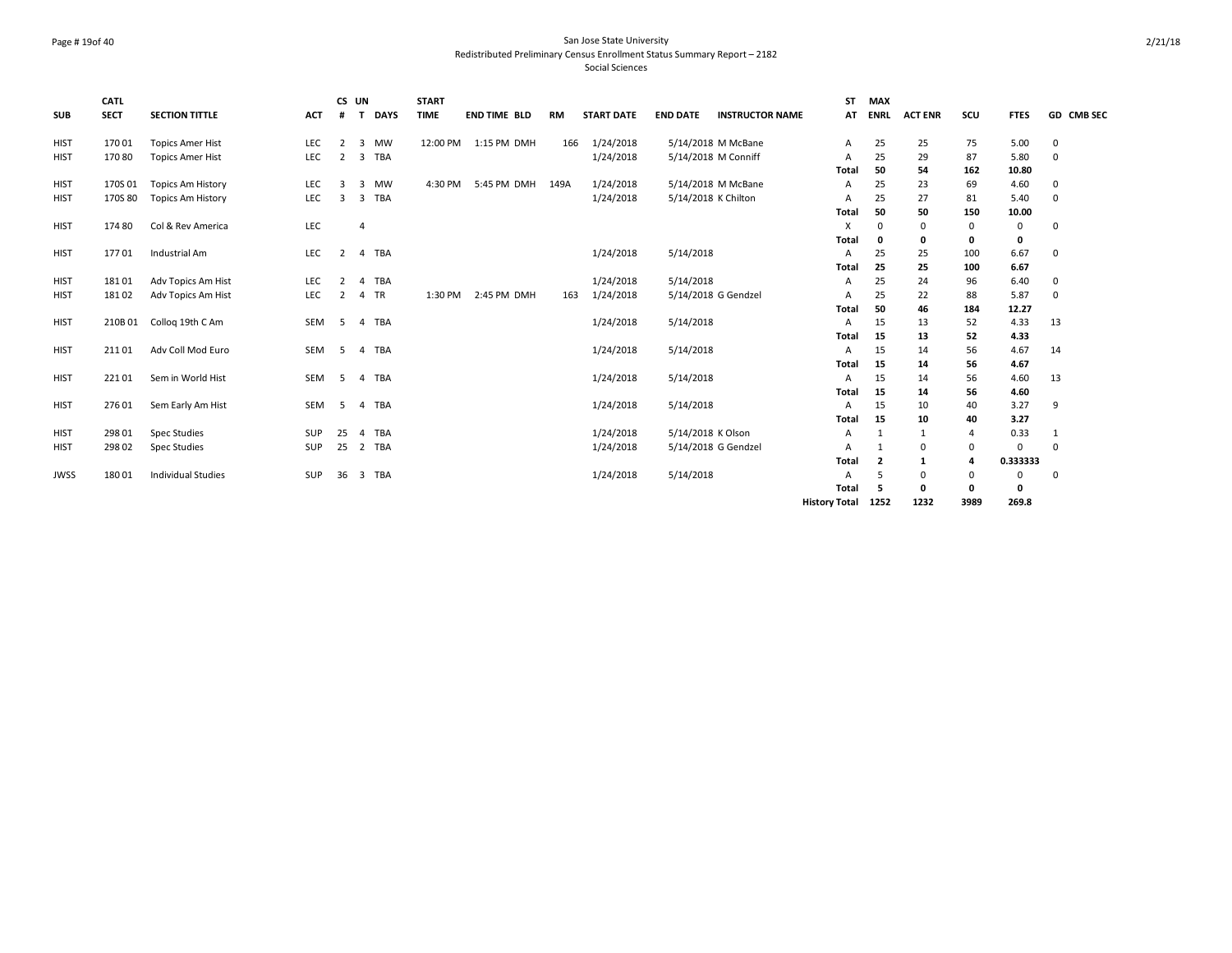#### Page # 20of 40 San Jose State University Redistributed Preliminary Census Enrollment Status Summary Report – 2182

|             | <b>CATL</b>                              |                            |            | CS UN          |                         |           | <b>START</b> |                       |      |                   |                    |                        | ST             | <b>MAX</b>              |                |              |             |                |            |              |
|-------------|------------------------------------------|----------------------------|------------|----------------|-------------------------|-----------|--------------|-----------------------|------|-------------------|--------------------|------------------------|----------------|-------------------------|----------------|--------------|-------------|----------------|------------|--------------|
| <b>SUB</b>  | <b>SECT</b>                              | <b>SECTION TITTLE</b>      | ACT        |                |                         | # T DAYS  | <b>TIME</b>  | <b>END TIME BLD</b>   | RM   | <b>START DATE</b> | <b>END DATE</b>    | <b>INSTRUCTOR NAME</b> | AT             | <b>ENRL</b>             | <b>ACT ENR</b> | scu          | <b>FTES</b> |                | GD CMB SEC |              |
|             | <b>Interdisciplinary Social Sciences</b> |                            |            |                |                         |           |              |                       |      |                   |                    |                        |                |                         |                |              |             |                |            |              |
| AAS         | 33A01                                    | AAS History I              | <b>LEC</b> | 1              |                         | 3 MW      | 12:00 PM     | 1:15 PM DMH           | 165  | 1/24/2018         | 5/14/2018 S Choi   |                        | A              | 45                      | 46             | 138          | 9.20        | $\mathbf 0$    |            |              |
|             |                                          |                            |            |                |                         |           |              |                       |      |                   |                    |                        | <b>Total</b>   | 45                      | 46             | 138          | 9.20        |                |            |              |
| AAS         | 33B01                                    | AAS History II             | LEC        | $\mathbf{1}$   | $\overline{\mathbf{3}}$ | <b>MW</b> |              | 9:00 AM 10:15 AM ENG  | 343  | 1/24/2018         | 5/14/2018 J Franks |                        | Α              | 45                      | 45             | 135          | 9.00        | $\Omega$       |            |              |
| AAS         | 33B02                                    | AAS History II             | LEC        | 1              | $\overline{\mathbf{3}}$ | MW        |              | 10:30 AM 11:45 AM ENG | 343  | 1/24/2018         | 5/14/2018 S Choi   |                        | Α              | 45                      | 45             | 135          | 9.00        | $\mathbf 0$    |            |              |
| AAS         | 33B03                                    | AAS History II             | <b>LEC</b> | 1              | $\overline{\mathbf{3}}$ | MW        |              | 10:30 AM 11:45 AM DMH | 231  | 1/24/2018         | 5/14/2018 A Yamato |                        | Α              | 45                      | 45             | 135          | 9.00        | $\Omega$       |            |              |
| AAS         | 33B04                                    | AAS History II             | LEC        | 1              | $\overline{\mathbf{3}}$ | <b>MW</b> | 12:00 PM     | 1:15 PM ENG           | 343  | 1/24/2018         | 5/14/2018 Y Kwan   |                        | Α              | 45                      | 51             | 153          | 10.20       | $\mathbf 0$    |            |              |
| AAS         | 33B06                                    | AAS History II             | <b>LEC</b> | 1              | 3                       | MW        | 1:30 PM      | 2:45 PM DMH           | 231  | 1/24/2018         | 5/14/2018 A Yamato |                        | Α              | 45                      | 44             | 132          | 8.80        | $\mathbf 0$    |            |              |
| AAS         | 33B07                                    | AAS History II             | <b>LEC</b> | 1              | $\overline{\mathbf{3}}$ | <b>MW</b> | 3:00 PM      | 4:15 PM ENG           | 343  | 1/24/2018         | 5/14/2018 S Choi   |                        | $\overline{A}$ | 45                      | 46             | 138          | 9.20        | $\Omega$       |            |              |
| AAS         | 33B08                                    | AAS History II             | LEC        | 1              | $\overline{\mathbf{3}}$ | TR        |              | 9:00 AM 10:15 AM ENG  | 343  | 1/24/2018         | 5/14/2018 H Do     |                        | A              | 45                      | 27             | 81           | 5.40        | $\Omega$       |            |              |
| AAS         | 33B09                                    | AAS History II             | <b>LEC</b> | 1              | $\overline{3}$          | TR        |              | 9:00 AM 10:15 AM ENG  | 343  | 1/24/2018         | 5/14/2018 J Franks |                        | A              | 45                      | 43             | 129          | 8.60        | $\Omega$       |            |              |
| AAS         | 33B 10                                   | AAS History II             | <b>LEC</b> | 1              | $\overline{\mathbf{3}}$ | TR        |              | 10:30 AM 11:45 AM ENG | 343  | 1/24/2018         | 5/14/2018 H Do     |                        | А              | 45                      | 33             | 99           | 6.60        | $\Omega$       |            |              |
| AAS         | 33B 11                                   | AAS History II             | <b>LEC</b> | 1              |                         | 3 TR      |              | 10:30 AM 11:45 AM ENG | 343  | 1/24/2018         | 5/14/2018 J Franks |                        | Α              | 45                      | 44             | 132          | 8.80        | $\Omega$       |            |              |
| AAS         | 33B 12                                   | AAS History II             | LEC        | 1              | $\overline{\mathbf{3}}$ | TR        | 12:00 PM     | 1:15 PM ENG           | 343  | 1/24/2018         | 5/14/2018 A Berney |                        | А              | 45                      | 44             | 132          | 8.80        | $\Omega$       |            |              |
| AAS         | 33B 13                                   | AAS History II             | LEC        | 1              |                         | 3 TR      | 1:30 PM      | 2:45 PM ENG           | 343  | 1/24/2018         | 5/14/2018 A Berney |                        | Α              | 45                      | 45             | 135          | 9.00        | $\mathbf 0$    |            |              |
| AAS         | 33B 14                                   | AAS History II             | <b>LEC</b> | 1              | $\overline{\mathbf{3}}$ | TR        | 3:00 PM      | 4:15 PM ENG           | 343  | 1/24/2018         | 5/14/2018 S Choi   |                        | Α              | 45                      | 36             | 108          | 7.20        | $\mathbf 0$    |            |              |
| AAS         | 33B 15                                   | AAS History II             | LEC        | 1              | $\overline{\mathbf{3}}$ | TR        | 4:30 PM      | 5:45 PM HGH           | 122  | 1/24/2018         | 5/14/2018 A Berney |                        | Α              | 45                      | 43             | 129          | 8.60        | $\Omega$       |            |              |
| AAS         | 33B 16                                   | AAS History II             | LEC        | 1              |                         | 3 W       | 6:00 PM      | 8:45 PM DMH           | 231  | 1/24/2018         | 5/14/2018 S Choi   |                        | Α              | 45                      | 30             | 90           | 6.00        | $\Omega$       |            |              |
|             |                                          |                            |            |                |                         |           |              |                       |      |                   |                    |                        | Total          | 675                     | 621            | 1863         | 124.20      |                |            |              |
| AAS         | 175 01                                   | Asian Am Comm              | <b>LEC</b> | 2              | $\overline{\mathbf{3}}$ | <b>MW</b> | 1:30 PM      | 2:45 PM DMH           | 162  | 1/24/2018         | 5/14/2018 Y Kwan   |                        | A              | 37                      | 24             | 72           | 4.80        | $\Omega$       |            |              |
|             |                                          |                            |            |                |                         |           |              |                       |      |                   |                    |                        | Total          | 37                      | 24             | 72           | 4.80        |                |            |              |
| AAS         | 18001                                    | <b>Individual Studies</b>  | SUP        | 36             | $\overline{4}$          | TBA       |              |                       |      | 1/24/2018         | 5/14/2018          |                        | $\mathsf{A}$   | $\mathbf 0$             | $\mathbf{1}$   | 0            | 0.07        | $\Omega$       |            |              |
| AAS         | 180 31                                   | <b>Individual Studies</b>  | SUP        | 36             |                         | 3 TBA     |              |                       |      | 1/24/2018         | 5/14/2018 H Do     |                        | A              | 3                       | $\overline{2}$ | 6            | 0.40        | $\Omega$       |            |              |
|             |                                          |                            |            |                |                         |           |              |                       |      |                   |                    |                        | Total          | $\overline{\mathbf{3}}$ | 3              | 6            | 0.47        |                |            |              |
| AAS         | 190 01                                   | Internship                 | SUP        | 36             |                         | 3 TBA     |              |                       |      | 1/24/2018         | 5/14/2018          |                        | $\mathsf{A}$   | 5                       | $\mathsf 0$    | 0            | 0           | $\mathbf 0$    |            |              |
|             |                                          |                            |            |                |                         |           |              |                       |      |                   |                    |                        | Total          | 5                       | $\mathbf{0}$   | 0            | 0           | $\Omega$       |            |              |
| SOCS        |                                          | 100W 01 Writing Workshop   | SEM        | 4              |                         | 3 TR      |              | 1:30 PM 2:45 PM DMH   | 166  | 1/24/2018         | 5/14/2018 W Rouse  |                        | Α              | 25<br>25                | 5<br>5         | 15<br>15     | 1<br>1      |                |            |              |
| SOCS        | 13701                                    | CA Hist Soc Sci Pers       | <b>LEC</b> | $\overline{2}$ | 3                       | <b>TR</b> |              | 9:00 AM 10:15 AM DMH  | 226A | 1/24/2018         | 5/14/2018 W Rouse  |                        | Total<br>A     | 37                      | 13             | 39           | 2.60        | 0 <sup>o</sup> |            |              |
| <b>ANTH</b> | 13701                                    | CA Hist Soc Sci Pers       | LEC        | 2              | $\overline{\mathbf{3}}$ | TR        |              | 9:00 AM 10:15 AM DMH  | 226A | 1/24/2018         | 5/14/2018 W Rouse  |                        | Α              | $\mathbf 0$             | $\mathbf{0}$   | $\mathbf{0}$ | 0.00        | 0 <sup>o</sup> |            | $\ast$       |
| GEOG        | 13701                                    | CA Hist Soc Sci Pers       | <b>LEC</b> | 2              | $\overline{\mathbf{3}}$ | TR        |              | 9:00 AM 10:15 AM DMH  | 226A | 1/24/2018         | 5/14/2018 W Rouse  |                        | Α              | $\mathbf{0}$            | $\Omega$       | $\mathbf{0}$ | 0.00        | 0 <sup>o</sup> |            | $\ast$       |
| <b>HIST</b> | 13701                                    | CA Hist Soc Sci Pers       | <b>LEC</b> | 2              |                         | 3 TR      |              | 9:00 AM 10:15 AM DMH  | 226A | 1/24/2018         | 5/14/2018 W Rouse  |                        | A              | $\mathbf 0$             | $\mathbf{0}$   | $\mathbf{0}$ | 0.00        | 0 <sup>o</sup> |            | $\ast$       |
| SOCS        | 13702                                    | CA Hist Soc Sci Pers       | LEC        | $\overline{2}$ |                         | 3 TR      |              | 10:30 AM 11:45 AM DMH | 226A | 1/24/2018         | 5/14/2018 W Rouse  |                        | Α              | 37                      | 21             | 63           | 4.20        | 0 <sup>o</sup> |            | $\ast$       |
| <b>ANTH</b> | 13702                                    | CA Hist Soc Sci Pers       | LEC        | $\overline{2}$ | $\overline{\mathbf{3}}$ | TR        |              | 10:30 AM 11:45 AM DMH | 226A | 1/24/2018         | 5/14/2018 W Rouse  |                        | Α              | $\mathbf 0$             | $\mathbf 0$    | 0            | 0.00        | $0-$           |            | $\ast$       |
| GEOG        | 13702                                    | CA Hist Soc Sci Pers       | LEC        | $\overline{2}$ |                         | 3 TR      |              | 10:30 AM 11:45 AM DMH | 226A | 1/24/2018         | 5/14/2018 W Rouse  |                        | А              | $\mathbf 0$             | $\mathbf 0$    | 0            | 0.00        | 0 <sub>c</sub> |            | $\ast$       |
| <b>HIST</b> | 13702                                    | CA Hist Soc Sci Pers       | <b>LEC</b> | $\overline{2}$ |                         | 3 TR      |              | 10:30 AM 11:45 AM DMH | 226A | 1/24/2018         | 5/14/2018 W Rouse  |                        | Α              | $\Omega$                | $\mathbf{0}$   | $\mathbf{0}$ | 0.00        | 0 <sub>c</sub> |            | $\pmb{\ast}$ |
|             |                                          |                            |            |                |                         |           |              |                       |      |                   |                    |                        | Total          | 74                      | 34             | 102          | 6.80        |                |            |              |
| SOCS        | 13801                                    | US Hist Soc Sci Pers       | <b>LEC</b> | $\overline{2}$ | 3 <sub>1</sub>          |           | 4:30 PM      | 7:15 PM DMH           | 234  | 1/24/2018         |                    | 5/14/2018 W Thowdis    | Α              | 40                      | 39             | 117          | 7.80        | 0 <sub>c</sub> |            | $\ast$       |
| <b>ANTH</b> | 13801                                    | US Hist Soc Sci Pers       | LEC        | 2              | 3 <sub>1</sub>          |           | 4:30 PM      | 7:15 PM DMH           | 234  | 1/24/2018         |                    | 5/14/2018 W Thowdis    | $\overline{A}$ | $\Omega$                | $\mathbf{0}$   | $\mathbf{0}$ | 0.00        | 0 <sup>o</sup> |            | $\ast$       |
| GEOG        | 13801                                    | US Hist Soc Sci Pers       | LEC        | $\overline{2}$ | 3 <sub>1</sub>          |           | 4:30 PM      | 7:15 PM DMH           | 234  | 1/24/2018         |                    | 5/14/2018 W Thowdis    | Α              | $\mathbf{0}$            | $\mathbf{0}$   | $\mathbf{0}$ | 0.00        | 0 <sub>c</sub> |            | $\ast$       |
| <b>HIST</b> | 13801                                    | US Hist Soc Sci Pers       | <b>LEC</b> |                | $2 \quad 3 \quad T$     |           | 4:30 PM      | 7:15 PM DMH           | 234  | 1/24/2018         |                    | 5/14/2018 W Thowdis    | Α              | $\mathbf{0}$            | $\mathbf{0}$   | $\mathbf{0}$ | 0.00        | 0 <sup>o</sup> |            | $\ast$       |
|             |                                          |                            |            |                |                         |           |              |                       |      |                   |                    |                        | <b>Total</b>   | 40                      | 39             | 117          | 7.80        |                |            |              |
| SOCS        | 13901                                    | World History for Teachers | LEC        | 3              | 3 R                     |           | 4:30 PM      | 7:15 PM DMH           | 234  | 1/24/2018         |                    | 5/14/2018 J Narveson   | Α              | 40                      | 44             | 132          | 8.80        | 0 <sub>c</sub> |            |              |
| ANTH        | 13901                                    | World History for Teachers | <b>LEC</b> | 3              | 3 R                     |           | 4:30 PM      | 7:15 PM DMH           | 234  | 1/24/2018         |                    | 5/14/2018 J Narveson   | Α              | $\mathbf 0$             | $\mathbf 0$    | $\mathbf 0$  | 0.00        | 0 <sub>c</sub> |            | $\ast$       |
| GEOG        | 13901                                    | World History for Teachers | LEC        | 3              | 3 R                     |           | 4:30 PM      | 7:15 PM DMH           | 234  | 1/24/2018         |                    | 5/14/2018 J Narveson   | Α              | $\mathbf 0$             | $\mathbf 0$    | 0            | 0.00        | 0 <sub>c</sub> |            | $\ast$       |
| <b>HIST</b> | 13901                                    | World History for Teachers | LEC        | 3              | 3 R                     |           | 4:30 PM      | 7:15 PM DMH           | 234  | 1/24/2018         |                    | 5/14/2018 J Narveson   | Α              | $\mathbf 0$             | $\mathbf{0}$   | $\mathbf{0}$ | 0.00        | 0 <sub>c</sub> |            | $\ast$       |
|             |                                          |                            |            |                |                         |           |              |                       |      |                   |                    |                        | Total          | 40                      | 44             | 132          | 8.80        |                |            |              |
| SOCS        | 17701                                    | Soci Education             | LEC        | $\overline{2}$ | $\overline{\mathbf{3}}$ | TR        | 12:00 PM     | 1:15 PM DMH           | 166  | 1/24/2018         | 5/14/2018 M Alaniz |                        | Α              | 37                      | 33             | 99           | 6.60        | 0 <sub>c</sub> |            | $\ast$       |
| SOCI        | 17701                                    | Soci Education             | <b>LEC</b> | $\overline{2}$ | $\overline{\mathbf{3}}$ | <b>TR</b> | 12:00 PM     | 1:15 PM DMH           | 166  | 1/24/2018         | 5/14/2018 M Alaniz |                        | $\overline{A}$ | $\mathbf{0}$            | $\mathbf{0}$   | $\mathbf{0}$ | 0.00        | 0 <sup>o</sup> |            | $\ast$       |
| SOCS        | 17702                                    | Soci Education             | LEC        |                | $\overline{3}$          |           |              |                       |      |                   |                    |                        | X              | $\mathbf{0}$            | $\mathbf 0$    | 0            | $\Omega$    | $\Omega$       |            |              |
| SOCI        | 17702                                    | Soci Education             | LEC        |                | $\overline{3}$          |           |              |                       |      |                   |                    |                        | X              | $\mathbf 0$             | $\Omega$       | 0            | $\mathbf 0$ | $\Omega$       |            |              |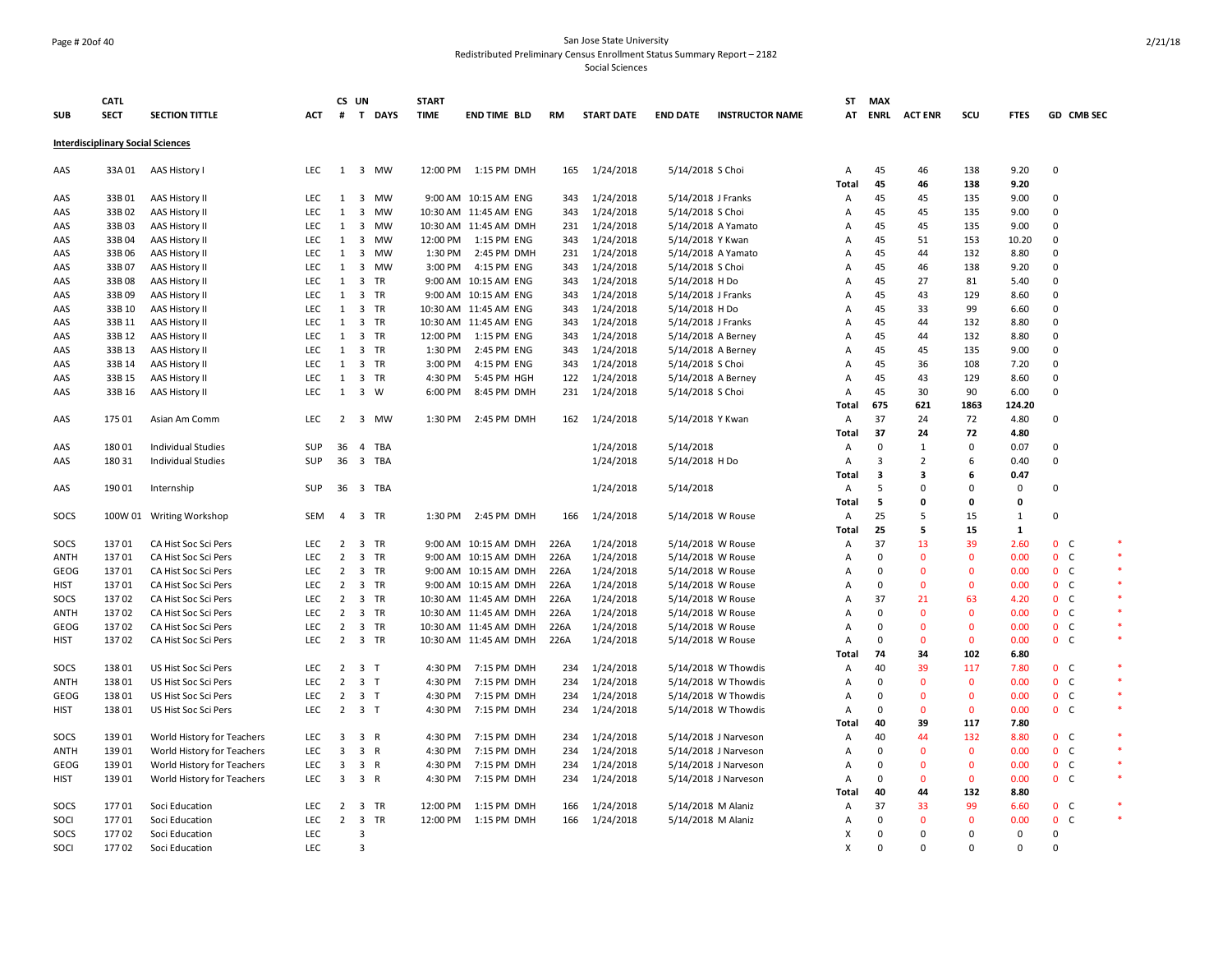#### Page # 21of 40 San Jose State University Redistributed Preliminary Census Enrollment Status Summary Report – 2182

| <b>SUB</b>  | <b>CATL</b><br><b>SECT</b> | <b>SECTION TITTLE</b>              | <b>ACT</b> | #              | CS UN<br>T              | <b>DAYS</b> | <b>START</b><br><b>TIME</b> | <b>END TIME BLD</b>   | <b>RM</b> | <b>START DATE</b> | <b>END DATE</b> | <b>INSTRUCTOR NAME</b>                        | <b>ST</b><br>AT | <b>MAX</b><br><b>ENRL</b> | <b>ACT ENR</b> | scu          | <b>FTES</b> |                | <b>GD CMB SEC</b> |        |
|-------------|----------------------------|------------------------------------|------------|----------------|-------------------------|-------------|-----------------------------|-----------------------|-----------|-------------------|-----------------|-----------------------------------------------|-----------------|---------------------------|----------------|--------------|-------------|----------------|-------------------|--------|
|             |                            |                                    |            |                |                         |             |                             |                       |           |                   |                 |                                               | Total           | 37                        | 33             | 99           | 6.6         |                |                   |        |
| SOCS        | 185 01                     | <b>Teaching in Diverse Society</b> | <b>LEC</b> | $\overline{2}$ |                         | 3 MW        | 12:00 PM                    | 1:15 PM DMH           | 160       | 1/24/2018         |                 | 5/14/2018 M Pizarro                           | A               | 45                        | $\mathbf 0$    | $\mathbf{0}$ | 0.00        | 0 <sub>c</sub> |                   |        |
|             |                            |                                    |            |                |                         |             |                             |                       |           |                   |                 |                                               | Total           | 45                        | 0              | 0            | 0.00        |                |                   |        |
| <b>WOMS</b> | 1001                       | Women, Gender &Sex                 | <b>LEC</b> | 2              | 3                       | <b>MW</b>   |                             | 10:30 AM 11:45 AM DMH | 162       | 1/24/2018         |                 | 5/14/2018 S Gerami                            | A               | 37                        | 36             | 108          | 7.20        | $\Omega$       |                   |        |
| <b>WOMS</b> | 1002                       | Women, Gender &Sex                 | <b>LEC</b> | 2              | 3                       | <b>MW</b>   | 3:00 PM                     | 4:15 PM DMH           | 162       | 1/24/2018         |                 | 5/14/2018 S Gerami                            | A               | 37                        | 29             | 87           | 5.80        | 0              |                   |        |
|             |                            |                                    |            |                |                         |             |                             |                       |           |                   |                 |                                               | Total           | 74                        | 65             | 195          | 13.00       |                |                   |        |
| <b>WOMS</b> | 2001                       | Wom of Color in US                 | <b>LEC</b> | 2              | 3                       | <b>MW</b>   | 12:00 PM                    | 1:15 PM DMH           | 226A      | 1/24/2018         |                 | 5/14/2018 S Gerami                            | A               | 37                        | 34             | 102          | 6.80        | 0 <sup>o</sup> |                   | *      |
| AAS         | 2001                       | Wom of Color in US                 | LEC        | 2              | 3                       | MW          | 12:00 PM                    | 1:15 PM DMH           | 226A      | 1/24/2018         |                 | 5/14/2018 S Gerami                            | A               | $\Omega$                  | $\mathbf{0}$   | $\mathbf 0$  | 0.00        | 0 <sub>c</sub> |                   | $\ast$ |
| <b>WOMS</b> | 2002                       | Wom of Color in US                 | LEC        | $\overline{2}$ | 3                       | TR          |                             | 9:00 AM 10:15 AM DMH  | 165       | 1/24/2018         |                 | 5/14/2018 S Gallardo                          | A               | 45                        | 42             | 126          | 8.40        | 0 <sub>c</sub> |                   | $\ast$ |
| AAS         | 2002                       | Wom of Color in US                 | <b>LEC</b> | $\overline{2}$ |                         | 3 TR        |                             | 9:00 AM 10:15 AM DMH  | 165       | 1/24/2018         |                 | 5/14/2018 S Gallardo                          | A               | 0                         | $\mathbf 0$    | $\mathbf{0}$ | 0.00        | 0 <sup>o</sup> |                   | $\ast$ |
|             |                            |                                    |            |                |                         |             |                             |                       |           |                   |                 |                                               | Total           | 82                        | 76             | 228          | 15.20       |                |                   |        |
| <b>WOMS</b> | 101 01                     | Study of Women                     | <b>LEC</b> | 2              | 3                       | <b>MW</b>   |                             | 9:00 AM 10:15 AM CL   | 234       | 1/24/2018         |                 | 5/14/2018 S Gallardo                          | A               | 37                        | 30             | 90           | 6.00        | 0              |                   |        |
| <b>WOMS</b> | 101 02                     | Study of Women                     | <b>LEC</b> | 2              | 3                       | <b>TR</b>   |                             | 10:30 AM 11:45 AM DMH | 165       | 1/24/2018         |                 | 5/14/2018 S Gallardo                          | A               | 37                        | 35             | 105          | 7.00        | 0              |                   |        |
|             |                            |                                    |            |                |                         |             |                             |                       |           |                   |                 |                                               | Total           | 74                        | 65             | 195          | 13.00       |                |                   |        |
| <b>WOMS</b> | 10201                      | Global Women                       | <b>LEC</b> | 2              | 3                       | MW          | 4:30 PM                     | 5:45 PM DMH           | 231       | 1/24/2018         |                 | 5/14/2018 A Castillo                          | A               | 37                        | 28             | 84           | 5.60        | 0              |                   |        |
| <b>WOMS</b> | 102 02                     | Global Women                       | <b>LEC</b> | 2              | $\overline{3}$          | M           | 6:00 PM                     | 8:45 PM DMH           | 162       | 1/24/2018         |                 | 5/14/2018 A Castillo                          | A               | 37                        | 21             | 63           | 4.20        | $\mathbf 0$    |                   |        |
| <b>WOMS</b> | 102 03                     | Global Women                       | <b>LEC</b> | $\overline{2}$ | 3                       | TR          | 3:00 PM                     | 4:15 PM DMH           | 166       | 1/24/2018         |                 | 5/14/2018 S Gallardo                          | A               | 43                        | 40             | 120          | 8.00        | $\mathbf 0$    |                   |        |
| <b>WOMS</b> | 102 80                     | Global Women                       | <b>LEC</b> | 2              |                         | 3 TBA       |                             |                       |           | 1/24/2018         |                 | 5/14/2018 T Bakhru                            | A               | 37                        | 33             | 99           | 6.60        | $\Omega$       |                   |        |
|             |                            |                                    |            |                |                         |             |                             |                       |           |                   |                 |                                               | Total           | 154                       | 122            | 366          | 24.40       |                |                   |        |
| <b>WOMS</b> | 114 01                     | Pol Mother Reprod                  | LEC        | $\overline{2}$ |                         | 3 TR        | 1:30 PM                     | 2:45 PM DMH           | 162       | 1/24/2018         |                 | 5/14/2018 T Bakhru                            | A               | 37                        | 14             | 42           | 2.85        | 1              |                   |        |
|             |                            |                                    |            |                |                         |             |                             |                       |           |                   |                 |                                               | Total           | 37                        | 14             | 42           | 2.85        |                |                   |        |
| <b>WOMS</b> | 18001                      | Individual Studies                 | SUP        | 36             | 3                       | <b>TBA</b>  |                             |                       |           | 1/24/2018         | 5/14/2018       |                                               | A               | $\Omega$                  | 0              | $\Omega$     | $\Omega$    | 0              |                   |        |
| <b>WOMS</b> | 180 11                     | Individual Studies                 | SUP        | 36             | $\mathbf{1}$            | <b>TBA</b>  |                             |                       |           | 1/24/2018         | 5/14/2018       |                                               | A               | 3                         | $\Omega$       | $\Omega$     | 0           | $\Omega$       |                   |        |
| <b>WOMS</b> | 180 31                     | <b>Individual Studies</b>          | SUP        | 36             | $\overline{\mathbf{3}}$ | <b>TBA</b>  |                             |                       |           | 1/24/2018         | 5/14/2018       |                                               | A               | 3                         | $\Omega$       |              | 0           | 0              |                   |        |
| <b>WOMS</b> | 180 32                     | <b>Individual Studies</b>          | SUP        | 36             | $\overline{\mathbf{3}}$ | <b>TBA</b>  |                             |                       |           | 1/24/2018         | 5/14/2018       |                                               | A               | 3                         | 0              | $\Omega$     | 0           | $\Omega$       |                   |        |
|             |                            |                                    |            |                |                         |             |                             |                       |           |                   |                 |                                               | Total           | 9                         | 0              | 0            | 0           |                |                   |        |
| <b>WOMS</b> | 18701                      | Gender & Education                 | <b>LEC</b> | $\overline{2}$ |                         | 3 TR        |                             | 9:00 AM 10:15 AM BBC  | 205       | 1/24/2018         |                 | 5/14/2018 M Alaniz                            | A               | 40                        | 15             | 45           | 3.00        | $\Omega$       |                   |        |
|             |                            |                                    |            |                |                         |             |                             |                       |           |                   |                 |                                               | Total           | 40                        | 15             | 45           | 3.00        |                |                   |        |
| <b>WOMS</b> | 19001                      | Internship                         | SUP        | 36             | 3                       | <b>TBA</b>  |                             |                       |           | 1/24/2018         | 5/14/2018       |                                               | A               | .5                        | 0              | 0            | 0           | 0              |                   |        |
| <b>WOMS</b> | 190 11                     | Internship                         | SUP        | 36             | 1                       | TBA         |                             |                       |           | 1/24/2018         | 5/14/2018       |                                               | A               | 3                         | $\Omega$       | $\Omega$     | $\Omega$    | $\Omega$       |                   |        |
|             |                            |                                    |            |                |                         |             |                             |                       |           |                   |                 |                                               | <b>Total</b>    | -8                        | 0              | $\Omega$     | 0           |                |                   |        |
|             |                            |                                    |            |                |                         |             |                             |                       |           |                   |                 | <b>Interdisciplinary Social Sciences</b> 1504 |                 |                           | 1206           | 3615         | 241.1167    |                |                   |        |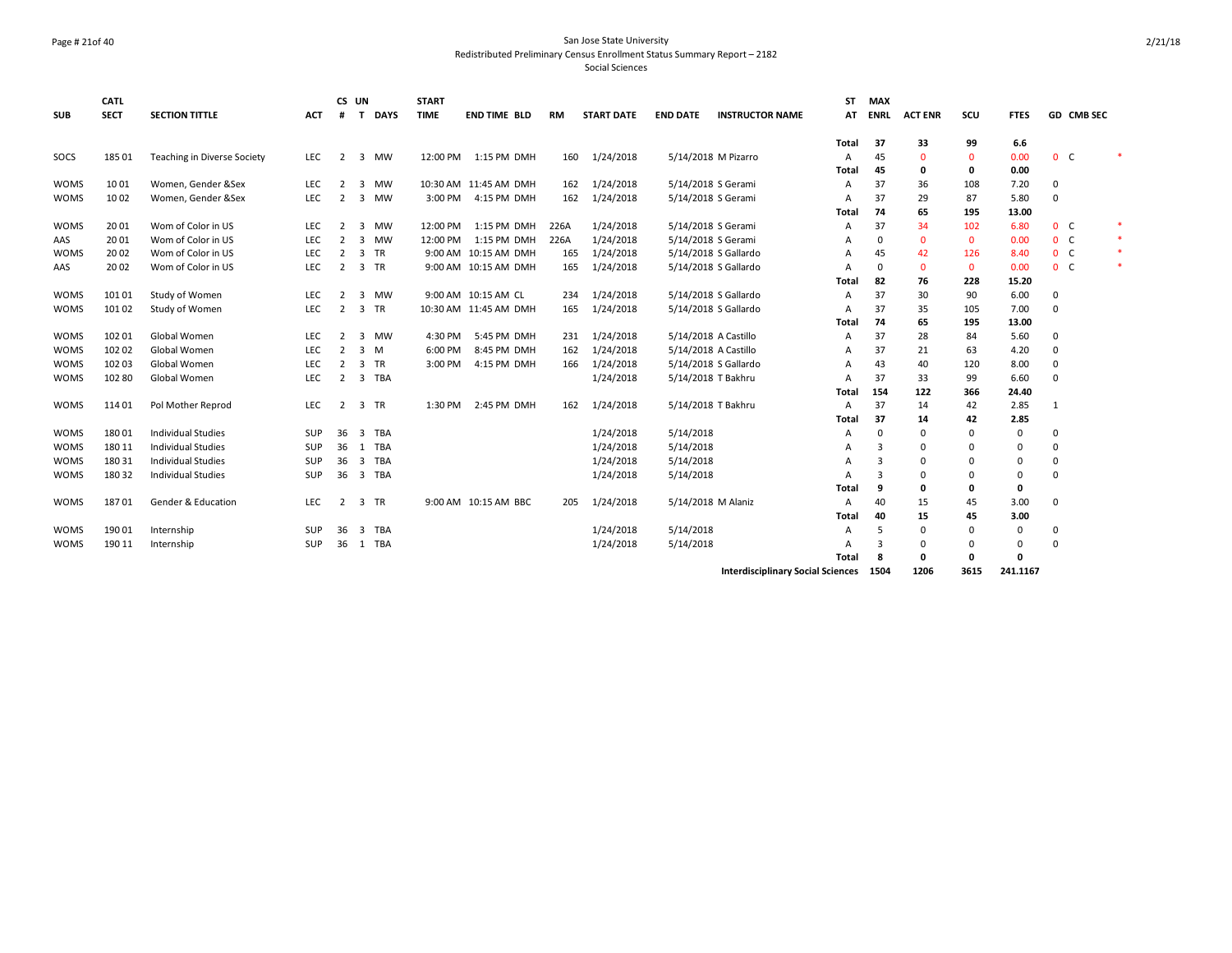#### Page # 22of 40 San Jose State University Redistributed Preliminary Census Enrollment Status Summary Report – 2182

| <b>SUB</b>           | <b>CATL</b><br><b>SECT</b> | <b>SECTION TITTLE</b>   | <b>ACT</b> |                | CS UN<br><b>DAYS</b>           | <b>START</b><br><b>TIME</b> | <b>END TIME BLD</b> | RM  | <b>START DATE</b> | <b>END DATE</b> | <b>INSTRUCTOR NAME</b>     | ST<br>AT          | MAX<br>ENRL | <b>ACT ENR</b> | scu          | <b>FTES</b>  | <b>GD CMB SEC</b> |
|----------------------|----------------------------|-------------------------|------------|----------------|--------------------------------|-----------------------------|---------------------|-----|-------------------|-----------------|----------------------------|-------------------|-------------|----------------|--------------|--------------|-------------------|
| Int'l Global Studies |                            |                         |            |                |                                |                             |                     |     |                   |                 |                            |                   |             |                |              |              |                   |
| <b>GLST</b>          | 1B 80                      | Intro to Global Studies | LEC        | $\overline{3}$ | TBA<br>$\overline{\mathbf{3}}$ |                             |                     |     | 1/24/2018         |                 | 5/14/2018 M Poffenroth     | A<br>Total        | 40<br>40    | 40<br>40       | 120<br>120   | 8.00<br>8.00 | $\mathbf 0$       |
| <b>GLST</b>          | 162 80                     | Global Issues           | <b>LEC</b> | 4              | <b>TBA</b><br>3                |                             |                     |     | 1/24/2018         |                 | 5/14/2018 M Conroy         | A<br>Total        | 25<br>25    | 26<br>26       | 78<br>78     | 5.25<br>5.25 |                   |
| <b>GLST</b>          | 164 01                     | Global Citizenship      | <b>SEM</b> |                | 3                              |                             |                     |     |                   |                 |                            | X                 | $\mathbf 0$ | $^{\circ}$     | $\mathbf{0}$ | 0            | $\mathbf 0$       |
| <b>GLST</b>          | 164 02                     | Global Citizenship      | SEM        | 5              | TBA<br>$\overline{\mathbf{3}}$ |                             |                     |     | 1/24/2018         | 5/14/2018       |                            | A<br>Total        | 30<br>30    | 19<br>19       | 57<br>57     | 3.80<br>3.80 | 0                 |
| <b>GLST</b>          | 179 01                     | Seminar Global Studies  | <b>LEC</b> | $\overline{3}$ | 3 <sub>1</sub>                 | 6:00 PM                     | 8:45 PM CL          | 224 | 1/24/2018         |                 | 5/14/2018 K Rohrmeier      | A<br>Total        | 20<br>20    | 19<br>19       | 57<br>57     | 3.80<br>3.80 | $\mathbf 0$       |
| GLST                 | 18901                      | Global Experience       | SUP        | 48             | TBA<br>3                       |                             |                     |     | 1/24/2018         |                 | 5/14/2018 M Davis          | A<br><b>Total</b> | 3<br>3      | $\overline{1}$ | 3<br>3       | 0.20<br>0.20 | $\mathbf 0$       |
|                      |                            |                         |            |                |                                |                             |                     |     |                   |                 | Int'l Global Studies Total |                   | 118         | 105            | 315          | 21.05        |                   |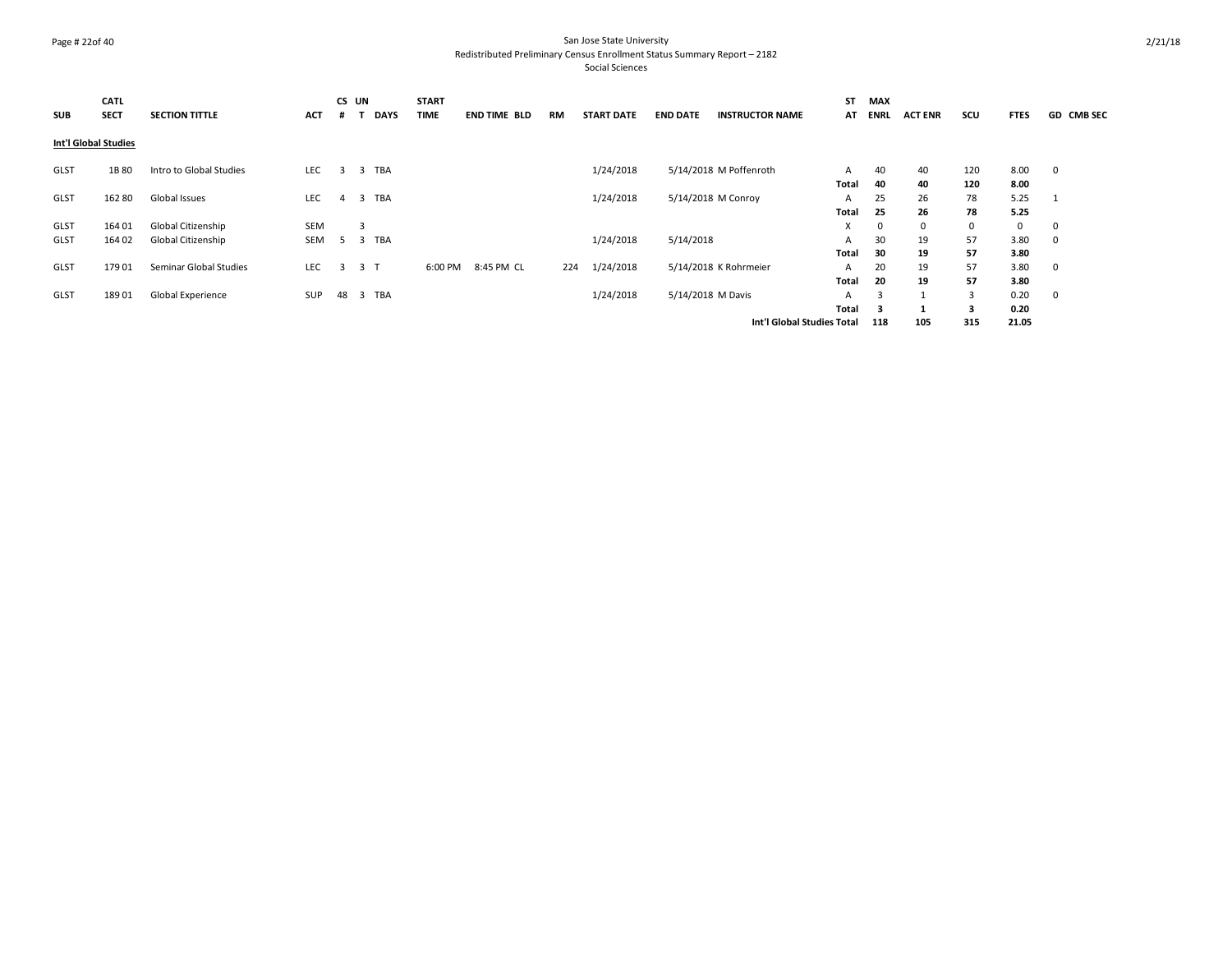# Page # 23of 40 San Jose State University Redistributed Preliminary Census Enrollment Status Summary Report – 2182

|            | <b>CATL</b>                     |                             |            |                | CS UN                   |            | <b>START</b> |                       |     |                   |                     |                             | ST                        | <b>MAX</b>  |                |          |              |             |                |  |
|------------|---------------------------------|-----------------------------|------------|----------------|-------------------------|------------|--------------|-----------------------|-----|-------------------|---------------------|-----------------------------|---------------------------|-------------|----------------|----------|--------------|-------------|----------------|--|
| <b>SUB</b> | <b>SECT</b>                     | <b>SECTION TITTLE</b>       | ACT        | #              |                         | T DAYS     | <b>TIME</b>  | <b>END TIME BLD</b>   | RM  | <b>START DATE</b> | <b>END DATE</b>     | <b>INSTRUCTOR NAME</b>      | AT                        | <b>ENRL</b> | <b>ACT ENR</b> | scu      | <b>FTES</b>  |             | GD CMB SEC     |  |
|            | <b>Mexican American Studies</b> |                             |            |                |                         |            |              |                       |     |                   |                     |                             |                           |             |                |          |              |             |                |  |
| MAS        | 10B 01                          | Mex Am US Hist/Gov          | LEC        | $\overline{2}$ |                         | 3 MW       | 7:30 AM      | 8:45 AM CL            | 226 | 1/24/2018         |                     | 5/14/2018 J Covarrubias     | A                         | 36          | 35             | 105      | 7.00         | $\mathbf 0$ |                |  |
| MAS        | 10B02                           | Mex Am US Hist/Gov          | <b>LEC</b> | $\overline{2}$ | 3                       | <b>MW</b>  | 7:30 AM      | 8:45 AM CL            | 226 | 1/24/2018         | 5/14/2018 J Gamboa  |                             | $\overline{A}$            | 36          | 21             | 63       | 4.20         | $\Omega$    |                |  |
| MAS        | 10B03                           | Mex Am US Hist/Gov          | LEC        | $\overline{2}$ | 3                       | MW         |              | 9:00 AM 10:15 AM CL   | 226 | 1/24/2018         |                     | 5/14/2018 J Covarrubias     | Α                         | 36          | 40             | 120      | 8.00         | $\mathbf 0$ |                |  |
| MAS        | 10B04                           | Mex Am US Hist/Gov          | <b>LEC</b> | $\overline{2}$ | 3                       | MW         |              | 9:00 AM 10:15 AM CL   | 226 | 1/24/2018         | 5/14/2018 J Gamboa  |                             | Α                         | 36          | 36             | 108      | 7.20         | 0           |                |  |
| MAS        | 10B05                           | Mex Am US Hist/Gov          | <b>LEC</b> | $\overline{2}$ | 3                       | <b>MW</b>  |              | 10:30 AM 11:45 AM CL  | 226 | 1/24/2018         |                     | 5/14/2018 J Covarrubias     | Α                         | 36          | 37             | 111      | 7.40         | $\mathbf 0$ |                |  |
| MAS        | 10B06                           | Mex Am US Hist/Gov          | LEC        | $\overline{2}$ | 3                       | <b>MW</b>  |              | 10:30 AM 11:45 AM CL  | 226 | 1/24/2018         |                     | 5/14/2018 A Rodriguez       | Α                         | 36          | 36             | 108      | 7.20         | 0           |                |  |
| <b>MAS</b> | 10B07                           | Mex Am US Hist/Gov          | <b>LEC</b> | $\overline{2}$ | $\overline{\mathbf{3}}$ | <b>TR</b>  |              | 9:00 AM 10:15 AM CL   | 226 | 1/24/2018         |                     | 5/14/2018 G Mora-Torres     | $\overline{A}$            | 36          | 25             | 75       | 5.00         | 0           |                |  |
| MAS        | 10B08                           | Mex Am US Hist/Gov          | <b>LEC</b> | $\overline{2}$ | $\overline{\mathbf{3}}$ | <b>TR</b>  |              | 9:00 AM 10:15 AM CL   | 226 | 1/24/2018         | 5/14/2018 M Ortiz   |                             | A                         | 36          | 10             | 30       | 2.00         | $\mathbf 0$ |                |  |
| <b>MAS</b> | 10B09                           | Mex Am US Hist/Gov          | <b>LEC</b> | $\overline{2}$ |                         | 3 TR       |              | 10:30 AM 11:45 AM CL  | 226 | 1/24/2018         |                     | 5/14/2018 G Mora-Torres     | $\overline{A}$            | 36          | 34             | 102      | 6.80         | $\mathbf 0$ |                |  |
| MAS        | 10B 10                          | Mex Am US Hist/Gov          | LEC        | $\overline{2}$ | $\overline{\mathbf{3}}$ | <b>TR</b>  |              | 10:30 AM 11:45 AM CL  | 226 | 1/24/2018         | 5/14/2018 M Ortiz   |                             | A                         | 36          | 18             | 54       | 3.60         | $\pmb{0}$   |                |  |
| MAS        | 10B 11                          | Mex Am US Hist/Gov          | LEC        | $\overline{2}$ | $\overline{3}$          | TR         | 12:00 PM     | 1:15 PM DMH           | 227 | 1/24/2018         |                     | 5/14/2018 M Callahan        | A                         | 40          | 40             | 120      | 8.00         | $\mathbf 0$ |                |  |
| MAS        | 10B 12                          | Mex Am US Hist/Gov          | <b>LEC</b> | $\overline{2}$ |                         | 3 TR       | 12:00 PM     | 1:15 PM DMH           | 227 | 1/24/2018         | 5/14/2018 F Ponce   |                             | $\overline{A}$            | 40          | 41             | 123      | 8.20         | $\mathbf 0$ |                |  |
| MAS        | 10B 13                          | Mex Am US Hist/Gov          | <b>LEC</b> | $\overline{2}$ | 3                       | TR         | 1:30 PM      | 2:45 PM DMH           | 227 | 1/24/2018         |                     | 5/14/2018 M Callahan        | Α                         | 40          | 39             | 117      | 7.80         | $\mathbf 0$ |                |  |
| MAS        | 10B 14                          | Mex Am US Hist/Gov          | <b>LEC</b> | $\overline{2}$ |                         | 3 TR       | 1:30 PM      | 2:45 PM DMH           | 227 | 1/24/2018         | 5/14/2018 F Ponce   |                             | A                         | 40          | 39             | 117      | 7.80         | 0           |                |  |
| MAS        | 10B 15                          | Mex Am US Hist/Gov          | <b>LEC</b> | $\overline{2}$ |                         | 3 TR       | 3:00 PM      | 4:15 PM DMH           | 227 | 1/24/2018         |                     | 5/14/2018 M Callahan        | A                         | 80          | 79             | 237      | 15.8         | 0           |                |  |
|            |                                 |                             |            |                |                         |            |              |                       |     |                   |                     |                             | Total                     | 600         | 530            | 1590     | 106          |             |                |  |
| MAS        | 3001                            | Race and Ethnicity          | <b>SEM</b> | 5              |                         | 3 TR       | 1:30 PM      | 2:45 PM SH            | 435 | 1/24/2018         |                     | 5/14/2018 J Curry-Rodriguez | A                         | 30          | 20             | 60       | 4.00         | 0           |                |  |
| MAS        | 3002                            | Race and Ethnicity          | SEM        | 5              |                         | 3 TR       |              | 10:30 AM 11:45 AM DMH | 358 | 1/24/2018         |                     | 5/14/2018 J Curry-Rodriguez | Α                         | 30          | 24             | 72       | 4.80         | 0           |                |  |
|            |                                 |                             |            |                |                         |            |              |                       |     |                   |                     |                             | <b>Total</b>              | 60          | 44             | 132      | 8.80         |             |                |  |
| MAS        | 7401                            | <b>Public Address</b>       | SEM        | $\overline{4}$ | $\overline{\mathbf{3}}$ | <b>MW</b>  |              | 9:00 AM 10:15 AM DMH  | 160 | 1/24/2018         |                     | 5/14/2018 G Mora-Torres     | A                         | 25          | 19             | 57       | 3.80         | $\mathbf 0$ |                |  |
| MAS        | 7402                            | <b>Public Address</b>       | <b>SEM</b> |                | 3                       |            |              |                       |     |                   |                     |                             | X                         | $\mathbf 0$ | $\mathbf 0$    | $\Omega$ | $\mathbf{0}$ | $\Omega$    |                |  |
| <b>MAS</b> | 7403                            | <b>Public Address</b>       | <b>SEM</b> | $\overline{4}$ | $\overline{\mathbf{3}}$ | <b>MW</b>  |              | 10:30 AM 11:45 AM BBC | 126 | 1/24/2018         |                     | 5/14/2018 V Duarte-Vasquez  | A                         | 25          | 25             | 75       | 5.00         | $\Omega$    |                |  |
| MAS        | 7404                            | <b>Public Address</b>       | <b>SEM</b> |                | $\overline{3}$          |            |              |                       |     |                   |                     |                             | $\boldsymbol{\mathsf{x}}$ | $\mathbf 0$ | $\mathbf 0$    | $\Omega$ | $\mathbf{0}$ | $\mathbf 0$ |                |  |
| <b>MAS</b> | 7405                            | <b>Public Address</b>       | SEM        | $\overline{4}$ | $\overline{\mathbf{3}}$ | <b>MW</b>  | 12:00 PM     | 1:15 PM CL            | 243 | 1/24/2018         | 5/14/2018 F Ponce   |                             | $\overline{A}$            | 25          | 24             | 72       | 4.80         | $\Omega$    |                |  |
| MAS        | 74 06                           | <b>Public Address</b>       | SEM        | $\overline{4}$ | 3                       | <b>MW</b>  | 1:30 PM      | 2:45 PM CL            | 243 | 1/24/2018         | 5/14/2018 F Ponce   |                             | A                         | 25          | 25             | 75       | 5.00         | $\mathbf 0$ |                |  |
| MAS        | 7407                            | <b>Public Address</b>       | SEM        | 4              | $\overline{\mathbf{3}}$ | TR         | 9:00 AM      | 10:15 AM DMH          | 357 | 1/24/2018         | 5/14/2018 A Casas   |                             | A                         | 25          | 24             | 72       | 4.80         | $\mathbf 0$ |                |  |
| MAS        | 7408                            | <b>Public Address</b>       | SEM        | 4              | $\overline{\mathbf{3}}$ | TR         |              | 10:30 AM 11:45 AM DMH | 357 | 1/24/2018         | 5/14/2018 A Casas   |                             | Α                         | 25          | 25             | 75       | 5.00         | $\mathbf 0$ |                |  |
| MAS        | 7409                            | <b>Public Address</b>       | SEM        | 4              | $\overline{\mathbf{3}}$ | TR         | 12:00 PM     | 1:15 PM CCB           | 100 | 1/24/2018         | 5/14/2018 A Casas   |                             | Α                         | 25          | 24             | 72       | 4.80         | 0           |                |  |
| MAS        | 74 10                           | <b>Public Address</b>       | SEM        | $\overline{4}$ |                         | 3 TR       | 1:30 PM      | 2:45 PM CCB           | 100 | 1/24/2018         | 5/14/2018 A Casas   |                             | $\overline{A}$            | 25          | 24             | 72       | 4.80         | $\mathbf 0$ |                |  |
|            |                                 |                             |            |                |                         |            |              |                       |     |                   |                     |                             | Total                     | 200         | 190            | 570      | 38.00        |             |                |  |
| MAS        | 115 01                          | Chicana/o Families          | LEC        | $\overline{2}$ | $\overline{\mathbf{3}}$ | MW         |              | 9:00 AM 10:15 AM HGH  | 122 | 1/24/2018         | 5/14/2018 F Ortega  |                             | A                         | 30          | 30             | 90       | 6.00         | 0           |                |  |
|            |                                 |                             |            |                |                         |            |              |                       |     |                   |                     |                             | <b>Total</b>              | 30          | 30             | 90       | 6.00         |             |                |  |
| MAS        | 12701                           | Chic Crim Just Syst         | LEC        | $\overline{2}$ | $\overline{\mathbf{3}}$ | TR         |              | 9:00 AM 10:15 AM CL   | 243 | 1/24/2018         |                     | 5/14/2018 J Troncoso        | A                         | 30          | 20             | 60       | 4.00         | 0           |                |  |
|            |                                 |                             |            |                |                         |            |              |                       |     |                   |                     |                             | <b>Total</b>              | 30          | 20             | 60       | 4.00         |             |                |  |
| MAS        | 130 01                          | Chicna/o Amer Soc           | LEC        | $\overline{2}$ | $\overline{\mathbf{3}}$ | <b>MW</b>  |              | 10:30 AM 11:45 AM CL  | 243 | 1/24/2018         |                     | 5/14/2018 G Mora-Torres     | Α                         | 30          | 12             | 36       | 2.40         | $\mathbf 0$ |                |  |
| MAS        | 130 02                          | Chicna/o Amer Soc           | <b>LEC</b> | $\overline{2}$ | $\overline{3}$          | <b>TR</b>  | 1:30 PM      | 2:45 PM CL            | 243 | 1/24/2018         |                     | 5/14/2018 J Troncoso        | A                         | 30          | 23             | 69       | 4.60         | $\mathbf 0$ |                |  |
|            |                                 |                             |            |                |                         |            |              |                       |     |                   |                     |                             | <b>Total</b>              | 60          | 35             | 105      | 7.00         |             |                |  |
| MAS        | 135 01                          | Con Chicana/o Iss           | LEC        |                | 3                       |            |              |                       |     |                   |                     |                             | Χ                         | $\Omega$    | $\Omega$       | $\Omega$ | $\mathbf 0$  | $\mathbf 0$ |                |  |
|            |                                 |                             |            |                |                         |            |              |                       |     |                   |                     |                             | <b>Total</b>              | 0           | $\Omega$       | $\Omega$ | $\mathbf{0}$ |             |                |  |
| MAS        | 144 01                          | Chicana/o Lit               | <b>LEC</b> | 1              |                         | 3 MW       | 1:30 PM      | 2:45 PM HGH           | 122 | 1/24/2018         |                     | 5/14/2018 M Barrera         | A                         | 30          | 30             | 90       | 6.00         | $\mathbf 0$ |                |  |
|            |                                 |                             |            |                |                         |            |              |                       |     |                   |                     |                             | Total                     | 30          | 30             | 90       | 6.00         |             |                |  |
| MAS        | 160 01                          | Gender and Sexuality        | LEC        | $\overline{2}$ | $\overline{\mathbf{3}}$ | TR         |              | 9:00 AM 10:15 AM DMH  | 161 | 1/24/2018         | 5/14/2018 F Ortega  |                             | Α                         | 30          | 22             | 66       | 4.40         | $\mathbf 0$ |                |  |
| MAS        | 160 02                          | Gender and Sexuality        | LEC        | $\overline{2}$ |                         | 3 TR       |              | 10:30 AM 11:45 AM DMH | 161 | 1/24/2018         | 5/14/2018 R Alvarez |                             | A                         | 30          | 32             | 96       | 6.40         | 0           |                |  |
|            |                                 |                             |            |                |                         |            |              |                       |     |                   |                     |                             | <b>Total</b>              | 60          | 54             | 162      | 10.80        |             |                |  |
| MAS        | 18001                           | <b>Indiv Studies</b>        | SUP        | 36             | $\overline{4}$          | <b>TBA</b> |              |                       |     | 1/24/2018         |                     | 5/14/2018 J Troncoso        | Α                         | $\mathbf 0$ | $\mathbf 0$    | 0        | $\mathbf 0$  | 0           |                |  |
| MAS        | 180 02                          | <b>Indiv Studies</b>        | <b>SUP</b> | 36             | $\overline{\mathbf{3}}$ | TBA        |              |                       |     | 1/24/2018         |                     | 5/14/2018 J Troncoso        | Α                         | 15          | 1              | 3        | 0.20         | 0           |                |  |
| MAS        | 18003                           | <b>Indiv Studies</b>        | <b>SUP</b> | 36             | 1                       | <b>MWF</b> | 6:00 PM      | 8:00 PM               |     | 1/24/2018         | 5/14/2018   Sanchez |                             | Α                         | 35          | 32             | 32       | 2.13         | $\mathbf 0$ |                |  |
| MAS        | 18004                           | <b>Indiv Studies</b>        | <b>SUP</b> | 36             |                         | 1 TBA      |              |                       |     | 1/24/2018         |                     | 5/14/2018 J Troncoso        | $\overline{A}$            | 5           | $\Omega$       | $\Omega$ | $\mathbf 0$  | $\Omega$    |                |  |
|            |                                 |                             |            |                |                         |            |              |                       |     |                   |                     |                             | <b>Total</b>              | 55          | 33             | 35       | 2.333333     |             |                |  |
| MAS        | 185 01                          | Teaching in Diverse Society | <b>LEC</b> |                | $2 \quad 3$             | <b>MW</b>  | 12:00 PM     | 1:15 PM DMH           | 160 | 1/24/2018         | 5/14/2018 M Pizarro |                             | Α                         | $\Omega$    | 27             | 81       | 5.40         |             | 0 <sup>o</sup> |  |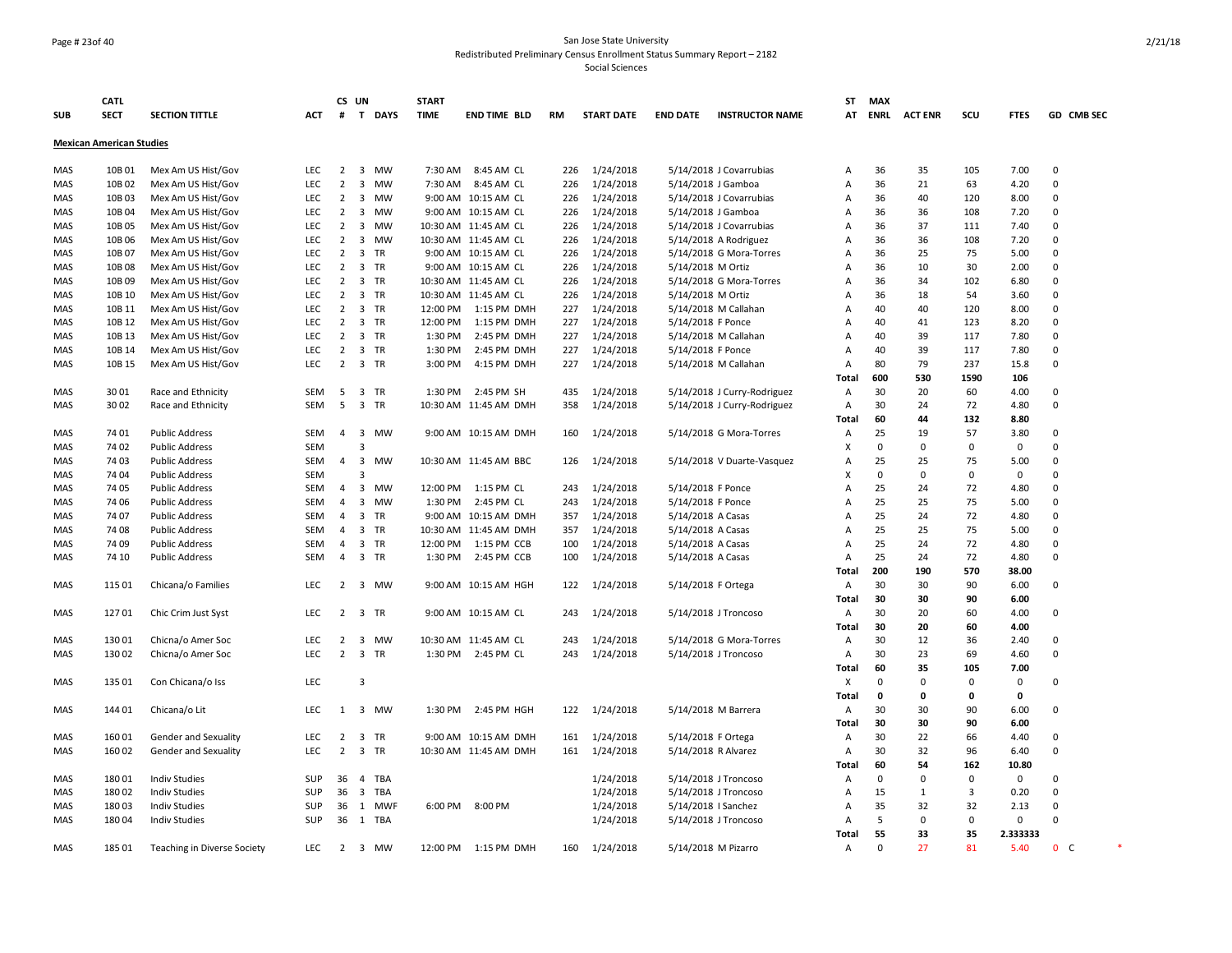# Page # 24of 40 San Jose State University Redistributed Preliminary Census Enrollment Status Summary Report – 2182

Social Sciences

| <b>SUB</b> | CATL<br><b>SECT</b> | <b>SECTION TITTLE</b>   | <b>ACT</b> |                | CS UN<br><b>DAYS</b> | <b>START</b><br><b>TIME</b> | <b>END TIME BLD</b> | RM   | <b>START DATE</b> | <b>END DATE</b> | <b>INSTRUCTOR NAME</b>      | <b>ST</b><br>AT | <b>MAX</b><br><b>ENRL</b> | <b>ACT ENR</b> | scu | <b>FTES</b> | GD CMB SEC   |
|------------|---------------------|-------------------------|------------|----------------|----------------------|-----------------------------|---------------------|------|-------------------|-----------------|-----------------------------|-----------------|---------------------------|----------------|-----|-------------|--------------|
|            |                     |                         |            |                |                      |                             |                     |      |                   |                 |                             | Total           | $\mathbf 0$               | 27             | 81  | 5.40        |              |
| MAS        | 215 01              | Chicanas/os & Educ      | SEM        | 5 <sup>5</sup> | 3 M                  | 6:00 PM                     | 8:45 PM DMH         | 208  | 1/24/2018         |                 | 5/14/2018 M Pizarro         | A               | 15                        | 10             | 30  | 2.50        | 10           |
|            |                     |                         |            |                |                      |                             |                     |      |                   |                 |                             | Total           | 15                        | 10             | 30  | 2.50        |              |
| MAS        | 225 01              | Am Inst & Ch Comm       | SEM        | 6 <sup>6</sup> | 3 <sub>1</sub>       | 6:00 PM                     | 8:45 PM DMH         | 149B | 1/24/2018         |                 | 5/14/2018 J Troncoso        | A               | 15                        | 13             | 39  | 3.25        | 13           |
|            |                     |                         |            |                |                      |                             |                     |      |                   |                 |                             | Total           | 15                        | 13             | 39  | 3.25        |              |
| MAS        | 252 01              | Comp Ethnic Studies     | SEM        | 5 <sup>5</sup> | 3 W                  | 6:00 PM                     | 8:45 PM DMH         | 149B | 1/24/2018         |                 | 5/14/2018 M Barrera         | A               | 15                        | 8              | 24  | 1.95        |              |
|            |                     |                         |            |                |                      |                             |                     |      |                   |                 |                             | Total           | 15                        | 8              | 24  | 1.95        |              |
| MAS        | 275 02              | <b>Research Methods</b> | SEM        |                | 5 3 S                | 10:30 AM                    | 3:00 PM CL          | 238  | 1/24/2018         |                 | 5/14/2018 J Curry-Rodriguez | A               | 15                        | 10             | 30  | 2.50        | 10           |
|            |                     |                         |            |                |                      |                             |                     |      |                   |                 |                             | Total           | 15                        | 10             | 30  | 2.50        |              |
| MAS        | 298 01              | <b>Special Studies</b>  | SUP        | 25             | 6 TBA                |                             |                     |      | 1/24/2018         |                 | 5/14/2018 J Troncoso        | A               | 0                         | $\mathbf 0$    | 0   | $\mathbf 0$ | 0            |
| <b>MAS</b> | 298 02              | <b>Special Studies</b>  | SUP        | 25             | TBA<br>3             |                             |                     |      | 1/24/2018         |                 | 5/14/2018 J Troncoso        | A               | 15                        | 4              | 12  | 1.00        | 4            |
|            |                     |                         |            |                |                      |                             |                     |      |                   |                 |                             | Total           | 15                        | 4              | 12  | 1.00        |              |
| MAS        | 299 01              | <b>MA Thesis</b>        | <b>SUP</b> | 25             | <b>TBA</b><br>6      |                             |                     |      | 1/24/2018         |                 | 5/14/2018 J Troncoso        | A               | 0                         | $\Omega$       |     | 0           | $\Omega$     |
| <b>MAS</b> | 299 02              | <b>MA Thesis</b>        | <b>SUP</b> | 25             | TBA<br>3             |                             |                     |      | 1/24/2018         |                 | 5/14/2018 J Troncoso        | A               | 15                        | $\Omega$       |     | 0           | <sup>0</sup> |
|            |                     |                         |            |                |                      |                             |                     |      |                   |                 |                             | Total           | 15                        | 0              |     | 0           |              |

**Mexican-American Studies Total 1215 1038 3050 205.5333**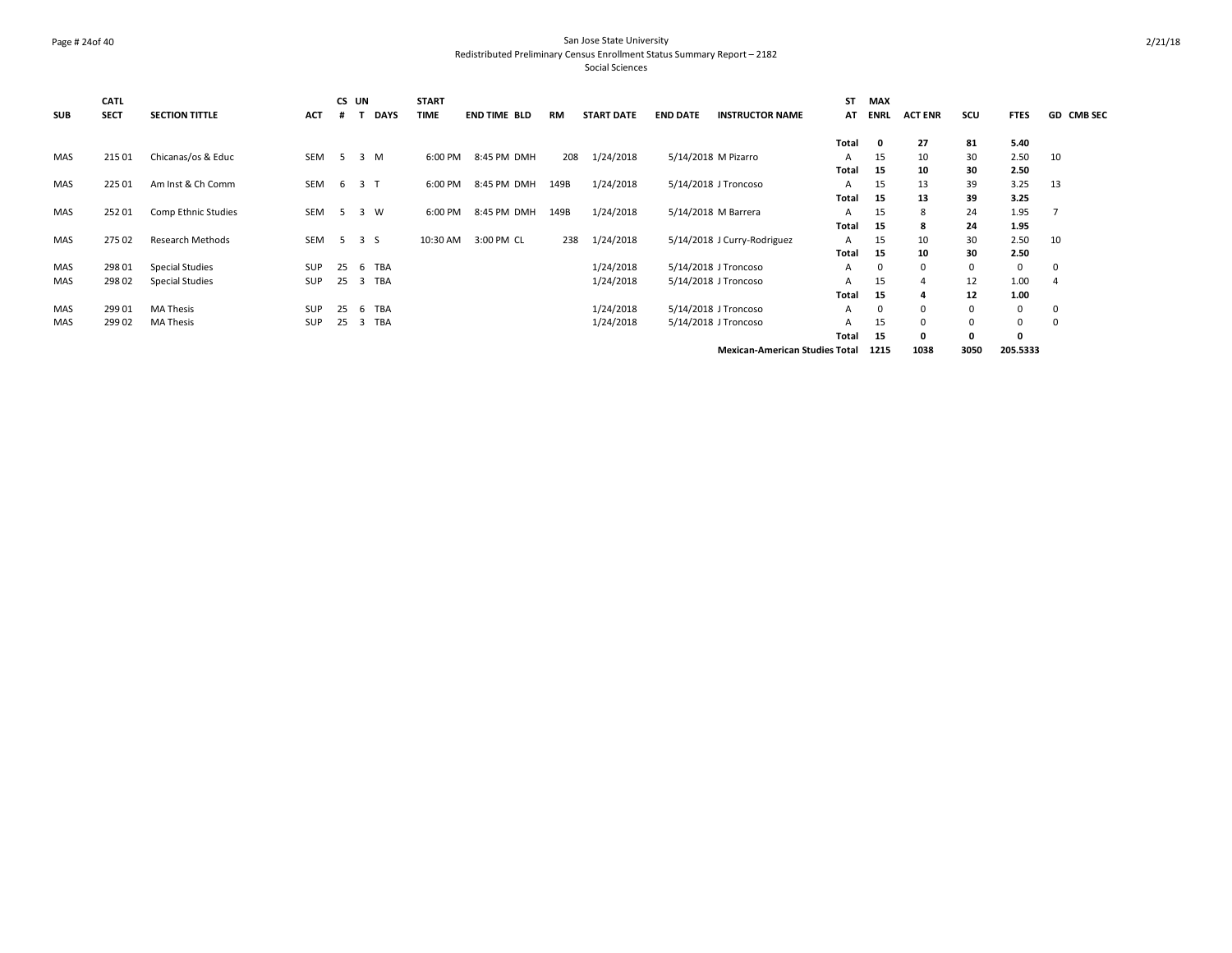#### Page # 25of 40 San Jose State University Redistributed Preliminary Census Enrollment Status Summary Report – 2182

|                          | <b>CATL</b> |                            |            |                | CS UN                   |            | <b>START</b> |                       |                |                        |                     |                                           | <b>ST</b>      | <b>MAX</b>  |                |             |              |                |  |
|--------------------------|-------------|----------------------------|------------|----------------|-------------------------|------------|--------------|-----------------------|----------------|------------------------|---------------------|-------------------------------------------|----------------|-------------|----------------|-------------|--------------|----------------|--|
| <b>SUB</b>               | <b>SECT</b> | <b>SECTION TITTLE</b>      | ACT        |                |                         | # T DAYS   | <b>TIME</b>  | <b>END TIME BLD</b>   | RM             | <b>START DATE</b>      | <b>END DATE</b>     | <b>INSTRUCTOR NAME</b>                    | AT             | <b>ENRL</b> | <b>ACT ENR</b> | scu         | <b>FTES</b>  | GD CMB SEC     |  |
|                          |             |                            |            |                |                         |            |              |                       |                |                        |                     |                                           |                |             |                |             |              |                |  |
| <b>Political Science</b> |             |                            |            |                |                         |            |              |                       |                |                        |                     |                                           |                |             |                |             |              |                |  |
| PADM                     | 210 01      | Intro Pub Admin            | SEM        | 5              | 3 <sub>1</sub>          |            | 6:00 PM      | 8:45 PM CL            | 306            | 1/24/2018              |                     | 5/14/2018 F Edwards                       | Α              | 20          | 15             | 45          | 3.75         | 15             |  |
|                          |             |                            |            |                |                         |            |              |                       |                |                        |                     |                                           | Total          | 20          | 15             | 45          | 3.75         |                |  |
| PADM                     | 212 01      | Admin Research             | SEM        | 5              | 3 W                     |            | 6:00 PM      | 8:45 PM CL            | 306            | 1/24/2018              |                     | 5/14/2018 M Record                        | Α              | 20          | 20             | 60          | 5.00         | 20             |  |
|                          |             |                            |            |                |                         |            |              |                       |                |                        |                     |                                           | Total          | 20          | 20             | 60          | 5.00         |                |  |
| PADM                     | 213 01      | Pol Analysis & Eval        | SEM        | 5              | 3 M                     |            | 6:00 PM      | 8:45 PM WSQ           | 113            | 1/24/2018              |                     | 5/14/2018 M Record                        | A              | 20          | 16             | 48          | 4.00         | 16             |  |
|                          |             |                            |            |                |                         |            |              |                       |                |                        |                     |                                           | Total          | 20          | 16             | 48          | 4.00         |                |  |
| PADM                     | 214 01      | Intro to Public Management | <b>SEM</b> | 5              | 3 T                     |            | 6:00 PM      | 8:45 PM DMH           | 149A           | 1/24/2018              | 5/14/2018 L Lira    |                                           | Α              | 20          | 21             | 63          | 5.25         | $21\,C$        |  |
| URBP                     | 214 01      | Intro to Public Management | <b>SEM</b> | 5              | 3 <sub>T</sub>          |            | 6:00 PM      | 8:45 PM DMH           | 149A           | 1/24/2018              | 5/14/2018 L Lira    |                                           | Α              | $\mathbf 0$ | $\mathbf{0}$   | $\mathbf 0$ | 0.00         | 0 <sub>c</sub> |  |
|                          |             |                            |            |                |                         |            |              |                       |                |                        |                     |                                           | Total          | 20          | 21             | 63          | 5.25         |                |  |
| PADM                     | 21701       | Org Theory                 | <b>SEM</b> | 5              | 3 R                     |            | 6:00 PM      | 8:45 PM CL            | 306            | 1/24/2018              | 5/14/2018 L Lira    |                                           | Α              | 20          | 14             | 42          | 3.50         | 14             |  |
|                          |             |                            |            |                |                         |            |              |                       |                |                        |                     |                                           | Total          | 20          | 14             | 42          | 3.50         |                |  |
| PADM                     | 21801       | <b>Public Budgeting</b>    | SEM        | 5              | 3 R                     |            | 6:00 PM      | 8:45 PM DMH           | 149A           | 1/24/2018              | 5/14/2018 F Keeley  |                                           | A              | 20          | 20             | 60          | 5.00         | 20             |  |
|                          |             |                            |            |                |                         |            |              |                       |                |                        |                     |                                           | Total          | 20          | 20             | 60          | 5.00         |                |  |
| PADM                     | 22001       | NonProfitMgt               | <b>SEM</b> |                | 3                       |            |              |                       |                |                        |                     |                                           | х              | 0           | 0              | 0           | 0            | $\mathbf 0$    |  |
| PADM                     | 220 02      | NonProfitMgt               | SEM        | 5              | $3 \, M$                |            | 6:00 PM      | 8:45 PM CL            | 306            | 1/24/2018              |                     | 5/14/2018 A Esparza                       | Α              | 20          | 9              | 27          | 2.25         | 9              |  |
|                          |             |                            |            |                |                         |            |              |                       |                |                        |                     |                                           | Total          | 20          | 9              | 27          | 2.25         |                |  |
| PADM                     | 223 01      | Law & Pub Admin            | SEM        | 5              | 3 M                     |            | 6:00 PM      | 8:45 PM DMH           | 149A           | 1/24/2018              | 5/14/2018 J Brent   |                                           | A              | 20          | $\overline{7}$ | 21          | 1.75         | $\overline{7}$ |  |
|                          |             |                            |            |                |                         |            |              |                       |                |                        |                     |                                           | Total          | 20<br>5     | $\overline{7}$ | 21          | 1.75         |                |  |
| PADM                     | 28101       | Pub Adm Internship         | <b>SUP</b> |                | 25 3 R                  |            | 6:00 PM      | 8:45 PM HGH           | 116            | 1/24/2018              |                     | 5/14/2018 G Percival                      | A<br>Total     | 5           | 6<br>6         | 18<br>18    | 1.50<br>1.50 | 6              |  |
| PADM                     | 298 01      |                            | <b>SUP</b> | 25             | $\overline{\mathbf{3}}$ | M          | 6:00 PM      | 8:45 PM CL            | 216            |                        |                     |                                           | A              | 20          | 14             | 42          | 3.50         | 14             |  |
| PADM                     | 298 02      | <b>Special Problems</b>    | <b>SUP</b> | 25             |                         | 3 TBA      |              |                       |                | 1/24/2018<br>1/24/2018 |                     | 5/14/2018 F Edwards<br>5/14/2018 M Record | Α              | 1           | 1              | 3           | 0.25         | $\mathbf{1}$   |  |
|                          |             | <b>Special Problems</b>    |            |                |                         |            |              |                       |                |                        |                     |                                           | Total          | 21          | 15             | 45          | 3.75         |                |  |
| POLS                     | 201         | Intro Comp Pol             | LEC        | $\overline{2}$ | $\overline{\mathbf{3}}$ | TR         | 7:30 AM      | 8:45 AM DMH           | 161            | 1/24/2018              |                     | 5/14/2018 S Bejar Lopez                   | A              | 42          | 27             | 81          | 5.40         | $\Omega$       |  |
| POLS                     | 280         | Intro Comp Pol             | LEC        | $\overline{2}$ |                         | 3 TBA      |              |                       |                | 1/24/2018              |                     | $5/14/2018$ S Bejar Lopez                 | A              | 42          | 36             | 108         | 7.20         | $\Omega$       |  |
|                          |             |                            |            |                |                         |            |              |                       |                |                        |                     |                                           | <b>Total</b>   | 84          | 63             | 189         | 12.60        |                |  |
| POLS                     | 301         | Intro Pol Thought          | LEC        | 3              | $\overline{\mathbf{3}}$ | MW         |              | 7:30 AM 8:45 AM DMH   | 161            | 1/24/2018              | 5/14/2018 L Quill   |                                           | Α              | 42          | 32             | 96          | 6.40         | $\Omega$       |  |
| POLS                     | 302         | Intro Pol Thought          | LEC        | 3              | $\overline{\mathbf{3}}$ | MW         |              | 10:30 AM 11:45 AM DMH | 161            | 1/24/2018              | 5/14/2018 L Quill   |                                           | A              | 42          | 42             | 126         | 8.40         | $\Omega$       |  |
|                          |             |                            |            |                |                         |            |              |                       |                |                        |                     |                                           | Total          | 84          | 74             | 222         | 14.80        |                |  |
| POLS                     | 401         | Intro Intl Rel             | LEC        | $\overline{2}$ | $\overline{\mathbf{3}}$ | <b>TR</b>  | 1:30 PM      | 2:45 PM DMH           | 161            | 1/24/2018              | 5/14/2018 L Lira    |                                           | A              | 42          | 39             | 117         | 7.80         | $\Omega$       |  |
| POLS                     | 402         | Intro Intl Rel             | LEC        | $\overline{2}$ | $\overline{\mathbf{3}}$ | <b>MW</b>  |              | 10:30 AM 11:45 AM DMH | 149A           | 1/24/2018              |                     | 5/14/2018 D Dudley                        | A              | 42          | 26             | 78          | 5.20         | $\Omega$       |  |
| POLS                     | 403         | Intro Intl Rel             | LEC        | $\overline{2}$ | $\overline{\mathbf{3}}$ | MW         | 12:00 PM     | 1:15 PM DMH           | 149A           | 1/24/2018              |                     | 5/14/2018 D Dudley                        | A              | 42          | 35             | 105         | 7.00         | $\mathbf 0$    |  |
|                          |             |                            |            |                |                         |            |              |                       |                |                        |                     |                                           | Total          | 126         | 100            | 300         | 20.00        |                |  |
| POLS                     | 15B01       | Essen. US & CA Gov         | LEC        | 3              | $\overline{\mathbf{3}}$ | <b>MW</b>  | 1:30 PM      | 2:45 PM WSQ           | 207            | 1/24/2018              |                     | 5/14/2018 A Schendan                      | A              | 125         | 125            | 375         | 25           | $\mathbf 0$    |  |
| POLS                     | 15B02       | Essen. US & CA Gov         | <b>LEC</b> | 3              | $\overline{\mathbf{3}}$ | TR         | 1:30 PM      | 2:45 PM SH            | 100            | 1/24/2018              |                     | 5/14/2018 J Abrams                        | A              | 125         | 124            | 372         | 24.8         | $\Omega$       |  |
| POLS                     | 15B03       | Essen. US & CA Gov         | LEC        | 3              | $\overline{\mathbf{3}}$ | <b>MW</b>  |              | 10:30 AM 11:45 AM WSQ | 207            | 1/24/2018              | 5/14/2018 S Pinnell |                                           | A              | 125         | 122            | 366         | 24.4         | $\Omega$       |  |
| POLS                     | 15B04       | Essen. US & CA Gov         | LEC        | 3              | $\overline{\mathbf{3}}$ | MW         | 3:00 PM      | 4:15 PM HGH           | 116            | 1/24/2018              |                     | 5/14/2018 M Record                        | $\overline{A}$ | 45          | 45             | 135         | 9.00         | $\Omega$       |  |
| POLS                     | 15B05       | Essen. US & CA Gov         | <b>LEC</b> | 3              | $\overline{\mathbf{3}}$ | T          | 6:00 PM      | 8:45 PM HGH           | 116            | 1/24/2018              | 5/14/2018 B Field   |                                           | $\overline{A}$ | 45          | 48             | 144         | 9.60         | $\Omega$       |  |
| POLS                     | 15B06       | Essen. US & CA Gov         | LEC        | 3              | $\overline{\mathbf{3}}$ | MW         | 12:00 PM     | 1:15 PM HGH           | 116            | 1/24/2018              |                     | 5/14/2018 A Schendan                      | A              | 45          | 45             | 135         | 9.00         | $\mathbf 0$    |  |
| POLS                     | 15B07       | Essen. US & CA Gov         | <b>LEC</b> | 3              | $\overline{\mathbf{3}}$ | MW         |              | 9:00 AM 10:15 AM CL   | 303            | 1/24/2018              |                     | 5/14/2018 F Edwards                       | A              | 45          | 45             | 135         | 9.05         | 1              |  |
| POLS                     | 15B08       | Essen. US & CA Gov         | <b>LEC</b> | 3              | $\overline{\mathbf{3}}$ | <b>TR</b>  |              | 10:30 AM 11:45 AM HGH | 116            | 1/24/2018              |                     | 5/14/2018 M Currin-Percival               | A              | 45          | 44             | 132         | 8.80         | $\mathbf 0$    |  |
| POLS                     | 15B09       | Essen. US & CA Gov         | LEC        | 3              | $\overline{\mathbf{3}}$ | TR         | 12:00 PM     | 1:15 PM HGH           | 116            | 1/24/2018              |                     | 5/14/2018 M Currin-Percival               | A              | 45          | 44             | 132         | 8.80         | $\Omega$       |  |
| POLS                     | 15B 11      | Essen. US & CA Gov         | LEC        | 3              | $\overline{\mathbf{3}}$ | <b>TR</b>  | 12:00 PM     | 1:15 PM CL            | 303            | 1/24/2018              |                     | 5/14/2018 J Abrams                        | A              | 45          | 45             | 135         | 9.00         | $\Omega$       |  |
| POLS                     | 15B 12      | Essen. US & CA Gov         | LEC        | 3              | $\overline{\mathbf{3}}$ | <b>TR</b>  |              | 10:30 AM 11:45 AM BBC | $\overline{4}$ | 1/24/2018              | 5/14/2018 R Ovetz   |                                           | $\overline{A}$ | 110         | 108            | 324         | 21.6         | $\Omega$       |  |
| <b>POLS</b>              | 15B 13      | Essen. US & CA Gov         | <b>LEC</b> | 3              | $\overline{\mathbf{3}}$ | <b>MW</b>  | 3:00 PM      | 4:15 PM DMH           | 348            | 1/24/2018              | 5/14/2018 G Stern   |                                           | $\overline{A}$ | 45          | 40             | 120         | 8.00         | $\mathbf 0$    |  |
| POLS                     | 15B 14      | Essen. US & CA Gov         | LEC        | 3              | $\overline{\mathbf{3}}$ | <b>MW</b>  | 4:30 PM      | 5:45 PM DMH           | 348            | 1/24/2018              | 5/14/2018 G Stern   |                                           | A              | 45          | 32             | 96          | 6.40         | $\mathbf 0$    |  |
| POLS                     | 15B 15      | Essen. US & CA Gov         | LEC        | 3              | 3                       | <b>TR</b>  | 3:00 PM      | 4:15 PM DMH           | 165            | 1/24/2018              |                     | 5/14/2018 M Currin-Percival               | A              | 45          | 41             | 123         | 8.20         | $\Omega$       |  |
| POLS                     | 15B80       | Essen. US & CA Gov         | LEC        | 3              | 3                       | <b>TBA</b> |              |                       |                | 1/24/2018              |                     | 5/14/2018 J Abrams                        | $\overline{A}$ | 45          | 45             | 135         | 9.00         | $\Omega$       |  |
| POLS                     | 15B 99      | Essen. US & CA Gov         | LEC        | 3              |                         | 3 TBA      |              |                       |                | 1/24/2018              | 5/14/2018 J Brent   |                                           | A              | 45          | 41             | 123         | 8.20         | $\Omega$       |  |
|                          |             |                            |            |                |                         |            |              |                       |                |                        |                     |                                           | Total          | 1025        | 994            | 2982        | 198.85       |                |  |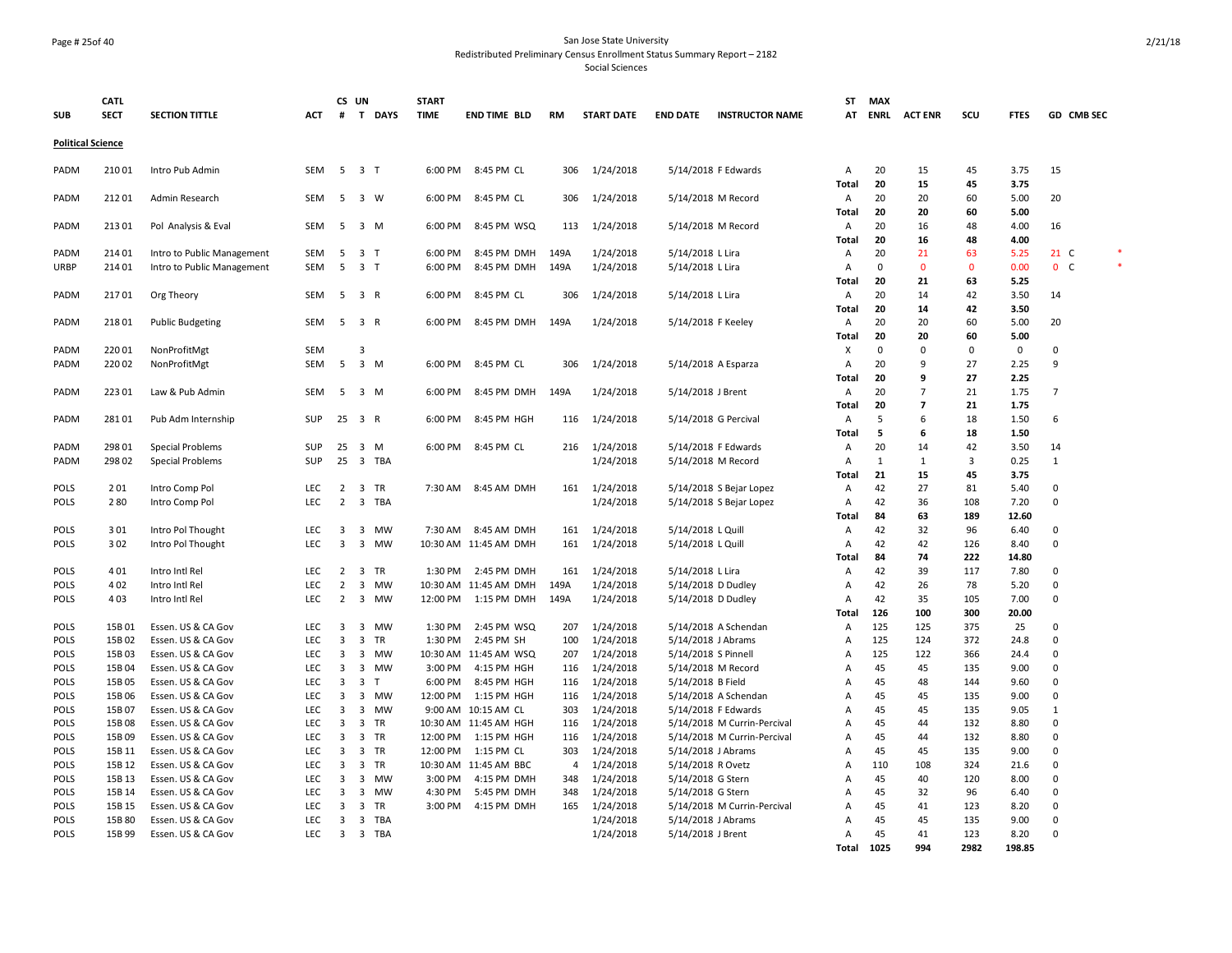#### Page # 26of 40 San Jose State University Redistributed Preliminary Census Enrollment Status Summary Report – 2182 Social Sciences

|             | <b>CATL</b> |                           |                          | CS UN                   |                         |            | <b>START</b> |                         |           |                   |                     |                        | <b>ST</b>    | <b>MAX</b>        |                         |                         |                     |                |        |
|-------------|-------------|---------------------------|--------------------------|-------------------------|-------------------------|------------|--------------|-------------------------|-----------|-------------------|---------------------|------------------------|--------------|-------------------|-------------------------|-------------------------|---------------------|----------------|--------|
| <b>SUB</b>  | <b>SECT</b> | <b>SECTION TITTLE</b>     | ACT                      | #                       |                         | T DAYS     | <b>TIME</b>  | <b>END TIME BLD</b>     | <b>RM</b> | <b>START DATE</b> | <b>END DATE</b>     | <b>INSTRUCTOR NAME</b> | AT           | <b>ENRL</b>       | <b>ACT ENR</b>          | scu                     | <b>FTES</b>         | GD CMB SEC     |        |
| POLS        | 2001        | Controv Legal Iss         | LEC                      | 3                       |                         | 3 MW       |              | 9:00 AM 10:15 AM DMH    | 149A      | 1/24/2018         |                     | 5/14/2018 S Benson     | Α            | 25                | 25                      | 75                      | 5.00                | $\pmb{0}$      |        |
| POLS        | 2002        | Controv Legal Iss         | LEC                      | 3                       | $\overline{\mathbf{3}}$ | <b>MW</b>  | 3:00 PM      | 4:15 PM ENG             | 327       | 1/24/2018         |                     | 5/14/2018 S Benson     | A            | 25                | 21                      | 63                      | 4.20                | $\mathbf 0$    |        |
|             |             |                           |                          |                         |                         |            |              |                         |           |                   |                     |                        | Total        | 50                | 46                      | 138                     | 9.20                |                |        |
| POLS        |             | 100W 01 Writing Workshop  | SEM                      | $\overline{4}$          | $\overline{\mathbf{3}}$ | MW         |              | 9:00 AM 10:15 AM DMH    | 161       | 1/24/2018         | 5/14/2018 L Quill   |                        | Α            | 25                | 18                      | 54                      | 3.60                | 0              |        |
| <b>POLS</b> | 100W 02     | <b>Writing Workshop</b>   | <b>SEM</b>               | $\overline{4}$          | $\overline{\mathbf{3}}$ | <b>MW</b>  | 1:30 PM      | 2:45 PM DMH             | 149A      | 1/24/2018         |                     | 5/14/2018 S Benson     | Α            | 25<br>50          | 17                      | 51                      | 3.40                | 0              |        |
|             |             |                           |                          |                         |                         |            |              |                         |           |                   |                     |                        | Total        |                   | 35                      | 105                     | 7.00                | 0 <sub>c</sub> |        |
| POLS        | 103 01      | <b>Local Politics</b>     | <b>LEC</b><br><b>LEC</b> | $\overline{2}$<br>2     | $\overline{4}$          | TBA        |              |                         |           | 1/24/2018         | 5/14/2018           |                        | Α            | 40<br>$\mathbf 0$ | 37<br>$\mathbf{0}$      | 148<br>$\mathbf{0}$     | 9.87                | 0 <sub>c</sub> | $\ast$ |
| <b>URBP</b> | 103 01      | <b>Local Politics</b>     |                          |                         | $\overline{4}$          | <b>TBA</b> |              |                         |           | 1/24/2018         | 5/14/2018           |                        | Α<br>Total   | 40                | 37                      | 148                     | 0.00<br>9.87        |                |        |
| <b>POLS</b> | 107 01      | Pol & Pub Opinion         | <b>LEC</b>               |                         | $\overline{4}$          |            |              |                         |           |                   |                     |                        | X            | $\Omega$          | $\mathbf 0$             | $\mathbf{0}$            | $\mathbf 0$         | $\mathbf 0$    |        |
|             |             |                           |                          |                         |                         |            |              |                         |           |                   |                     |                        | <b>Total</b> | 0                 | 0                       | $\pmb{\mathsf{o}}$      | 0                   |                |        |
| <b>POLS</b> | 120 01      | U S Law and Society       | <b>LEC</b>               | $\overline{2}$          |                         | 3 MW       |              | 10:30 AM 11:45 AM CL    | 234       | 1/24/2018         |                     | 5/14/2018 S Benson     | Α            | 40                | 40                      | 120                     | 8.00                | 0              |        |
|             |             |                           |                          |                         |                         |            |              |                         |           |                   |                     |                        | Total        | 40                | 40                      | 120                     | 8.00                |                |        |
| POLS        | 121B01      | Civil Liberties           | LEC                      | 2                       | $\overline{4}$          | TBA        |              |                         |           | 1/24/2018         | 5/14/2018           |                        | Α            | 40                | 32                      | 128                     | 8.53                | 0              |        |
|             |             |                           |                          |                         |                         |            |              |                         |           |                   |                     |                        | Total        | 40                | 32                      | 128                     | 8.53                |                |        |
| POLS        | 130 01      | <b>Public Policy</b>      | LEC                      |                         |                         | 2 4 TBA    |              |                         |           | 1/24/2018         | 5/14/2018           |                        | Α            | 40                | 41                      | 164                     | 10.93               | 0              |        |
|             |             |                           |                          |                         |                         |            |              |                         |           |                   |                     |                        | Total        | 40                | 41                      | 164                     | 10.93               |                |        |
| POLS        | 14101       | <b>Eurasian Politics</b>  | <b>LEC</b>               | $2^{\circ}$             |                         | 4 TBA      |              |                         |           | 1/24/2018         | 5/14/2018           |                        | Α            | 40                | 38                      | 152                     | 10.13               | 0              |        |
|             |             |                           |                          |                         |                         |            |              |                         |           |                   |                     |                        | Total        | 40                | 38                      | 152                     | 10.13               |                |        |
| POLS        | 146 01      | Latin American Pol        | <b>LEC</b>               | $\overline{2}$          | $\overline{4}$          | TBA        |              |                         |           | 1/24/2018         | 5/14/2018           |                        | A            | 40                | 19                      | 76                      | 5.13                | $\mathbf{1}$   |        |
|             |             |                           |                          |                         |                         |            |              |                         |           |                   |                     |                        | <b>Total</b> | 40                | 19                      | 76                      | 5.13                |                |        |
| <b>POLS</b> | 150 01      | War and Peace             | LEC                      |                         | 2 3 TR                  |            |              | 10:30 AM 11:45 AM DMH   | 149A      | 1/24/2018         |                     | 5/14/2018 K Sasikumar  | Α            | 40                | 39                      | 117                     | 7.80                | $\mathbf 0$    |        |
| <b>POLS</b> | 150 80      | War and Peace             | LEC                      |                         | $\overline{3}$          |            |              |                         |           |                   |                     |                        | Х            | $\mathbf 0$       | $\mathbf 0$             | $\mathbf 0$             | 0                   | 0              |        |
|             |             |                           |                          |                         |                         |            |              |                         |           |                   |                     |                        | Total        | 40                | 39                      | 117                     | 7.8                 |                |        |
| POLS        | 152B01      | Model UN                  | <b>LEC</b>               |                         |                         | 2 3 MW     | 3:00 PM      | 4:15 PM DMH             | 149A      | 1/24/2018         |                     | 5/14/2018 D Dudley     | Α            | 20                | 13                      | 39                      | 2.60                | 0              |        |
|             |             |                           |                          |                         |                         |            |              |                         |           |                   |                     |                        | Total        | 20                | 13                      | 39                      | 2.60                |                |        |
| <b>POLS</b> | 155 01      | Wealth Of Nations         | LEC                      | $\overline{2}$          |                         | 4 TBA      |              |                         |           | 1/24/2018         | 5/14/2018           |                        | Α            | 40                | 23                      | 92                      | 6.13                | 0              |        |
|             |             |                           |                          |                         |                         |            |              |                         |           |                   |                     |                        | <b>Total</b> | 40                | 23                      | 92                      | 6.13                |                |        |
| POLS        | 160B01      | Modern Pol Though         | <b>LEC</b>               | $\overline{3}$          |                         | 3 MW       |              | 1:30 PM 2:45 PM DMH     | 161       | 1/24/2018         | 5/14/2018 L Quill   |                        | Α            | 40                | 39                      | 117                     | 7.80                | $\mathbf 0$    |        |
|             |             |                           |                          |                         |                         |            |              |                         |           |                   |                     |                        | Total        | 40                | 39                      | 117                     | 7.80                |                |        |
| POLS        | 163 01      | Amer Pol Thought          | LEC                      | 3                       |                         | 3 MW       |              | 10:30 AM 11:45 AM CL    | 303       | 1/24/2018         | 5/14/2018 K Peter   |                        | Α            | 40                | 39                      | 117                     | 7.80                | $\pmb{0}$      |        |
|             |             |                           |                          |                         |                         |            |              |                         |           |                   |                     |                        | Total        | 40                | 39                      | 117                     | 7.80                |                |        |
| <b>POLS</b> | 170V 01     | Amer Pol Global           | SEM                      | $\overline{\mathbf{3}}$ |                         | 3 MW       | 3:00 PM      | 4:15 PM DMH             | 161       | 1/24/2018         | 5/14/2018 S Pinnell |                        | Α            | 35                | 33                      | 99                      | 6.60                | 0              |        |
| <b>POLS</b> | 170V 02     | Amer Pol Global           | SEM                      | 3                       | $\overline{\mathbf{3}}$ | TR         |              | 9:00 AM 10:15 AM BBC    | 120       | 1/24/2018         | 5/14/2018 R Ovetz   |                        | Α            | 35                | 33                      | 99                      | 6.60                | 0              |        |
| POLS        | 170V 03     | Amer Pol Global           | SEM                      | $\overline{\mathbf{3}}$ | 3 TR                    |            |              | 12:00 PM   1:15 PM   CL | 202       | 1/24/2018         | 5/14/2018 R Ovetz   |                        | A            | 35                | 30                      | 90                      | 6.00                | 0              |        |
|             |             |                           |                          |                         |                         |            |              |                         |           |                   |                     |                        | Total        | 105               | 96                      | 288                     | 19.20               |                |        |
| POLS        | 18001       | <b>Indiv Studies</b>      | SUP                      | 36                      | $\overline{4}$          | TBA        |              |                         |           | 1/24/2018         |                     | 5/14/2018 G Percival   | A            | $\mathbf{1}$      | $\mathbf{1}$            | $\overline{4}$          | 0.27                | 0              |        |
| <b>POLS</b> | 180 02      | <b>Indiv Studies</b>      | SUP                      |                         |                         | 36 1 TBA   |              |                         |           | 1/24/2018         |                     | 5/14/2018 F Edwards    | A            | $\mathbf{1}$      | $\mathbf{1}$            | $\mathbf{1}$            | 0.08                | $\mathbf{1}$   |        |
|             |             |                           |                          |                         |                         |            |              |                         |           |                   |                     |                        | <b>Total</b> | $\overline{2}$    | $\mathbf{2}$            | 5                       | 0.35                |                |        |
| POLS        | 18101       | Internships               | SEM                      | 6                       | $\overline{4}$          | TBA        |              |                         |           | 1/24/2018         | 5/14/2018           |                        | Α            | 20                | 8                       | 32                      | 2.13                | 0              |        |
|             |             |                           |                          |                         |                         |            |              |                         |           |                   |                     |                        | Total        | 20                | 8                       | 32                      | 2.13                |                |        |
| POLS        | 184 01      | Directed Reading          | <b>SUP</b>               |                         |                         | 36 3 TBA   |              |                         |           | 1/24/2018         |                     | 5/14/2018 F Edwards    | Α            | 10                | $\overline{7}$          | 21                      | 1.75                | $\overline{7}$ |        |
|             |             |                           |                          |                         |                         |            |              |                         |           |                   |                     |                        | Total        | 10                | $\overline{\mathbf{z}}$ | 21                      | 1.75                |                |        |
| POLS        | 190 01      | Senior Seminar            | SEM                      | 5                       | $\overline{4}$          | TBA        |              |                         |           | 1/24/2018         | 5/14/2018           |                        | Α            | 20                | 23                      | 92                      | 6.13                | 0              |        |
| <b>POLS</b> | 190 02      | Senior Seminar            | SEM                      | 5                       | $\overline{4}$          | TBA        |              |                         |           | 1/24/2018         | 5/14/2018           |                        | Α            | 20                | 18                      | 72                      | 4.80                | 0              |        |
|             |             |                           |                          |                         |                         |            |              |                         |           |                   |                     |                        | <b>Total</b> | 40                | 41                      | 164                     | 10.93               |                |        |
| <b>POLS</b> | 190H 01     | <b>Honors Thesis</b>      | SUP                      |                         |                         | 25 1 TBA   |              |                         |           | 1/24/2018         |                     | 5/14/2018 K Sasikumar  | Α            | 5                 | $\overline{2}$          | $\overline{2}$          | 0.13                | 0              |        |
| <b>POLS</b> | 190H 02     | <b>Honors Thesis</b>      | <b>SUP</b>               |                         |                         | 25 1 TBA   |              |                         |           | 1/24/2018         |                     | 5/14/2018 D Dudley     | A            | 5                 | 5                       | 5                       | 0.333333            | $\mathbf 0$    |        |
|             |             |                           |                          |                         |                         |            |              |                         |           |                   |                     |                        | <b>Total</b> | 10                | $\overline{\mathbf{z}}$ | $\overline{\mathbf{z}}$ | 0.466667            |                |        |
| POLS        |             | 195A 01 Political Inquiry | LEC                      |                         |                         | 2 4 TBA    |              |                         |           | 1/24/2018         | 5/14/2018           |                        | Α            | 35                | 41                      | 164                     | 10.93               | 0              |        |
|             |             |                           |                          |                         |                         |            |              |                         |           |                   |                     |                        | Total        | 35                | 41                      | 164                     | 10.93               |                |        |
| <b>POLS</b> |             | 195B01 AppResMethods      | LEC                      |                         | $\overline{4}$          |            |              |                         |           |                   |                     |                        | Χ            | $\mathbf 0$       | $\mathbf 0$             | $\mathbf 0$             | $\mathsf{O}\xspace$ | 0              |        |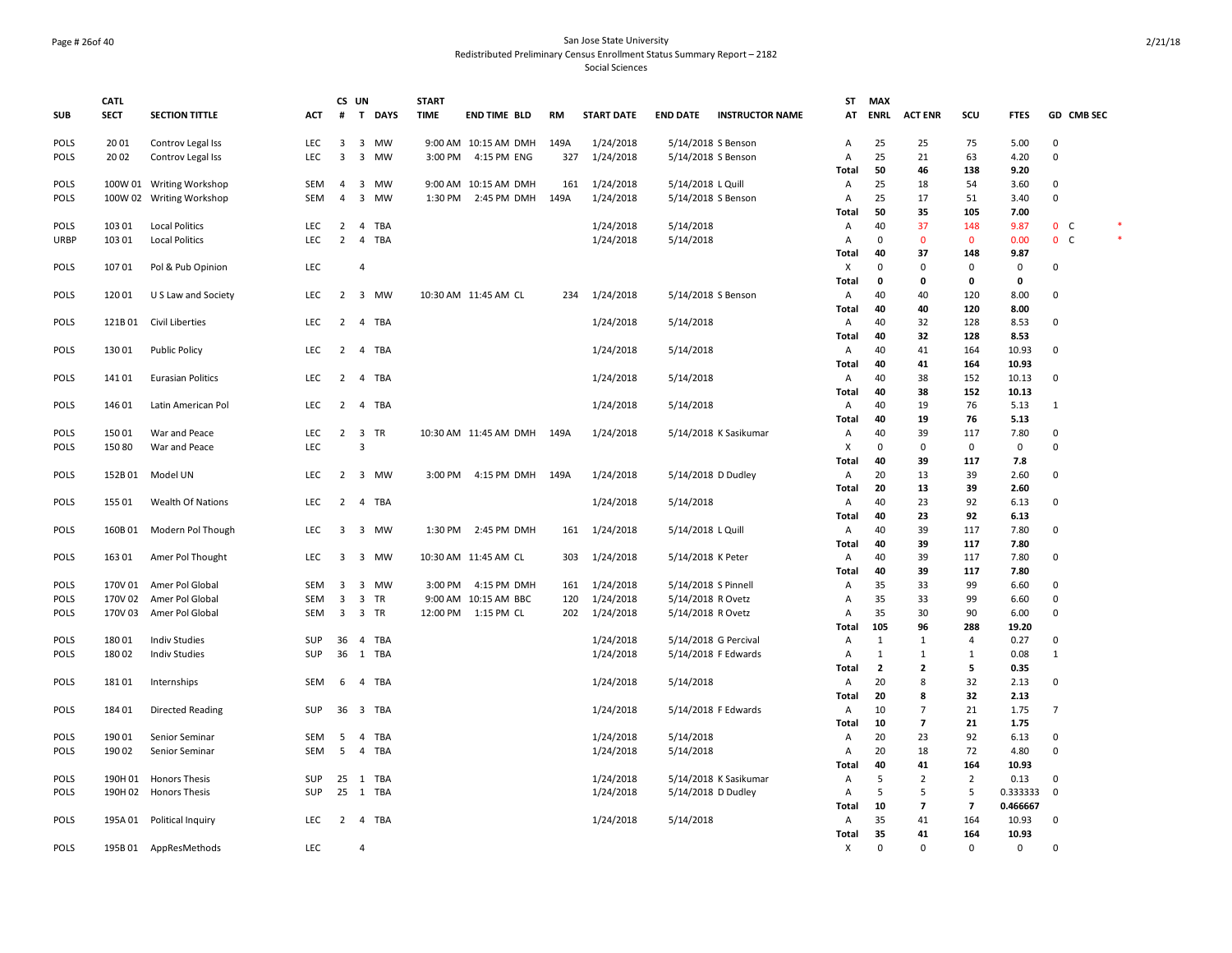#### Page # 27of 40 San Jose State University Redistributed Preliminary Census Enrollment Status Summary Report – 2182

| <b>SUB</b> | CATL<br>SECT | <b>SECTION TITTLE</b> | <b>ACT</b> | CS UN | <b>DAYS</b> | <b>START</b><br><b>TIME</b> | END TIME BLD | RM | START DATE | <b>END DATE</b> | <b>INSTRUCTOR NAME</b>         | ST. | MAX             | AT ENRL ACTENR       | scu                  | <b>FTES</b> | <b>GD CMB SEC</b> |
|------------|--------------|-----------------------|------------|-------|-------------|-----------------------------|--------------|----|------------|-----------------|--------------------------------|-----|-----------------|----------------------|----------------------|-------------|-------------------|
|            |              |                       |            |       |             |                             |              |    |            |                 | <b>Political Science Total</b> |     | Total 0<br>2247 | $\mathbf{0}$<br>2017 | $\mathbf{0}$<br>6316 | 428.7       |                   |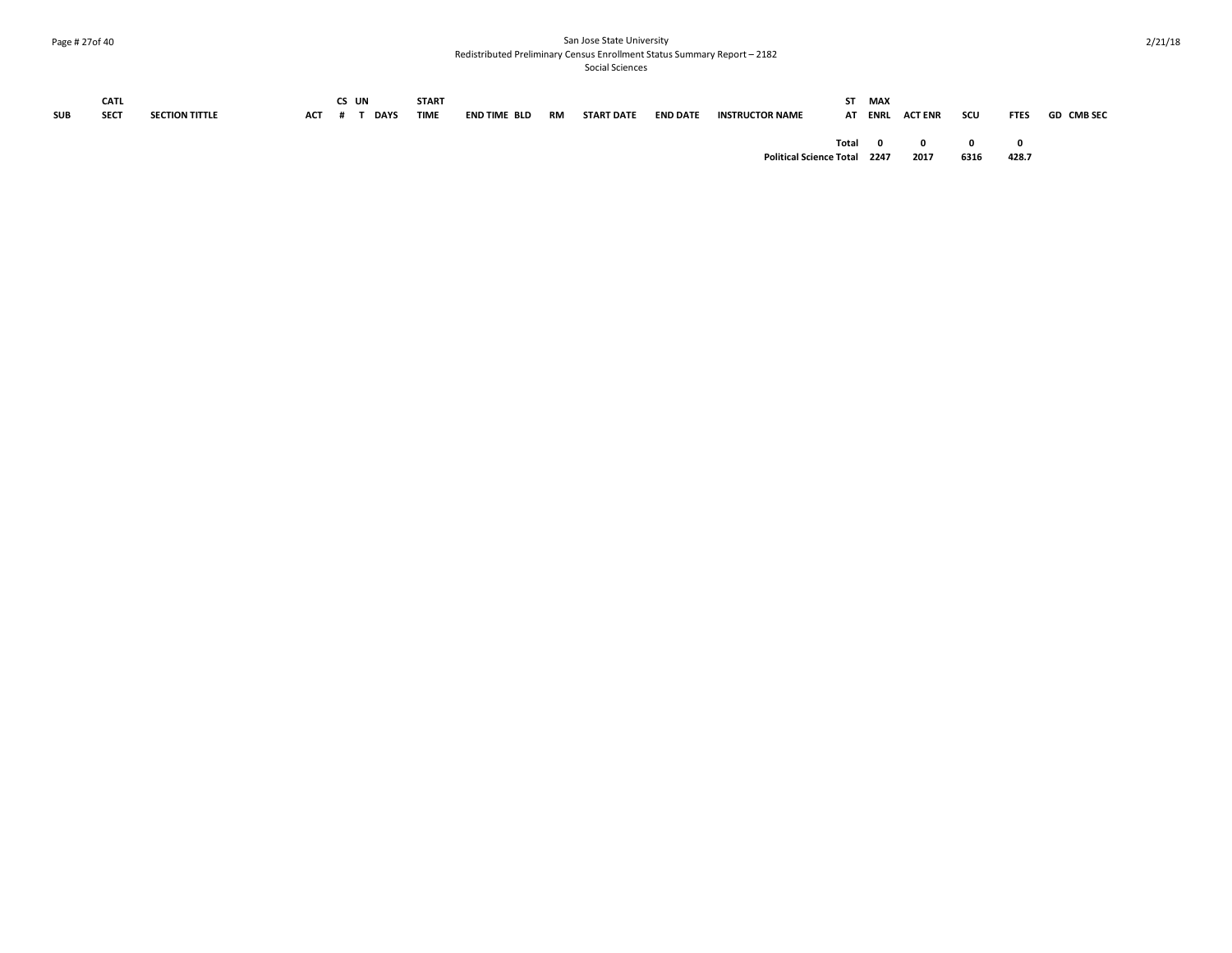#### Page # 28of 40 San Jose State University Redistributed Preliminary Census Enrollment Status Summary Report – 2182

|             | <b>CATL</b> |                          |            |                | CS UN                   |              | <b>START</b> |                       |           |                   |                     |                                    | ST                        | <b>MAX</b>  |                |              |             |                |   |
|-------------|-------------|--------------------------|------------|----------------|-------------------------|--------------|--------------|-----------------------|-----------|-------------------|---------------------|------------------------------------|---------------------------|-------------|----------------|--------------|-------------|----------------|---|
| <b>SUB</b>  | <b>SECT</b> | <b>SECTION TITTLE</b>    | ACT        | #              |                         | T DAYS       | <b>TIME</b>  | <b>END TIME BLD</b>   | <b>RM</b> | <b>START DATE</b> | <b>END DATE</b>     | <b>INSTRUCTOR NAME</b>             | AT                        | <b>ENRL</b> | <b>ACT ENR</b> | scu          | <b>FTES</b> | GD CMB SEC     |   |
|             |             |                          |            |                |                         |              |              |                       |           |                   |                     |                                    |                           |             |                |              |             |                |   |
| Psychology  |             |                          |            |                |                         |              |              |                       |           |                   |                     |                                    |                           |             |                |              |             |                |   |
| <b>PSYC</b> | 101         | General Psychology       | <b>LEC</b> | $\overline{2}$ | 3 TR                    |              | 1:30 PM      | 2:45 PM MD            | 101       | 1/24/2018         | 5/14/2018 G Feist   |                                    | A                         | 210         | 212            | 636          | 42.4        | $\mathbf 0$    |   |
| <b>PSYC</b> | 102         | General Psychology       | LEC        | $\overline{2}$ | 3                       | <b>MW</b>    | 3:00 PM      | 4:15 PM MD            | 101       | 1/24/2018         |                     | 5/14/2018 S Macramalla             | Α                         | 210         | 167            | 501          | 33.45       | $\mathbf{1}$   |   |
| <b>PSYC</b> | 103         | General Psychology       | <b>LEC</b> | $\overline{2}$ | $\overline{3}$          | TR           | 12:00 PM     | 1:15 PM CL            | 117       | 1/24/2018         |                     | 5/14/2018 S Torabian-Bassiri       | Α                         | 38          | 39             | 117          | 7.80        | 0              |   |
| <b>PSYC</b> | 104         | General Psychology       | LEC        | $\overline{2}$ | 3                       | <b>MW</b>    |              | 9:00 AM 10:15 AM DMH  | 356       | 1/24/2018         |                     | 5/14/2018 S Del Chiaro             | Α                         | 38          | 38             | 114          | 7.60        | $\pmb{0}$      |   |
| <b>PSYC</b> | 105         | General Psychology       | LEC        | $\overline{2}$ | 3                       | W            | 6:00 PM      | 8:45 PM DMH           | 359       | 1/24/2018         | 5/14/2018 L Tinson  |                                    | Α                         | 38          | 37             | 111          | 7.40        | 0              |   |
| <b>PSYC</b> | 106         | General Psychology       | <b>LEC</b> | $\overline{2}$ |                         | 3 TR         | 12:00 PM     | 1:15 PM DMH           | 356       | 1/24/2018         |                     | 5/14/2018 P Cravalho               | Α                         | 38          | 40             | 120          | 8.00        | $\mathbf 0$    |   |
|             |             |                          |            |                |                         |              |              |                       |           |                   |                     |                                    | Total                     | 572         | 533            | 1599         | 106.65      |                |   |
| <b>PSYC</b> | 3001        | Intro Psychbiology       | <b>LEC</b> | 2              | $\overline{\mathbf{3}}$ | TR           |              | 9:00 AM 10:15 AM DMH  | 355       | 1/24/2018         |                     | 5/14/2018 C Chancellor-Freeland    | A                         | 40          | 39             | 117          | 7.80        | $\Omega$       |   |
| <b>PSYC</b> | 3002        | Intro Psychbiology       | LEC        | $\overline{2}$ | $\overline{\mathbf{3}}$ | <b>TR</b>    |              | 10:30 AM 11:45 AM DMH | 355       | 1/24/2018         |                     | 5/14/2018 C Chancellor-Freeland    | A                         | 40          | 43             | 129          | 8.60        | $\mathbf 0$    |   |
| <b>PSYC</b> | 3003        | Intro Psychbiology       | LEC        | $\overline{2}$ | $\overline{3}$          | M            | 4:30 PM      | 7:15 PM DMH           | 355       | 1/24/2018         | 5/14/2018 C La      |                                    | Α                         | 40          | 14             | 42           | 2.80        | 0              |   |
| <b>PSYC</b> | 3004        | Intro Psychbiology       | LEC        |                | 3                       |              |              |                       |           |                   |                     |                                    | $\boldsymbol{\mathsf{x}}$ | 0           | 0              | $\mathbf 0$  | $\mathbf 0$ | $\mathbf 0$    |   |
| <b>PSYC</b> | 3005        | Intro Psychbiology       | <b>LEC</b> | $\overline{2}$ | $\overline{\mathbf{3}}$ | MW           |              | 9:00 AM 10:15 AM DMH  | 167       | 1/24/2018         |                     | 5/14/2018 Z Miguel Malaxechevarria | A                         | 40          | 29             | 87           | 5.80        | 0              |   |
|             |             |                          |            |                |                         |              |              |                       |           |                   |                     |                                    | <b>Total</b>              | 160         | 125            | 375          | 25.00       |                |   |
| <b>PSYC</b> |             | 100W 01 Writing Workshop | SEM        | $\overline{4}$ | $\overline{\mathbf{3}}$ | <b>MW</b>    |              | 9:00 AM 10:15 AM CCB  | 100       | 1/24/2018         |                     | 5/14/2018 L Jones-Hagata           | Α                         | 22          | 26             | 78           | 5.20        | 0              |   |
| <b>PSYC</b> |             | 100W 02 Writing Workshop | <b>SEM</b> | $\overline{4}$ | 3                       | <b>TR</b>    | 12:00 PM     | 1:15 PM DMH           | 339       | 1/24/2018         |                     | 5/14/2018 S Lundquist              | Α                         | 22          | 24             | 72           | 4.80        | $\pmb{0}$      |   |
| <b>PSYC</b> |             | 100W 03 Writing Workshop | <b>SEM</b> | $\overline{4}$ | 3                       | <b>MW</b>    | 3:00 PM      | 4:15 PM DMH           | 339       | 1/24/2018         |                     | 5/14/2018 N Wagner                 | A                         | 22          | 21             | 63           | 4.20        | $\Omega$       |   |
| <b>PSYC</b> |             | 100W 04 Writing Workshop | SEM        | $\overline{4}$ | 3                       | <b>MW</b>    | 4:30 PM      | 5:45 PM DMH           | 347       | 1/24/2018         |                     | 5/14/2018 N Wagner                 | Α                         | 22          | 16             | 48           | 3.20        | $\mathbf 0$    |   |
| <b>PSYC</b> |             | 100W 05 Writing Workshop | <b>SEM</b> | 4              | 3                       | <b>TR</b>    | 1:30 PM      | 2:45 PM DMH           | 358       | 1/24/2018         |                     | 5/14/2018 J Ventura                | A                         | 22          | 25             | 75           | 5.00        | $\Omega$       |   |
| <b>PSYC</b> |             | 100W 06 Writing Workshop | SEM        | 4              | 3                       | <b>TR</b>    |              | 9:00 AM 10:15 AM HGH  | 116       | 1/24/2018         | 5/14/2018 L Cabral  |                                    | Α                         | 22          | 19             | 57           | 3.80        | $\mathbf 0$    |   |
| <b>PSYC</b> |             | 100W 07 Writing Workshop | SEM        | 4              | $\overline{3}$          | MW           |              | 10:30 AM 11:45 AM DMH | 347       | 1/24/2018         | 5/14/2018 J Fanos   |                                    | Α                         | 22          | 23             | 69           | 4.60        | $\mathsf 0$    |   |
| <b>PSYC</b> |             | 100W 08 Writing Workshop | SEM        | 4              | 3                       | TR           | 12:00 PM     | 1:15 PM DMH           | 161       | 1/24/2018         | 5/14/2018 L Cabral  |                                    | Α                         | 22          | 22             | 66           | 4.40        | 0              |   |
| <b>PSYC</b> |             | 100W 09 Writing Workshop | SEM        | 4              | 3                       | M            | 6:00 PM      | 8:45 PM DMH           | 359       | 1/24/2018         |                     | 5/14/2018 J Morton                 | Α                         | 22          | 20             | 60           | 4.00        | $\mathbf 0$    |   |
| <b>PSYC</b> |             | 100W 10 Writing Workshop | <b>SEM</b> | $\overline{4}$ | 3                       | <b>MW</b>    | 12:00 PM     | 1:15 PM CCB           | 100       | 1/24/2018         |                     | 5/14/2018 L Jones-Hagata           | A                         | 22          | 26             | 78           | 5.20        | $\Omega$       |   |
| <b>PSYC</b> |             | 100W 11 Writing Workshop | <b>SEM</b> | $\overline{4}$ | 3                       | <b>MW</b>    | 1:30 PM      | 2:45 PM CL            | 205       | 1/24/2018         |                     | 5/14/2018 G Savage                 | Α                         | 22          | 16             | 48           | 3.20        | $\mathbf 0$    |   |
|             |             |                          |            |                |                         |              |              |                       |           |                   |                     |                                    | Total                     | 242         | 238            | 714          | 47.60       |                |   |
| <b>PSYC</b> | 102 01      | Child Psych              | <b>LEC</b> | $2 \quad 3$    |                         | <b>TR</b>    |              | 9:00 AM 10:15 AM SH   | 100       | 1/24/2018         |                     | 5/14/2018 M Alvarez                | A                         | 125         | 125            | 375          | 25          | $\Omega$       |   |
| <b>PSYC</b> | 102 02      | Child Psych              | LEC        | $\overline{2}$ | 3                       | <b>MW</b>    | 4:30 PM      | 5:45 PM WSQ           | 207       | 1/24/2018         | 5/14/2018 S Duh     |                                    | Α                         | 123         | 123            | 369          | 24.6        | $\pmb{0}$      |   |
| <b>PSYC</b> | 102 03      | Child Psych              | <b>LEC</b> | $\overline{2}$ | $\overline{\mathbf{3}}$ | MW           | 1:30 PM      | 2:45 PM DMH           | 355       | 1/24/2018         |                     | 5/14/2018 L Jones-Hagata           | Α                         | 40          | 44             | 132          | 8.80        | $\mathbf 0$    |   |
|             |             |                          |            |                |                         |              |              |                       |           |                   |                     |                                    | Total                     | 288         | 292            | 876          | 58.40       |                |   |
| <b>PSYC</b> | 107 01      | Psych of Women           | LEC        | $\overline{2}$ | 3                       | MW           |              | 10:30 AM 11:45 AM DMH | 359       | 1/24/2018         |                     | 5/14/2018 S Lundquist              | Α                         | 35          | 37             | 111          | 7.40        | 0 <sub>c</sub> | × |
| <b>WOMS</b> | 107 01      | Psych of Women           | <b>LEC</b> | $\overline{2}$ | 3                       | <b>MW</b>    |              | 10:30 AM 11:45 AM DMH | 359       | 1/24/2018         |                     | 5/14/2018 S Lundquist              | A                         | $\mathbf 0$ | $\mathbf{0}$   | $\mathbf{0}$ | 0.00        | 0 <sup>o</sup> |   |
|             |             |                          |            |                |                         |              |              |                       |           |                   |                     |                                    | Total                     | 35          | 37             | 111          | 7.40        |                |   |
| <b>PSYC</b> | 110 01      | Abnormal Psy             | LEC        | 2              | 3                       | <b>MW</b>    |              | 9:00 AM 10:15 AM WSQ  | 207       | 1/24/2018         |                     | 5/14/2018 S Nadeau                 | Α                         | 120         | 119            | 357          | 23.8        | $\mathbf 0$    |   |
| <b>PSYC</b> | 110 02      | Abnormal Psy             | LEC        | $\overline{2}$ | $\overline{3}$          | F            |              | 9:30 AM 12:15 PM WSQ  | 207       | 1/24/2018         |                     | 5/14/2018 S Del Chiaro             | A                         | 125         | 121            | 363          | 24.25       | 1              |   |
| <b>PSYC</b> | 110 03      | Abnormal Psy             | LEC        | $\overline{2}$ |                         | 3 TR         |              | 10:30 AM 11:45 AM DMH | 359       | 1/24/2018         | 5/14/2018 J Gregg   |                                    | Α                         | 38          | 37             | 111          | 7.40        | $\Omega$       |   |
| <b>PSYC</b> | 110 04      | Abnormal Psy             | LEC        | $\overline{2}$ | $\overline{3}$          | $\mathsf{R}$ | 6:00 PM      | 8:45 PM DMH           | 359       | 1/24/2018         | 5/14/2018 A Prins   |                                    | Α                         | 38          | 40             | 120          | 8.00        | 0              |   |
|             |             |                          |            |                |                         |              |              |                       |           |                   |                     |                                    | Total                     | 321         | 317            | 951          | 63.45       |                |   |
| <b>PSYC</b> | 11201       | Psych of Adoles          | <b>LEC</b> | $\overline{2}$ | $\overline{\mathbf{3}}$ | <b>TR</b>    |              | 10:30 AM 11:45 AM DMH | 356       | 1/24/2018         |                     | 5/14/2018 M Alvarez                | Α                         | 40          | 40             | 120          | 8.00        | 0              |   |
| <b>PSYC</b> | 112 02      | Psych of Adoles          | <b>LEC</b> | $\overline{2}$ | 3                       | <b>MW</b>    | 12:00 PM     | 1:15 PM DMH           | 355       | 1/24/2018         |                     | 5/14/2018 N Wagner                 | Α                         | 40          | 38             | 114          | 7.60        | $\mathbf 0$    |   |
| <b>PSYC</b> | 112 03      | Psych of Adoles          | LEC        | $\overline{2}$ |                         | 3 TR         | 1:30 PM      | 2:45 PM DMH           | 355       | 1/24/2018         |                     | 5/14/2018 M Alvarez                | Α                         | 40          | 39             | 117          | 7.80        | $\pmb{0}$      |   |
|             |             |                          |            |                |                         |              |              |                       |           |                   |                     |                                    | <b>Total</b>              | 120         | 117            | 351          | 23.40       |                |   |
| <b>PSYC</b> | 11701       | Psych Tests & Meas       | LEC        | 2              | $\overline{\mathbf{3}}$ | <b>MW</b>    |              | 9:00 AM 10:15 AM DMH  | 355       | 1/24/2018         |                     | 5/14/2018 B Oliveira               | Α                         | 35          | 34             | 102          | 6.80        | $\mathbf 0$    |   |
| <b>PSYC</b> | 11702       | Psych Tests & Meas       | <b>LEC</b> | $\overline{2}$ | $\overline{\mathbf{3}}$ | <b>TR</b>    | 12:00 PM     | 1:15 PM DMH           | 355       | 1/24/2018         |                     | 5/14/2018 S Pradhan                | A                         | 35          | 43             | 129          | 8.60        | $\mathbf 0$    |   |
| <b>PSYC</b> | 11703       | Psych Tests & Meas       | LEC        | $\overline{2}$ | $\overline{\mathbf{3}}$ | W            | 3:00 PM      | 5:45 PM CL            | 117       | 1/24/2018         | 5/14/2018 T Shirley |                                    | Α                         | 35          | 35             | 105          | 7.00        | $\pmb{0}$      |   |
| <b>PSYC</b> | 11704       | Psych Tests & Meas       | LEC        | 2              | $\overline{\mathbf{3}}$ | MW           | 7:30 AM      | 8:45 AM DMH           | 359       | 1/24/2018         |                     | 5/14/2018 B Oliveira               | Α                         | 35          | 20             | 60           | 4.00        | 0              |   |
| <b>PSYC</b> | 11705       | Psych Tests & Meas       | <b>LEC</b> | 2              | $\overline{\mathbf{3}}$ | TR           |              | 10:30 AM 11:45 AM DMH | 348       | 1/24/2018         | 5/14/2018 G Feist   |                                    | Α                         | 35          | 37             | 111          | 7.40        | 0              |   |
|             |             |                          |            |                |                         |              |              |                       |           |                   |                     |                                    | Total                     | 175         | 169            | 507          | 33.80       |                |   |
| <b>PSYC</b> | 120 10      | Adv Res Meth & Des       | <b>LEC</b> | $\overline{2}$ | $\overline{4}$          | TR           | 1:30 PM      | 2:45 PM CL            | 117       | 1/24/2018         |                     | 5/14/2018 G Savage                 | Α                         | 44          | 45             | 135          | 12.00       | 0              |   |
| <b>PSYC</b> | 120 11      | Adv Res Meth & Des       | <b>ACT</b> | $\overline{7}$ | $\mathbf{0}$            | $\mathsf{T}$ | 3:00 PM      | 5:00 PM DMH           | 236       | 1/24/2018         |                     | 5/14/2018 G Savage                 | $\overline{A}$            | 22          | 24             | 24           | 0.00        | $\Omega$       |   |
| <b>PSYC</b> | 120 12      | Adv Res Meth & Des       | <b>ACT</b> | $\overline{7}$ | $\mathbf{0}$            | $\mathsf{R}$ | 3:00 PM      | 5:00 PM DMH           | 236       | 1/24/2018         |                     | 5/14/2018 G Savage                 | Α                         | 22          | 21             | 21           | 0.00        | $\Omega$       |   |
|             |             |                          |            |                |                         |              |              |                       |           |                   |                     |                                    |                           |             |                |              |             |                |   |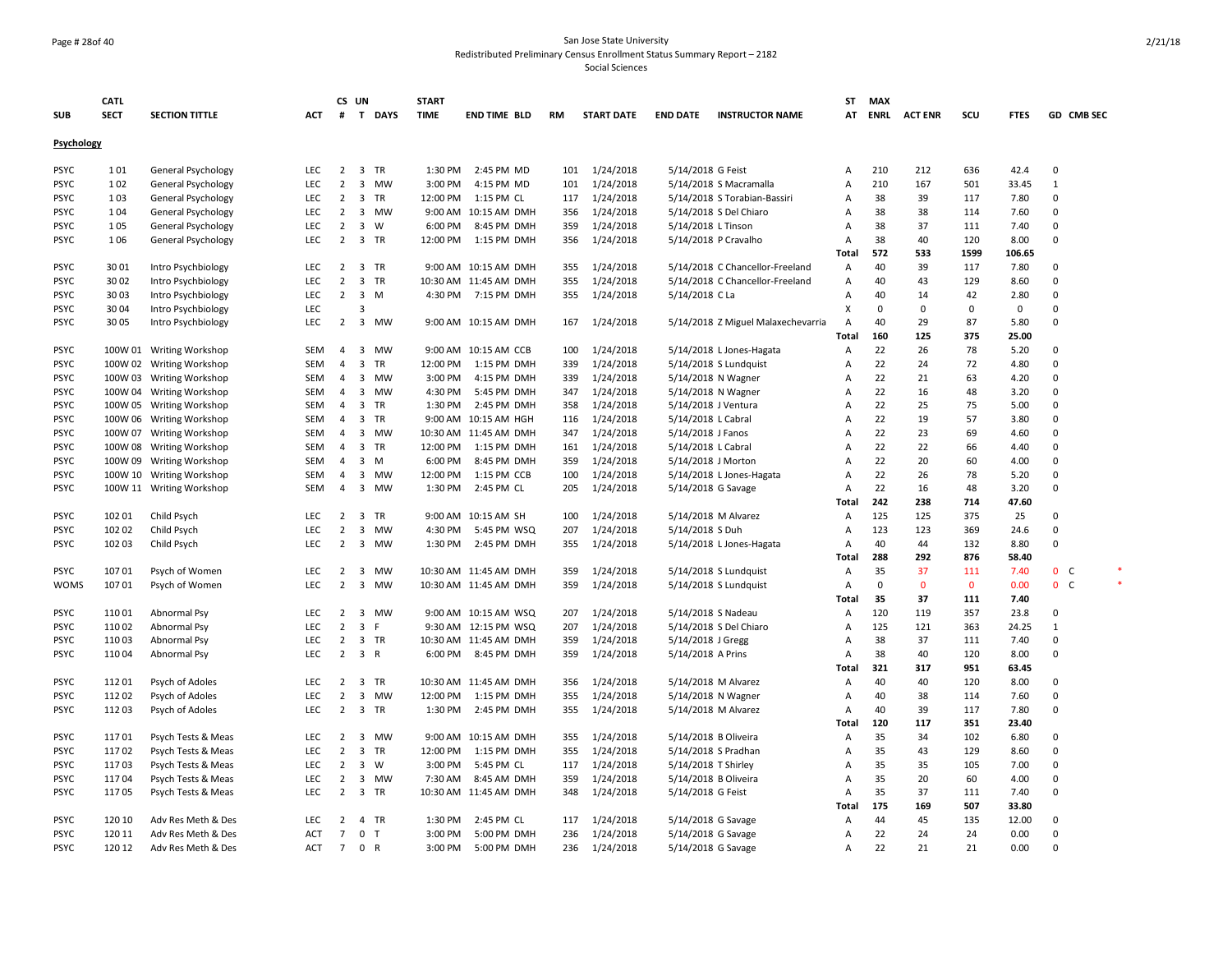#### Page # 29of 40 San Jose State University Redistributed Preliminary Census Enrollment Status Summary Report – 2182 Social Sciences

|             | <b>CATL</b> |                       |            | CS UN           |                         |           | <b>START</b> |                        |           |                   |                    |                              | <b>ST</b>                 | <b>MAX</b>  |                |              |               |                |            |
|-------------|-------------|-----------------------|------------|-----------------|-------------------------|-----------|--------------|------------------------|-----------|-------------------|--------------------|------------------------------|---------------------------|-------------|----------------|--------------|---------------|----------------|------------|
| <b>SUB</b>  | <b>SECT</b> | <b>SECTION TITTLE</b> | <b>ACT</b> | #               |                         | T DAYS    | <b>TIME</b>  | <b>END TIME BLD</b>    | <b>RM</b> | <b>START DATE</b> | <b>END DATE</b>    | <b>INSTRUCTOR NAME</b>       | AT                        | <b>ENRL</b> | <b>ACT ENR</b> | scu          | <b>FTES</b>   |                | GD CMB SEC |
| <b>PSYC</b> | 120 20      | Adv Res Meth & Des    | LEC        | $\overline{2}$  | 4 TR                    |           | 3:00 PM      | 4:15 PM DMH            | 355       | 1/24/2018         |                    | 5/14/2018 S Trafalis         | A                         | 44          | 47             | 141          | 12.53         | $\mathbf 0$    |            |
| <b>PSYC</b> | 120 21      | Adv Res Meth & Des    | <b>ACT</b> | $\overline{7}$  | $\mathsf 0$             | T         | 4:30 PM      | 6:30 PM DMH            | 339       | 1/24/2018         |                    | 5/14/2018 S Trafalis         | Α                         | 22          | 25             | 25           | 0.00          | $\mathsf 0$    |            |
| <b>PSYC</b> | 120 22      | Adv Res Meth & Des    | <b>ACT</b> | 7               | 0                       | R         | 4:30 PM      | 6:30 PM DMH            | 339       | 1/24/2018         |                    | 5/14/2018 S Trafalis         | Α                         | 22          | 22             | 22           | 0.00          | $\mathbf 0$    |            |
| <b>PSYC</b> | 120 30      | Adv Res Meth & Des    | LEC        | $\overline{2}$  |                         | 4 MW      | 1:30 PM      | 2:45 PM DMH            | 353       | 1/24/2018         | 5/14/2018 J Citron |                              | $\overline{A}$            | 44          | 43             | 129          | 11.47         | $\mathbf 0$    |            |
| <b>PSYC</b> | 120 31      | Adv Res Meth & Des    | ACT        | $7\overline{ }$ | 0                       | M         | 3:00 PM      | 5:00 PM DMH            | 236       | 1/24/2018         | 5/14/2018 J Citron |                              | $\overline{A}$            | 22          | 22             | 22           | 0.00          | $\mathbf 0$    |            |
| <b>PSYC</b> | 120 32      | Adv Res Meth & Des    | <b>ACT</b> | $7\overline{ }$ | 0                       | W         | 3:00 PM      | 5:00 PM DMH            | 236       | 1/24/2018         | 5/14/2018 J Citron |                              | $\overline{A}$            | 22          | 21             | 21           | 0.00          | $\mathbf 0$    |            |
| <b>PSYC</b> | 120 40      | Adv Res Meth & Des    | LEC        | $\overline{2}$  | $\overline{4}$          | <b>MW</b> | 3:00 PM      | 4:15 PM DMH            | 355       | 1/24/2018         |                    | 5/14/2018 S Trafalis         | $\overline{A}$            | 44          | 44             | 132          | 11.73         | $\mathsf 0$    |            |
| <b>PSYC</b> | 120 41      | Adv Res Meth & Des    | <b>ACT</b> | $7\overline{ }$ | $\mathbf 0$             | M         | 4:30 PM      | 6:30 PM DMH            | 339       | 1/24/2018         |                    | 5/14/2018 S Trafalis         | $\overline{A}$            | 22          | 21             | 21           | 0.00          | $\Omega$       |            |
| <b>PSYC</b> | 120 42      | Adv Res Meth & Des    | ACT        | $\overline{7}$  | 0                       | W         | 4:30 PM      | 6:30 PM DMH            | 339       | 1/24/2018         |                    | 5/14/2018 S Trafalis         | A                         | 22          | 23             | 23           | 0.00          | $\Omega$       |            |
| <b>PSYC</b> | 120 50      | Adv Res Meth & Des    | LEC        | 2               | 4                       | TR        | 4:30 PM      | 5:45 PM DMH            | 356       | 1/24/2018         |                    | 5/14/2018 J Morton           | $\overline{A}$            | 44          | 47             | 141          | 12.53         | $\mathsf 0$    |            |
| <b>PSYC</b> | 120 51      | Adv Res Meth & Des    | <b>ACT</b> | $\overline{7}$  | 0                       | T         | 6:00 PM      | 8:00 PM CCB            | 100       | 1/24/2018         |                    | 5/14/2018 J Morton           | A                         | 22          | 24             | 24           | 0.00          | 0              |            |
| <b>PSYC</b> | 120 52      | Adv Res Meth & Des    | ACT        | $\overline{7}$  | 0 R                     |           | 6:00 PM      | 8:00 PM CCB            | 100       | 1/24/2018         |                    | 5/14/2018 J Morton           | $\overline{A}$<br>Total   | 22<br>440   | 23<br>452      | 23<br>904    | 0.00<br>60.27 | $\mathbf 0$    |            |
| <b>PSYC</b> | 121B 10     | Adv R Met: Cog/Perc   | <b>SEM</b> |                 | $\overline{2}$          |           |              |                        |           |                   |                    |                              | X                         | $\mathbf 0$ | $\mathbf 0$    | $\mathbf 0$  | $\mathbf 0$   | $\Omega$       |            |
| <b>PSYC</b> | 121B 11     | Adv R Met: Cog/Perc   | LAB        |                 | $\mathbf 0$             |           |              |                        |           |                   |                    |                              | $\boldsymbol{\mathsf{x}}$ | $\mathbf 0$ | $\mathbf 0$    | $\Omega$     | $\mathbf 0$   | $\mathbf 0$    |            |
| <b>PSYC</b> | 121B 12     | Adv R Met: Cog/Perc   | SEM        | $\overline{4}$  | 2 M                     |           |              | 10:30 AM 11:20 AM DMH  | 339       | 1/24/2018         | 5/14/2018 C Feria  |                              | A                         | 22          | 26             | 26           | 3.47          | 0              |            |
| <b>PSYC</b> | 121B 13     | Adv R Met: Cog/Perc   | LAB        | 16 0            |                         | M         | 11:30 AM     | 2:30 PM DMH            | 339       | 1/24/2018         | 5/14/2018 C Feria  |                              | A                         | 22          | 26             | 26           | 0.00          | $\mathbf 0$    |            |
|             |             |                       |            |                 |                         |           |              |                        |           |                   |                    |                              | Total                     | 44          | 52             | 52           | 3.47          |                |            |
| <b>PSYC</b> | 121C 10     | Adv R Met: Clinical   | <b>SEM</b> |                 | $\overline{2}$          |           |              |                        |           |                   |                    |                              | Х                         | $\Omega$    | $\Omega$       | $\Omega$     | $\Omega$      | $\Omega$       |            |
| <b>PSYC</b> | 121C 11     | Adv R Met: Clinical   | LAB        |                 | $\mathbf 0$             |           |              |                        |           |                   |                    |                              | $\boldsymbol{\mathsf{x}}$ | 0           | 0              | $\mathbf 0$  | $\mathbf 0$   | $\mathbf 0$    |            |
| <b>PSYC</b> | 121C 12     | Adv R Met: Clinical   | <b>SEM</b> | $\overline{4}$  | 2 F                     |           |              | 9:00 AM 10:00 AM DMH   | 353       | 1/24/2018         | 5/14/2018 J Fanos  |                              | $\overline{A}$            | 22          | 23             | 23           | 3.07          | $\Omega$       |            |
| <b>PSYC</b> | 121C 13     | Adv R Met: Clinical   | LAB        | 16 0 F          |                         |           |              | 10:15 AM   1:15 PM DMH | 353       | 1/24/2018         | 5/14/2018 J Fanos  |                              | $\overline{A}$            | 22          | 23             | 23           | 0.00          | $\Omega$       |            |
|             |             |                       |            |                 |                         |           |              |                        |           |                   |                    |                              | Total                     | 44          | 46             | 46           | 3.07          |                |            |
| <b>PSYC</b> | 126 01      | Drugs + Brain & Beh   | <b>LEC</b> | $\overline{2}$  | 3 TR                    |           | 1:30 PM      | 2:45 PM DMH            | 167       | 1/24/2018         |                    | 5/14/2018 S Snycerski        | Α                         | 40          | $\Omega$       | $\mathbf{0}$ | 0.00          | 0 <sub>c</sub> |            |
|             |             |                       |            |                 |                         |           |              |                        |           |                   |                    |                              | Total                     | 40          | $\mathbf 0$    | 0            | 0.00          |                |            |
| <b>PSYC</b> | 129 01      | Neuroscience          | <b>LEC</b> | 2               | $\overline{\mathbf{3}}$ | TR        | 3:00 PM      | 4:15 PM DMH            | 359       | 1/24/2018         | 5/14/2018 T Das    |                              | Α                         | 32          | $\Omega$       | $\Omega$     | 0.00          | 0 <sub>c</sub> |            |
| <b>PSYC</b> | 129 02      | Neuroscience          | LEC        | $\overline{2}$  |                         | 3 MW      | 12:00 PM     | 1:15 PM DMH            | 167       | 1/24/2018         | 5/14/2018 J Citron |                              | A                         | 32          | $\Omega$       | $\mathbf{0}$ | 0.00          | 0 <sup>o</sup> |            |
|             |             |                       |            |                 |                         |           |              |                        |           |                   |                    |                              | Total                     | 64          | 0              | 0            | 0.00          |                |            |
| <b>PSYC</b> | 135 01      | Cognition             | <b>SEM</b> | 5               | $\overline{\mathbf{3}}$ | <b>TR</b> | 12:00 PM     | 1:15 PM DMH            | 353       | 1/24/2018         | 5/14/2018 E Palmer |                              | $\overline{A}$            | 38          | 40             | 120          | 8.05          | 1              |            |
| <b>PSYC</b> | 135 02      | Cognition             | SEM        | 5               | $\overline{\mathbf{3}}$ | <b>MW</b> |              | 10:30 AM 11:45 AM DMH  | 355       | 1/24/2018         |                    | 5/14/2018 M Van Selst        | $\overline{A}$            | 38          | 38             | 114          | 7.60          | $\mathsf 0$    |            |
| <b>PSYC</b> | 135 03      | Cognition             | <b>SEM</b> | 5               | $\overline{\mathbf{3}}$ | <b>TR</b> |              | 10:30 AM 11:45 AM CL   | 117       | 1/24/2018         |                    | 5/14/2018 L Huntsman         | A<br><b>Total</b>         | 38<br>114   | 38<br>116      | 114<br>348   | 7.60<br>23.25 | $\mathbf 0$    |            |
| <b>PSYC</b> | 13901       | Psy of Person         | LEC        | $\overline{2}$  | $\overline{\mathbf{3}}$ | TR        |              | 9:00 AM 10:15 AM DMH   | 359       | 1/24/2018         |                    | 5/14/2018 S Lundquist        | A                         | 38          | 38             | 114          | 7.60          | $\mathbf 0$    |            |
| <b>PSYC</b> | 139 02      | Psy of Person         | <b>LEC</b> | $\overline{2}$  | $\overline{\mathbf{3}}$ | <b>MW</b> |              | 10:30 AM 11:45 AM CL   | 202       | 1/24/2018         | 5/14/2018 L Tinson |                              | A                         | 38          | 41             | 123          | 8.20          | $\mathbf 0$    |            |
| <b>PSYC</b> | 13903       | Psy of Person         | <b>LEC</b> | $\overline{2}$  | $\overline{\mathbf{3}}$ | <b>MW</b> |              | 1:30 PM 2:45 PM DMH    | 356       | 1/24/2018         |                    | 5/14/2018 N Wagner           | A                         | 38          | 40             | 120          | 8.00          | $\mathbf 0$    |            |
| <b>PSYC</b> | 139 04      | Psy of Person         | LEC        | $\overline{2}$  | $\overline{\mathbf{3}}$ | TR        |              | 9:00 AM 10:15 AM DMH   | 358       | 1/24/2018         |                    | 5/14/2018 J Ventura          | $\overline{A}$            | 38          | 41             | 123          | 8.20          | $\mathbf 0$    |            |
| <b>PSYC</b> | 139 05      | Psy of Person         | <b>LEC</b> | 2               | 3 F                     |           | 1:00 PM      | 3:45 PM DMH            | 356       | 1/24/2018         |                    | 5/14/2018 N Wagner           | $\overline{A}$            | 38          | 33             | 99           | 6.60          | $\mathbf 0$    |            |
|             |             |                       |            |                 |                         |           |              |                        |           |                   |                    |                              | Total                     | 190         | 193            | 579          | 38.60         |                |            |
| <b>PSYC</b> | 142 01      | Child Psychopathology | <b>LEC</b> | $\overline{2}$  | $\overline{\mathbf{3}}$ | MW        | 12:00 PM     | 1:15 PM DMH            | 356       | 1/24/2018         | 5/14/2018 E Herb   |                              | Α                         | 35          | 35             | 105          | 7.00          | 0              |            |
| <b>PSYC</b> | 142 02      | Child Psychopathology | LEC        | $\overline{2}$  | $\overline{\mathbf{3}}$ | TR        |              | 9:00 AM 10:15 AM CL    | 117       | 1/24/2018         |                    | 5/14/2018 S Torabian-Bassiri | A                         | 35          | 33             | 99           | 6.65          | $\mathbf{1}$   |            |
| <b>PSYC</b> | 142 03      | Child Psychopathology | LEC        | $\overline{2}$  | 3 <sub>T</sub>          |           | 6:00 PM      | 8:45 PM DMH            | 355       | 1/24/2018         |                    | 5/14/2018 M Capriotti        | A                         | 35          | 35             | 105          | 7.05          | 1              |            |
|             |             |                       |            |                 |                         |           |              |                        |           |                   |                    |                              | <b>Total</b>              | 105         | 103            | 309          | 20.70         |                |            |
| <b>PSYC</b> | 15001       | Educ Psych            | LEC        | $\overline{2}$  | $\overline{\mathbf{3}}$ | TR        | 3:00 PM      | 4:15 PM DMH            | 356       | 1/24/2018         |                    | 5/14/2018 P Cravalho         | A                         | 40          | 40             | 120          | 8.05          | 1              |            |
|             |             |                       |            |                 |                         |           |              |                        |           |                   |                    |                              | <b>Total</b>              | 40          | 40             | 120          | 8.05          |                |            |
| <b>PSYC</b> | 154 01      | Social Psy            | LEC        | $\overline{2}$  | $\overline{\mathbf{3}}$ | TBA       |              |                        |           | 1/24/2018         | 5/14/2018          |                              | Α                         | 38          | 42             | 126          | 8.40          | 0              |            |
| <b>PSYC</b> | 154 02      | Social Psy            | <b>LEC</b> | $\overline{2}$  | $\overline{\mathbf{3}}$ | MW        | 7:30 AM      | 8:45 AM DMH            | 355       | 1/24/2018         |                    | 5/14/2018 A Asuncion         | Α                         | 38          | 37             | 111          | 7.40          | $\mathsf 0$    |            |
| <b>PSYC</b> | 154 03      | Social Psy            | <b>LEC</b> | $\overline{2}$  | $\overline{\mathbf{3}}$ | TR        | 1:30 PM      | 2:45 PM DMH            | 353       | 1/24/2018         |                    | 5/14/2018 C Oyamot           | A                         | 38          | 40             | 120          | 8.00          | $\mathbf 0$    |            |
| <b>PSYC</b> | 154 04      | Social Psy            | LEC        | $\overline{2}$  | 3 TR                    |           |              | 10:30 AM 11:45 AM DMH  | 353       | 1/24/2018         | 5/14/2018 N Rattan |                              | A                         | 38          | 48             | 144          | 9.60          | $\mathbf{0}$   |            |
|             |             |                       |            |                 |                         |           |              |                        |           |                   |                    |                              | Total                     | 152         | 167            | 501          | 33.40         |                |            |
| <b>PSYC</b> | 155 01      | Human Learning        | <b>LEC</b> | $\overline{2}$  | $\overline{\mathbf{3}}$ | <b>MW</b> |              | 10:30 AM 11:45 AM CL   | 117       | 1/24/2018         |                    | 5/14/2018 S Del Chiaro       | A                         | 38          | 46             | 138          | 9.20          | $\Omega$       |            |
| <b>PSYC</b> | 155 02      | Human Learning        | <b>LEC</b> | $\overline{2}$  | $\overline{\mathbf{3}}$ | <b>TR</b> | 3:00 PM      | 4:15 PM DMH            | 353       | 1/24/2018         | 5/14/2018 V Carr   |                              | A                         | 38          | 42             | 126          | 8.40          | $\Omega$       |            |
| <b>PSYC</b> | 155 03      | Human Learning        | LEC        |                 | 2 3 TR                  |           | 12:00 PM     | 1:15 PM DMH            | 348       | 1/24/2018         |                    | 5/14/2018 S Snycerski        | $\mathsf{A}$              | 38          | 37             | 111          | 7.40          | $\Omega$       |            |
|             |             |                       |            |                 |                         |           |              |                        |           |                   |                    |                              |                           |             |                |              |               |                |            |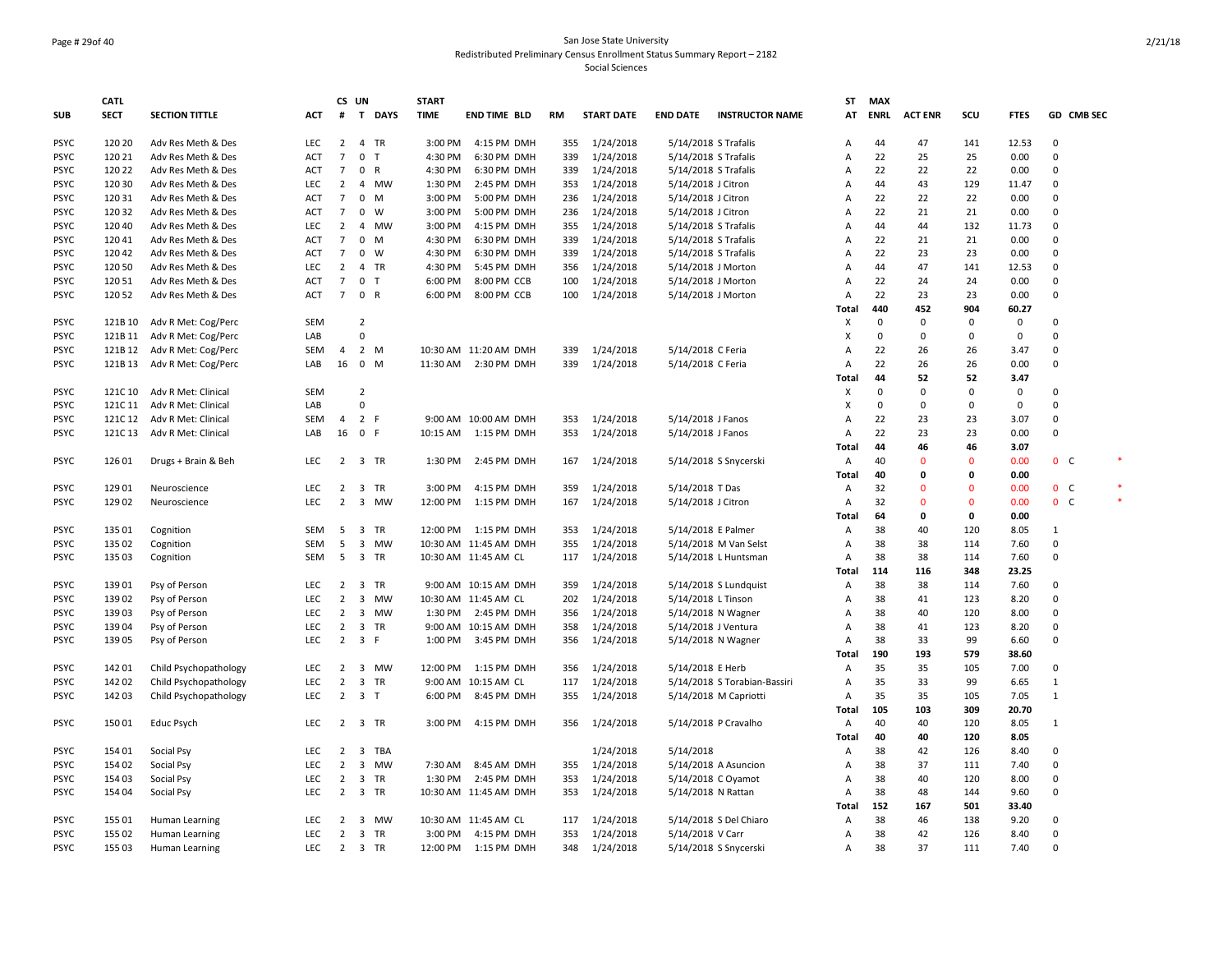### Page # 30of 40 San Jose State University Redistributed Preliminary Census Enrollment Status Summary Report – 2182

|             | CATL        |                            |            | CS UN                   |                         |            | <b>START</b> |                       |      |                   |                   |                                 | ST           | <b>MAX</b>  |                |                |             |                   |  |
|-------------|-------------|----------------------------|------------|-------------------------|-------------------------|------------|--------------|-----------------------|------|-------------------|-------------------|---------------------------------|--------------|-------------|----------------|----------------|-------------|-------------------|--|
| <b>SUB</b>  | <b>SECT</b> | <b>SECTION TITTLE</b>      | <b>ACT</b> | #                       |                         | T DAYS     | <b>TIME</b>  | <b>END TIME BLD</b>   | RM   | <b>START DATE</b> | <b>END DATE</b>   | <b>INSTRUCTOR NAME</b>          | AT           | <b>ENRL</b> | <b>ACT ENR</b> | SCU            | <b>FTES</b> | <b>GD CMB SEC</b> |  |
|             |             |                            |            |                         |                         |            |              |                       |      |                   |                   |                                 |              |             |                |                |             |                   |  |
|             |             |                            |            |                         |                         |            |              |                       |      |                   |                   |                                 | <b>Total</b> | 114         | 125            | 375            | 25.00       |                   |  |
| <b>PSYC</b> | 158 01      | Perception                 | LEC        | $\overline{2}$          |                         | 3 TR       |              | 9:00 AM 10:15 AM DMH  | 149A | 1/24/2018         | 5/14/2018 C Feria |                                 | Α            | 38          | 39             | 117            | 7.85        | 1                 |  |
| <b>PSYC</b> | 158 02      | Perception                 | <b>LEC</b> | $\overline{2}$          | $\overline{\mathbf{3}}$ | <b>TR</b>  | 1:30 PM      | 2:45 PM DMH           | 149A | 1/24/2018         | 5/14/2018 C Feria |                                 | Α            | 38          | 38             | 114            | 7.60        | $\Omega$          |  |
| <b>PSYC</b> | 158 03      | Perception                 | <b>LEC</b> | $\overline{2}$          | $\overline{\mathbf{3}}$ | MW         |              | 10:30 AM 11:45 AM DMH | 353  | 1/24/2018         |                   | 5/14/2018 E Palmer              | Α            | 38          | 42             | 126            | 8.45        | 1                 |  |
|             |             |                            |            |                         |                         |            |              |                       |      |                   |                   |                                 | Total        | 114         | 119            | 357            | 23.90       |                   |  |
| <b>PSYC</b> | 160 01      | <b>Clinical Psychology</b> | LEC        | $\overline{2}$          | $\overline{\mathbf{3}}$ | <b>TR</b>  | 4:30 PM      | 5:45 PM DMH           | 353  | 1/24/2018         |                   | 5/14/2018 B Oliveira            | Α            | 38          | 36             | 108            | 7.20        | $\mathbf 0$       |  |
| <b>PSYC</b> | 160 02      | <b>Clinical Psychology</b> | LEC        | $\overline{2}$          | $\overline{\mathbf{3}}$ | <b>MW</b>  | 4:30 PM      | 5:45 PM DMH           | 353  | 1/24/2018         |                   | 5/14/2018 S Nadeau              | Α            | 38          | 38             | 114            | 7.60        | $\mathbf 0$       |  |
| <b>PSYC</b> | 160 03      | <b>Clinical Psychology</b> | <b>LEC</b> | $\overline{2}$          | $\overline{\mathbf{3}}$ | <b>TR</b>  |              | 9:00 AM 10:15 AM DMH  | 166  | 1/24/2018         | 5/14/2018 J Gregg |                                 | A            | 38          | 40             | 120            | 8.00        | $\Omega$          |  |
| <b>PSYC</b> | 160 04      | <b>Clinical Psychology</b> | <b>LEC</b> | 2                       | $\overline{\mathbf{3}}$ | <b>MW</b>  | 12:00 PM     | 1:15 PM DMH           | 353  | 1/24/2018         |                   | 5/14/2018 G Callaghan           | Α            | 38          | 42             | 126            | 8.40        | 0                 |  |
|             |             |                            |            |                         |                         |            |              |                       |      |                   |                   |                                 | Total        | 152         | 156            | 468            | 31.20       |                   |  |
| <b>PSYC</b> | 165 01      | Theory Meth Couns          | <b>LEC</b> | $\overline{\mathbf{3}}$ | $\overline{\mathbf{3}}$ | <b>TR</b>  |              | 1:30 PM 2:45 PM DMH   | 356  | 1/24/2018         | 5/14/2018 J Gregg |                                 | Α            | 35          | 33             | 99             | 6.60        | $\mathbf 0$       |  |
| <b>PSYC</b> | 165 02      | Theory Meth Couns          | LEC        | $\overline{3}$          | $\overline{\mathbf{3}}$ | MW         |              | 10:30 AM 11:45 AM DMH | 167  | 1/24/2018         | 5/14/2018 E Herb  |                                 | Α            | 35          | 35             | 105            | 7.00        | 0                 |  |
|             |             |                            |            |                         |                         |            |              |                       |      |                   |                   |                                 | <b>Total</b> | 70          | 68             | 204            | 13.60       |                   |  |
| <b>PSYC</b> | 16701       | Sports Psychology          | LEC        |                         |                         | 2 3 MW     |              | 9:00 AM 10:15 AM SPXE | 163  | 1/24/2018         |                   | 5/14/2018 T Semerjian           | Α            | 40          | $\mathbf{0}$   | $\mathbf{0}$   | 0.00        | 0 <sup>o</sup>    |  |
|             |             |                            |            |                         |                         |            |              |                       |      |                   |                   |                                 | <b>Total</b> | 40          | 0              | $\mathbf 0$    | 0.00        |                   |  |
| <b>PSYC</b> | 170 01      | Indus Psy                  | LEC        | $\overline{2}$          | $\overline{\mathbf{3}}$ | MW         | 1:30 PM      | 2:45 PM DMH           | 358  | 1/24/2018         |                   | 5/14/2018 A Rogers              | Α            | 38          | 42             | 126            | 8.40        | $\mathbf 0$       |  |
| <b>PSYC</b> | 170 02      | Indus Psy                  | <b>LEC</b> | $\overline{2}$          | $\overline{\mathbf{3}}$ | <b>TR</b>  | 1:30 PM      | 2:45 PM DMH           | 348  | 1/24/2018         |                   | 5/14/2018 N Rattan              | Α            | 38          | 44             | 132            | 8.80        | 0                 |  |
|             |             |                            |            |                         |                         |            |              |                       |      |                   |                   |                                 | <b>Total</b> | 76          | 86             | 258            | 17.20       |                   |  |
| <b>PSYC</b> | 173 01      | Human Factors              | LEC        |                         |                         | 2 3 TR     |              | 9:00 AM 10:15 AM DMH  | 348  | 1/24/2018         |                   | 5/14/2018 E Palmer              | Α            | 38          | 38             | 114            | 7.65        | 1                 |  |
|             |             |                            |            |                         |                         |            |              |                       |      |                   |                   |                                 | <b>Total</b> | 38          | 38             | 114            | 7.65        |                   |  |
| <b>PSYC</b> | 175 01      | Management Psy             | LEC        | $\overline{2}$          | $\overline{\mathbf{3}}$ | W          | 6:00 PM      | 8:45 PM DMH           | 356  | 1/24/2018         | 5/14/2018 N Patel |                                 | Α            | 35          | 33             | 99             | 6.60        | $\mathbf 0$       |  |
|             |             |                            |            |                         |                         |            |              |                       |      |                   |                   |                                 | Total        | 35          | 33             | 99             | 6.60        |                   |  |
| <b>PSYC</b> | 180 01      | <b>Indiv Studies</b>       | SUP        | 36 4                    |                         | TBA        |              |                       |      | 1/24/2018         | 5/14/2018         |                                 | Α            | $\Omega$    | $\mathbf 0$    | $\Omega$       | $\mathbf 0$ | 0                 |  |
| <b>PSYC</b> | 180 02      | <b>Indiv Studies</b>       | SUP        | 36 1                    |                         | <b>TBA</b> |              |                       |      | 1/24/2018         | 5/14/2018         |                                 | Α            | 10          | $\Omega$       | $\Omega$       | 0           | $\Omega$          |  |
| <b>PSYC</b> | 18003       | <b>Indiv Studies</b>       | SUP        | 36 1                    |                         | <b>TBA</b> |              |                       |      | 1/24/2018         | 5/14/2018         |                                 | A            | 10          | $\mathbf 0$    | $\Omega$       | $\Omega$    | $\mathbf 0$       |  |
| <b>PSYC</b> | 180 04      | <b>Indiv Studies</b>       | SUP        | 36                      | $\overline{2}$          | <b>TBA</b> |              |                       |      | 1/24/2018         |                   | 5/14/2018 C Chancellor-Freeland | A            | 10          | $\mathbf{1}$   | $\overline{2}$ | 0.13        | $\mathbf 0$       |  |
| <b>PSYC</b> | 180 05      | <b>Indiv Studies</b>       | SUP        | 36 <sub>2</sub>         |                         | <b>TBA</b> |              |                       |      | 1/24/2018         | 5/14/2018         |                                 | A            | 10          | $\Omega$       | $\Omega$       | 0           | $\Omega$          |  |
| <b>PSYC</b> | 180 06      | <b>Indiv Studies</b>       | SUP        |                         |                         | 36 2 TBA   |              |                       |      | 1/24/2018         | 5/14/2018         |                                 | A            | 10          | $\mathbf 0$    | $\Omega$       | 0           | $\Omega$          |  |
| <b>PSYC</b> | 180 07      | <b>Indiv Studies</b>       | <b>SUP</b> | 36                      | $\overline{\mathbf{3}}$ | <b>TBA</b> |              |                       |      | 1/24/2018         | 5/14/2018 J Fanos |                                 | Α            | 10          | $\mathbf{1}$   | $\overline{3}$ | 0.20        | 0                 |  |
| <b>PSYC</b> | 18008       | <b>Indiv Studies</b>       | SUP        | 36 <sub>3</sub>         |                         | <b>TBA</b> |              |                       |      | 1/24/2018         | 5/14/2018         |                                 | A            | 10          | $\mathbf 0$    | $\Omega$       | 0           | 0                 |  |
| <b>PSYC</b> | 18009       | <b>Indiv Studies</b>       | SUP        | 36                      | $\overline{\mathbf{3}}$ | <b>TBA</b> |              |                       |      | 1/24/2018         | 5/14/2018         |                                 | A            | 10          | $\Omega$       | $\Omega$       | $\Omega$    | $\Omega$          |  |
| <b>PSYC</b> | 180 10      | <b>Indiv Studies</b>       | SUP        | 36 <sub>3</sub>         |                         | <b>TBA</b> |              |                       |      | 1/24/2018         | 5/14/2018         |                                 | A            | 10          | $\Omega$       | $\Omega$       | $\Omega$    | $\Omega$          |  |
| <b>PSYC</b> | 180 11      | <b>Indiv Studies</b>       | SUP        | 36                      | $\overline{\mathbf{3}}$ | <b>TBA</b> |              |                       |      | 1/24/2018         | 5/14/2018         |                                 | A            | 10          | 0              | $\Omega$       | 0           | 0                 |  |
| <b>PSYC</b> | 180 12      | <b>Indiv Studies</b>       | SUP        | 36 <sub>3</sub>         |                         | <b>TBA</b> |              |                       |      | 1/24/2018         | 5/14/2018         |                                 | A            | 10          | $\Omega$       | $\Omega$       | 0           | $\Omega$          |  |
| <b>PSYC</b> | 180 13      | <b>Indiv Studies</b>       | SUP        | 36                      | $\overline{4}$          | <b>TBA</b> |              |                       |      | 1/24/2018         | 5/14/2018         |                                 | Α            | 10          | $\Omega$       | $\Omega$       | $\Omega$    | $\mathbf 0$       |  |
| <b>PSYC</b> | 180 14      | <b>Indiv Studies</b>       | SUP        | 36                      | $\overline{4}$          | <b>TBA</b> |              |                       |      | 1/24/2018         | 5/14/2018         |                                 | A            | 10          | 0              | $\Omega$       | 0           | $\mathbf 0$       |  |
| <b>PSYC</b> | 180 15      | <b>Indiv Studies</b>       | SUP        | 36                      | $\overline{4}$          | <b>TBA</b> |              |                       |      | 1/24/2018         | 5/14/2018         |                                 | Α            | 10          | $\Omega$       | $\Omega$       | 0           | 0                 |  |
| <b>PSYC</b> | 180 16      | <b>Indiv Studies</b>       | SUP        | 36                      | $\overline{4}$          | <b>TBA</b> |              |                       |      | 1/24/2018         | 5/14/2018         |                                 | Α            | 10          | 0              | $\Omega$       | $\mathbf 0$ | $\Omega$          |  |
|             |             |                            |            |                         |                         |            |              |                       |      |                   |                   |                                 | Total        | 150         | $\mathbf{2}$   | 5              | 0.333333    |                   |  |
| <b>PSYC</b> | 184 01      | <b>Directed Reading</b>    | SUP        | 36                      | $\overline{4}$          | <b>TBA</b> |              |                       |      | 1/24/2018         | 5/14/2018         |                                 | Α            | 0           | 0              | $\mathbf 0$    | 0           | 0                 |  |
| <b>PSYC</b> | 184 02      | <b>Directed Reading</b>    | SUP        | 36 <sub>2</sub>         |                         | <b>TBA</b> |              |                       |      | 1/24/2018         |                   | 5/14/2018 L Heiden              | Α            | 10          | 5              | 10             | 0.666667    | $\mathbf{0}$      |  |
| <b>PSYC</b> | 184 03      | <b>Directed Reading</b>    | SUP        | 36                      | $\overline{2}$          | <b>TBA</b> |              |                       |      | 1/24/2018         | 5/14/2018         |                                 | Α            | 10          | $\mathbf 0$    | $\mathbf 0$    | 0           | $\mathbf 0$       |  |
| <b>PSYC</b> | 184 04      | <b>Directed Reading</b>    | <b>SUP</b> | 36                      | $\overline{\mathbf{3}}$ | <b>TBA</b> |              |                       |      | 1/24/2018         |                   | 5/14/2018 S Del Chiaro          | Α            | 10          | 9              | 27             | 1.80        | 0                 |  |
| <b>PSYC</b> | 184 05      | <b>Directed Reading</b>    | SUP        | 36                      | $\overline{\mathbf{3}}$ | <b>TBA</b> |              |                       |      | 1/24/2018         | 5/14/2018         |                                 | Α            | 10          | $\Omega$       | $\Omega$       | 0           | 0                 |  |
| <b>PSYC</b> | 184 06      | <b>Directed Reading</b>    | SUP        | 36                      | $\overline{\mathbf{3}}$ | <b>TBA</b> |              |                       |      | 1/24/2018         | 5/14/2018         |                                 | A            | 10          | $\Omega$       | $\Omega$       | 0           | $\Omega$          |  |
| <b>PSYC</b> | 184 07      | <b>Directed Reading</b>    | SUP        | 36                      | $\overline{4}$          | <b>TBA</b> |              |                       |      | 1/24/2018         | 5/14/2018         |                                 | A            | 10          | $\Omega$       | $\Omega$       | $\Omega$    | $\Omega$          |  |
| <b>PSYC</b> | 184 08      | <b>Directed Reading</b>    | SUP        | 36                      | $\overline{4}$          | <b>TBA</b> |              |                       |      | 1/24/2018         | 5/14/2018         |                                 | A            | 10          | 0              | $\Omega$       | 0           | $\mathbf 0$       |  |
| <b>PSYC</b> | 184 09      | Directed Reading           | <b>SUP</b> | 36                      | $\overline{4}$          | <b>TBA</b> |              |                       |      | 1/24/2018         | 5/14/2018         |                                 | Α            | 10          | $\Omega$       | $\mathbf 0$    | 0           | $\Omega$          |  |
|             |             |                            |            |                         |                         |            |              |                       |      |                   |                   |                                 | Total        | 80          | 14             | 37             | 2.466667    |                   |  |
| <b>PSYC</b> | 186 01      | Psych Field Wk             | <b>SUP</b> | 36                      | $\overline{4}$          | TBA        |              |                       |      | 1/24/2018         | 5/14/2018         |                                 | Α            | $\Omega$    | $\mathbf 0$    | $\Omega$       | 0           | $\Omega$          |  |
| <b>PSYC</b> | 186 02      | Psych Field Wk             | <b>SUP</b> | 36                      | 1                       | <b>TBA</b> |              |                       |      | 1/24/2018         | 5/14/2018         |                                 | Α            | 10          | $\Omega$       | $\Omega$       | 0           | $\Omega$          |  |
| <b>PSYC</b> | 18603       | Psych Field Wk             | SUP        |                         |                         | 36 3 TBA   |              |                       |      | 1/24/2018         |                   | 5/14/2018 G Callaghan           | Α            | 10          | $\mathbf{1}$   | 3              | 0.20        | $\mathbf 0$       |  |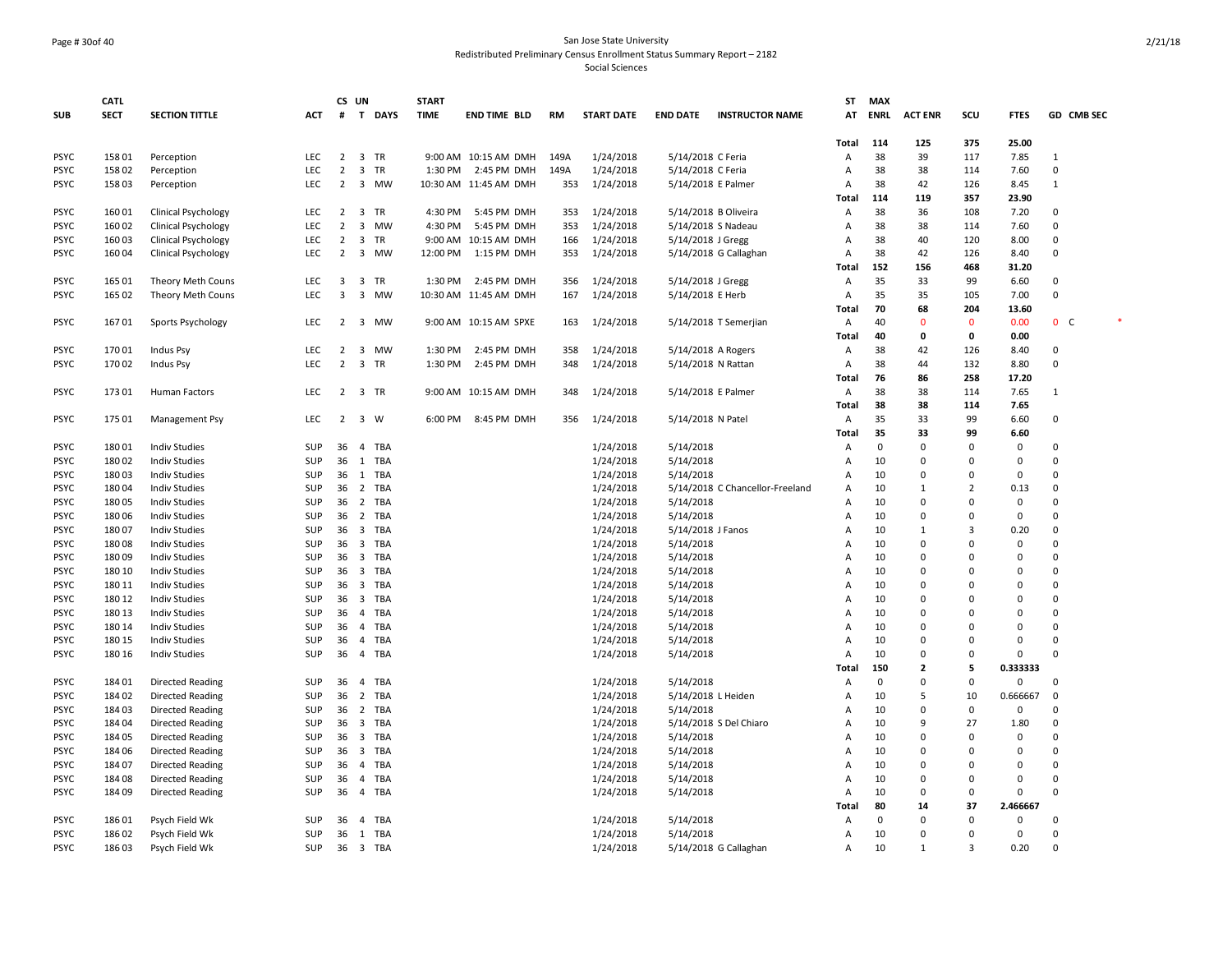#### Page # 31of 40 San Jose State University Redistributed Preliminary Census Enrollment Status Summary Report – 2182 Social Sciences

|             | <b>CATL</b> |                                |            |                | CS UN                                 | <b>START</b> |                       |           |                   |                     |                                 | <b>ST</b>    | <b>MAX</b>  |                |                |               |               |
|-------------|-------------|--------------------------------|------------|----------------|---------------------------------------|--------------|-----------------------|-----------|-------------------|---------------------|---------------------------------|--------------|-------------|----------------|----------------|---------------|---------------|
| <b>SUB</b>  | <b>SECT</b> | <b>SECTION TITTLE</b>          | <b>ACT</b> | #              | T<br><b>DAYS</b>                      | <b>TIME</b>  | <b>END TIME BLD</b>   | <b>RM</b> | <b>START DATE</b> | <b>END DATE</b>     | <b>INSTRUCTOR NAME</b>          | AT           | <b>ENRL</b> | <b>ACT ENR</b> | SCU            | <b>FTES</b>   | GD CMB SEC    |
| <b>PSYC</b> | 186 04      | Psych Field Wk                 | <b>SUP</b> | 36             | $\overline{\mathbf{3}}$<br>TBA        |              |                       |           | 1/24/2018         | 5/14/2018 A Prins   |                                 | А            | 10          | $\mathbf{1}$   | $\overline{3}$ | 0.20          | $\Omega$      |
| <b>PSYC</b> | 186 05      | Psych Field Wk                 | SUP        | 36             | <b>TBA</b><br>$\overline{4}$          |              |                       |           | 1/24/2018         | 5/14/2018           |                                 | Α            | 10          | $\mathsf 0$    | 0              | $\pmb{0}$     | $\Omega$      |
|             |             |                                |            |                |                                       |              |                       |           |                   |                     |                                 | Total        | 40          | $\overline{2}$ | 6              | 0.4           |               |
| <b>PSYC</b> | 190 01      | <b>Current Issues Capstone</b> | <b>SEM</b> | 5              | 3<br>MW                               |              | 9:00 AM 10:15 AM DMH  | 347       | 1/24/2018         |                     | 5/14/2018 S Lundquist           | Α            | 22          | 27             | 81             | 5.40          | $\mathbf 0$   |
| <b>PSYC</b> | 190 02      | <b>Current Issues Capstone</b> | <b>SEM</b> | 5              | $\overline{3}$<br>M                   | 6:00 PM      | 8:45 PM DMH           | 347       | 1/24/2018         | 5/14/2018 S Duh     |                                 | Α            | 22          | 26             | 78             | 5.20          | $\pmb{0}$     |
| <b>PSYC</b> | 190 03      | <b>Current Issues Capstone</b> | <b>SEM</b> | 5              | 3<br>MW                               | 3:00 PM      | 4:15 PM DMH           | 347       | 1/24/2018         | 5/14/2018 J Fanos   |                                 | А            | 22          | 25             | 75             | 5.00          | $\pmb{0}$     |
| <b>PSYC</b> | 190 04      | <b>Current Issues Capstone</b> | <b>SEM</b> | 5              | 3<br>TR                               | 12:00 PM     | 1:15 PM DMH           | 347       | 1/24/2018         | 5/14/2018 J Gregg   |                                 | Α            | 22          | 26             | 78             | 5.20          | $\mathbf 0$   |
| <b>PSYC</b> | 190 05      | <b>Current Issues Capstone</b> | <b>SEM</b> | 5              | $\overline{\mathbf{3}}$<br>TR         | 1:30 PM      | 2:45 PM DMH           | 347       | 1/24/2018         |                     | 5/14/2018 C Chancellor-Freeland | Α            | 22          | 22             | 66             | 4.40          | $\mathbf 0$   |
| <b>PSYC</b> | 190 06      | <b>Current Issues Capstone</b> | <b>SEM</b> | 5              | $\overline{\mathbf{3}}$<br>TR         |              | 10:30 AM 11:45 AM DMH | 347       | 1/24/2018         | 5/14/2018 A Caffrey |                                 | Α            | 22          | 26             | 78             | 5.20          | $\mathbf 0$   |
| <b>PSYC</b> | 190 07      | <b>Current Issues Capstone</b> | <b>SEM</b> | 5              | 3<br>MW                               | 12:00 PM     | 1:15 PM DMH           | 347       | 1/24/2018         | 5/14/2018 J Fanos   |                                 | Α            | 22<br>22    | 25             | 75             | 5.00          | $\mathbf 0$   |
| <b>PSYC</b> | 190 08      | <b>Current Issues Capstone</b> | <b>SEM</b> | 5              | 3<br>TR                               |              | 9:00 AM 10:15 AM DMH  | 347       | 1/24/2018         | 5/14/2018 G Feist   |                                 | Α            | 22          | 27             | 81<br>72       | 5.40          | $\Omega$<br>0 |
| <b>PSYC</b> | 190 09      | <b>Current Issues Capstone</b> | <b>SEM</b> | 5              | $\overline{\mathbf{3}}$<br>TR         | 1:30 PM      | 2:45 PM CL            | 316       | 1/24/2018         | 5/14/2018 A Caffrey |                                 | Α<br>Total   | 198         | 24<br>228      | 684            | 4.80<br>45.60 |               |
| <b>PSYC</b> | 191 01      | Psych of Prejudice             | LEC        | $\overline{2}$ | $\overline{\mathbf{3}}$<br>MW         | 12:00 PM     | 1:15 PM CL            | 117       | 1/24/2018         | 5/14/2018 J Ventura |                                 | Α            | 38          | 37             | 111            | 7.40          | $\Omega$      |
| <b>PSYC</b> | 191 02      | Psych of Prejudice             | LEC        | $\overline{2}$ | 3<br>TR                               | 3:00 PM      | 4:15 PM DMH           | 348       | 1/24/2018         | 5/14/2018 N Rattan  |                                 | Α            | 38          | 38             | 114            | 7.60          | $\mathbf 0$   |
| <b>PSYC</b> | 19103       | Psych of Prejudice             | <b>LEC</b> | $\overline{2}$ | 3<br>$\mathsf{R}$                     | 6:00 PM      | 8:45 PM DMH           | 163       | 1/24/2018         | 5/14/2018 L Tinson  |                                 | Α            | 38          | 30             | 90             | 6.00          | $\mathbf 0$   |
| <b>PSYC</b> | 19104       | Psych of Prejudice             | LEC        | $\overline{2}$ | 3 MW                                  | 1:30 PM      | 2:45 PM CL            | 117       | 1/24/2018         |                     | 5/14/2018 A Asuncion            | Α            | 38          | 37             | 111            | 7.40          | $\mathbf 0$   |
| <b>PSYC</b> | 191 05      | Psych of Prejudice             | <b>LEC</b> | $\overline{2}$ | 3<br><b>TBA</b>                       |              |                       |           | 1/24/2018         | 5/14/2018           |                                 | Α            | 38          | 36             | 108            | 7.20          | $\Omega$      |
| <b>PSYC</b> | 191 06      | Psych of Prejudice             | LEC        | $\overline{2}$ | 3 F                                   |              | 9:30 AM 12:15 PM CL   | 117       | 1/24/2018         | 5/14/2018 J Ventura |                                 | Α            | 38          | 34             | 102            | 6.80          | $\Omega$      |
|             |             |                                |            |                |                                       |              |                       |           |                   |                     |                                 | Total        | 228         | 212            | 636            | 42.40         |               |
| <b>PSYC</b> | 195 01      | Honors Sem in Psy              | <b>SEM</b> | 5              | 3<br>MW                               |              | 9:00 AM 10:15 AM DMH  | 359       | 1/24/2018         |                     | 5/14/2018 M Van Selst           | Α            | 20          | 17             | 51             | 3.40          | 0             |
|             |             |                                |            |                |                                       |              |                       |           |                   |                     |                                 | Total        | 20          | 17             | 51             | 3.40          |               |
| <b>PSYC</b> | 196 01      | Appl Beh Analys                | LEC        | $\overline{2}$ | 3 TR                                  | 12:00 PM     | 1:15 PM DMH           | 149A      | 1/24/2018         |                     | 5/14/2018 M Capriotti           | Α            | 38          | 41             | 123            | 8.20          | $\mathbf 0$   |
|             |             |                                |            |                |                                       |              |                       |           |                   |                     |                                 | Total        | 38          | 41             | 123            | 8.20          |               |
| <b>PSYC</b> | 19901       | Senior Hon Thesis              | <b>SUP</b> | 36             | $\overline{\mathbf{3}}$<br><b>TBA</b> |              |                       |           | 1/24/2018         | 5/14/2018           |                                 | Α            | 5           | $\mathbf 0$    | $\Omega$       | 0             | $\mathbf 0$   |
| <b>PSYC</b> | 199 02      | Senior Hon Thesis              | <b>SUP</b> | 36             | $\overline{\mathbf{3}}$<br><b>TBA</b> |              |                       |           | 1/24/2018         | 5/14/2018           |                                 | Α            | 5           | $\mathbf 0$    | $\Omega$       | 0             | $\mathbf 0$   |
| <b>PSYC</b> | 199 03      | Senior Hon Thesis              | <b>SUP</b> | 36             | $\overline{\mathbf{3}}$<br>TBA        |              |                       |           | 1/24/2018         | 5/14/2018           |                                 | Α            | 5           | $\Omega$       | $\Omega$       | 0             | $\mathbf 0$   |
| <b>PSYC</b> | 199 04      | Senior Hon Thesis              | <b>SUP</b> | 36             | 3 TBA                                 |              |                       |           | 1/24/2018         | 5/14/2018           |                                 | Α            | 5           | $\mathbf 0$    | $\Omega$       | 0             | $\Omega$      |
|             |             |                                |            |                |                                       |              |                       |           |                   |                     |                                 | Total        | 20          | 0              | $\mathbf{0}$   | $\mathbf 0$   |               |
| <b>PSYC</b> | 208 02      | Fam Assesmt/Intrv              | <b>SEM</b> | 5              | 3 R                                   | 12:00 PM     | 2:45 PM DMH           | 308       | 1/24/2018         | 5/14/2018 A Prins   |                                 | Α            | 12          | 10             | 30             | 2.50          | 10            |
|             |             |                                |            |                |                                       |              |                       |           |                   |                     |                                 | <b>Total</b> | 12          | 10             | 30             | 2.50          |               |
| <b>PSYC</b> | 209 01      | Psyc of Contem Fam             | <b>SEM</b> | 5              | $\overline{\mathbf{3}}$<br>M          | 12:00 PM     | 2:45 PM DMH           | 308       | 1/24/2018         | 5/14/2018 E Klaw    |                                 | Α            | 12          | 11             | 33             | 2.75          | 11            |
|             |             |                                |            |                |                                       |              |                       |           |                   |                     |                                 | <b>Total</b> | 12          | 11             | 33             | 2.75          |               |
| <b>PSYC</b> | 21101       | Child Psychopathol             | <b>SEM</b> | 5              | 3 W                                   |              | 9:00 AM 11:45 AM DMH  | 308       | 1/24/2018         |                     | 5/14/2018 M Capriotti           | Α            | 12          | 9              | 27             | 2.25          | 9             |
|             |             |                                |            |                |                                       |              |                       |           |                   |                     |                                 | <b>Total</b> | 12          | 9              | 27             | 2.25          |               |
| <b>PSYC</b> | 212 01      | Life Span Dev                  | <b>SEM</b> | 5              | 3 R                                   |              | 9:00 AM 11:45 AM CCB  | 100       | 1/24/2018         |                     | 5/14/2018 E Woodhead            | Α            | 12          | 10             | 30             | 2.50          | 10            |
|             |             |                                |            |                |                                       |              |                       |           |                   |                     |                                 | <b>Total</b> | 12          | 10             | 30             | 2.50          |               |
| <b>PSYC</b> | 220 01      | Sem Exper Psych                | <b>SEM</b> | 5              | $\overline{\mathbf{3}}$<br>TR         |              | 1:30 PM 2:45 PM CL    | 303       | 1/24/2018         |                     | 5/14/2018 D Schuster            | Α            | 10          | 11             | 33             | 2.75          | 11            |
|             |             |                                |            |                |                                       |              |                       |           |                   |                     |                                 | Total        | 10          | 11             | 33             | 2.75          |               |
| <b>PSYC</b> | 224B 80     | Clin Psych Prac II             | <b>SUP</b> | 25             | 3 TBA                                 |              |                       |           | 1/24/2018         | 5/14/2018 A Prins   |                                 | Α            | 12          | 11             | 33             | 2.75          | 11            |
|             |             |                                |            |                |                                       |              |                       |           |                   |                     |                                 | <b>Total</b> | 12          | 11             | 33             | 2.75          |               |
| <b>PSYC</b> | 225 01      | Adv Grp Dynamics               | <b>SEM</b> | 5              | 3 W                                   |              | 12:00 PM 2:45 PM DMH  | 308       | 1/24/2018         | 5/14/2018 E Klaw    |                                 | Α            | 12          | 10             | 30             | 2.50          | 10            |
|             |             |                                |            |                |                                       |              |                       |           |                   |                     |                                 | Total        | 12          | 10             | 30             | 2.50          |               |
| <b>PSYC</b> | 226 01      | Addictions & Tmt               | <b>SEM</b> | 6              | 3 <sub>T</sub>                        |              | 9:00 AM 11:45 AM CCB  | 100       | 1/24/2018         |                     | 5/14/2018 E Woodhead            | Α            | 12          | 11             | 33             | 2.75          | 11            |
|             |             |                                |            |                |                                       |              |                       |           |                   |                     |                                 | Total        | 12          | 11             | 33             | 2.75          |               |
| <b>PSYC</b> | 230 01      | Sem Physio Psych               | <b>SEM</b> | 5              | $\overline{\mathbf{3}}$<br>TR         |              | 9:00 AM 10:15 AM DMH  | 308       | 1/24/2018         | 5/14/2018 V Carr    |                                 | Α            | 10<br>10    | 8              | 24<br>24       | 2.00<br>2.00  | 8             |
| <b>PSYC</b> | 232 01      |                                |            | 5              | $3 \, M$                              |              |                       |           | 1/24/2018         |                     |                                 | <b>Total</b> | 12          | 8<br>9         | 27             | 2.25          | 9             |
|             |             | Clinical Psychopharm           | <b>SEM</b> |                |                                       |              | 9:00 AM 11:45 AM DMH  | 308       |                   |                     | 5/14/2018 G Callaghan           | Α<br>Total   | 12          | 9              | 27             | 2.25          |               |
| <b>PSYC</b> | 243 01      | Field Wk in Psych              | <b>SEM</b> | 6              | 3 T                                   | 12:00 PM     | 2:45 PM DMH           | 308       | 1/24/2018         |                     | 5/14/2018 G Callaghan           | Α            | 12          | 11             | 11             | 2.75          | 11            |
|             |             |                                |            |                |                                       |              |                       |           |                   |                     |                                 | <b>Total</b> | 12          | 11             | 11             | 2.75          |               |
| <b>PSYC</b> | 254 01      | Social Psy Seminar             | <b>SEM</b> |                | 5 3 TR                                |              | 10:30 AM 11:45 AM DMH | 308       | 1/24/2018         | 5/14/2018 C Oyamot  |                                 | Α            | 12          | 14             | 42             | 3.50          | 14            |
|             |             |                                |            |                |                                       |              |                       |           |                   |                     |                                 |              |             |                |                |               |               |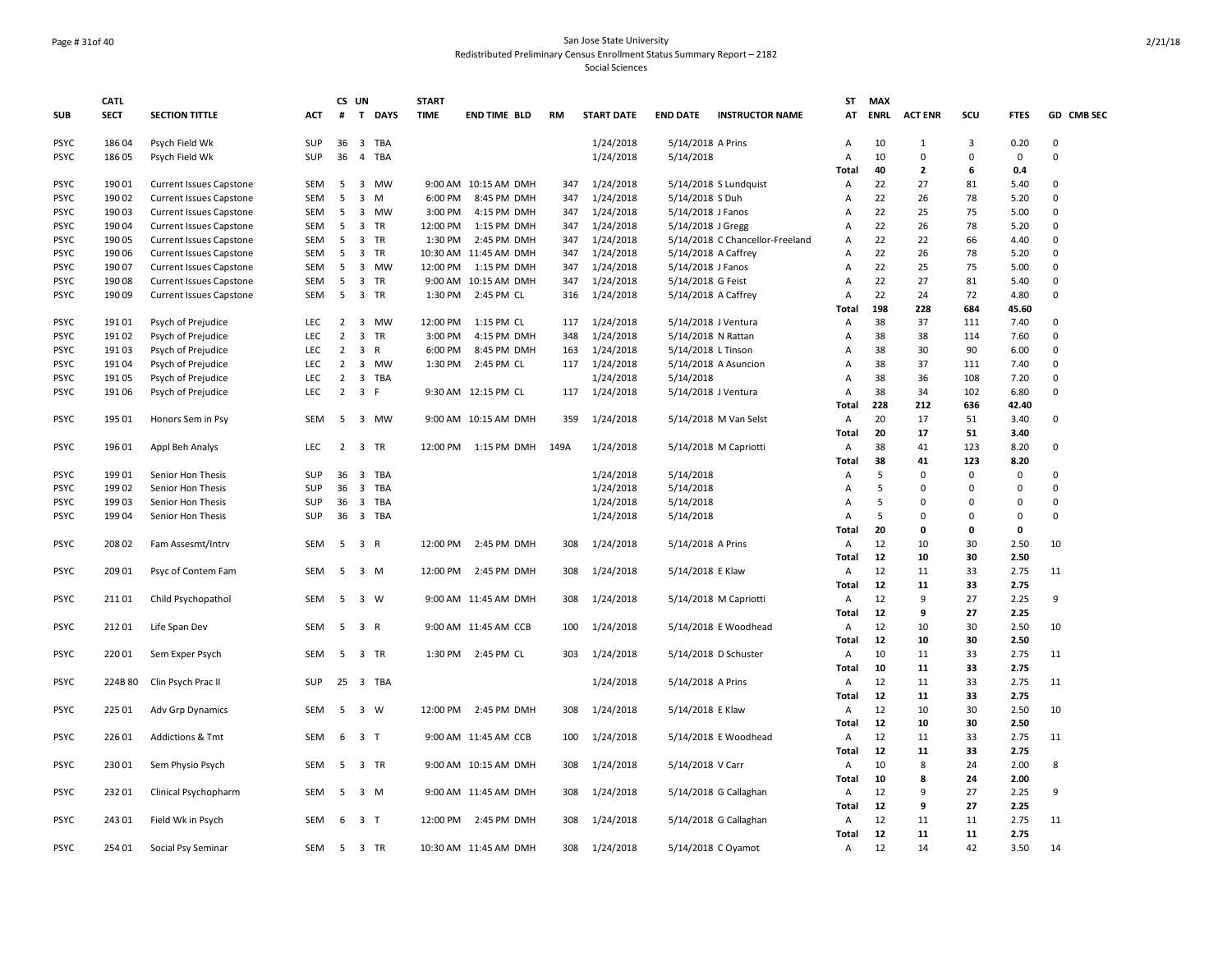#### Page # 32of 40 San Jose State University Redistributed Preliminary Census Enrollment Status Summary Report – 2182

|             | <b>CATL</b> |                       |            |                | CS UN                   |                | <b>START</b> |                        |           |                   |                    |                        | ST             | <b>MAX</b>  |                |                |             |                |
|-------------|-------------|-----------------------|------------|----------------|-------------------------|----------------|--------------|------------------------|-----------|-------------------|--------------------|------------------------|----------------|-------------|----------------|----------------|-------------|----------------|
| <b>SUB</b>  | <b>SECT</b> | <b>SECTION TITTLE</b> | <b>ACT</b> |                |                         | # T DAYS       | <b>TIME</b>  | <b>END TIME BLD</b>    | <b>RM</b> | <b>START DATE</b> | <b>END DATE</b>    | <b>INSTRUCTOR NAME</b> | AT             | <b>ENRL</b> | <b>ACT ENR</b> | scu            | <b>FTES</b> | GD CMB SEC     |
|             |             |                       |            |                |                         |                |              |                        |           |                   |                    |                        | <b>Total</b>   | 12          | 14             | 42             | 3.50        |                |
| <b>PSYC</b> | 27101       | Sem App Psy H Res     | SEM        | 5              |                         | 3 MW           | 4:30 PM      | 5:45 PM DMH            | 308       | 1/24/2018         | 5/14/2018 A Rogers |                        | Α              | 13          | 13             | 39             | 3.25        | 13             |
|             |             |                       |            |                |                         |                |              |                        |           |                   |                    |                        | <b>Total</b>   | 13          | 13             | 39             | 3.25        |                |
| <b>PSYC</b> | 275 01      | Professional Issue    | SEM        | 5              |                         | 3 W            | 6:00 PM      | 8:45 PM DMH            | 308       | 1/24/2018         |                    | 5/14/2018 M Hosoda     | Α              | 13          | 11             | 33             | 2.75        | 11             |
|             |             |                       |            |                |                         |                |              |                        |           |                   |                    |                        | <b>Total</b>   | 13          | 11             | 33             | 2.75        |                |
| <b>PSYC</b> | 293 01      | Org Dev               | <b>SEM</b> | 5              |                         | 3 <sub>1</sub> | 6:00 PM      | 8:45 PM DMH            | 308       | 1/24/2018         | 5/14/2018 L Davis  |                        | Α              | 10          | 12             | 36             | 3.00        | 12             |
|             |             |                       |            |                |                         |                |              |                        |           |                   |                    |                        | <b>Total</b>   | 10          | 12             | 36             | 3.00        |                |
| <b>PSYC</b> | 298 01      | <b>Special Prob</b>   | SUP        | 25             |                         | 4 TBA          |              |                        |           | 1/24/2018         | 5/14/2018          |                        | Α              | $\Omega$    | $\Omega$       | $\mathsf 0$    | $\Omega$    | $\Omega$       |
| <b>PSYC</b> | 298 02      | <b>Special Prob</b>   | SUP        | 25             | 1                       | <b>TBA</b>     |              |                        |           | 1/24/2018         | 5/14/2018          |                        | Α              | 10          | $\Omega$       | $\Omega$       | $\Omega$    | $\Omega$       |
| <b>PSYC</b> | 298 03      | Special Prob          | SUP        | 25             |                         | 2 TBA          |              |                        |           | 1/24/2018         | 5/14/2018          |                        | A              | 10          | $\mathbf{0}$   | $\mathbf 0$    | $\Omega$    | $\Omega$       |
| <b>PSYC</b> | 298 04      | Special Prob          | SUP        | 25             |                         | 3 TBA          |              |                        |           | 1/24/2018         |                    | 5/14/2018 E Woodhead   | А              | 10          | 11             | 33             | 2.75        | 11             |
| <b>PSYC</b> | 298 05      | <b>Special Prob</b>   | SUP        | 25             | $\overline{\mathbf{3}}$ | <b>TBA</b>     |              |                        |           | 1/24/2018         | 5/14/2018 G Feist  |                        | A              | 10          | 1              | $\overline{3}$ | 0.25        | $\mathbf{1}$   |
| <b>PSYC</b> | 298 06      | Special Prob          | SUP        | 25             | $\overline{\mathbf{3}}$ | <b>TBA</b>     |              |                        |           | 1/24/2018         |                    | 5/14/2018 C Oyamot     | A              | 10          | 1              | 3              | 0.25        | $\mathbf{1}$   |
| <b>PSYC</b> | 298 07      | <b>Special Prob</b>   | SUP        | 25             |                         | 3 TBA          |              |                        |           | 1/24/2018         | 5/14/2018          |                        | A              | 10          | $\Omega$       | $\Omega$       | $\Omega$    | $\Omega$       |
| <b>PSYC</b> | 298 08      | <b>Special Prob</b>   | SUP        | 25             | $\overline{4}$          | <b>TBA</b>     |              |                        |           | 1/24/2018         | 5/14/2018          |                        | Α              | 10          | $\Omega$       | $\Omega$       | $\Omega$    | $\Omega$       |
| <b>PSYC</b> | 298 09      | Special Prob          | SUP        | 25             | $\overline{4}$          | <b>TBA</b>     |              |                        |           | 1/24/2018         | 5/14/2018          |                        | A              | 10          | $\Omega$       | $\Omega$       | $\Omega$    | $\Omega$       |
| <b>PSYC</b> | 298 10      | Special Prob          | SUP        | 25             | $\overline{4}$          | <b>TBA</b>     |              |                        |           | 1/24/2018         | 5/14/2018          |                        | A              | 10          | $\Omega$       | $\Omega$       | $\Omega$    | $\Omega$       |
| <b>PSYC</b> | 298 11      | Special Prob          | SUP        | 25             | $\overline{4}$          | <b>TBA</b>     |              |                        |           | 1/24/2018         | 5/14/2018          |                        | Α              | 10          | $\Omega$       | $\mathbf 0$    | $\Omega$    | $\Omega$       |
|             |             |                       |            |                |                         |                |              |                        |           |                   |                    |                        | Total          | 100         | 13             | 39             | 3.25        |                |
| <b>PSYC</b> | 299 01      | <b>Masters Thesis</b> | SUP        | 25             | 6                       | <b>TBA</b>     |              |                        |           | 1/24/2018         | 5/14/2018          |                        | А              | $\mathbf 0$ | $\mathbf 0$    | $\Omega$       | $\mathbf 0$ | $\Omega$       |
| <b>PSYC</b> | 299 02      | <b>Masters Thesis</b> | SUP        | 25             | 1                       | <b>TBA</b>     |              |                        |           | 1/24/2018         | 5/14/2018          |                        | A              | 10          | $\Omega$       | $\Omega$       | $\Omega$    | $\Omega$       |
| <b>PSYC</b> | 299 03      | <b>Masters Thesis</b> | SUP        | 25             |                         | 1 TBA          |              |                        |           | 1/24/2018         | 5/14/2018          |                        | А              | 10          | $\Omega$       | $\Omega$       | $\Omega$    | $\Omega$       |
| <b>PSYC</b> | 299 04      | <b>Masters Thesis</b> | SUP        | 25             | $\overline{2}$          | <b>TBA</b>     |              |                        |           | 1/24/2018         | 5/14/2018          |                        | A              | 10          | $\Omega$       | $\Omega$       | $\Omega$    | $\Omega$       |
| <b>PSYC</b> | 299 05      | <b>Masters Thesis</b> | SUP        | 25             |                         | 2 TBA          |              |                        |           | 1/24/2018         | 5/14/2018          |                        | A              | 10          | $\Omega$       | $\Omega$       | $\Omega$    | $\Omega$       |
| <b>PSYC</b> | 299 06      | <b>Masters Thesis</b> | SUP        | 25             |                         | 3 TBA          |              |                        |           | 1/24/2018         |                    | 5/14/2018 M Capriotti  | Α              | 10          | $\mathbf{1}$   | $\overline{3}$ | 0.25        | $\mathbf{1}$   |
| <b>PSYC</b> | 299 07      | <b>Masters Thesis</b> | SUP        | 25             | $\overline{\mathbf{3}}$ | <b>TBA</b>     |              |                        |           | 1/24/2018         | 5/14/2018 V Carr   |                        | A              | 10          | $\overline{2}$ | 6              | 0.50        | $\overline{2}$ |
| <b>PSYC</b> | 299 08      | <b>Masters Thesis</b> | SUP        | 25             |                         | 3 TBA          |              |                        |           | 1/24/2018         | 5/14/2018 E Palmer |                        | A              | 10          | $\overline{3}$ | 9              | 0.75        | $\overline{3}$ |
| <b>PSYC</b> | 299 09      | <b>Masters Thesis</b> | SUP        | 25             | $\overline{\mathbf{3}}$ | <b>TBA</b>     |              |                        |           | 1/24/2018         |                    | 5/14/2018 A Asuncion   | A              | 10          | $\mathbf{1}$   | $\overline{3}$ | 0.25        | $\mathbf{1}$   |
| <b>PSYC</b> | 299 10      | <b>Masters Thesis</b> | SUP        | 25             | $\overline{\mathbf{3}}$ | TBA            |              |                        |           | 1/24/2018         | 5/14/2018          |                        | A              | 10          | $\Omega$       | $\Omega$       | $\mathbf 0$ | $\Omega$       |
| <b>PSYC</b> | 299 11      | <b>Masters Thesis</b> | SUP        | 25             | $\overline{4}$          | TBA            |              |                        |           | 1/24/2018         |                    | 5/14/2018 H Tokunaga   | A              | 10          | $\mathbf{1}$   | $\overline{4}$ | 0.33        | $\mathbf{1}$   |
| <b>PSYC</b> | 299 12      | <b>Masters Thesis</b> | SUP        | 25             | $\overline{4}$          | TBA            |              |                        |           | 1/24/2018         | 5/14/2018 G Feist  |                        | A              | 10          | $\mathbf{1}$   | $\overline{a}$ | 0.33        | $\mathbf{1}$   |
| <b>PSYC</b> | 299 13      | <b>Masters Thesis</b> | SUP        | 25             | $\overline{4}$          | TBA            |              |                        |           | 1/24/2018         | 5/14/2018          |                        | Α              | 10          | $\Omega$       | $\Omega$       | $\mathbf 0$ | $\Omega$       |
| <b>PSYC</b> | 299 14      | <b>Masters Thesis</b> | SUP        | 25             | $\overline{4}$          | <b>TBA</b>     |              |                        |           | 1/24/2018         | 5/14/2018          |                        | А              | 10          | $\Omega$       | $\Omega$       | $\Omega$    | $\Omega$       |
| <b>PSYC</b> | 299 15      | <b>Masters Thesis</b> | SUP        | 25             | $\overline{4}$          | TBA            |              |                        |           | 1/24/2018         | 5/14/2018          |                        | A              | 10          | $\Omega$       | $\Omega$       | $\mathbf 0$ | $\Omega$       |
| <b>PSYC</b> | 299 16      | <b>Masters Thesis</b> | SUP        | 25             | 5                       | TBA            |              |                        |           | 1/24/2018         | 5/14/2018          |                        | Α              | 10          | $\Omega$       | $\Omega$       | $\mathbf 0$ | $\Omega$       |
| <b>PSYC</b> | 299 17      | <b>Masters Thesis</b> | SUP        | 25             |                         | 5 TBA          |              |                        |           | 1/24/2018         | 5/14/2018          |                        | A              | 10          | $\Omega$       | $\Omega$       | $\Omega$    | $\Omega$       |
| <b>PSYC</b> | 299 18      | <b>Masters Thesis</b> | SUP        | 25             | 5                       | <b>TBA</b>     |              |                        |           | 1/24/2018         | 5/14/2018          |                        | Α              | 10          | $\Omega$       | $\Omega$       | $\Omega$    | $\Omega$       |
| <b>PSYC</b> | 299 19      | <b>Masters Thesis</b> | SUP        | 25             | 6                       | TBA            |              |                        |           | 1/24/2018         |                    | 5/14/2018 H Tokunaga   | $\overline{A}$ | 10          | 5              | 30             | 2.5         | 5              |
| <b>PSYC</b> | 299 20      | <b>Masters Thesis</b> | SUP        | 25             | 6                       | <b>TBA</b>     |              |                        |           | 1/24/2018         | 5/14/2018          |                        | Α              | 10          | $\mathbf 0$    | $\mathbf 0$    | $\mathbf 0$ | $\Omega$       |
|             |             |                       |            |                |                         |                |              |                        |           |                   |                    |                        | Total          | 190         | 14             | 59             | 4.916667    |                |
| <b>STAT</b> | 95 01       | Elem Stat             | LEC        | 2              | $\overline{\mathbf{3}}$ | TR             | 12:00 PM     | 1:15 PM WSQ            | 207       | 1/24/2018         |                    | 5/14/2018 L Huntsman   | Α              | 121         | 119            | 357            | 23.8        | $\mathbf 0$    |
| <b>STAT</b> | 95 02       | Elem Stat             | LEC        | $\overline{2}$ | 3                       | MW             | 12:00 PM     | 1:15 PM SCI            | 164       | 1/24/2018         |                    | 5/14/2018 H Tokunaga   | Α              | 121         | 123            | 369            | 24.6        | $\Omega$       |
| <b>STAT</b> | 95 03       | Elem Stat             | LEC        | $\overline{2}$ | 3                       | <b>TR</b>      | 3:00 PM      | 4:15 PM WSQ            | 207       | 1/24/2018         |                    | 5/14/2018 S Macramalla | Α              | 121         | 117            | 351            | 23.4        | $\Omega$       |
| <b>STAT</b> | 95 04       | Elem Stat             | LEC        | $\overline{2}$ | 3                       | <b>MW</b>      |              | 10:30 AM  11:45 AM DMH | 356       | 1/24/2018         | 5/14/2018 A Rogers |                        | Α              | 40          | 46             | 138            | 9.20        | $\Omega$       |
| <b>STAT</b> | 95 05       | Elem Stat             | <b>LEC</b> | $\overline{2}$ | $\overline{\mathbf{3}}$ | <b>MW</b>      | 3:00 PM      | 4:15 PM DMH            | 356       | 1/24/2018         | 5/14/2018 G Savage |                        | A              | 40          | 46             | 138            | 9.20        | $\Omega$       |
| <b>STAT</b> | 95 06       | Elem Stat             | LEC        | $\overline{2}$ | 3                       | TR             |              | 9:00 AM 10:15 AM DMH   | 356       | 1/24/2018         |                    | 5/14/2018 S Pradhan    | Α              | 40          | 50             | 150            | 10.00       | $\Omega$       |
| <b>STAT</b> | 95 07       | Elem Stat             | <b>LEC</b> | $\overline{2}$ |                         | 3 F            |              | 10:00 AM 12:45 PM DMH  | 356       | 1/24/2018         |                    | 5/14/2018 L Huntsman   | A              | 40          | 39             | 117            | 7.80        | $\Omega$       |
|             |             |                       |            |                |                         |                |              |                        |           |                   |                    |                        | Total          | 523         | 540            | 1620           | 108.00      |                |
| <b>STAT</b> | 115 01      | Interm Stat           | LEC        | 2              | 3                       | MW             | 4:30 PM      | 5:45 PM DMH            | 359       | 1/24/2018         |                    | 5/14/2018 M Hosoda     | Α              | 32          | 32             | 96             | 6.60        | $\overline{4}$ |
| <b>STAT</b> | 115 02      | Interm Stat           | LEC        | $\overline{2}$ | 3                       | MW             | 12:00 PM     | 1:15 PM DMH            | 359       | 1/24/2018         |                    | 5/14/2018 M Hosoda     | А              | 32          | 34             | 102            | 7.10        | 6              |
| <b>STAT</b> | 115 03      | Interm Stat           | LEC        | $\overline{2}$ |                         | 3 TR           | 1:30 PM      | 2:45 PM DMH            | 359       | 1/24/2018         |                    | 5/14/2018 S Pradhan    | Α              | 32          | 33             | 99             | 6.70        | $\overline{2}$ |
|             |             |                       |            |                |                         |                |              |                        |           |                   |                    |                        | <b>Total</b>   | 96          | 99             | 297            | 20.40       |                |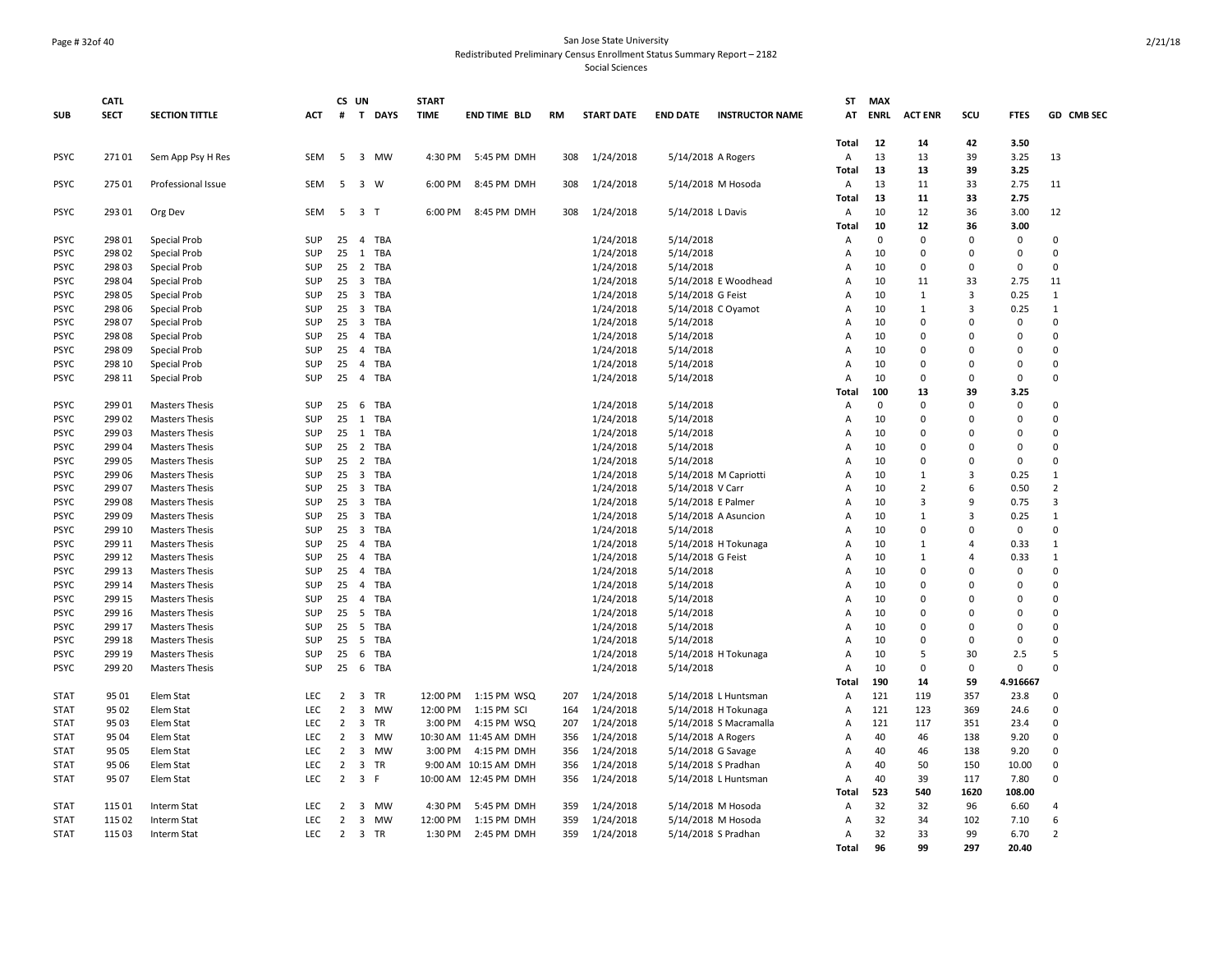## Page # 33of 40 San Jose State University Redistributed Preliminary Census Enrollment Status Summary Report – 2182

|             | <b>CATL</b> |                       |            | CS UN |             | <b>START</b> |              |     |                   |                 |                        | ST                      | MAX      |                |       |              |                   |
|-------------|-------------|-----------------------|------------|-------|-------------|--------------|--------------|-----|-------------------|-----------------|------------------------|-------------------------|----------|----------------|-------|--------------|-------------------|
| <b>SUB</b>  | <b>SECT</b> | <b>SECTION TITTLE</b> | <b>ACT</b> |       | <b>DAYS</b> | <b>TIME</b>  | END TIME BLD | RM  | <b>START DATE</b> | <b>END DATE</b> | <b>INSTRUCTOR NAME</b> | AT                      | ENRL     | <b>ACT ENR</b> | scu   | <b>FTES</b>  | <b>GD CMB SEC</b> |
| <b>STAT</b> | 235 01      | Multivar Analysis     | SEM 5 3    |       | <b>MW</b>   | 3:00 PM      | 4:15 PM DMH  | 359 | 1/24/2018         |                 | 5/14/2018 H Tokunaga   | Total                   | 25<br>25 | 19<br>19       | 57    | 4.75<br>4.75 | 19                |
|             |             |                       |            |       |             |              |              |     |                   |                 |                        | <b>Psychology Total</b> | 5669     | 4984           | 14293 | 966.02       |                   |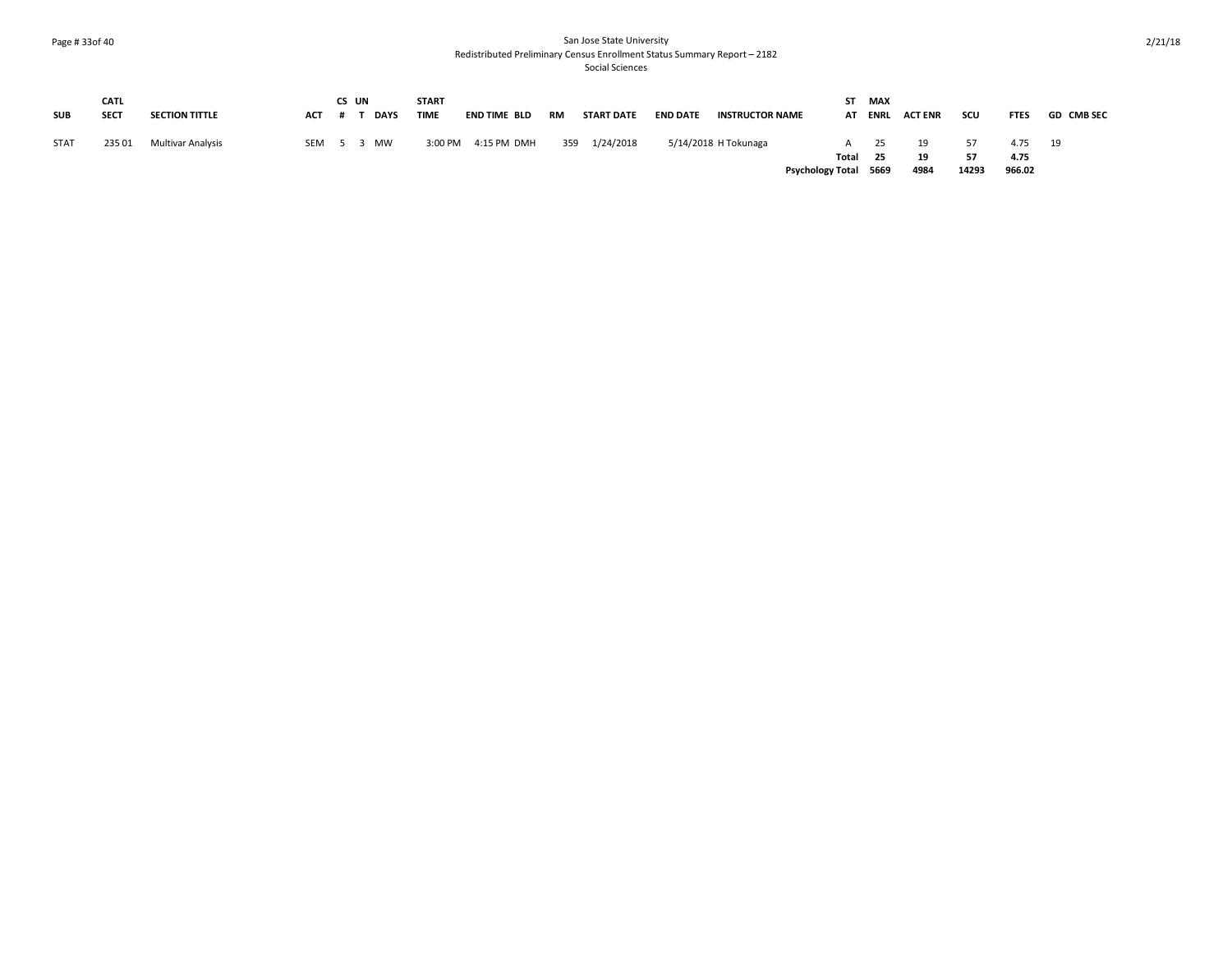### Page # 34of 40 San Jose State University Redistributed Preliminary Census Enrollment Status Summary Report – 2182

|            | <b>CATL</b>                   |                       |            |                | CS UN |             | <b>START</b> |                     |           |                   |                    |                                      | <b>ST</b>    | <b>MAX</b> |                |     |             |              |
|------------|-------------------------------|-----------------------|------------|----------------|-------|-------------|--------------|---------------------|-----------|-------------------|--------------------|--------------------------------------|--------------|------------|----------------|-----|-------------|--------------|
| <b>SUB</b> | <b>SECT</b>                   | <b>SECTION TITTLE</b> | <b>ACT</b> | #              |       | <b>DAYS</b> | <b>TIME</b>  | <b>END TIME BLD</b> | <b>RM</b> | <b>START DATE</b> | <b>END DATE</b>    | <b>INSTRUCTOR NAME</b>               | AT           | ENRL       | <b>ACT ENR</b> | scu | <b>FTES</b> | GD CMB SEC   |
|            | Social Sciences - All College |                       |            |                |       |             |              |                     |           |                   |                    |                                      |              |            |                |     |             |              |
| SSCI       | 9001                          | Success Soc Sci       | LEC        | $\overline{2}$ |       | 1 M         | 3:00 PM      | 3:50 PM CL          | 303       | 1/24/2018         | 5/14/2018 M Brown  |                                      | $\mathsf{A}$ | 45         | 35             | 35  | 2.33        | $\mathbf{0}$ |
| SSCI       | 9002                          | Success Soc Sci       | LEC        |                | 1 1   |             | 3:00 PM      | 3:50 PM CL          | 303       | 1/24/2018         | 5/14/2018 M Brown  |                                      | A            | 45         | 35             | 35  | 2.33        | 0            |
| SSCI       | 9003                          | Success Soc Sci       | <b>LEC</b> |                |       | 1 W         | 3:00 PM      | 3:50 PM CL          | 303       | 1/24/2018         | 5/14/2018 T Shawel |                                      | A            | 45         | 30             | 30  | 2.00        | 0            |
| SSCI       | 9004                          | Success Soc Sci       | LEC        |                | 1     | W           | 6:00 PM      | 6:50 PM CL          | 240       | 1/24/2018         | 5/14/2018 T Shawel |                                      | A            | 45         | 32             | 32  | 2.13        | 0            |
| SSCI       | 9080                          | Success Soc Sci       | LEC        |                |       | <b>TBA</b>  |              |                     |           | 1/24/2018         | 5/14/2018 M Brown  |                                      | A            | 45         | 47             | 47  | 3.13        | 0            |
| SSCI       | 9081                          | Success Soc Sci       | LEC        |                | 1     | <b>TBA</b>  |              |                     |           | 1/24/2018         | 5/14/2018 R Hunter |                                      | A            | 45         | 39             | 39  | 2.60        | $\Omega$     |
|            |                               |                       |            |                |       |             |              |                     |           |                   |                    |                                      | <b>Total</b> | 270        | 218            | 218 | 14.53       |              |
| SSED       | 184Y 01                       | Stdt Tchg II          | <b>SUP</b> | 25             | 4     | <b>TBA</b>  |              | <b>DMH</b>          | 235B      | 1/24/2018         | 5/14/2018 E Boas   |                                      | A            | 25         | 6              | 24  | 1.60        | 0            |
| SSED       | 184Y 02                       | Stdt Tchg II          | <b>SUP</b> | 25             | .5    | TBA         |              | <b>DMH</b>          | 235B      | 1/24/2018         | 5/14/2018 E Boas   |                                      | A            | 25         | $\overline{2}$ | 10  | 0.67        | 0            |
| SSED       | 184Y 03                       | Stdt Tchg II          | <b>SUP</b> | 25             | 6     | TBA         |              | <b>DMH</b>          | 235B      | 1/24/2018         | 5/14/2018 E Boas   |                                      | A            | 25         | 0              |     | 0           | $\Omega$     |
|            |                               |                       |            |                |       |             |              |                     |           |                   |                    |                                      | <b>Total</b> | 75         | 8              | 34  | 2.266667    |              |
| SSED       | 184Z01                        | Stdt Tchg III         | <b>SUP</b> | 25             | 4     | TBA         |              | <b>DMH</b>          | 235B      | 1/24/2018         | 5/14/2018 E Boas   |                                      | A            | 25         |                | 4   | 0.27        | $\Omega$     |
| SSED       | 184Z02                        | Stdt Tchg III         | <b>SUP</b> | 25             | -5    | <b>TBA</b>  |              | <b>DMH</b>          | 235B      | 1/24/2018         | 5/14/2018 E Boas   |                                      | A            | 25         |                | 35  | 2.33        | 0            |
| SSED       | 184Z03                        | Stdt Tchg III         | SUP        | 25             | 6     | <b>TBA</b>  |              | <b>DMH</b>          | 235B      | 1/24/2018         | 5/14/2018 E Boas   |                                      | A            | 25         | 0              |     | 0           | $\Omega$     |
|            |                               |                       |            |                |       |             |              |                     |           |                   |                    |                                      | <b>Total</b> | 75         | 8              | 39  | 2.6         |              |
|            |                               |                       |            |                |       |             |              |                     |           |                   |                    | <b>Social Sciences - All College</b> |              | 420        | 234            | 291 | 19.4        |              |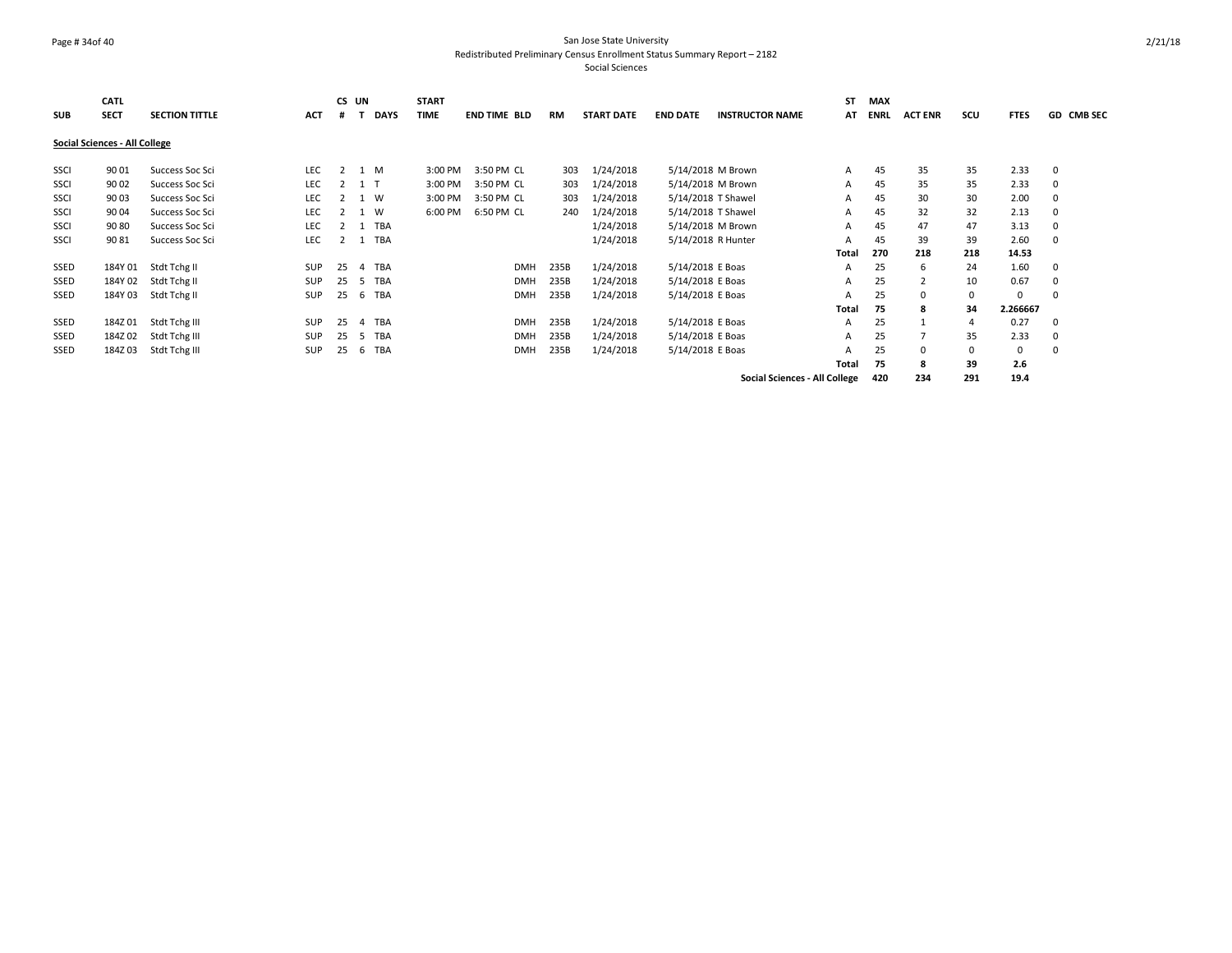### Page # 35of 40 San Jose State University Redistributed Preliminary Census Enrollment Status Summary Report – 2182

|             | <b>CATL</b> |                          |            |                         | CS UN                   |            | <b>START</b> |                        |      |                   |                      |                             | ST             | <b>MAX</b>  |                |              |             |                |            |        |
|-------------|-------------|--------------------------|------------|-------------------------|-------------------------|------------|--------------|------------------------|------|-------------------|----------------------|-----------------------------|----------------|-------------|----------------|--------------|-------------|----------------|------------|--------|
| <b>SUB</b>  | <b>SECT</b> | <b>SECTION TITTLE</b>    | ACT        | #                       |                         | T DAYS     | <b>TIME</b>  | <b>END TIME BLD</b>    | RM   | <b>START DATE</b> | <b>END DATE</b>      | <b>INSTRUCTOR NAME</b>      | AT             | <b>ENRL</b> | <b>ACT ENR</b> | scu          | <b>FTES</b> |                | GD CMB SEC |        |
| Sociology   |             |                          |            |                         |                         |            |              |                        |      |                   |                      |                             |                |             |                |              |             |                |            |        |
| <b>SOCI</b> | 101         | Intro to Sociology       | <b>LEC</b> | 1                       |                         | 3 MW       | 12:00 PM     | 1:15 PM HGH            | 122  | 1/24/2018         |                      | 5/14/2018 V Montes          | A              | 45          | 44             | 132          | 8.80        | $\mathbf 0$    |            |        |
| SOCI        | 102         | Intro to Sociology       | LEC        | $\mathbf{1}$            | $\overline{\mathbf{3}}$ | <b>TR</b>  |              | 10:30 AM 11:45 AM WSQ  | 207  | 1/24/2018         | 5/14/2018 M Pasion   |                             | Α              | 120         | 125            | 375          | 25          | $\mathbf 0$    |            |        |
| SOCI        | 103         | Intro to Sociology       | LEC        | 1                       | $\overline{\mathbf{3}}$ | TR         |              | 3:00 PM 4:15 PM DMH    | 231  | 1/24/2018         | 5/14/2018 G Ramos    |                             | Α              | 40          | 39             | 117          | 7.80        | $\mathbf 0$    |            |        |
| SOCI        | 180         | Intro to Sociology       | <b>LEC</b> | $\mathbf{1}$            | $\overline{\mathbf{3}}$ | <b>TBA</b> |              |                        |      | 1/24/2018         | 5/14/2018 M Rokni    |                             | Α              | 40          | 34             | 102          | 6.80        | $\mathbf 0$    |            |        |
|             |             |                          |            |                         |                         |            |              |                        |      |                   |                      |                             | Total          | 245         | 242            | 726          | 48.40       |                |            |        |
| SOCI        | 1501        | Stat Ap in Soc Sci       | LEC        | 3                       | $\overline{\mathbf{3}}$ | TR         | 12:00 PM     | 1:15 PM DMH            | 226A | 1/24/2018         | 5/14/2018 E Sweet    |                             | Α              | 25          | 27             | 81           | 5.40        | 0 <sup>o</sup> |            | $\ast$ |
| SOCS        | 1501        | Stat Ap in Soc Sci       | LEC        | 3                       | $\overline{\mathbf{3}}$ | TR         | 12:00 PM     | 1:15 PM DMH            | 226A | 1/24/2018         | 5/14/2018 E Sweet    |                             | Α              | $\mathbf 0$ | $\mathbf 0$    | $\mathbf 0$  | 0.00        | 0 <sub>c</sub> |            | $\ast$ |
| SOCI        | 1502        | Stat Ap in Soc Sci       | LEC        | 3                       |                         | 3 TR       | 4:30 PM      | 5:45 PM DMH            | 226A | 1/24/2018         | 5/14/2018 E Sweet    |                             | A              | 25          | 18             | 54           | 3.65        | $1 \quad C$    |            |        |
| SOCS        | 1502        | Stat Ap in Soc Sci       | LEC        | $\overline{\mathbf{3}}$ |                         | 3 TR       | 4:30 PM      | 5:45 PM DMH            | 226A | 1/24/2018         | 5/14/2018 E Sweet    |                             | $\overline{A}$ | $\mathbf 0$ | $\mathbf{0}$   | $\mathbf 0$  | 0.00        | 0 <sub>c</sub> |            | $\ast$ |
| SOCI        | 1503        | Stat Ap in Soc Sci       | LEC        | 3                       | $\overline{\mathbf{3}}$ | M          | 6:00 PM      | 8:45 PM HGH            | 122  | 1/24/2018         | 5/14/2018 J Bautista |                             | Α              | 25          | 17             | 51           | 3.40        | $0-$           |            | $\ast$ |
| SOCS        | 1503        | Stat Ap in Soc Sci       | <b>LEC</b> | 3                       | 3 M                     |            | 6:00 PM      | 8:45 PM HGH            | 122  | 1/24/2018         | 5/14/2018 J Bautista |                             | $\overline{A}$ | $\mathbf 0$ | $\Omega$       | $\mathbf{0}$ | 0.00        | 0 <sup>o</sup> |            | $\ast$ |
|             |             |                          |            |                         |                         |            |              |                        |      |                   |                      |                             | Total          | 75          | 62             | 186          | 12.45       |                |            |        |
| SOCI        | 5701        | Community Involve        | LEC        | 1                       | $\overline{\mathbf{3}}$ | TR         | 12:00 PM     | 1:15 PM HGH            | 122  | 1/24/2018         | 5/14/2018 D Brook    |                             | Α              | 45          | 32             | 96           | 6.40        | 0 <sup>o</sup> |            | $\ast$ |
| <b>UNVS</b> | 5701        | Community Involve        | <b>LEC</b> | 1                       |                         | 3 TR       | 12:00 PM     | 1:15 PM HGH            | 122  | 1/24/2018         | 5/14/2018 D Brook    |                             | Α              | $\mathbf 0$ | $\mathbf{0}$   | $\mathbf 0$  | 0.00        | 0 <sup>o</sup> |            |        |
|             |             |                          |            |                         |                         |            |              |                        |      |                   |                      |                             | Total          | 45          | 32             | 96           | 6.40        |                |            |        |
| SOCI        | 8001        | Social Problems          | <b>LEC</b> | 1                       | $\overline{3}$          | <b>MW</b>  | 12:00 PM     | 1:15 PM WSQ            | 207  | 1/24/2018         | 5/14/2018 N Boero    |                             | A              | 120         | 114            | 342          | 22.8        | $\Omega$       |            |        |
| SOCI        | 8002        | Social Problems          | LEC        | $\mathbf{1}$            | $\overline{\mathbf{3}}$ | TR         |              | 9:00 AM 10:15 AM HGH   | 122  | 1/24/2018         | 5/14/2018 M Pasion   |                             | Α              | 40          | 39             | 117          | 7.80        | $\mathbf 0$    |            |        |
| SOCI        | 8003        | Social Problems          | LEC        | 1                       | 3 <sub>T</sub>          |            | 6:00 PM      | 8:45 PM HGH            | 122  | 1/24/2018         | 5/14/2018 D Brook    |                             | Α              | 45          | 30             | 90           | 6.00        | 0              |            |        |
|             |             |                          |            |                         |                         |            |              |                        |      |                   |                      |                             | Total          | 205         | 183            | 549          | 36.60       |                |            |        |
| SOCI        |             | 100W 01 Writing Workshop | SEM        | 4                       | $\overline{\mathbf{3}}$ | MW         |              | 10:30 AM 11:45 AM DMH  | 226A | 1/24/2018         |                      | 5/14/2018 C McCullen        | Α              | 20          | 20             | 60           | 4.00        | 0              |            |        |
| SOCI        |             | 100W 02 Writing Workshop | <b>SEM</b> | 4                       | 3                       | MW         | 3:00 PM      | 4:15 PM CL             | 234  | 1/24/2018         |                      | 5/14/2018 C McCullen        | Α              | 20          | 20             | 60           | 4.00        | $\Omega$       |            |        |
| SOCI        | 100W 03     | <b>Writing Workshop</b>  | SEM        | 4                       | $\overline{\mathbf{3}}$ | <b>TR</b>  | 12:00 PM     | 1:15 PM WSQ            | 208  | 1/24/2018         | 5/14/2018 T Dehaan   |                             | Α              | 20          | 22             | 66           | 4.40        | $\mathbf 0$    |            |        |
| SOCI        |             | 100W 04 Writing Workshop | SEM        | 4                       | $\overline{\mathbf{3}}$ | TR         | 3:00 PM      | 4:15 PM DMH            | 162  | 1/24/2018         | 5/14/2018 R Buyco    |                             | $\overline{A}$ | 20          | 21             | 63           | 4.20        | 0              |            |        |
| SOCI        |             | 100W 80 Writing Workshop | <b>SEM</b> | $\overline{4}$          | $\overline{\mathbf{3}}$ | <b>TBA</b> |              |                        |      | 1/24/2018         |                      | 5/14/2018 R Bryant-Anderson | $\overline{A}$ | 17          | 23             | 69           | 4.60        | $\Omega$       |            |        |
|             |             |                          |            |                         |                         |            |              |                        |      |                   |                      |                             | Total          | 97          | 106            | 318          | 21.20       |                |            |        |
| SOCI        | 101 01      | Social Theory            | <b>LEC</b> |                         |                         | 2 3 MW     |              | 12:00 PM   1:15 PM DMH | 162  | 1/24/2018         |                      | 5/14/2018 W Armaline        | $\overline{A}$ | 30          | 32             | 96           | 6.40        | $\Omega$       |            |        |
| SOCI        | 101 02      | Social Theory            | LEC        | $\overline{2}$          | $\overline{\mathbf{3}}$ | <b>TR</b>  |              | 10:30 AM 11:45 AM DMH  | 162  | 1/24/2018         | 5/14/2018 P Chua     |                             | Α              | 30          | 29             | 87           | 5.80        | $\mathbf 0$    |            |        |
| SOCI        | 101 03      | Social Theory            | <b>LEC</b> | $\overline{2}$          | $\overline{\mathbf{3}}$ | <b>TR</b>  | 4:30 PM      | 5:45 PM DMH            | 162  | 1/24/2018         | 5/14/2018 P Chua     |                             | Α              | 30          | 20             | 60           | 4.00        | $\mathbf 0$    |            |        |
| SOCI        | 101 80      | Social Theory            | LEC        | $\overline{2}$          |                         | 3 TBA      |              |                        |      | 1/24/2018         | 5/14/2018 M Rokni    |                             | Α              | 30          | 32             | 96           | 6.40        | $\Omega$       |            |        |
|             |             |                          |            |                         |                         |            |              |                        |      |                   |                      |                             | Total          | 120         | 113            | 339          | 22.60       |                |            |        |
| SOCI        | 104 01      | Quantit Res Meth         | LEC        | 2                       | $\overline{\mathbf{3}}$ | <b>MW</b>  |              | 9:00 AM 10:15 AM DMH   | 226A | 1/24/2018         | 5/14/2018 J DeHaan   |                             | Α              | 30          | 33             | 99           | 6.60        | 0              |            |        |
| SOCI        | 104 02      | Quantit Res Meth         | LEC        | $\overline{2}$          | $\overline{\mathbf{3}}$ | <b>MW</b>  | 1:30 PM      | 2:45 PM CL             | 234  | 1/24/2018         | 5/14/2018 M Thiele   |                             | Α              | 30          | 31             | 93           | 6.20        | 0              |            |        |
| SOCI        | 104 03      | Quantit Res Meth         | LEC        | 2                       | $\overline{\mathbf{3}}$ | TR         | 1:30 PM      | 2:45 PM DMH            | 226A | 1/24/2018         | 5/14/2018 E Sweet    |                             | Α              | 30          | 32             | 96           | 6.45        | $\mathbf{1}$   |            |        |
|             |             |                          |            |                         |                         |            |              |                        |      |                   |                      |                             | Total          | 90          | 96             | 288          | 19.25       |                |            |        |
| SOCI        | 105 01      | Qual Research Meth       | LEC        | $\overline{2}$          |                         | 3 MW       |              | 12:00 PM 1:15 PM CL    | 234  | 1/24/2018         | 5/14/2018 J DeHaan   |                             | Α              | 30          | 35             | 105          | 7.00        | 0              |            |        |
| SOCI        | 105 02      | Qual Research Meth       | <b>LEC</b> | $\overline{2}$          | $\overline{3}$          | <b>TR</b>  |              | 9:00 AM 10:15 AM DMH   | 162  | 1/24/2018         | 5/14/2018 J Nkosi    |                             | $\overline{A}$ | 30          | 24             | 72           | 4.80        | $\mathbf 0$    |            |        |
| SOCI        | 105 03      | Qual Research Meth       | LEC        | $\overline{2}$          | 3 TR                    |            | 3:00 PM      | 4:15 PM DMH            | 226A | 1/24/2018         | 5/14/2018 J Nkosi    |                             | A              | 30          | 20             | 60           | 4.00        | $\mathbf 0$    |            |        |
|             |             |                          |            |                         |                         |            |              |                        |      |                   |                      |                             | Total          | 90          | 79             | 237          | 15.80       |                |            |        |
| SOCI        | 116 01      | Global Society           | <b>LEC</b> | 1                       | $\overline{\mathbf{3}}$ | <b>MW</b>  |              | 10:30 AM 11:45 AM DMH  | 208  | 1/24/2018         | 5/14/2018 M Rokni    |                             | A              | 40          | 41             | 123          | 8.20        | $\mathbf 0$    |            |        |
| SOCI        | 116 02      | Global Society           | LEC        | 1                       | $\overline{\mathbf{3}}$ | TR         |              | 9:00 AM 10:15 AM BBC   | 104  | 1/24/2018         | 5/14/2018 D Brook    |                             | Α              | 40          | 37             | 111          | 7.45        | $\mathbf{1}$   |            |        |
| SOCI        | 116 03      | <b>Global Society</b>    | LEC        | 1                       |                         | 3 TR       | 1:30 PM      | 2:45 PM HGH            | 122  | 1/24/2018         | 5/14/2018 D Brook    |                             | A              | 40          | 37             | 111          | 7.40        | $\Omega$       |            |        |
|             |             |                          |            |                         |                         |            |              |                        |      |                   |                      |                             | Total          | 120         | 115            | 345          | 23.05       |                |            |        |
| SOCI        | 11801       | Soci of Hum Rights       | LEC        | $\overline{2}$          | $\overline{\mathbf{3}}$ | MW         |              | 10:30 AM 11:45 AM DMH  | 234  | 1/24/2018         | 5/14/2018 C Cox      |                             | Α              | 37          | 35             | 105          | 7.00        | 0              |            |        |
| SOCI        | 11802       | Soci of Hum Rights       | LEC        | $\overline{2}$          | 3 <sub>T</sub>          |            | 6:00 PM      | 8:45 PM DMH            | 208  | 1/24/2018         | 5/14/2018 C Cox      |                             | A              | 33          | 30             | 90           | 6.00        | $\Omega$       |            |        |
|             |             |                          |            |                         |                         |            |              |                        |      |                   |                      |                             | Total          | 70          | 65             | 195          | 13.00       |                |            |        |
| SOCI        | 120 01      | Contemp Soc Issues       | LEC        |                         |                         | 2 3 TR     | 12:00 PM     | 1:15 PM DMH            | 162  | 1/24/2018         | 5/14/2018 P Chua     |                             | A              | 33          | 18             | 54           | 3.60        | $\Omega$       |            |        |
|             |             |                          |            |                         |                         |            |              |                        |      |                   |                      |                             | <b>Total</b>   | 33          | 18             | 54           | 3.60        |                |            |        |
| SOCI        | 146 01      | Work Power & Leisure     | <b>LEC</b> | 2                       | $\overline{\mathbf{3}}$ | MW         | 4:30 PM      | 5:45 PM DMH            | 163  | 1/24/2018         | 5/14/2018 P Rudy     |                             | Α              | 33          | 25             | 75           | 5.00        | 0              |            |        |
|             |             |                          |            |                         |                         |            |              |                        |      |                   |                      |                             | <b>Total</b>   | 33          | 25             | 75           | 5.00        |                |            |        |
| SOCI        | 15101       | Violence in Family       | <b>LEC</b> |                         | 2 3 TR                  |            |              | 10:30 AM 11:45 AM HGH  |      | 122 1/24/2018     |                      | 5/14/2018 S de Bourbon      | Α              | 37          | 39             | 117          | 7.80        | $\mathbf 0$    |            |        |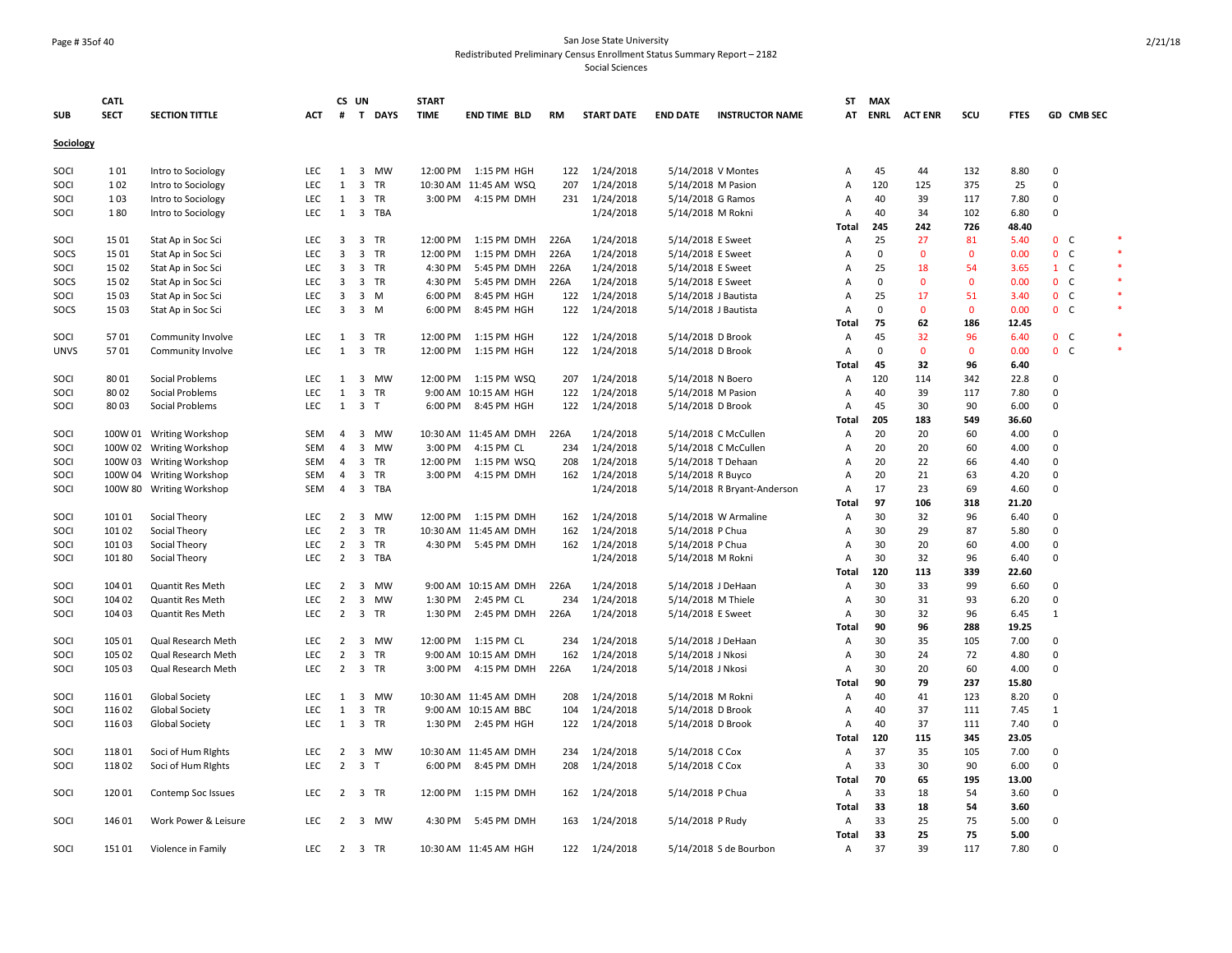#### Page # 36of 40 San Jose State University Redistributed Preliminary Census Enrollment Status Summary Report – 2182

|              | <b>CATL</b>      |                                          |            |                | CS UN                   |            | <b>START</b> |                       |      |                        |                               |                          | ST             | <b>MAX</b>                    |                             |                                     |              |                         |        |
|--------------|------------------|------------------------------------------|------------|----------------|-------------------------|------------|--------------|-----------------------|------|------------------------|-------------------------------|--------------------------|----------------|-------------------------------|-----------------------------|-------------------------------------|--------------|-------------------------|--------|
| <b>SUB</b>   | <b>SECT</b>      | <b>SECTION TITTLE</b>                    | <b>ACT</b> | #              |                         | T DAYS     | <b>TIME</b>  | <b>END TIME BLD</b>   | RM   | <b>START DATE</b>      | <b>END DATE</b>               | <b>INSTRUCTOR NAME</b>   | AT             | <b>ENRL</b>                   | <b>ACT ENR</b>              | scu                                 | <b>FTES</b>  | GD CMB SEC              |        |
|              |                  |                                          |            |                |                         |            |              |                       |      |                        |                               |                          | <b>Total</b>   | 37                            | 39                          | 117                                 | 7.80         |                         |        |
| SOCI         | 154 01           | Non Conform Behav                        | LEC        |                |                         | 2 3 MW     |              | 9:00 AM 10:15 AM DMH  |      | 231 1/24/2018          |                               | 5/14/2018 S Morewitz     | Α              | 33                            | 29                          | 87                                  | 5.80         | $\Omega$                |        |
|              |                  |                                          |            |                |                         |            |              |                       |      |                        |                               |                          | Total          | 33                            | 29                          | 87                                  | 5.80         |                         |        |
| SOCI         | 161 01           | City Life                                | LEC        | $\overline{2}$ |                         | 3 TR       | 3:00 PM      | 4:15 PM HGH           | 122  | 1/24/2018              | 5/14/2018 P Chua              |                          | A              | 33                            | 17                          | 51                                  | 3.40         | 0 <sup>o</sup>          |        |
| GEOG         | 16101            | City Life                                | LEC        | $\overline{2}$ |                         | 3 TR       | 3:00 PM      | 4:15 PM HGH           | 122  | 1/24/2018              | 5/14/2018 P Chua              |                          | Α              | $\mathbf{0}$                  | $\mathbf 0$                 | $\mathbf 0$                         | 0.00         | $0\quad C$              |        |
|              |                  |                                          |            |                |                         |            |              |                       |      |                        |                               |                          | Total          | 33                            | 17                          | 51                                  | 3.40         |                         |        |
| SOCI         | 162 01           | Race/Ethnic Rels                         | LEC        | $\overline{2}$ |                         | 3 M        | 6:00 PM      | 8:45 PM DMH           | 231  | 1/24/2018              |                               | 5/14/2018 W Armaline     | Α              | 37                            | 36                          | 108                                 | 7.20         | 0                       |        |
| SOCI         | 162 02           | Race/Ethnic Rels                         | <b>LEC</b> | $\overline{2}$ | $\overline{\mathbf{3}}$ | TR         | 1:30 PM      | 2:45 PM DMH           | 231  | 1/24/2018              | 5/14/2018 H Do                |                          | A              | 33                            | 36                          | 108                                 | 7.20         | $\Omega$                |        |
|              |                  |                                          |            |                |                         |            |              |                       |      |                        |                               |                          | <b>Total</b>   | 70                            | 72                          | 216                                 | 14.40        |                         |        |
| SOCI         | 163 01           | Social Change                            | LEC        |                |                         | 2 3 MW     | 1:30 PM      | 2:45 PM DMH           | 226A | 1/24/2018              | 5/14/2018 M Rokni             |                          | Α              | 33                            | 32                          | 96                                  | 6.40         | $\Omega$                |        |
|              |                  |                                          |            |                |                         |            |              |                       |      |                        |                               |                          | <b>Total</b>   | 33                            | 32                          | 96                                  | 6.40         |                         |        |
| SOCI         | 164 01           | Social Action                            | <b>LEC</b> | $\overline{2}$ |                         | 3 TR       |              | 9:00 AM 10:15 AM CL   | 234  | 1/24/2018              |                               | 5/14/2018 S Myers-Lipton | Α              | 33<br>33                      | 19<br>19                    | 57<br>57                            | 3.80         | $\mathbf 0$             |        |
|              | 165 01           |                                          | LEC        | $\overline{2}$ |                         | 3 TR       |              | 10:30 AM 11:45 AM CL  | 234  | 1/24/2018              |                               |                          | Total<br>A     | 33                            | 29                          | 87                                  | 3.80<br>5.80 | $\Omega$                |        |
| SOCI         |                  | Poverty Wealth Prv                       |            |                |                         |            |              |                       |      |                        |                               | 5/14/2018 S Myers-Lipton | Total          | 33                            | 29                          | 87                                  | 5.80         |                         |        |
| SOCI         | 169 01           | Polit Sociology                          | LEC        |                |                         | 2 3 MW     | 3:00 PM      | 4:15 PM DMH           | 163  | 1/24/2018              | 5/14/2018 M Rokni             |                          | A              | 33                            | 16                          | 48                                  | 3.20         | $\Omega$                |        |
|              |                  |                                          |            |                |                         |            |              |                       |      |                        |                               |                          | <b>Total</b>   | 33                            | 16                          | 48                                  | 3.20         |                         |        |
| SOCI         | 170 01           | Soci of Family                           | LEC        | $\overline{2}$ |                         | 3 TR       | 4:30 PM      | 5:45 PM CL            | 234  | 1/24/2018              | 5/14/2018 T Dehaan            |                          | Α              | 33                            | 28                          | 84                                  | 5.60         | 0                       |        |
|              |                  |                                          |            |                |                         |            |              |                       |      |                        |                               |                          | <b>Total</b>   | 33                            | 28                          | 84                                  | 5.60         |                         |        |
| SOCI         | 17101            | Person and Society                       | LEC        | $\overline{2}$ | $\overline{\mathbf{3}}$ | MW         | 4:30 PM      | 5:45 PM HGH           | 122  | 1/24/2018              |                               | 5/14/2018 V Montes       | Α              | 33                            | 16                          | 48                                  | 3.20         | $\mathbf 0$             |        |
|              |                  |                                          |            |                |                         |            |              |                       |      |                        |                               |                          | Total          | 33                            | 16                          | 48                                  | 3.20         |                         |        |
| SOCI         | 17201            | <b>LGBT Studies</b>                      | <b>LEC</b> |                |                         | 2 3 TR     |              | 1:30 PM 2:45 PM CL    | 234  | 1/24/2018              |                               | 5/14/2018 S de Bourbon   | A              | 33                            | 32                          | 96                                  | 6.40         | $\Omega$                |        |
|              |                  |                                          |            |                |                         |            |              |                       |      |                        |                               |                          | Total          | 33                            | 32                          | 96                                  | 6.40         |                         |        |
| SOCI         | 173 01           | Socialization                            | <b>LEC</b> | $\overline{2}$ |                         | 3 TR       |              | 10:30 AM 11:45 AM DMH | 231  | 1/24/2018              |                               | 5/14/2018 T Dehaan       | A              | 37                            | 37                          | 111                                 | 7.40         | $\Omega$                |        |
|              |                  |                                          |            |                |                         |            |              |                       |      |                        |                               |                          | <b>Total</b>   | 37                            | 37                          | 111                                 | 7.40         |                         |        |
| SOCI         | 174 01           | Sexualities                              | LEC        | 2              | $\overline{\mathbf{3}}$ | MW         | 12:00 PM     | 1:15 PM DMH           | 231  | 1/24/2018              | 5/14/2018 C Cox               |                          | Α              | 37                            | 38                          | 114                                 | 7.60         | 0                       |        |
|              |                  |                                          |            |                |                         |            |              |                       |      |                        |                               |                          | <b>Total</b>   | 37                            | 38                          | 114                                 | 7.60         |                         |        |
| SOCI         | 175 01           | Soc of Mas & Fem                         | LEC        | $\overline{2}$ |                         | 3 TR       | 4:30 PM      | 5:45 PM DMH           | 165  | 1/24/2018              |                               | 5/14/2018 S de Bourbon   | Α              | 33                            | 30                          | 90                                  | 6.05         | $1 \quad C$             |        |
| <b>WOMS</b>  | 175 01           | Soc of Mas & Fem                         | <b>LEC</b> | $\overline{2}$ |                         | 3 TR       | 4:30 PM      | 5:45 PM DMH           | 165  | 1/24/2018              |                               | 5/14/2018 S de Bourbon   | A              | 0                             | $\mathbf 0$                 | 0                                   | 0.00         | 0 <sub>c</sub>          | $\ast$ |
|              |                  |                                          |            |                |                         |            |              |                       |      |                        |                               |                          | Total          | 33                            | 30                          | 90                                  | 6.05         |                         |        |
| SOCI         | 176 01           | Sociology of Everyday Life               | <b>LEC</b> | $\overline{2}$ |                         | 3 TR       | 3:00 PM      | 4:15 PM CL            | 234  | 1/24/2018              | 5/14/2018 T Dehaan            |                          | A              | 33                            | 33                          | 99                                  | 6.60         | $\Omega$                |        |
|              |                  |                                          |            |                |                         |            |              |                       |      |                        |                               |                          | <b>Total</b>   | 33                            | 33                          | 99                                  | 6.60         |                         |        |
| SOCI         | 178 01           | Sociology of Childhood                   | LEC        | $\overline{2}$ |                         | 3 MW       | 3:00 PM      | 4:15 PM HGH           | 122  | 1/24/2018              | 5/14/2018 P Oakes             |                          | Α              | 33                            | 31                          | 93                                  | 6.20         | $\Omega$                |        |
|              |                  |                                          |            |                |                         |            |              |                       |      |                        |                               |                          | <b>Total</b>   | 33                            | 31                          | 93                                  | 6.20         |                         |        |
| SOCI         | 18001            | <b>Indiv Studies</b>                     | <b>SUP</b> |                | 36 4                    | <b>TBA</b> |              |                       |      | 1/24/2018              | 5/14/2018                     |                          | Α              | $\Omega$                      | $\Omega$                    | $\mathbf 0$                         | $\mathbf 0$  | $\Omega$                |        |
| SOCI         | 180 11           | <b>Indiv Studies</b>                     | SUP        |                | 36 1                    | <b>TBA</b> |              |                       |      | 1/24/2018              | 5/14/2018                     |                          | А              | 1                             | $\mathsf 0$                 | $\mathsf{O}\xspace$                 | $\mathbf 0$  | $\mathbf 0$             |        |
| SOCI         | 180 20           | <b>Indiv Studies</b>                     | SUP        | 36             | $\overline{\mathbf{3}}$ | <b>TBA</b> |              |                       |      | 1/24/2018              | 5/14/2018                     |                          | Α              | $\overline{2}$                | $\mathsf 0$                 | 0                                   | $\mathbf 0$  | $\Omega$                |        |
| SOCI         | 180 21           | <b>Indiv Studies</b>                     | SUP        | 36             | $\overline{2}$          | TBA        |              |                       |      | 1/24/2018              | 5/14/2018                     |                          | Α              | $\overline{2}$                | $\mathbf 0$                 | $\mathbf 0$                         | $\mathbf 0$  | $\mathbf 0$             |        |
| SOCI         | 180 31           | <b>Indiv Studies</b>                     | <b>SUP</b> |                | 36 <sub>3</sub>         | TBA        |              |                       |      | 1/24/2018              | 5/14/2018 E Sweet             |                          | A              | $\overline{2}$                | $\mathbf{1}$                | 3                                   | 0.25         | $\mathbf{1}$            |        |
| SOCI         | 180 32           | <b>Indiv Studies</b>                     | SUP        | 36             | $\overline{\mathbf{3}}$ | TBA        |              |                       |      | 1/24/2018              | 5/14/2018 M Alaniz            |                          | Α              | 3                             | $\mathbf{1}$                | 3                                   | 0.20         | 0                       |        |
| SOCI         | 180 33           | <b>Indiv Studies</b>                     | SUP        | 36             | $\overline{\mathbf{3}}$ | TBA        |              |                       |      | 1/24/2018              | 5/14/2018                     |                          | A              | $\overline{\mathbf{3}}$       | $\mathbf 0$                 | $\mathbf 0$                         | $\mathbf 0$  | $\Omega$                |        |
| SOCI         | 180 41           | <b>Indiv Studies</b>                     | SUP        |                |                         | 36 4 TBA   |              |                       |      | 1/24/2018              | 5/14/2018                     |                          | $\overline{A}$ | $\overline{2}$                | $\mathbf 0$                 | $\mathbf 0$                         | $\mathbf{0}$ | $\Omega$                |        |
|              |                  |                                          |            |                |                         |            |              |                       |      |                        |                               |                          | Total          | 15                            | $\overline{2}$              | 6                                   | 0.45         |                         |        |
| SOCI         | 18101            | Service Internship                       | SUP        | 36             | 6                       | TBA        |              |                       |      | 1/24/2018              | 5/14/2018                     |                          | Α              | $\mathbf 0$<br>$\overline{2}$ | $\mathsf 0$                 | $\mathsf{O}\xspace$<br>$\mathbf{1}$ | 0            | $\mathbf 0$<br>$\Omega$ |        |
| SOCI         | 181 11           | Service Internship                       | SUP<br>SUP | 36             | 36 1<br>$\overline{2}$  | TBA<br>TBA |              |                       |      | 1/24/2018<br>1/24/2018 | 5/14/2018 P Rudy<br>5/14/2018 |                          | Α<br>Α         | $\overline{2}$                | $\mathbf{1}$<br>$\mathbf 0$ | 0                                   | 0.07<br>0    | $\mathbf 0$             |        |
| SOCI<br>SOCI | 181 21<br>181 31 | Service Internship                       | SUP        | 36             | $\overline{\mathbf{3}}$ | TBA        |              |                       |      | 1/24/2018              | 5/14/2018 S Murray            |                          | A              | $\overline{2}$                | $\mathbf{1}$                | 3                                   | 0.20         | $\Omega$                |        |
| SOCI         | 181 32           | Service Internship<br>Service Internship | SUP        | 36             | $\overline{\mathbf{3}}$ | TBA        |              |                       |      | 1/24/2018              | 5/14/2018                     |                          | Α              | $\overline{2}$                | $\mathbf 0$                 | $\mathbf 0$                         | $\mathbf{0}$ | $\mathbf 0$             |        |
| SOCI         | 181 41           | Service Internship                       | SUP        | 36             |                         | 4 TBA      |              |                       |      | 1/24/2018              | 5/14/2018                     |                          | Α              | $\mathbf{0}$                  | $\mathbf 0$                 | $\mathsf{O}\xspace$                 | 0            | $\Omega$                |        |
|              |                  |                                          |            |                |                         |            |              |                       |      |                        |                               |                          | Total          | 8                             | $\overline{2}$              | 4                                   | 0.266667     |                         |        |
| SOCI         | 181B01           | Sociology Capstone                       | LEC        | $\overline{2}$ | $\overline{\mathbf{3}}$ | M          | 6:00 PM      | 8:45 PM DMH           | 226A | 1/24/2018              | 5/14/2018 P Rudy              |                          | Α              | 37                            | 27                          | 81                                  | 5.40         | $\Omega$                |        |
| SOCI         | 181B02           | Sociology Capstone                       | LEC        |                |                         | 2 3 MW     | 3:00 PM      | 4:15 PM DMH           | 231  | 1/24/2018              | 5/14/2018 C Cox               |                          | Α              | 37                            | 41                          | 123                                 | 8.20         | $\Omega$                |        |
|              |                  |                                          |            |                |                         |            |              |                       |      |                        |                               |                          |                |                               |                             |                                     |              |                         |        |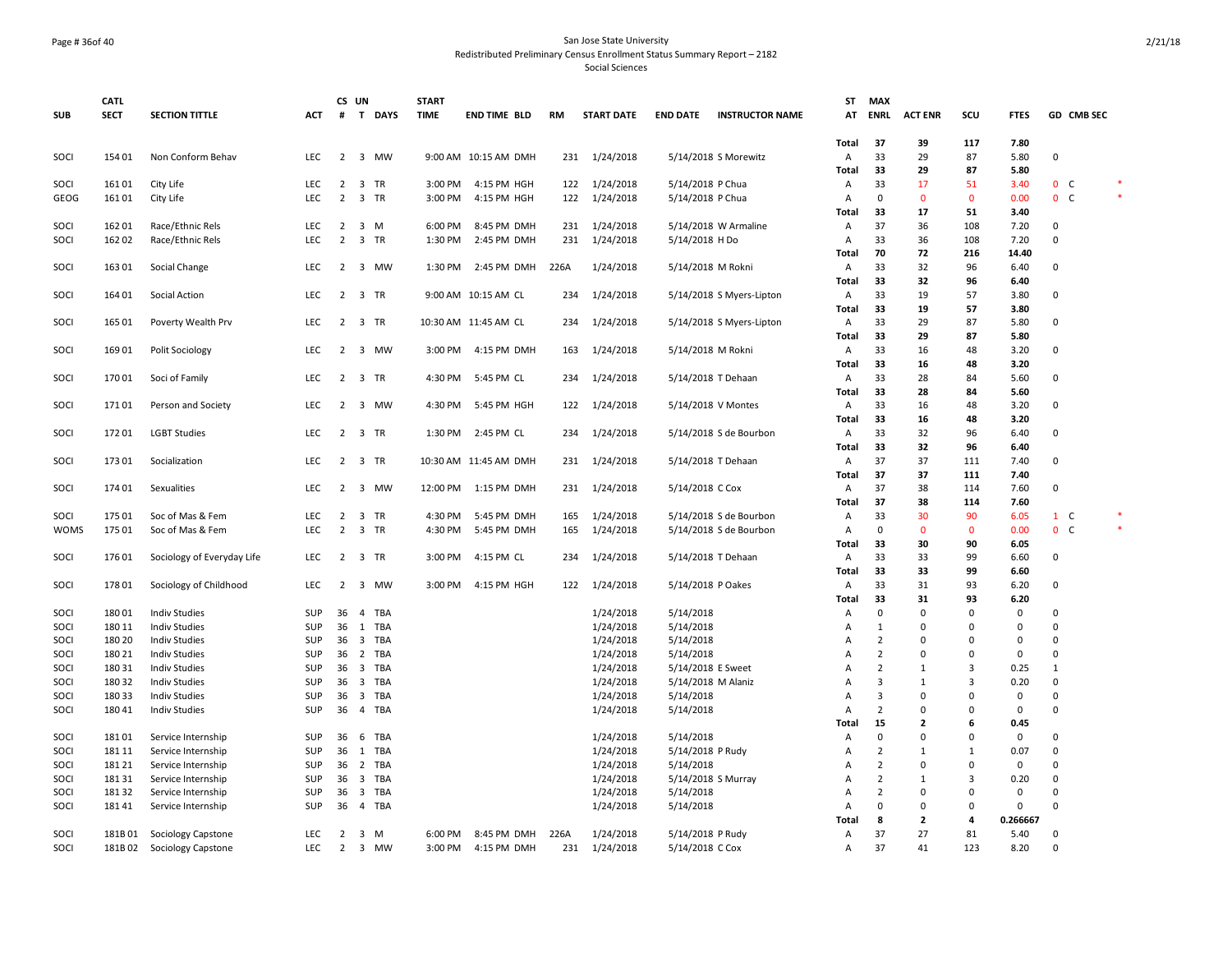# Page # 37of 40 San Jose State University Redistributed Preliminary Census Enrollment Status Summary Report – 2182

|            | <b>CATL</b> |                        |            | CS UN          |                       | <b>START</b> |                      |      |                   |                    |                        | <b>ST</b>              | <b>MAX</b>     |                |                |              |                |
|------------|-------------|------------------------|------------|----------------|-----------------------|--------------|----------------------|------|-------------------|--------------------|------------------------|------------------------|----------------|----------------|----------------|--------------|----------------|
| <b>SUB</b> | <b>SECT</b> | <b>SECTION TITTLE</b>  | <b>ACT</b> | #              | T<br><b>DAYS</b>      | <b>TIME</b>  | <b>END TIME BLD</b>  | RM   | <b>START DATE</b> | <b>END DATE</b>    | <b>INSTRUCTOR NAME</b> | AT                     | <b>ENRL</b>    | <b>ACT ENR</b> | SCU            | <b>FTES</b>  | GD CMB SEC     |
| SOCI       | 181B03      | Sociology Capstone     | LEC        | $\overline{2}$ | 3 TR                  |              | 9:00 AM 10:15 AM DMH | 231  | 1/24/2018         | 5/14/2018 P Rudy   |                        | A                      | 45             | 33             | 99             | 6.60         | $\mathbf 0$    |
|            |             |                        |            |                |                       |              |                      |      |                   |                    |                        | Total                  | 119            | 101            | 303            | 20.20        |                |
| SOCI       | 199H 01     | Sen Hon Thesis         | SUP        | 36             | TBA<br>$\overline{4}$ |              |                      |      | 1/24/2018         | 5/14/2018          |                        | A                      | $\mathbf 0$    | $\mathbf 0$    | 0              | $\mathbf 0$  | $\mathbf{0}$   |
| SOCI       | 199H 32     | Sen Hon Thesis         | <b>SUP</b> | 36             | 3 TBA                 |              |                      |      | 1/24/2018         |                    | 5/14/2018 T Dehaan     | A                      | $\overline{2}$ | $\mathbf{1}$   | $\overline{3}$ | 0.20         | $\mathbf 0$    |
| SOCI       | 199H 33     | Sen Hon Thesis         | <b>SUP</b> | 36             | 3 TBA                 |              |                      |      | 1/24/2018         | 5/14/2018          |                        | A                      | $\overline{2}$ | $\mathbf 0$    | $\Omega$       | $\mathbf{0}$ | $\mathbf 0$    |
|            |             |                        |            |                |                       |              |                      |      |                   |                    |                        | Total                  | $\overline{a}$ | $\mathbf{1}$   | 3              | 0.2          |                |
| SOCI       | 204 01      | Quant Data Analysis    | <b>SEM</b> | 5              | $\overline{3}$<br>W   |              | 5:00 PM 7:45 PM DMH  | 236  | 1/24/2018         |                    | 5/14/2018 M Thiele     | A                      | 20             | 6              | 18             | 1.50         | 6              |
|            |             |                        |            |                |                       |              |                      |      |                   |                    |                        | Total                  | 20             | 6              | 18             | 1.50         |                |
| SOCI       | 205 01      | Sem Qual Methods       | SEM        | 5              | $3 \, M$              | 6:00 PM      | 8:45 PM BBC          | 223  | 1/24/2018         | 5/14/2018 N Boero  |                        | Α                      | 20             | 6              | 18             | 1.50         | 6              |
|            |             |                        |            |                |                       |              |                      |      |                   |                    |                        | Total                  | 20             | 6              | 18             | 1.50         |                |
| SOCI       | 270 01      | Sem Soc of Family      | SEM        |                | 5 3 T                 | 6:00 PM      | 8:45 PM DMH          | 226A | 1/24/2018         |                    | 5/14/2018 S Murray     | Α                      | 20             | 13             | 39             | 3.25         | 13             |
|            |             |                        |            |                |                       |              |                      |      |                   |                    |                        | Total                  | 20             | 13             | 39             | 3.25         |                |
| SOCI       | 28101       | Internship in Soc      | SUP        | 25             | 6 TBA                 |              |                      |      | 1/24/2018         | 5/14/2018          |                        | Α                      | $\mathbf 0$    | $\mathbf 0$    | $\mathbf 0$    | $\mathbf 0$  | $\mathbf 0$    |
| SOCI       | 281 11      | Internship in Soc      | SUP        | 25             | 1 TBA                 |              |                      |      | 1/24/2018         | 5/14/2018 P Chua   |                        | А                      | $\overline{2}$ | $\mathbf{1}$   | $\mathbf{1}$   | 0.08         | $\mathbf{1}$   |
| SOCI       | 281 21      | Internship in Soc      | SUP        | 25             | 2 TBA                 |              |                      |      | 1/24/2018         | 5/14/2018          |                        | Α                      | $\overline{2}$ | $\mathbf 0$    | $\mathbf 0$    | $\mathbf 0$  | $\mathbf 0$    |
| SOCI       | 28131       | Internship in Soc      | <b>SUP</b> | 25             | 3 TBA                 |              |                      |      | 1/24/2018         | 5/14/2018          |                        | А                      | 5              | $\Omega$       | $\Omega$       | $\mathbf 0$  | $\mathbf 0$    |
| SOCI       | 28132       | Internship in Soc      | SUP        | 25             | 3 TBA                 |              |                      |      | 1/24/2018         |                    | 5/14/2018 A Leisenring | Α                      | $\overline{2}$ | $\mathbf{1}$   | $\overline{3}$ | 0.25         | $\mathbf{1}$   |
| SOCI       | 281 33      | Internship in Soc      | SUP        | 25             | 3 TBA                 |              |                      |      | 1/24/2018         | 5/14/2018          |                        | Α                      | $\overline{2}$ | $\mathbf 0$    | $\Omega$       | $\mathbf 0$  | $\mathbf 0$    |
| SOCI       | 281 34      | Internship in Soc      | SUP        | 25             | 3 TBA                 |              |                      |      | 1/24/2018         | 5/14/2018          |                        | Α                      | $\overline{2}$ | $\Omega$       | $\Omega$       | $\mathbf 0$  | $\mathbf 0$    |
| SOCI       | 28135       | Internship in Soc      | SUP        | 25             | 3 TBA                 |              |                      |      | 1/24/2018         | 5/14/2018          |                        | A                      | $\overline{2}$ | $\Omega$       | $\Omega$       | $\Omega$     | $\mathbf 0$    |
| SOCI       | 281 61      | Internship in Soc      | <b>SUP</b> | 25             | 6 TBA                 |              |                      |      | 1/24/2018         | 5/14/2018          |                        | A                      | $\overline{2}$ | $\Omega$       | $\mathbf 0$    | $\mathbf{0}$ | $\Omega$       |
|            |             |                        |            |                |                       |              |                      |      |                   |                    |                        | Total                  | 19             | $\overline{2}$ | $\overline{a}$ | 0.333333     |                |
| SOCI       | 298 01      | <b>Special Studies</b> | SUP        | 25             | 4 TBA                 |              |                      |      | 1/24/2018         | 5/14/2018          |                        | Α                      | $\mathbf 0$    | $\Omega$       | $\Omega$       | $\mathbf{0}$ | $\mathbf{0}$   |
| SOCI       | 298 11      | <b>Special Studies</b> | SUP        | 25             | 1 TBA                 |              |                      |      | 1/24/2018         | 5/14/2018          |                        | A                      | 5              | $\mathbf 0$    | $\Omega$       | $\mathbf 0$  | $\mathbf 0$    |
| SOCI       | 298 31      | <b>Special Studies</b> | SUP        | 25             | 3 TBA                 |              |                      |      | 1/24/2018         | 5/14/2018 P Rudy   |                        | A                      | $\overline{2}$ | $\overline{2}$ | 6              | 0.50         | $\overline{2}$ |
| SOCI       | 298 32      | <b>Special Studies</b> | SUP        |                | 25 3 TBA              |              |                      |      | 1/24/2018         |                    | 5/14/2018 A Leisenring | A                      | $\overline{2}$ | $\mathbf{1}$   | $\overline{3}$ | 0.25         | $\mathbf{1}$   |
| SOCI       | 298 33      | <b>Special Studies</b> | SUP        | 25             | 3 TBA                 |              |                      |      | 1/24/2018         |                    | 5/14/2018 A Leisenring | A                      | $\overline{2}$ | $\mathbf{1}$   | $\overline{3}$ | 0.25         | $\mathbf{1}$   |
| SOCI       | 298 34      | <b>Special Studies</b> | SUP        | 25             | 3 TBA                 |              |                      |      | 1/24/2018         | 5/14/2018 P Rudy   |                        | A                      | $\overline{2}$ | $\mathbf{1}$   | $\overline{3}$ | 0.25         | $\mathbf{1}$   |
| SOCI       | 298 35      | <b>Special Studies</b> | SUP        | 25             | 3 TBA                 |              |                      |      | 1/24/2018         | 5/14/2018          |                        | A                      | $\overline{2}$ | $\Omega$       | $\Omega$       | $\mathbf 0$  | $\mathbf 0$    |
| SOCI       | 298 41      | <b>Special Studies</b> | SUP        | 25             | 4 TBA                 |              |                      |      | 1/24/2018         | 5/14/2018          |                        | Α                      | $\overline{2}$ | $\mathbf 0$    | $\mathbf 0$    | $\mathbf 0$  | $\mathbf 0$    |
|            |             |                        |            |                |                       |              |                      |      |                   |                    |                        | Total                  | 17             | 5              | 15             | 1.25         |                |
| SOCI       | 299 01      | <b>Masters Thesis</b>  | SUP        | 25             | 6 TBA                 |              |                      |      | 1/24/2018         | 5/14/2018          |                        | А                      | $\mathbf 0$    | $\Omega$       | $\mathbf 0$    | $\mathbf 0$  | $\mathbf 0$    |
| SOCI       | 299 31      | <b>Masters Thesis</b>  | SUP        | 25             | 3 TBA                 |              |                      |      | 1/24/2018         | 5/14/2018 P Chua   |                        | Α                      | $\overline{2}$ | $\mathbf{1}$   | $\overline{3}$ | 0.25         | $\mathbf{1}$   |
| SOCI       | 299 32      | <b>Masters Thesis</b>  | SUP        | 25             | 3 TBA                 |              |                      |      | 1/24/2018         |                    | 5/14/2018 S Murray     | Α                      | $\overline{2}$ | $\mathbf{1}$   | $\overline{3}$ | 0.25         | $\mathbf{1}$   |
| SOCI       | 299 33      | <b>Masters Thesis</b>  | SUP        | 25             | 3 TBA                 |              |                      |      | 1/24/2018         | 5/14/2018 C Garcia |                        | A                      | $\overline{2}$ | $\mathbf{1}$   | $\overline{3}$ | 0.25         | $\mathbf{1}$   |
| SOCI       | 299 34      | <b>Masters Thesis</b>  | SUP        | 25             | 3 TBA                 |              |                      |      | 1/24/2018         | 5/14/2018          |                        | A                      | $\overline{2}$ | $\mathbf 0$    | $\Omega$       | $\mathbf 0$  | $\mathbf{0}$   |
| SOCI       | 299 35      | <b>Masters Thesis</b>  | SUP        | 25             | 3 TBA                 |              |                      |      | 1/24/2018         | 5/14/2018          |                        | Α                      | $\overline{2}$ | $\Omega$       | $\Omega$       | $\mathbf 0$  | $\mathbf 0$    |
| SOCI       | 299 61      | <b>Masters Thesis</b>  | SUP        | 25             | 6 TBA                 |              |                      |      | 1/24/2018         | 5/14/2018          |                        | A                      | $\overline{2}$ | $\Omega$       | $\Omega$       | $\mathbf 0$  | $\mathbf 0$    |
| SOCI       | 299 62      | <b>Masters Thesis</b>  | SUP        | 25             | 6<br><b>TBA</b>       |              |                      |      | 1/24/2018         | 5/14/2018          |                        | Α                      | $\overline{2}$ | $\mathbf 0$    | $\Omega$       | $\mathbf 0$  | $\mathbf 0$    |
| SOCI       | 299 63      | <b>Masters Thesis</b>  | <b>SUP</b> | 25             | 6 TBA                 |              |                      |      | 1/24/2018         | 5/14/2018          |                        | A                      | $\overline{2}$ | $\Omega$       | $\Omega$       | $\mathbf{0}$ | $\Omega$       |
|            |             |                        |            |                |                       |              |                      |      |                   |                    |                        | Total                  | 16             | 3              | 9              | 0.75         |                |
|            |             |                        |            |                |                       |              |                      |      |                   |                    |                        | <b>Sociology Total</b> | 2058           | 1775           | 5321           | 356.7        |                |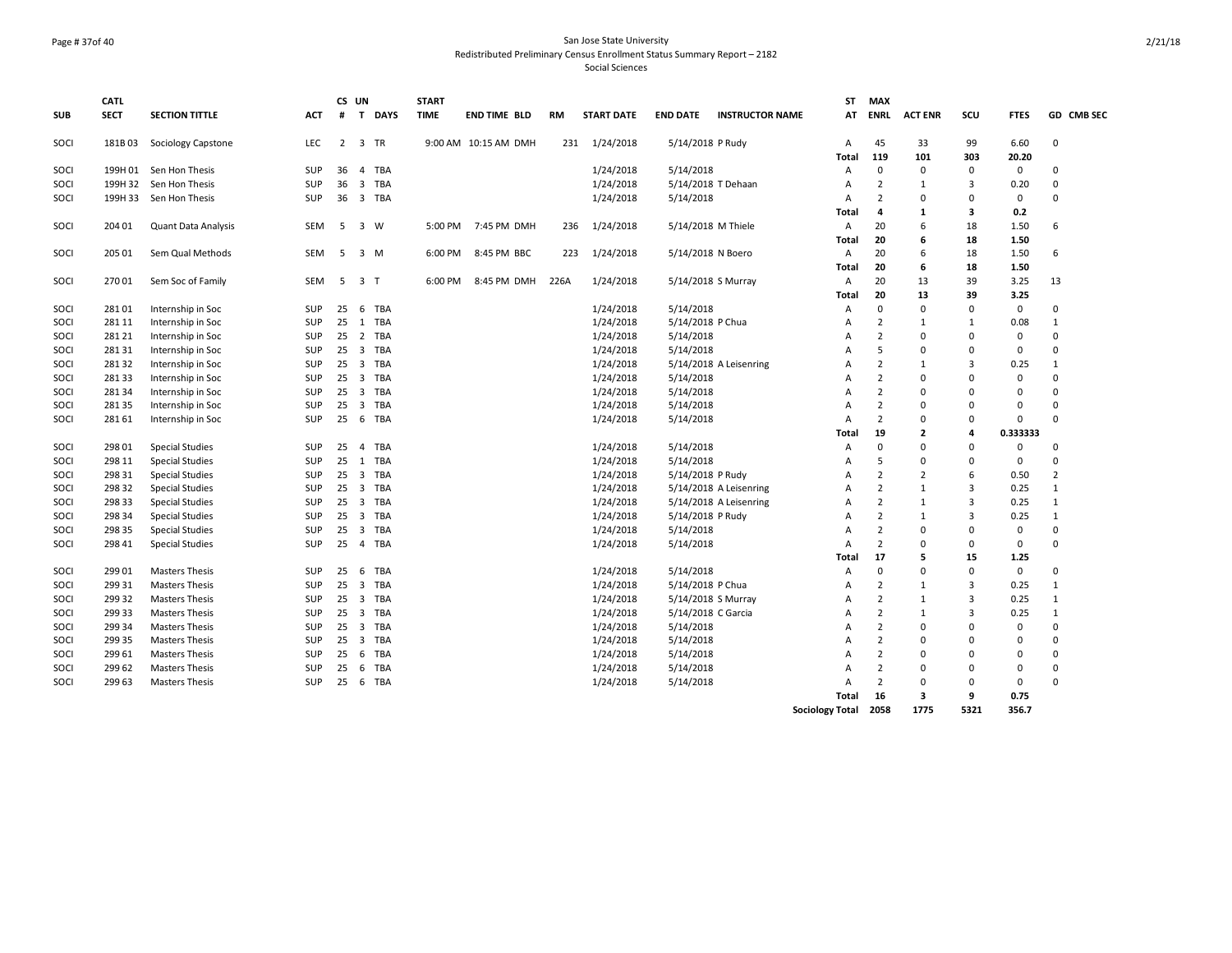#### Page # 38of 40 San Jose State University Redistributed Preliminary Census Enrollment Status Summary Report – 2182

|                                      |                            | CS UN                 |            |     | <b>START</b>   |            |             |                       |           |                   | ST                        | <b>MAX</b> |                        |                |             |                |                |             |                |        |
|--------------------------------------|----------------------------|-----------------------|------------|-----|----------------|------------|-------------|-----------------------|-----------|-------------------|---------------------------|------------|------------------------|----------------|-------------|----------------|----------------|-------------|----------------|--------|
| <b>SUB</b>                           | <b>CATL</b><br><b>SECT</b> | <b>SECTION TITTLE</b> | ACT        | #   |                | T DAYS     | <b>TIME</b> | <b>END TIME BLD</b>   | <b>RM</b> | <b>START DATE</b> | <b>END DATE</b>           |            | <b>INSTRUCTOR NAME</b> | AT             | <b>ENRL</b> | <b>ACT ENR</b> | SCU            | <b>FTES</b> | GD CMB SEC     |        |
| <b>Urban &amp; Regional Planning</b> |                            |                       |            |     |                |            |             |                       |           |                   |                           |            |                        |                |             |                |                |             |                |        |
| <b>URBP</b>                          | 101 01                     | The City              | LEC        |     | 2 3 W          |            | 3:00 PM     | 5:45 PM DBH           | 202       | 1/24/2018         | 5/14/2018 S Kos           |            |                        | A              | 15          | 6              | 18             | 1.25        | 1              |        |
|                                      |                            |                       |            |     |                |            |             |                       |           |                   |                           |            |                        | <b>Total</b>   | 15          | 6              | 18             | 1.25        |                |        |
| <b>URBP</b>                          | 120 01                     | Int Hous Econ Poli    | SEM        | 5   |                | 4 TBA      |             |                       |           | 1/24/2018         | 5/14/2018                 |            |                        | $\overline{A}$ | 5           | $\mathbf{1}$   | $\overline{4}$ | 0.27        | $\mathbf 0$    |        |
|                                      |                            |                       |            |     |                |            |             |                       |           |                   |                           |            |                        | Total          | 5           | 1              | 4              | 0.27        |                |        |
| URBP                                 | 136 01                     | Int Land Use Plan     | <b>SEM</b> | -5  | 4 M            |            |             | 7:30 PM 10:15 PM BBC  | 120       | 1/24/2018         | 5/14/2018 J Davidson      |            |                        | $\overline{A}$ | 10          | 11             | 44             | 2.93        | 0 <sup>o</sup> |        |
| <b>ENVS</b>                          | 136 01                     | Int Land Use Plan     | SEM        | 5   | 4 M            |            |             | 7:30 PM 10:15 PM BBC  | 120       | 1/24/2018         | 5/14/2018 J Davidson      |            |                        | $\mathsf A$    | $\mathbf 0$ | $\mathbf 0$    | $\mathbf 0$    | 0.00        | 0 <sub>c</sub> | $\ast$ |
|                                      |                            |                       |            |     |                |            |             |                       |           |                   |                           |            |                        | Total          | 10          | 11             | 44             | 2.93        |                |        |
| <b>URBP</b>                          | 150 01                     | Intro Muni Finance    | SEM        | 5   | $\overline{4}$ | TBA        |             |                       |           | 1/24/2018         | 5/14/2018                 |            |                        | A              | 5           | $\mathbf 0$    | $\Omega$       | $\mathbf 0$ | $\Omega$       |        |
|                                      |                            |                       |            |     |                |            |             |                       |           |                   |                           |            |                        | Total          | 5           | $\mathbf 0$    | 0              | $\mathbf 0$ |                |        |
| <b>URBP</b>                          | 152 01                     | Int Urb Des Studio    | SEM        | 5   | 4              | <b>TBA</b> |             |                       |           | 1/24/2018         | 5/14/2018                 |            |                        | A              | 5           | $\mathbf{1}$   | $\overline{4}$ | 0.27        | 0 <sub>c</sub> |        |
| <b>DSIT</b>                          | 152 01                     | Int Urb Des Studio    | SEM        | 5   | $\overline{4}$ | <b>TBA</b> |             |                       |           | 1/24/2018         | 5/14/2018                 |            |                        | A              | $\mathbf 0$ | $\mathbf{0}$   | $\mathbf 0$    | 0.00        | 0 <sub>c</sub> | $\ast$ |
|                                      |                            |                       |            |     |                |            |             |                       |           |                   |                           |            |                        | Total          | 5           | $\mathbf{1}$   | 4              | 0.27        |                |        |
| <b>URBP</b>                          | 156 01                     | Intro Local Trans     | SEM        | 5   | 4 R            |            |             | 7:30 PM 10:15 PM CL   | 243       | 1/24/2018         | 5/14/2018 J Kott          |            |                        | Α              | 5           | 3              | 12             | 0.80        | 0 <sub>c</sub> |        |
| <b>ENVS</b>                          | 156 01                     | Intro Local Trans     | <b>SEM</b> | 5   | 4 R            |            |             | 7:30 PM 10:15 PM CL   | 243       | 1/24/2018         | 5/14/2018 J Kott          |            |                        | A              | $\mathbf 0$ | $\mathbf{0}$   | $\mathbf{0}$   | 0.00        | 0 <sub>c</sub> |        |
|                                      |                            |                       |            |     |                |            |             |                       |           |                   |                           |            |                        | Total          | 5           | 3              | 12             | 0.80        |                |        |
| <b>URBP</b>                          | 169 01                     | Int Social Med Pln    | SEM        | 5   | 1 <sub>5</sub> |            |             | 10:00 AM 12:30 PM WSQ | 208       | 1/24/2018         | 5/14/2018 H Wong          |            |                        | Α              | 5           | $\mathbf 0$    | $\mathbf 0$    | 0.00        | 0 <sub>c</sub> |        |
| <b>ENVS</b>                          | 16901                      | Int Social Med Pln    | SEM        | 5   | 1 S            |            |             | 10:00 AM 12:30 PM WSQ | 208       | 1/24/2018         | 5/14/2018 H Wong          |            |                        | A              | $\mathbf 0$ | $\Omega$       | $\Omega$       | 0.00        | 0 <sub>c</sub> |        |
|                                      |                            |                       |            |     |                |            |             |                       |           |                   |                           |            |                        | Total          | 5           | $\mathbf 0$    | $\mathbf{0}$   | 0.00        |                |        |
| URBP                                 | 175 01                     | Urb Studies Topics    | SEM        | 5   |                | 4 TBA      |             |                       |           | 1/24/2018         | 5/14/2018                 |            |                        | Α              | $\Omega$    | $\mathbf 0$    | $\mathbf 0$    | $\mathsf 0$ | $\mathbf 0$    |        |
| <b>URBP</b>                          | 175 02                     | Urb Studies Topics    | SEM        | 5   | 4              | W          | 4:30 PM     | 7:15 PM CL            | 243       | 1/24/2018         | 5/14/2018 K Fang          |            |                        | A              | 5           | 1              | 1              | 0.27        | 0              |        |
|                                      |                            |                       |            |     |                |            |             |                       |           |                   |                           |            |                        | <b>Total</b>   | 5           | $\mathbf{1}$   | $\mathbf{1}$   | 0.27        |                |        |
| <b>URBP</b>                          | 200 01                     | Urb Plan Seminar      | SEM        | 5   | 4 R            |            | 4:30 PM     | 7:15 PM CL            | 243       | 1/24/2018         | 5/14/2018 J Kott          |            |                        | A              | 18          | 14             | 56             | 4.67        | 14             |        |
|                                      |                            |                       |            |     |                |            |             |                       |           |                   |                           |            |                        | Total          | 18          | 14             | 56             | 4.67        |                |        |
| <b>URBP</b>                          | 204 01                     | Quant Methods         | SEM        | 5   |                | 4 TBA      |             |                       |           | 1/24/2018         | 5/14/2018                 |            |                        | $\mathsf{A}$   | 18          | 12             | 48             | 4.00        | 12             |        |
|                                      |                            |                       |            |     |                |            |             |                       |           |                   |                           |            |                        | Total          | 18          | 12             | 48             | 4.00        |                |        |
| <b>URBP</b>                          | 208 01                     | Real Estate Studio    | SEM        | -5  | 3 W            |            |             | 7:30 PM 10:00 PM CL   | 243       | 1/24/2018         | 5/14/2018 K Snider        |            |                        | A              | 15          | 3              | 9              | 0.70        | $\overline{2}$ |        |
|                                      |                            |                       |            |     |                |            |             |                       |           |                   |                           |            |                        | <b>Total</b>   | 15          | 3              | 9              | 0.70        |                |        |
| <b>URBP</b>                          | 223 01                     | Housing Econ & Pol    | SEM        | 5   |                | 4 TBA      |             |                       |           | 1/24/2018         | 5/14/2018                 |            |                        | A              | 15          | 9              | 36             | 3.00        | 9              |        |
|                                      |                            |                       |            |     |                |            |             |                       |           |                   |                           |            |                        | Total          | 15          | 9              | 36             | 3.00        |                |        |
| <b>URBP</b>                          | 225 01                     | Land Use Plng Law     | SEM        | - 5 |                | 4 TBA      |             |                       |           | 1/24/2018         | 5/14/2018                 |            |                        | $\mathsf{A}$   | 25          | 17             | 68             | 5.67        | 17             |        |
|                                      |                            |                       |            |     |                |            |             |                       |           |                   |                           |            |                        | Total          | 25          | 17             | 68             | 5.67        |                |        |
| <b>URBP</b>                          | 232 01                     | Urb Design Studio     | SEM        | -5  | 4              | TBA        |             |                       |           | 1/24/2018         | 5/14/2018                 |            |                        | Α              | 15          | 12             | 48             | 4.00        | 12             |        |
|                                      |                            |                       |            |     |                |            |             |                       |           |                   |                           |            |                        | <b>Total</b>   | 15          | 12             | 48             | 4.00        |                |        |
| <b>URBP</b>                          | 234 01                     | Field Study Sem       | SEM        | -5  |                | 1 TBA      |             |                       |           | 1/24/2018         | 5/14/2018 D Salazar       |            |                        | Α              | 5           | 3              | $\overline{3}$ | 0.25        | 3              |        |
|                                      |                            |                       |            |     |                |            |             |                       |           |                   |                           |            |                        | Total          | 5           | 3              | 3              | 0.25        |                |        |
| <b>URBP</b>                          | 236 01                     | Urb Plan Pol Analysis | SEM        | 5   | 4 M            |            | 4:30 PM     | 7:00 PM CL            | 243       | 1/24/2018         | 5/14/2018 S Alexander     |            |                        | A              | 18          | 18             | 72             | 6.00        | 18             |        |
|                                      |                            |                       |            |     |                |            |             |                       |           |                   |                           |            |                        | Total          | 18          | 18             | 72             | 6.00        |                |        |
| <b>URBP</b>                          | 24101                      | Plan Sustain City     | SEM        | 5   | 2 T            |            | 4:30 PM     | 7:00 PM CL            | 243       | 1/24/2018         | 5/14/2018 R Eastwood      |            |                        | A              | 18          | 15             | 30             | 2.50        | 15             |        |
|                                      |                            |                       |            |     |                |            |             |                       |           |                   |                           |            |                        | <b>Total</b>   | 18          | 15             | 30             | 2.50        |                |        |
| <b>URBP</b>                          | 250 01                     | Urb Pl Pub Finance    | SEM        | 5   |                | 4 TBA      |             |                       |           | 1/24/2018         | 5/14/2018                 |            |                        | Α              | 15          | 8              | 32             | 2.67        | 8              |        |
|                                      |                            |                       |            |     |                |            |             |                       |           |                   |                           |            |                        | Total          | 15          | 8              | 32             | 2.67        |                |        |
| <b>URBP</b>                          | 255 01                     | Urb & Reg Growth Mgmt | <b>SEM</b> | 5   | 4 W            |            | 4:30 PM     | 7:15 PM CL            | 243       | 1/24/2018         | 5/14/2018 K Fang          |            |                        | $\mathsf{A}$   | 15          | 13             | 52             | 4.33        | 13             |        |
|                                      |                            |                       |            |     |                |            |             |                       |           |                   |                           |            |                        | Total          | 15          | 13             | 52             | 4.33        |                |        |
| <b>URBP</b>                          | 256 01                     | Sust Trns Pl Local    | SEM        | 5   | 4              | TBA        |             |                       |           | 1/24/2018         | 5/14/2018                 |            |                        | A              | 15          | 11             | 44             | 3.67        | 11             |        |
|                                      |                            |                       |            |     |                |            |             |                       |           |                   |                           |            |                        | <b>Total</b>   | 15          | 11             | 44             | 3.67        |                |        |
| <b>URBP</b>                          | 275 01                     | Urb Plan Topics       | SEM        |     | 5 1 S          |            |             | 10:00 AM 12:45 PM WSQ | 208       | 1/24/2018         | 5/14/2018 H Wong          |            |                        | Α              | 15          | 14             | 56             | 1.15        | 13             |        |
|                                      |                            |                       |            |     |                |            |             |                       |           |                   |                           |            |                        | Total          | 15          | 14             | 56             | 1.15        |                |        |
| <b>URBP</b>                          | 275G01                     | <b>GIS Overview</b>   | SEM        |     | $\mathbf{1}$   |            |             |                       |           |                   |                           |            |                        | X              | 0           | 0              | 0              | $\mathbf 0$ | $\mathbf 0$    |        |
| <b>URBP</b>                          |                            | 275G 02 GIS Overview  | SEM        |     |                | 5 1 TBA    |             | WSQ                   | 208       | 1/24/2018         | 5/14/2018 A Rivera Rivera |            |                        | Α              | 18          | 14             | 14             | 1.17        | 14             |        |
|                                      |                            |                       |            |     |                |            |             |                       |           |                   |                           |            |                        | <b>Total</b>   | 18          | 14             | 14             | 1.17        |                |        |
| <b>URBP</b>                          | 27801                      | Intro to GIS Urb Plng | SEM        | - 5 |                | 4 TBA      |             |                       |           | 1/24/2018         | 5/14/2018                 |            |                        | $\overline{A}$ | 20          | 19             | 76             | 6.33        | 19             |        |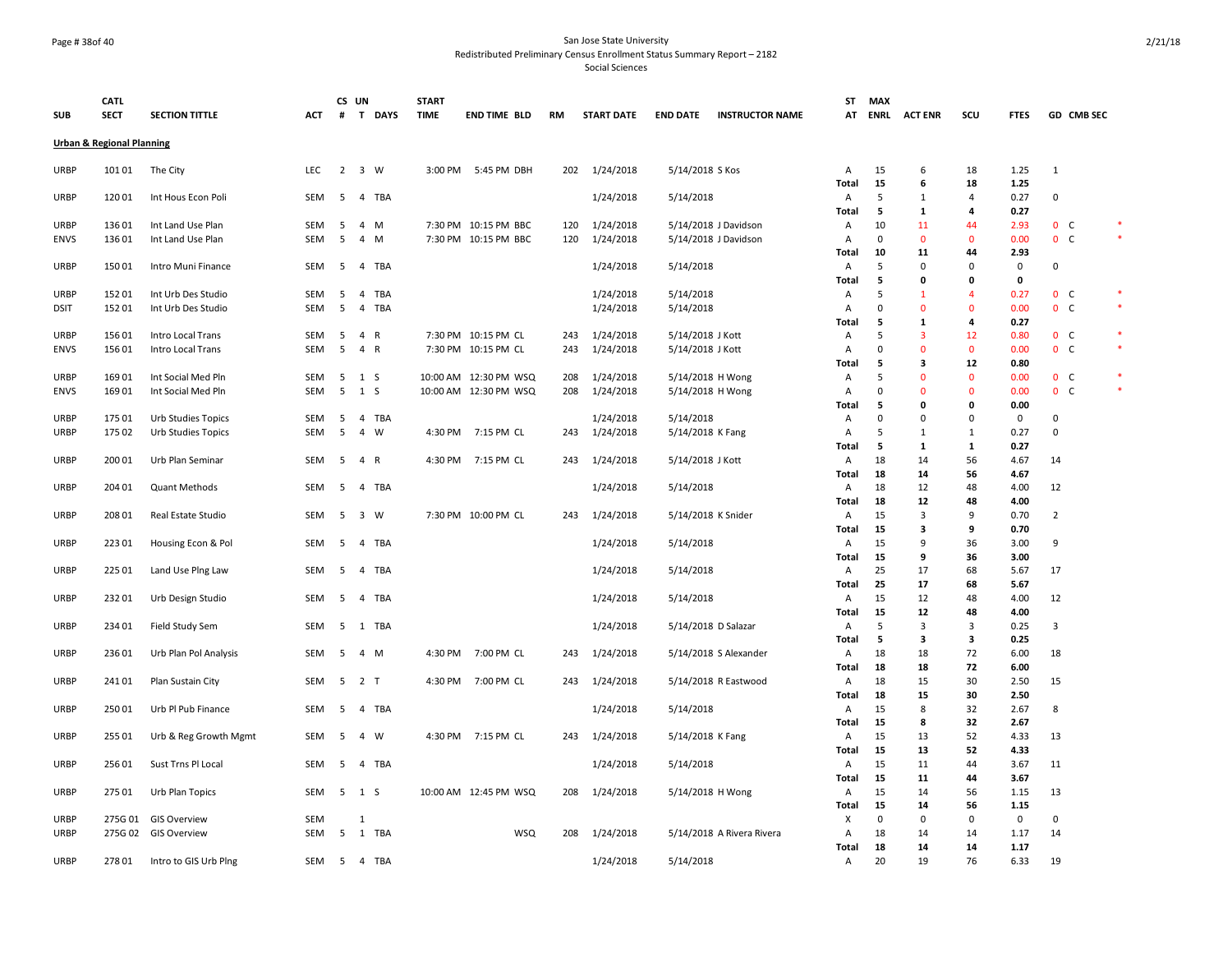# Page # 39of 40 San Jose State University Redistributed Preliminary Census Enrollment Status Summary Report – 2182

|             | CATL        |                             |            |    | CS UN           | <b>START</b> |                     |     |                   |                  |                                            | <b>ST</b>    | <b>MAX</b>  |                |     |             |            |
|-------------|-------------|-----------------------------|------------|----|-----------------|--------------|---------------------|-----|-------------------|------------------|--------------------------------------------|--------------|-------------|----------------|-----|-------------|------------|
| <b>SUB</b>  | <b>SECT</b> | <b>SECTION TITTLE</b>       | <b>ACT</b> |    | <b>DAYS</b>     | <b>TIME</b>  | <b>END TIME BLD</b> | RM  | <b>START DATE</b> | <b>END DATE</b>  | <b>INSTRUCTOR NAME</b>                     | AT           | <b>ENRL</b> | <b>ACT ENR</b> | scu | <b>FTES</b> | GD CMB SEC |
|             |             |                             |            |    |                 |              |                     |     |                   |                  |                                            |              |             |                |     |             |            |
|             |             |                             |            |    |                 |              |                     |     |                   |                  |                                            | <b>Total</b> | 20          | 19             | 76  | 6.33        |            |
| <b>URBP</b> | 295 01      | Capstone Studio             | <b>SEM</b> | -5 | W<br>6          | 1:30 PM      | 7:00 PM WSQ         | 208 | 1/24/2018         | 5/14/2018 R Kos  |                                            | A            | 18          | 8              | 48  | 4.00        | -8         |
|             |             |                             |            |    |                 |              |                     |     |                   |                  |                                            | <b>Total</b> | 18          | 8              | 48  | 4.00        |            |
| URBP        | 297P01      | Plan Rpt Prelim             | <b>SEM</b> |    | 5 1 T           | 4:30 PM      | 7:15 PM WSQ         | 218 | 1/24/2018         | 5/14/2018 K Fang |                                            | A            | 18          | 18             | 18  | 1.50        | 18         |
| URBP        | 297P02      | Plan Rpt Prelim             | SEM        |    | 5 1 T           | 4:30 PM      | 7:15 PM WSQ         | 218 | 1/24/2018         | 5/14/2018 K Fang |                                            | A            | 18          | 9              | 9   | 0.75        | 9          |
|             |             |                             |            |    |                 |              |                     |     |                   |                  |                                            | Total        | 36          | 27             | 27  | 2.25        |            |
| URBP        | 298A01      | Special Study-Rpt Devt      | <b>SUP</b> | 25 | 3 <sub>1</sub>  | 4:30 PM      | 7:15 PM WSQ         | 208 | 1/24/2018         | 5/14/2018 R Kos  |                                            | A            | 10          | ь              | 15  | 1.25        | ь          |
| <b>URBP</b> | 298A 02     | Special Study-Rpt Devt      | <b>SUP</b> | 25 | 3 T             | 4:30 PM      | 7:15 PM WSQ         | 208 | 1/24/2018         |                  | 5/14/2018 S Alexander                      | A            | 10          | 0              |     | 0           | 0          |
| URBP        | 298A03      | Special Study-Rpt Devt      | SUP        | 25 | 3 <sub>1</sub>  | 4:30 PM      | 7:15 PM WSQ         | 208 | 1/24/2018         |                  | 5/14/2018 G Douglas                        | A            | 10          | $\overline{a}$ | 12  | 1.00        | 4          |
|             |             |                             |            |    |                 |              |                     |     |                   |                  |                                            | <b>Total</b> | 30          | 9              | 27  | 2.25        |            |
| URBP        | 298B01      | Special Study: Pln Rpt Comp | <b>SUP</b> | 25 | TBA<br>3        |              |                     |     | 1/24/2018         | 5/14/2018 R Kos  |                                            | A            | 10          | 6              | 18  | 1.50        | 6          |
| <b>URBP</b> | 298B02      | Special Study: Pln Rpt Comp | <b>SUP</b> | 25 | <b>TBA</b><br>3 |              |                     |     | 1/24/2018         |                  | 5/14/2018 S Alexander                      | A            | 10          | 9              | 27  | 2.25        | 9          |
| <b>URBP</b> | 298B03      | Special Study: Pln Rpt Comp | <b>SUP</b> | 25 | TBA<br>3        |              |                     |     | 1/24/2018         |                  | 5/14/2018 G Douglas                        | A            | 10          | 6              | 18  | 1.50        | 6          |
|             |             |                             |            |    |                 |              |                     |     |                   |                  |                                            | <b>Total</b> | 30          | 21             | 63  | 5.25        |            |
|             |             |                             |            |    |                 |              |                     |     |                   |                  | <b>Urban &amp; Regional Planning Total</b> |              | 414         | 270            | 892 | 69.63333    |            |